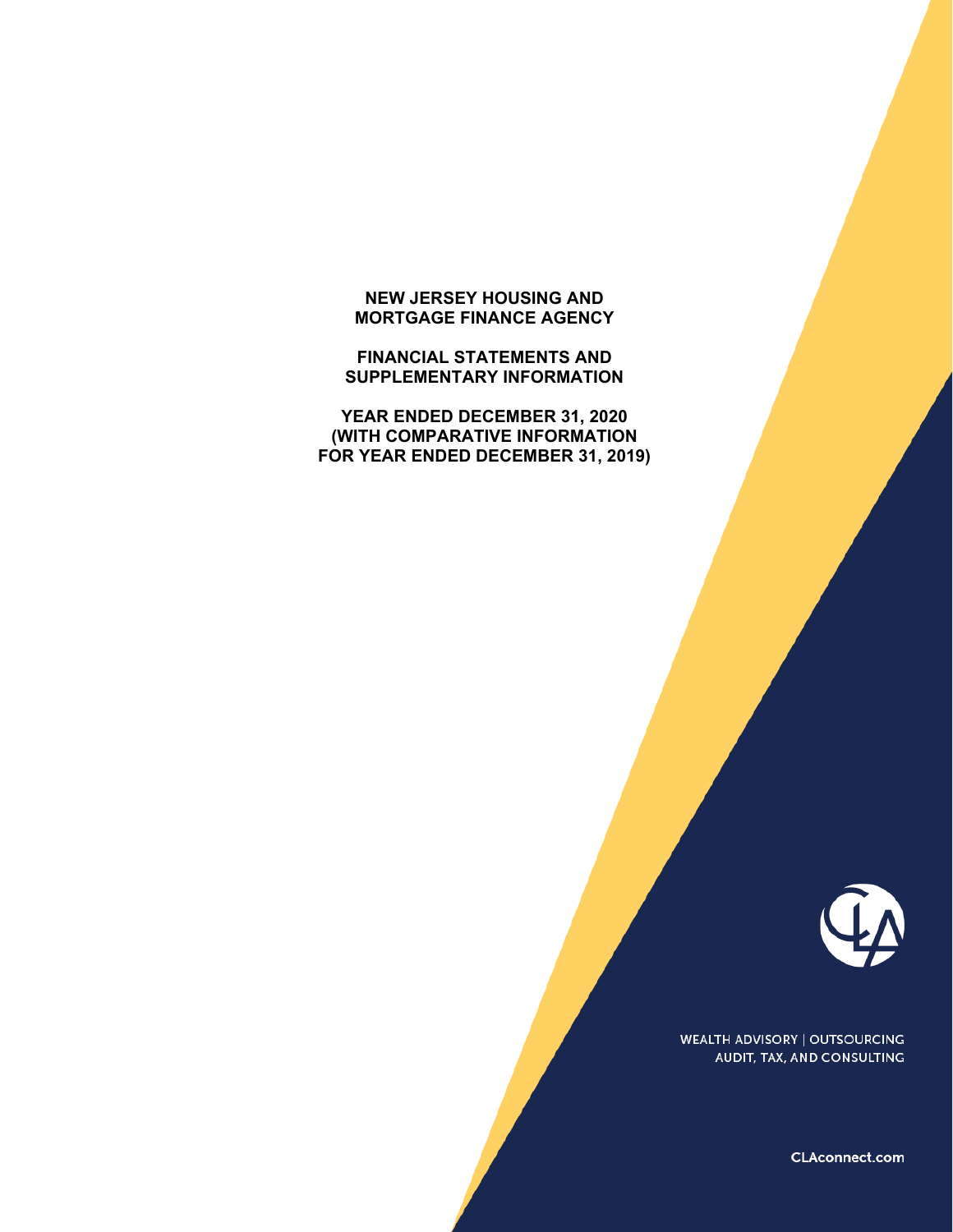### **NEW JERSEY HOUSING AND MORTGAGE FINANCE AGENCY TABLE OF CONTENTS YEAR ENDED DECEMBER 31, 2020 (WITH COMPARATIVE INFORMATION FOR YEAR ENDED DECEMBER 31, 2019)**

| <b>INDEPENDENT AUDITORS' REPORT</b>                                                                        | $\mathbf 1$             |
|------------------------------------------------------------------------------------------------------------|-------------------------|
| <b>MANAGEMENT'S DISCUSSION AND ANALYSIS</b>                                                                | $\overline{\mathbf{4}}$ |
| <b>FINANCIAL STATEMENTS</b>                                                                                |                         |
| <b>STATEMENT OF NET POSITION</b>                                                                           | 14                      |
| STATEMENT OF REVENUES, EXPENSES, AND CHANGES IN NET<br><b>POSITION</b>                                     | 16                      |
| <b>STATEMENT OF CASH FLOWS</b>                                                                             | 17                      |
| STATEMENT OF FIDUCIARY NET POSITION - OPEB TRUST                                                           | 19                      |
| STATEMENT OF CHANGES IN FIDUCIARY NET POSITION - OPEB TRUST                                                | 20                      |
| <b>NOTES TO FINANCIAL STATEMENTS</b>                                                                       | 21                      |
| SCHEDULE OF AGENCY'S PROPORTIONATE SHARE OF NET PENSION<br><b>LIABILITY</b>                                | 64                      |
| <b>SCHEDULE OF AGENCY'S PENSION CONTRIBUTIONS</b>                                                          | 65                      |
| SCHEDULE OF CHANGES IN THE AGENCY'S NET OPEB LIABILITY AND<br><b>RELATED RATIOS</b>                        | 66                      |
| <b>SCHEDULE OF AGENCY'S OPEB CONTRIBUTIONS</b>                                                             | 67                      |
| SCHEDULE OF NET POSITION – SINGLE-FAMILY HOUSING PROGRAM                                                   | 68                      |
| SCHEDULE OF REVENUES, EXPENSES, AND CHANGES IN FUND NET<br><b>POSITION - SINGLE-FAMILY HOUSING PROGRAM</b> | 69                      |
| SCHEDULE OF NET POSITION - MULTI-FAMILY HOUSING PROGRAM                                                    | 70                      |
| SCHEDULE OF REVENUE, EXPENSES, AND CHANGES IN FUND NET<br><b>POSITION - MULTI-FAMILY HOUSING PROGRAM</b>   | 71                      |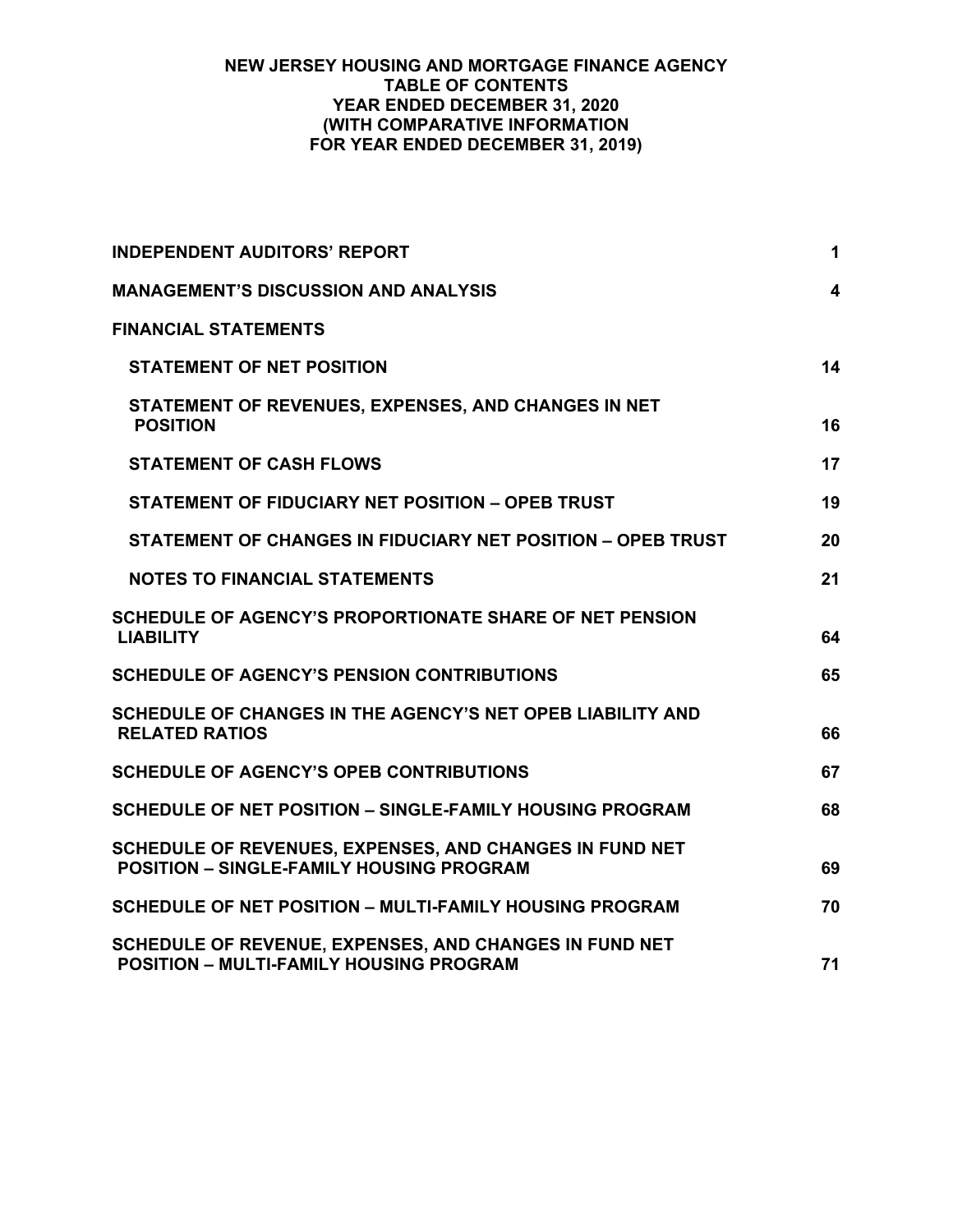

# **INDEPENDENT AUDITORS' REPORT**

Board of Directors New Jersey Housing and Mortgage Finance Agency Trenton, New Jersey

## **Report on the Financial Statements**

We have audited the accompanying financial statements of the business-type activities, each major fund, and the fiduciary fund of the New Jersey Housing and Mortgage Finance Agency (the Agency), as of and for the year ended December 31, 2020, and the related notes to the financial statements, which collectively comprise the Agency's basic financial statements as listed in the table of contents.

# *Management's Responsibility for the Financial Statements*

Management is responsible for the preparation and fair presentation of these financial statements in accordance with accounting principles generally accepted in the United States of America; this includes the design, implementation, and maintenance of internal control relevant to the preparation and fair presentation of financial statements that are free from material misstatement, whether due to fraud or error.

### *Auditors' Responsibility*

Our responsibility is to express opinions on these financial statements based on our audit. We conducted our audit in accordance with auditing standards generally accepted in the United States of America and the standards applicable to financial audits contained in *Government Auditing Standards*, issued by the Comptroller General of the United States. Those standards require that we plan and perform the audit to obtain reasonable assurance about whether the financial statements are free from material misstatement.

An audit involves performing procedures to obtain audit evidence about the amounts and disclosures in the financial statements. The procedures selected depend on the auditors' judgment, including the assessment of the risks of material misstatement of the financial statements, whether due to fraud or error. In making those risk assessments, the auditor considers internal control relevant to the entity's preparation and fair presentation of the financial statements in order to design audit procedures that are appropriate in the circumstances, but not for the purpose of expressing an opinion on the effectiveness of the entity's internal control. Accordingly, we express no such opinion. An audit also includes evaluating the appropriateness of accounting policies used and the reasonableness of significant accounting estimates made by management, as well as evaluating the overall presentation of the financial statements.

We believe that the audit evidence we have obtained is sufficient and appropriate to provide a basis for our audit opinions.



CLA is an independent member of Nexia International, a leading, global network of independent accounting and consulting firms. See nexia.com/member-firm-disclaimer for details.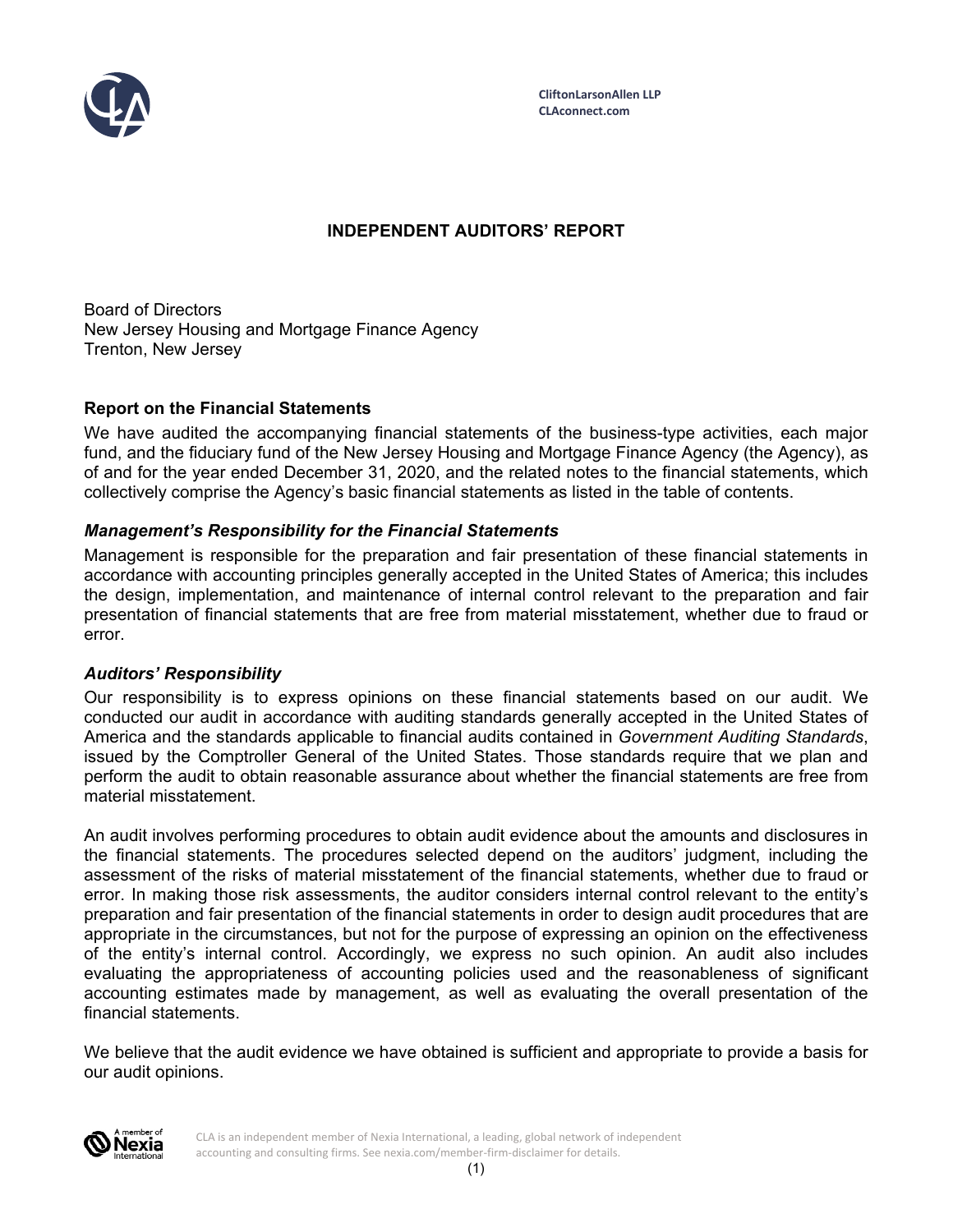# *Opinions*

In our opinion, the financial statements referred to above present fairly, in all material respects, the respective financial position of the business-type activities, each major fund and the fiduciary fund of the Agency as of December 31, 2020, and the respective changes in financial position and cash flows thereof for the year then ended in accordance with accounting principles generally accepted in the United States of America.

# *Emphasis of a Matter*

As described in Note 1, during fiscal year ended December 31, 2020, the Agency adopted GASB Statement No. 84 *Fiduciary Activities.* Our auditors' opinion was not modified with respect to this matter.

# *Other Matters*

# *Report on Summarized Comparative Information*

We have previously audited the Agency's 2019 basic financial statements, and we expressed unmodified audit opinions on those audited financial statements in our report dated June 23, 2020. In our opinion, the summarized comparative information presented herein as of and for the year ended December 31, 2019 is consistent in all material respects, with the audited financial statements from which it has been derived.

# *Required Supplementary Information*

Accounting principles generally accepted in the United States of America require that the Management's Discussion and Analysis, the Schedule of Agency's Proportionate Share of Net Pension Liability, Schedule of Agency's Pension Contributions, Schedule of Changes in the Agency's Net OPEB Liability and Related Ratios, and the Schedule of Agency's OPEB contributions, as outlined in the table of contents, be presented to supplement the basic financial statements. Such information, although not a part of the basic financial statements, is required by the Governmental Accounting Standards Board who considers it to be an essential part of financial reporting for placing the basic financial statements in an appropriate operational, economic, or historical context. We have applied certain limited procedures to the required supplementary information in accordance with auditing standards generally accepted in the United States of America, which consisted of inquiries of management about the methods of preparing the information and comparing the information for consistency with management's responses to our inquiries, the basic financial statements, and other knowledge we obtained during our audit of the basic financial statements. We do not express an opinion or provide any assurance on the information because the limited procedures do not provide us with sufficient evidence to express an opinion or provide any assurance.

# *Other Information*

Our audit was conducted for the purpose of forming an opinion on the financial statements that collectively comprise the Agency's basic financial statements. The Schedules of Net Position and Revenues, Expenses, and Changes in Fund Net Position for the Single Family and Multi-Family Housing Programs (the Schedules) on pages 68-71 are presented for purposes of additional analysis and are not a required part of the basic financial statements.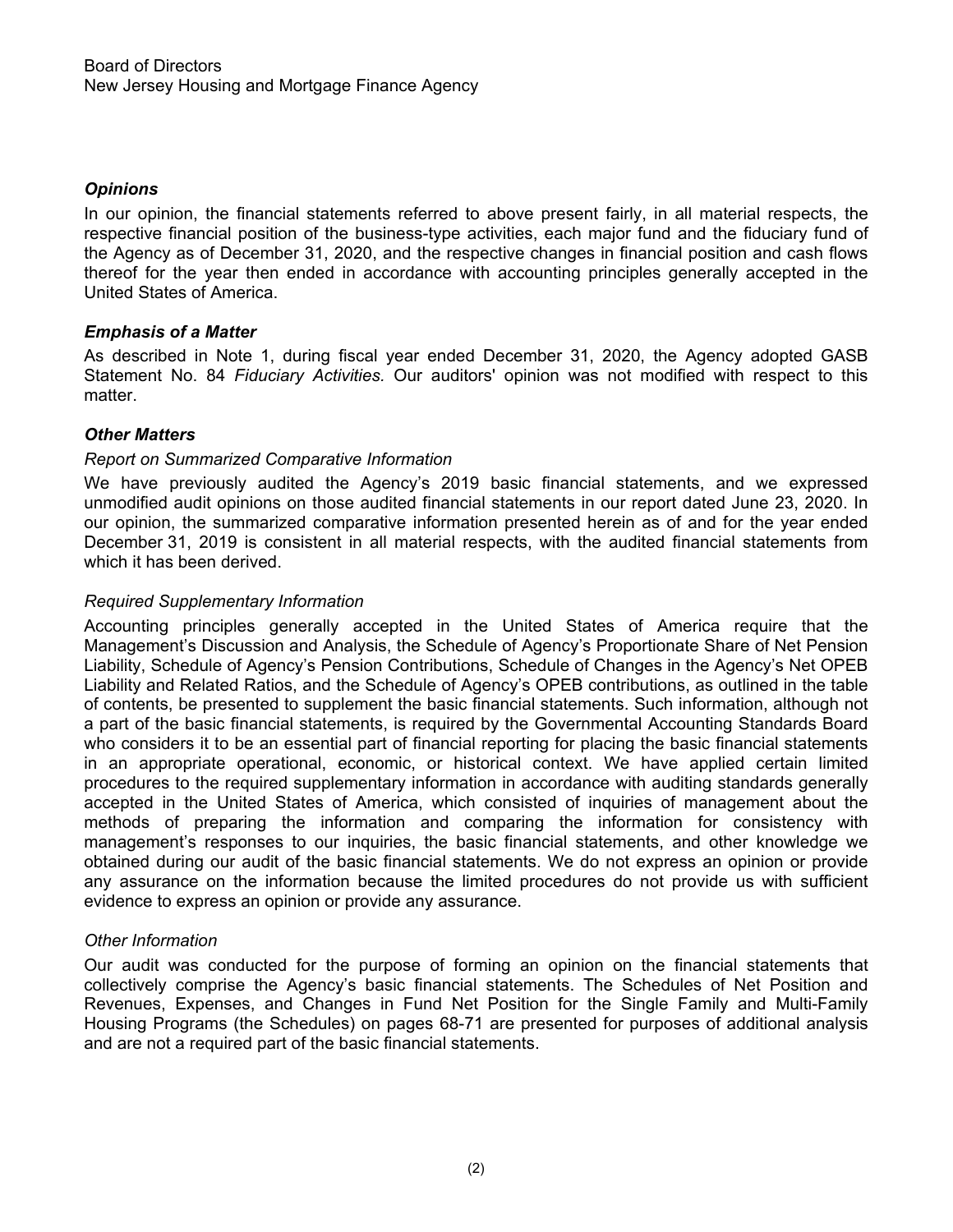The Schedules are the responsibility of management and were derived from and relate directly to the underlying accounting and other records used to prepare the basic financial statements. Such information has been subjected to the auditing procedures applied in the audit of the basic financial statements and certain additional procedures, including comparing and reconciling such information directly to the underlying accounting and other records used to prepare the basic financial statements or to the basic financial statements themselves, and other additional procedures in accordance with auditing standards generally accepted in the United States of America. In our opinion, the Schedules are fairly stated, in all material respects, in relation to the basic financial statements as a whole.

We also previously audited, in accordance with auditing standards generally accepted in the United States of America, the basic financial statements of New Jersey Housing and Mortgage Finance Agency as of and for the year ended December 31, 2019 (not presented herein), and have issued our report thereon dated June 23, 2020, which contained unmodified opinions on the respective financial, the business-type activities, each major fund, and the fiduciary fund. The Schedules for the year ended December 31, 2019 are presented for purposes of additional analysis and are not a required part of the basic financial statements. Such information is the responsibility of management and was derived from and relates directly to the underlying accounting and other records used to prepare the 2019 financial statements. The Schedules have been subjected to the auditing procedures applied in the audit of the 2019 basic financial statements and certain additional procedures, including comparing and reconciling such information directly to the underlying accounting and other records used to prepare those financial statements or to those financial statements themselves, and other additional procedures in accordance with auditing standards generally accepted in the United States of America. In our opinion, the Schedules are fairly stated in all material respects in relation to the basic financial statements as a whole for the year ended December 31, 2019.

# **Other Reporting Required by** *Government Auditing Standards*

In accordance with *Government Auditing Standards*, we have also issued our report dated June 25, 2021 on our consideration of the Agency's internal control over financial reporting and on our tests of its compliance with certain provisions of laws, regulations, contracts and grant agreements and other matters. The purpose of that report is solely to describe the scope of our testing of internal control over financial reporting and compliance and the results of that testing, and not to provide an opinion on the effectiveness of the Agency's internal control over financial reporting or on compliance. That report is an integral part of an audit performed in accordance with *Government Auditing Standards* in considering the Agency's internal control over financial reporting and compliance.

Viifton Larson Allen LLP

**CliftonLarsonAllen LLP** 

Baltimore, Maryland June 25, 2021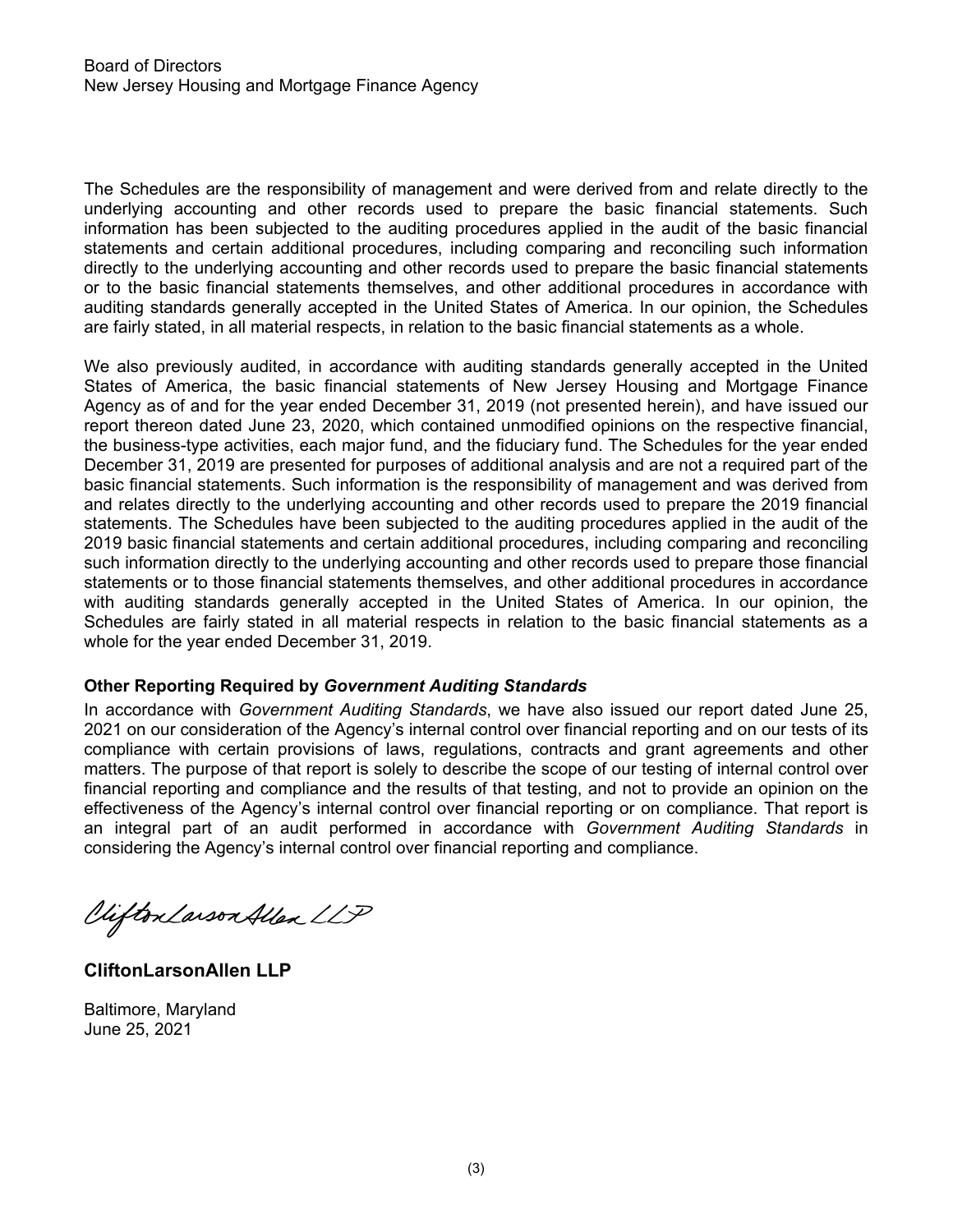### **Introduction to the Financial Report**

This financial report consists of five parts: Management's Discussion and Analysis, Financial Statements, Notes to the Financial Statements, Required Supplementary Information, and Supplementary Information. The accompanying basic financial statements include the proprietary fund of the New Jersey Housing and Mortgage Finance Agency (the Agency) and the fiduciary fund.

## **Basic Financial Statements**

The Agency's proprietary fund engages only in business-type activities and as a result, the Agency's basic financial statements include the statement of net position, the statement of revenue, expenses and changes in net position, the statement of cash flows, and the notes to the financial statements. These basic financial statements are designed to provide readers with a broad overview of the Agency's finances, in a manner similar to a private-sector business.

The Statement of Net Position which provides information about the Agency's investments in resources (assets), deferred outflows of resources, obligations to Agency creditors (liabilities), deferred inflows of resources and net position. Over time, increases or decreases in the Agency's net position may serve as an indicator of whether the financial position of the Agency is improving or deteriorating. Other factors, both internal and external to the Agency, should be considered when evaluating the Agency's financial position.

The Statement of Revenues, Expenses and Changes in Net Position which accounts for all of the current year's revenue and expenses, measures the success of the Agency's operations over the past year and can be used to determine how the Agency has funded its costs.

The Statement of Cash Flows which provides information about the Agency's cash receipts, cash payments, and net changes in cash resulting from operations, investing, and financing activities.

A fiduciary fund is used to account for resources held for the benefit of parties outside the Agency. A fiduciary fund is not reflected with the proprietary fund financial statements because the resources of the fund are not available to support the proprietary fund programs. The Agency's fiduciary fund is the New Jersey Housing and Mortgage Finance Agency OPEB 115 Trust Fund (the Trust).

The Trust is a separate legal entity created pursuant to a trust agreement initiated by the Agency. The Trust is a private-purpose trust established for the sole purpose of providing health and welfare benefits for retirees and their eligible spouses and dependents as provided by the New Jersey State Health Benefits Program (the Program). All resources of the Trust, including income on investments and other revenues, are held in trust to meet obligations to provide the health and welfare benefit payments to retirees and their eligible spouses and dependents. Resources of the Trust may also be used to pay reasonable expenses of administering the Trust and the Program. Trust receipts consist of contributions made by the Agency. The Trust administers its affairs through its trustee, records its assets in segregated accounts, and maintains financial records separate from the Agency.

### **Notes to the Financial Statements**

The notes to the financial statements provide information that is essential to understanding the basic financial statements, such as the Agency's accounting methods and policies, details of contractual obligations, future commitments and contingencies of the Agency, and information about any other events or developing situations that could materially affect the Agency's financial position.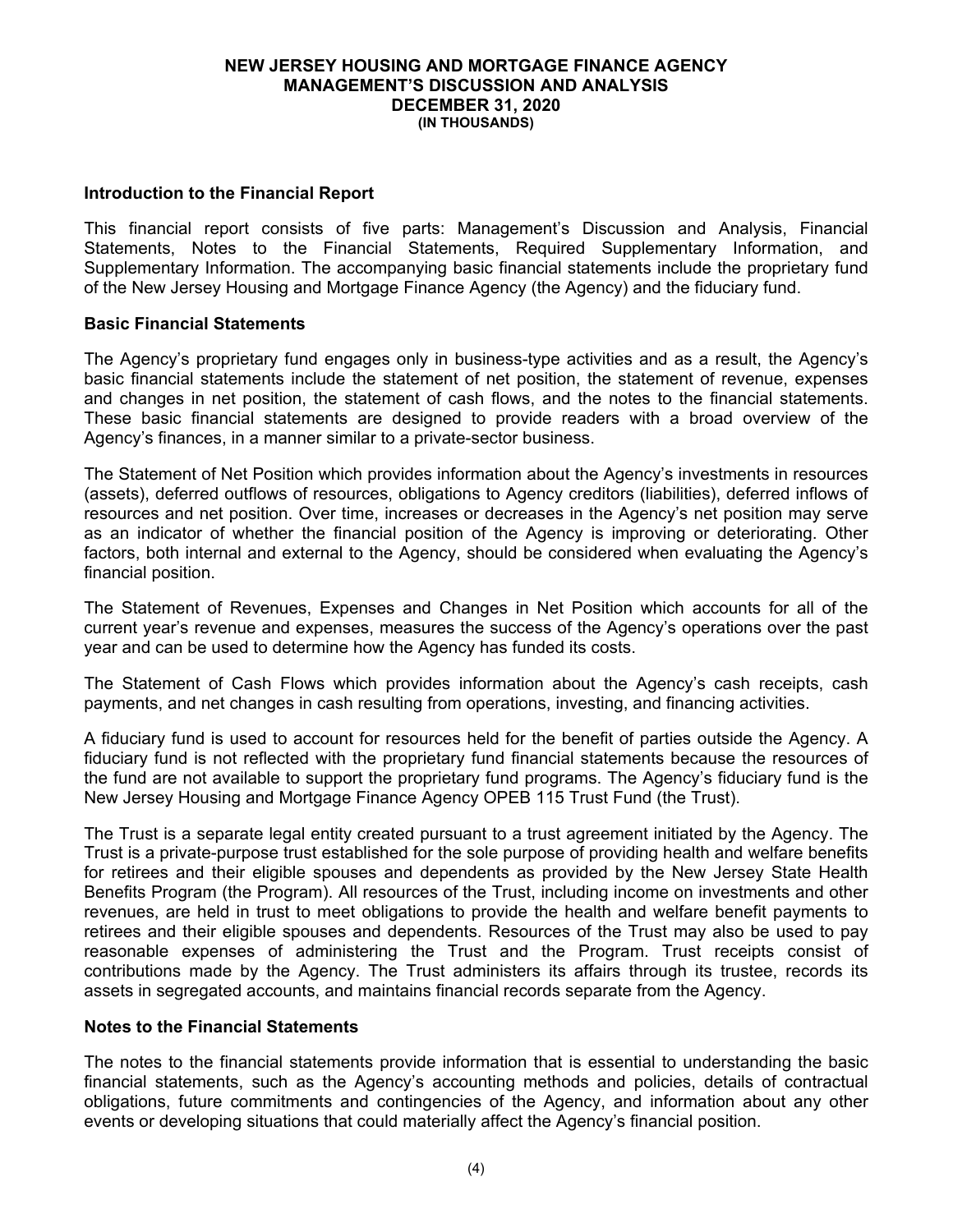# **Required Supplementary Information**

This presents the information regarding the Agency's progress in funding its obligation to provide pension benefits and postemployment benefits other than pensions to its employees.

### **Supplementary Information**

This provides presentations of the Agency's financial information in accordance with the requirements of the various Bond Resolutions.

## **Management's Discussion and Analysis**

This section of NJHMFA's financial statements presents the Management's Discussion and Analysis (MD&A), of the Agency's financial performance as of December 31, 2020 and 2019 and for the years then ended. It provides an assessment of how the Agency's position has improved or deteriorated and identifies the factors that, in management's view, significantly affected the Agency's overall financial position.

## **The Agency's Business**

The Agency was created to provide a strong unified advocate for housing production, financing, and improvement. The Agency is established under, but is not a part of, the Department of Community Affairs, and is constituted as a body politic and corporate and an instrumentality of the State exercising public and essential governmental functions. Included in the Agency's powers is the ability, inter alia, to provide to housing sponsors, through eligible loans or otherwise, financing, refinancing or financial assistance for fully completed, as well as partially completed projects; to provide funds to purchase loans made to borrowers throughout the State for single family residences in accordance with the requirements of the State and Federal law and the applicable general resolution; to issue negotiable bonds and to secure the payment thereof; and to make and enter into and enforce all contracts and agreements necessary, convenient or desirable to the performance of its duties and the execution of its powers.

### **Overview of the Financial Statements**

The Agency is a self-supporting entity and follows enterprise fund reporting except for the fiduciary fund. An enterprise fund reports activity that is financed with debt that is secured solely by a pledge of the net revenue from that activity as well as activity that is not supported by taxes or similar revenues. The Agency's financial statements are presented using the economic resources measurement focus and the accrual basis of accounting. The accrual basis of accounting matches revenues and expenses to the time period in which they are earned or attributable, respectively, which may differ from the period in which the associated cash is received or expended.

Enterprise fund statements offer short-term and long-term financial information about the Agency's activities. While detailed sub-fund information is not presented in the Agency's financial statements, separate accounts are maintained for each bond issue and component unit, as well as the Agency's general operating fund, known as the General Fund. These sub-funds permit the Agency to control and manage money for particular purposes and to determine that the Agency is properly using specific resources.

The fiduciary fund is included as the Agency has fiduciary responsibility for it, but it does not follow enterprise fund reporting. The fiduciary fund accounts for resources held for the benefit of parties outside the Agency, and these resources are therefore not available to support the Agency.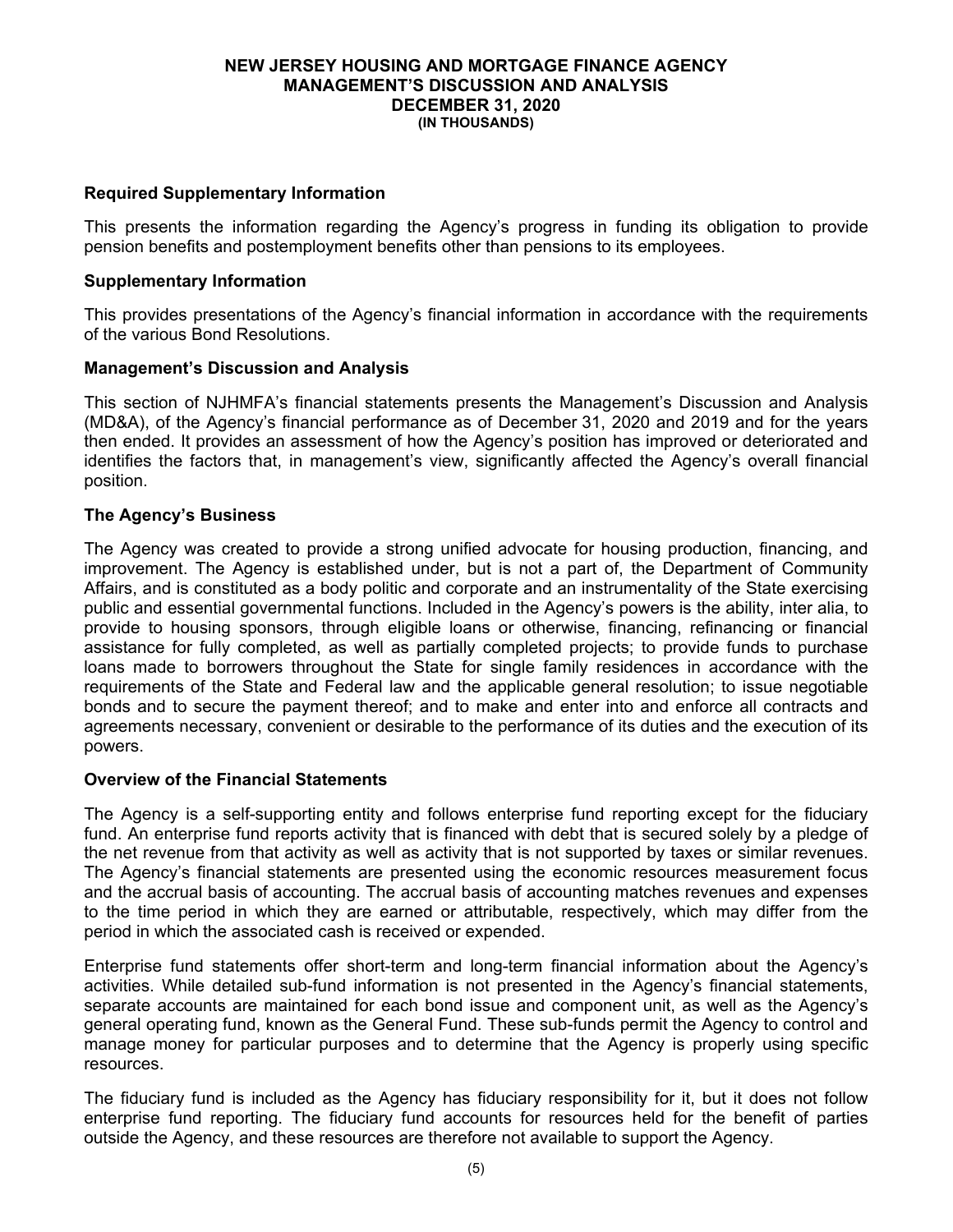### **Overall Financial Highlights – Year Ended December 31, 2020**

The Agency's overall net position increased by 2.1% from 2019 to 2020. The multifamily portfolio continued to perform well and the single-family portfolio added significant loans resulting from the favorable bond market. The General Fund performed well due to a significant increase in the Single Family Mortgage Backed Security market.

In January 2020, \$10,000 was transferred from the Agency's General Fund to the Single Family Bond Resolutions to fund future cost of issuance on bonds and to provide financial support to the resolutions.

In August 2020, the Agency issued \$367,700 of Single Family Housing Revenue Bonds (SFHRB), 2020 Series E, F and G. This bond issue included both new money (\$151,585) and refunding (\$216,115) components. The refunding component, which refunded the Agency's Single Family Home Mortgage Bonds (SFHMB) Resolution in its entirety, is expected to generate approximately \$23,991 in economic gains (11.1% of the refunded bonds) to the Resolution.

As a result of the refunding mentioned above, SFHMB's net position was transferred to SFHRB in the amount of \$11,568. This includes 2,004 loans. In addition, the SFHRB Resolution purchased 689 new loans this year bringing the total increase of loans to 2,693.

In December 2020, the Agency issued \$80,600 tax-exempt and taxable Multi-Family Revenue Bonds (MFRB) 2020 Series A-C which financed new money rental housing developments containing a total of 740 units and a \$30,410 taxable economic refunding of existing Agency Bonds. The refunding is expected to generate net present value (NPV) savings in the amount of \$11,548 which equates to approximately 38% of the refunded bonds. The Resolution received \$3,640 from the Agency to pay cost of issuance on this transaction.

In 2020, the Agency received \$4,887 from the State of New Jersey from the Federal Coronavirus Aid, Relief and Economic Security Act (CARES) to operate the Small Landlord Emergency Grant program.

In addition, the Agency continued to participate in the mortgage backed securities (MBS) platform as an approved Government National Mortgage Association (Ginnie Mae) issuer of Ginnie Mae I and II single family MBS. In 2020, the Agency securitized 678 loans for \$128,615 with Ginnie Mae II MBS.

Under the Superstorm Sandy Community Development Block Grant-Disaster Recovery (CDBG-DR) Action Plan, the Agency received a total allocation of \$749,520 in CDBG-DR funds as a sub-recipient to implement three (3) affordable housing programs designed to support the needs of renters and prospective homeowners in the nine counties hardest hit by the storm. The Fund for Restoration of Multifamily Housing (FRM) was allocated \$664,520. The Sandy Special Needs Housing Fund (SSNHF) was allocated \$60,000, and the Sandy Homebuyer Assistance Program (SHAP) was allocated \$25,000. In 2020, the Agency committed \$951 in SSNHF funds to create 8 beds in 2 units for individuals with special needs.

In 2020, under the US Department of Treasury Hardest Hit Funds program, the Agency closed 1,078 HomeSeeker Downpayment Assistance Loans, each as a second loan behind an Agency first mortgage loan. These are recorded as program income and program expense in the Agency's General Fund.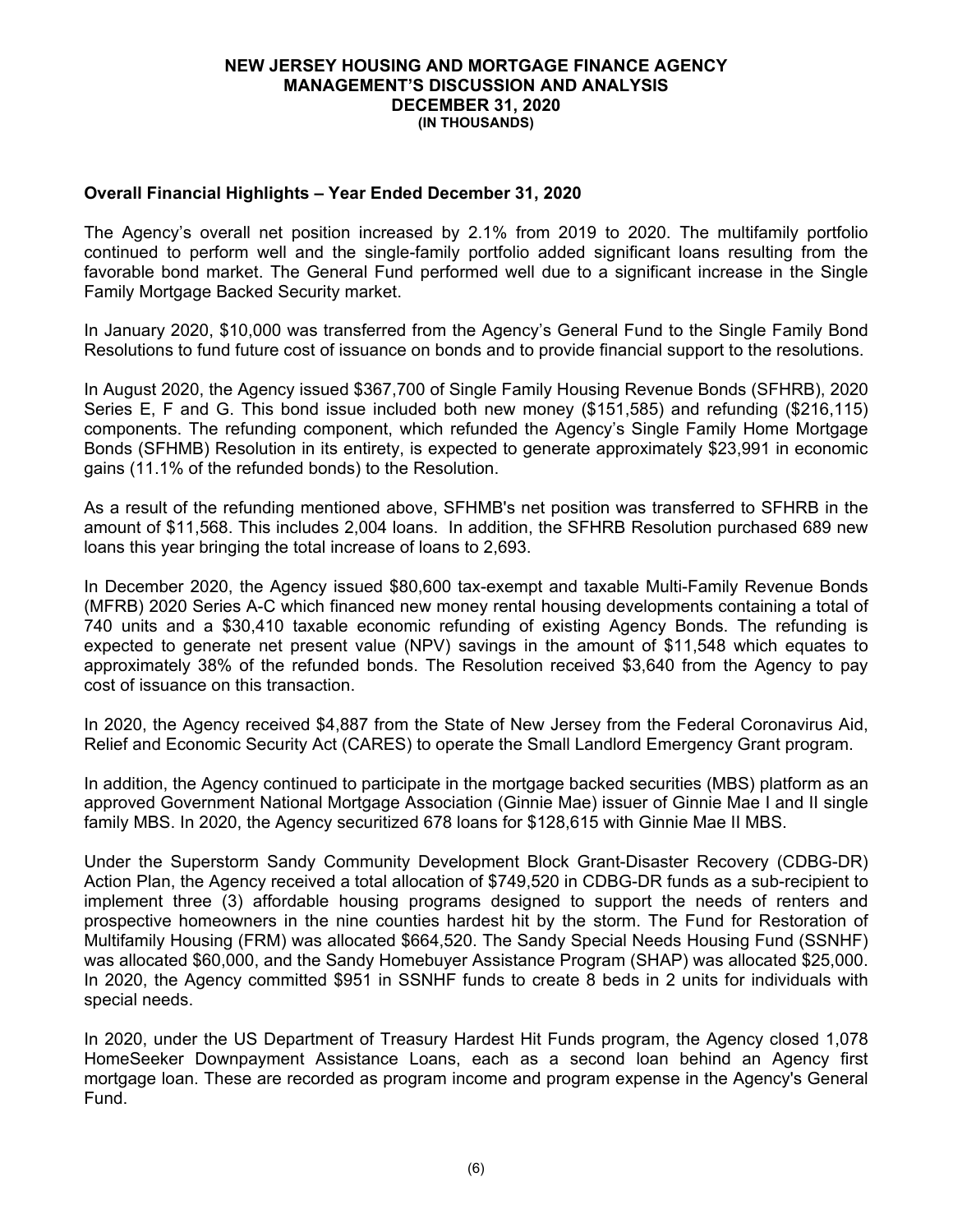## **Overall Financial Highlights – Year Ended December 31, 2020 (Continued)**

The Agency's Other Post-Employment Benefits (OPEB) net OPEB obligation increased by approximately \$2,387. This is due to a reduction in the investment return assumption based on the decline in yield on fixed income investments and a change in actuarial assumptions.

The Agency's Pension liability decreased by \$6,135 due to changes in actuarial assumptions used to determine the net Pension liability.

The Agency closed 4 conduit bond issues totaling \$96,610 in 2020. In addition, the program has a pipeline in excess of 465,000.

The following ratings actions occurred in 2020:

- July 2020 Moody's Investors Service (Moody's) upgraded its rating on the Agency's Single Family Housing Revenue Bonds (HRB) Resolution to Aa2 (with a stable outlook) from Aa3 (with a positive outlook).
- July 2020 Standard & Poor's Global Ratings (S&P) affirmed its AA rating (stable outlook) on the Agency's Single Family Housing Revenue Bonds (HRB) Resolution.
- December 2020 Standard & Poor's Global Ratings (S&P) affirmed its AA- rating (stable outlook) on the Agency's Multi-Family Revenue Bonds (MF 2005) Resolution.
- There was no rating actions by Standard and Poor's Global Ratings (S&P) in 2020 for the Agency's Multi-Family Housing Revenue Bonds (MF 1995) Resolution.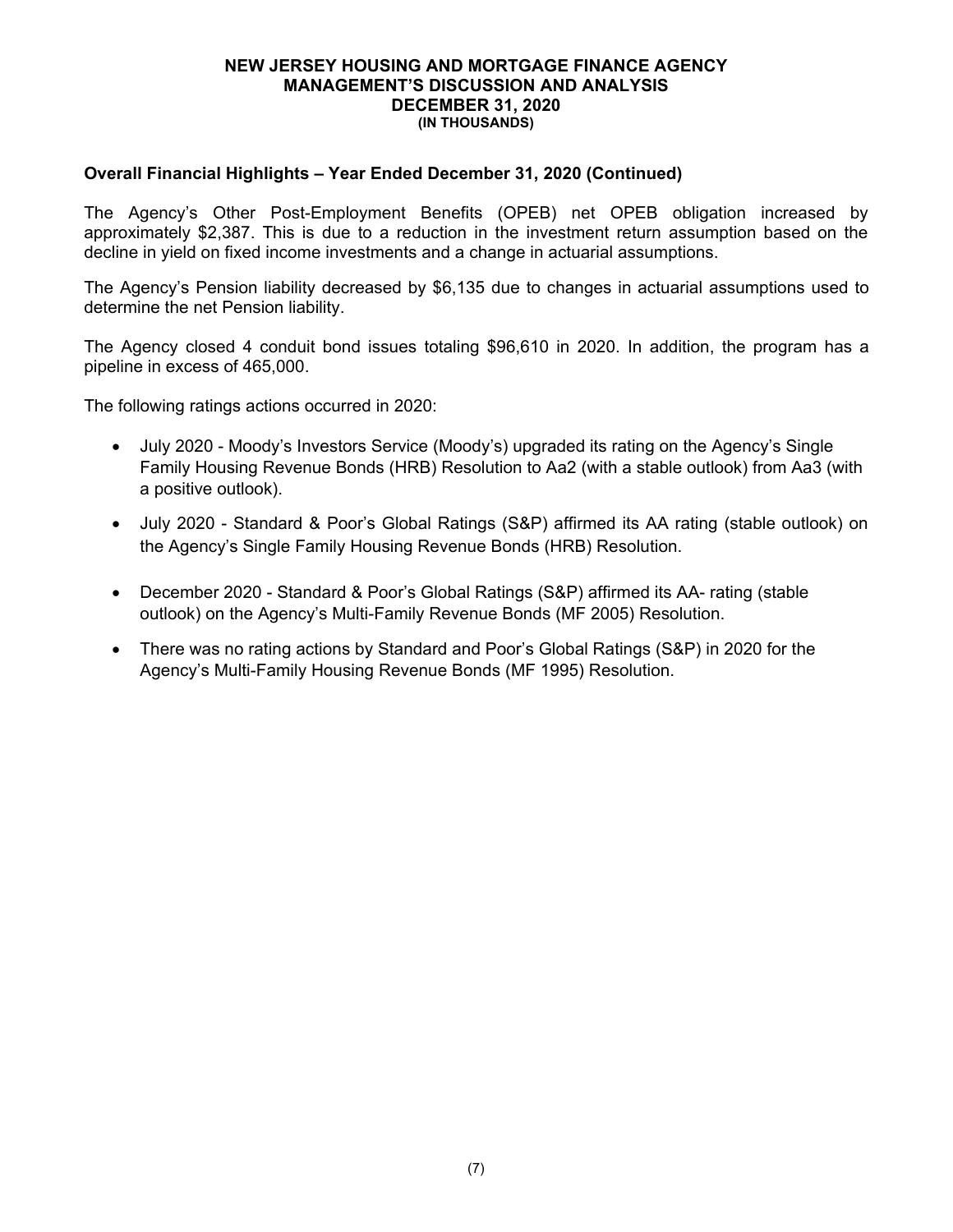## **Financial Analysis**

The following sections will discuss the Agency's financial results for 2020 compared to 2019. Additionally, an examination of major economic factors that have contributed to the Agency's operations is provided. It should be noted that for purposes of this MD&A, summaries of the financial statements and the various exhibits presented are in conformity with the Agency's financial statements, which are presented in accordance with accounting principles generally accepted in the United States of America. All dollar amounts are in thousands.

## **Agency's Condensed Statement of Net Position**

The Statement of Net Position presents the Agency's assets, deferred outflows of resources, liabilities, deferred inflows of resources and net position as of December 31, 2020. The following table represents the comparison of net position as of December 31, 2020 and 2019. The change between December 31, 2020 and December 31, 2019 should be read in conjunction with the financial statements. The amounts in the table below and in the explanation of changes in certain financial categories are expressed in thousands to provide easier comparison to the Statement of Net Position on pages 14-15.

## **Condensed Statement of Net Position**

|                                  |                 |                 | % Change      | % Change    |
|----------------------------------|-----------------|-----------------|---------------|-------------|
|                                  | 2020            | 2019            | 2020 / 2019   | 2020 / 2019 |
| <b>Current and Other Assets</b>  | 1,640,203       | \$<br>1,449,846 | \$<br>190,357 | 13.1 %      |
| <b>Other Noncurrent Assets</b>   | 2,288,953       | 2,315,270       | (26, 317)     | (1.1)       |
| Capital Assets                   | 4,580           | 5,192           | (612)         | (11.8)      |
| <b>Total Assets</b>              | 3,933,736       | 3,770,308       | 163.428       | 4.3         |
| Deferred Outflows of Resources   | 59,403          | 51,560          | 7,843         | 15.2        |
| <b>Current Liabilities</b>       | 409,433         | 401,270         | 8,163         | 2.0         |
| Long-Term Liabilities            | 2,396,524       | 2,256,739       | 139,785       | 6.2         |
| <b>Total Liabilities</b>         | 2,805,957       | 2,658,009       | 147,948       | 5.6         |
| Deferred Inflows of Resources    | 48,208          | 49,497          | (1,289)       | (2.6)       |
| Net Position:                    |                 |                 |               |             |
| Net Investment in Capital Assets | 4,580           | 5,192           | (612)         | (11.8)      |
| Restricted                       | 516,618         | 503,490         | 13,128        | 2.6         |
| Unrestricted                     | 617,776         | 605,680         | 12,096        | 2.0         |
| <b>Total Net Position</b>        | \$<br>1,138,974 | \$<br>1,114,362 | \$<br>24,612  | 2.2%        |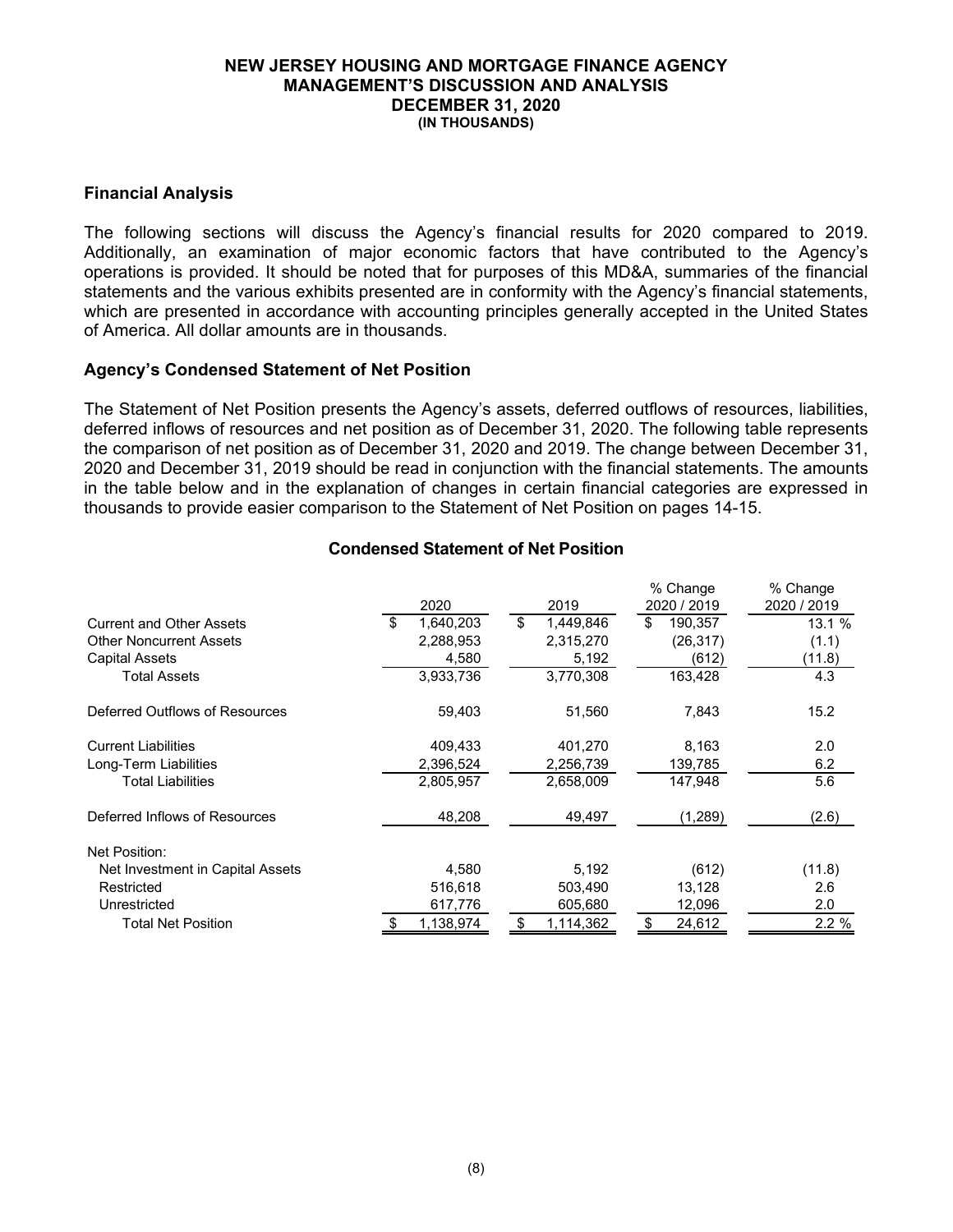# **Agency's Condensed Statement of Net Position (Continued)**

The Agency's total assets increased by 4.3% between 2019 and 2020 resulting from the following factors:

- Cash, cash equivalents, and investments increased by \$215,885 primarily due to unexpended bond proceeds from the SFHRB Resolution and the MFRB 2020 bond issuances.
- Mortgage loans receivable, supplemental loans receivable and accrued mortgage interest receivable decreased by \$39,110, primarily due to prepayments and regular loan amortizations being greater than new loans disbursed during the year.
- Other current assets decreased by \$5,155 due to the decrease in single family foreclosure claims receivable, as the volume of foreclosures continued to decrease, despite the economic downturns.
- As in prior years, the REO balances steadily decreased \$6,808 as a result of an increase in the reserves on REO balances.
- The accumulated increase in fair value of hedging derivatives increased by \$6,009 due to the changes in SIFMA and Libor rates as noted below.

The Agency's deferred outflows of resources increased 15.2% mostly resulting from an increase in derivative instruments and the OPEB valuation.

The Agency's total liabilities increased 5.6% between 2019 and 2020 resulting from the following factors:

- Unearned revenue decreased by \$6,045, representing Hardest Hit Funds disbursed in 2020.
- Pension liability decreased by \$6,135 due to changes in actuarial assumptions used to determine the net pension liability.
- OPEB liability increased by \$2,387 due to a reduction in the investment return assumption based on the decline in yield on fixed income investments and a change in actuarial assumptions.
- Funds held in trust increased \$115,529 due to a delay in the release of mortgage payment funds in late 2020.
- Bonds payable increased \$35,371 as a result of the new 2020 SFHRB and MFRB bond issuances net of scheduled bond retirements and the refunding of the outstanding SFHMB bonds.
- Derivative instruments (hedging derivative value + off market loan balances) increased by \$6,009 due to a multitude of factors. Individual swaps are affected by changes in Libor and/or SIFMA rates. In 2020, Libor rates trended downward leading up to the COVID-19 pandemic outbreak, followed by a rise into early April and then a sharp drop by early May before remaining in a low range throughout the rest of the year. SIFMA rates trended downward then upward in early 2020 before spiking to over 5% in the second half of March. By mid-April, SIFMA rates had dropped sharply below 1% where they remained the rest of the year. The remaining life of a swap also impacts the value as it must accrete to \$-0- by the maturity date. In addition to these factors which affect the directional change in a swap's value, the magnitude of the change is affected by other factors including the size, remaining life and the maturity date. Each swap is analyzed individually with any changes in fair value reported. See the notes to the financial statements for further analysis about specific derivative instruments held by the MFHRB and MFRB Resolutions.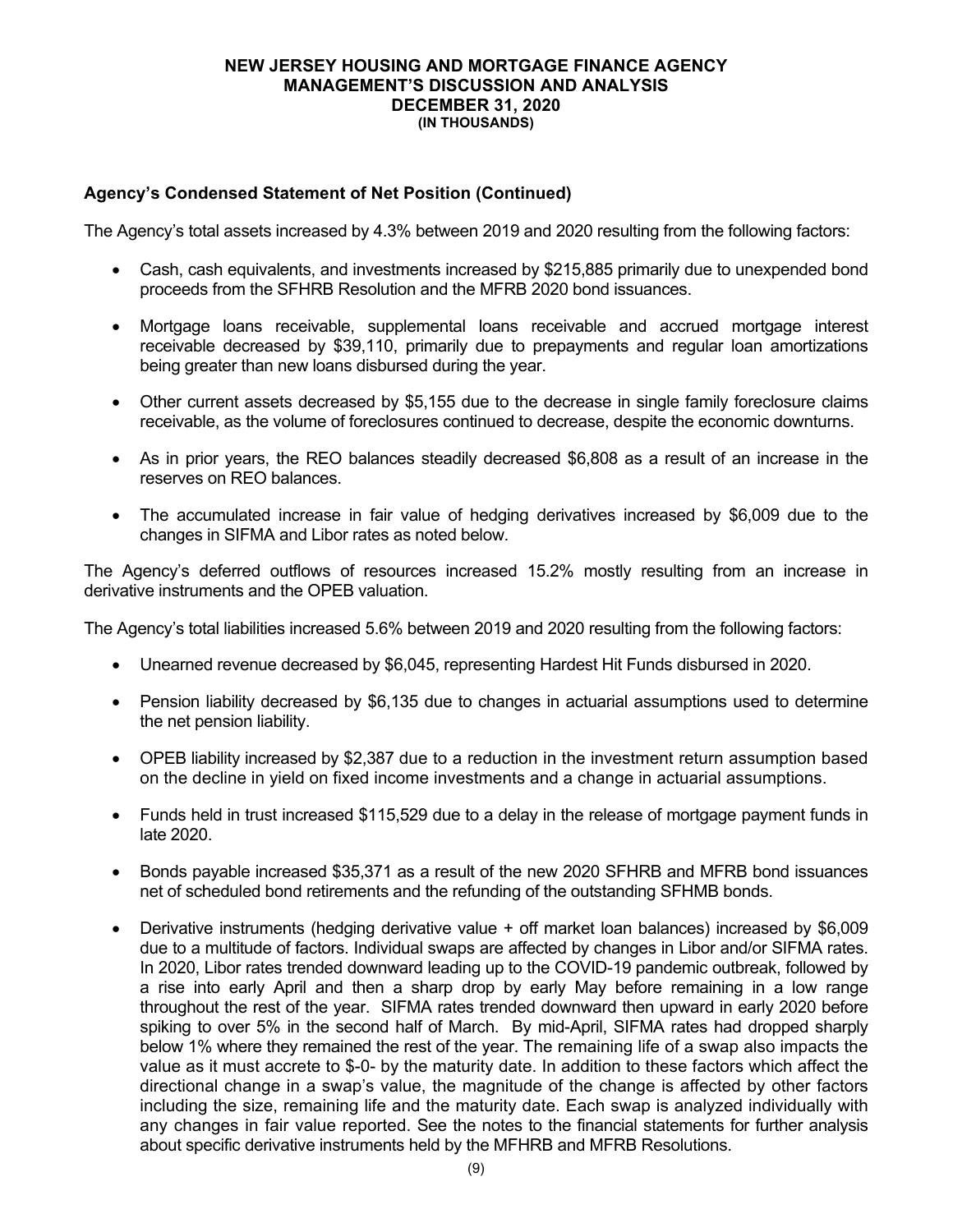## **Agency's Condensed Statements of Revenues, Expenses, and Changes in Net Position**

The Statements of Revenues, Expenses, and Changes in Net Position reports revenues recognized and expenses incurred for the years ended December 31, 2020 and 2019. The table below summarizes the Agency's revenues and expenses for the years ended December 31, 2020 and 2019. It should be read in conjunction with the financial statements. The amounts in the two tables below and in the explanation of changes in certain financial categories are expressed in thousands to provide easier comparison to the Statement of Revenues, Expenses and Changes in Net Position on page 16.

|                                   | 2020            |    | 2019      | \$ Change<br>2020 / 2019 | % Change<br>2020 / 2019 |
|-----------------------------------|-----------------|----|-----------|--------------------------|-------------------------|
| <b>Operating Revenues:</b>        |                 |    |           |                          |                         |
| Interest Income on Mortgage Loans | \$<br>91,678    | \$ | 98,964    | \$<br>(7,286)            | (7.4)%                  |
| Fees and Charges                  | 41,165          |    | 45,556    | (4, 391)                 | (9.6)                   |
| Program Income                    | 7,196           |    | 13,763    | (6, 567)                 | (47.7)                  |
| Grant Income                      | 60,956          |    | 138,871   | (77, 915)                | (56.1)                  |
| Recovery of Bad Debt and          |                 |    |           |                          |                         |
| Mortgage Modifications            | 8,381           |    | 13,761    | (5,380)                  | (39.1)                  |
| Other                             | 9,794           |    | 47,544    | (37,750)                 | (79.4)                  |
| <b>Total Operating Revenues</b>   | 219,170         |    | 358,459   | (139, 289)               | (38.9)                  |
| <b>Operating Expenses</b>         | 215,319         |    | 298,822   | (83, 503)                | (27.9)                  |
| Operating Income                  | 3,851           |    | 59,637    | (55, 786)                | (93.5)                  |
| Nonoperating Revenues             | 20,761          |    | 31,293    | (10, 532)                | (33.7)                  |
| Increase in Net Position          | 24,612          |    | 90,930    | (66, 318)                | (72.9)                  |
| Net Position - Beginning of Year  | 1,114,362       |    | 1,023,432 | 90,930                   | 8.9                     |
| Net Position - End of Year        | \$<br>1,138,974 | S  | 1,114,362 | \$<br>24,612             | 2.2%                    |

#### **Condensed Statements of Revenues, Expenses, and Changes in Net Position Years Ended December 31, 2020 and 2019**

The 38.9% decrease in operating revenue is due to the following factors:

- Fees and charges decreased by \$4,391 and interest income on mortgage loans decreased by \$7,286 due to a decrease in MBS production in 2020 along with a decrease in mortgages outstanding which resulted in a reduction of fees collected and interest earned.
- Program income decreased by \$6,567 due to the winding down of the U.S. Treasury Hardest Hit Fund HomeKeeper and HomeSaver programs.
- Grant income decreased by \$77,915 due to the decreased volume of Community Development Block Grants for Disaster recovery from Superstorm Sandy.
- Recovery on bad debt and mortgage modifications decreased by \$5,380 due to the continued decreased volume of delinquent single family loans in need of modification.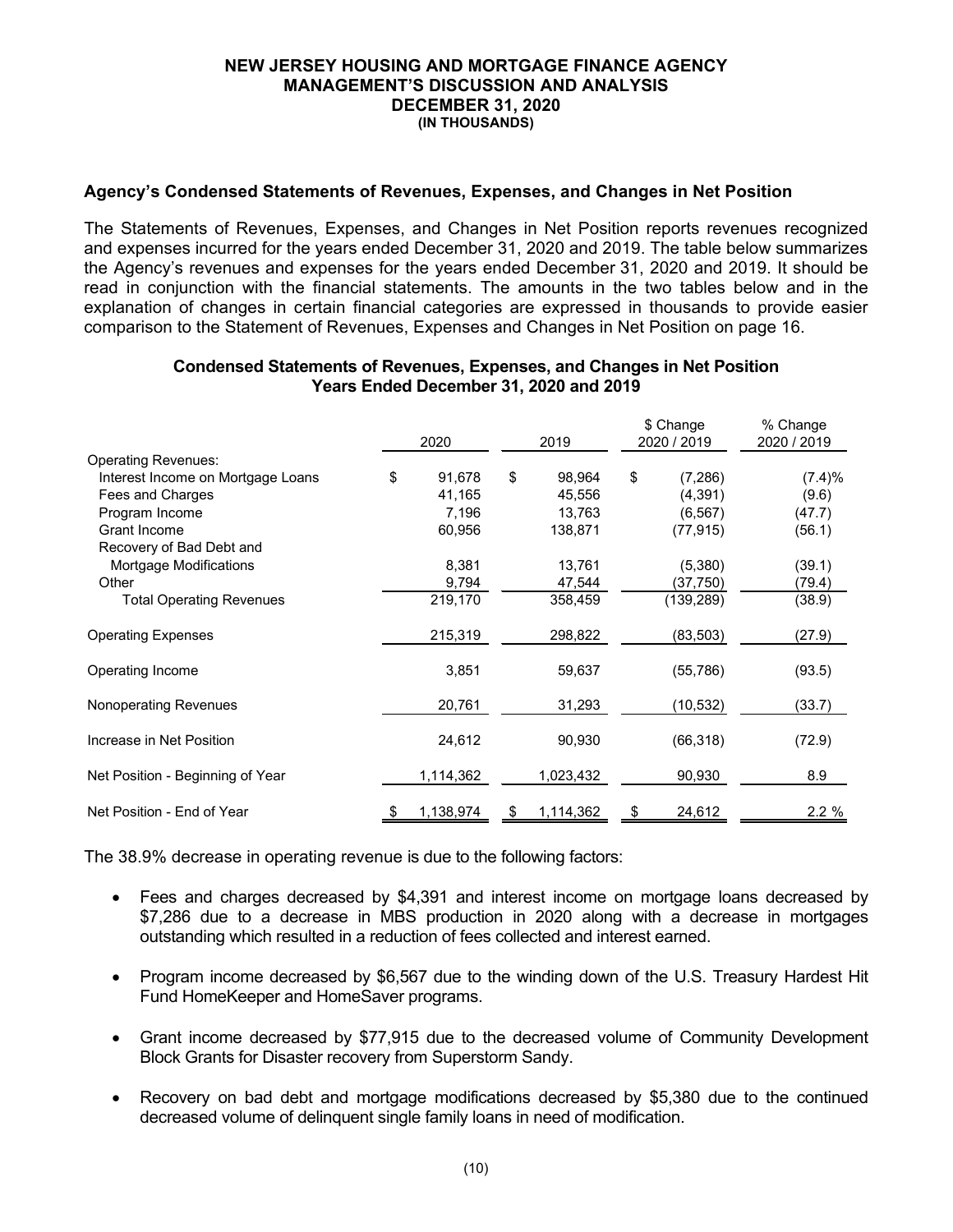Other income decreased by \$37,750, driven by the absence of major property sales in the current year in comparison to the 2019 sale of the Pilgrim Baptist I and II multifamily developments for around \$40,000.

Nonoperating income (investment income) decreased 33.7% due to the volatility of the market in the current year.

|                                            | 2020          | 2019         |    | \$ Change<br>2020 / 2019 | % Change<br>2020 / 2019 |
|--------------------------------------------|---------------|--------------|----|--------------------------|-------------------------|
| <b>Operating Expenses:</b>                 |               |              |    |                          |                         |
| Interest and Amortization                  | \$<br>72,704  | \$<br>75,702 | \$ | (2,998)                  | $(4.0)\%$               |
| <b>Insurance Costs</b>                     | 875           | 1.020        |    | (145)                    | (14.2)                  |
| Servicing Fees and Other                   | 5,988         | 5,812        |    | 176                      | 3.0                     |
| <b>Salaries and Related Benefits</b>       | 26,540        | 25,661       |    | 879                      | 3.4                     |
| Professional Services and Financing Costs  | 11,893        | 11,267       |    | 626                      | 5.6                     |
| <b>General and Administrative Expenses</b> | 5,702         | 5,834        |    | (132)                    | (2.3)                   |
| <b>Grant Expense</b>                       | 60,519        | 139,147      |    | (78, 628)                | (56.5)                  |
| Program Expense                            | 6,257         | 11,717       |    | (5,460)                  | (46.6)                  |
| <b>Pension Expense</b>                     | 1,361         | 3.674        |    | (2,313)                  | (63.0)                  |
| Loss on Sale of Real Estate Owned          | 4,533         | 5,418        |    | (885)                    | (16.3)                  |
| Provision for Loan Losses                  | 13,947        | 13,570       |    | 377                      | 2.8                     |
| Contributions to the State                 | 5,000         |              |    | 5,000                    | 100.0                   |
| <b>Total Operating Expenses</b>            | \$<br>215,319 | 298,822      | S  | (83,503)                 | $-27.9%$                |

# **Summary of Operating Expenses Years Ended December 31, 2020 and 2019**

Total operating expenses decreased by 27.9%. The following significant fluctuations occurred within operating expenses:

- The Agency contributed \$5,000 to the State of New Jersey in 2020 to support supportive housing related projects.
- Grant expense decreased by \$78,628 primarily due to the decreased volume of Community Development Block Grants for Disaster recovery from SuperStorm Sandy. This decrease is consistent with the decrease in grant income above.
- Program expense decreased by \$5,460 due to continued winding down of the U.S. Treasury Hardest Hit Fund HomeKeeper and HomeSaver programs. This decrease is consistent with the decrease in program income above.
- Pension expense decreased by \$1,616 due to the change in actuarial and economic assumptions used to calculate the pension liability.
- Interest expense and amortization decreased \$2,998, due in large part to the refunding of SFHMB bonds.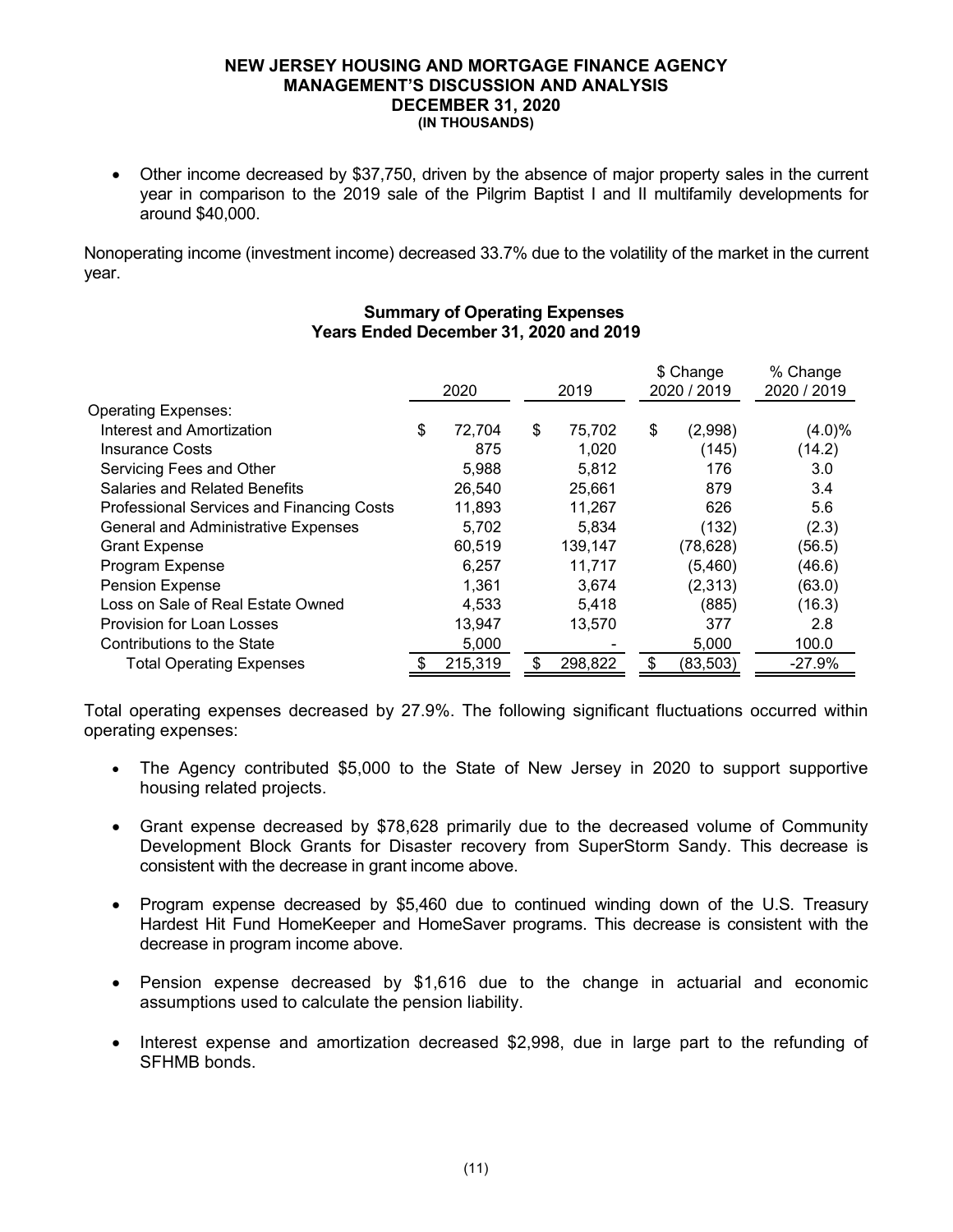## **Debt Administration**

At December 31, 2020, the Agency had \$1,918,934 of bond principal outstanding, net of deferral on refunding, discount, and premium which represents an increase of 1.9% over the prior year. The following table summarizes the Agency's bonds payable outstanding at December 31, 2020 and 2019, and the changes in bonds payable. Dollars are expressed in thousands to provide easier comparison to the Statement of Net Position on pages 14-15.

|                    |           |          | % Change    |
|--------------------|-----------|----------|-------------|
|                    | 2020      | 2019     | 2020 / 2019 |
| Bonds Payable, Net | 1,918,934 | ,883,563 | i .9 %      |

Additional information about the Agency's debt is presented in the notes to the financial statements.

## **Single Family Programs**

The Agency provides a variety of residential mortgage financing programs that primarily serve low to moderate and middle-income first time homebuyers and homebuyers purchasing in certain designated urban areas. Traditionally, the programs were funded with Mortgage Revenue Bond proceeds. In 2020, the Agency continued funding loans via the mortgage backed securities platform (MBS) in addition to the issuance of the \$367,700 Series E-G bonds described on page 6. The 2020 Series E, F, G bonds included a \$216,115 refunding component which refunded the Agency's SFHMB resolution in its entirety. See footnote 7 for more information.

### **Multi-Family Programs**

The Agency provides bond proceeds as loans to finance the construction and acquisition of multi-family housing projects designed to serve low-to-moderate income individuals and families. The Agency continued funding these loans in 2020 with the issuance of the \$80,600 Multi-Family Revenue Bonds 2020 Series A-C as described on page 6.

### **Economic Factors**

The Agency is a self-supporting entity and is not funded by the general taxing authority of the State of New Jersey. As the State's leader in affordable housing, certain market/economic factors can have an impact on the Agency's operations.

- **Trends in single-family mortgage and bond rates** Over the last three years, the interest rate environment has allowed the Agency to re-enter the mortgage revenue bond (MRB) market, its traditional loan financing mechanism, which has increased the Agency's ability to lend profitably at competitive loan interest rates. The Agency continues to operate its mortgage backed security (MBS) funding program, which allows the Agency to sell whole loans for securitization into Ginnie Mae mortgage backed securities.
- **Trends in foreclosure processing New Jersey is a judicial state and as such, all** foreclosures must be processed through the court system. Prior to the COVID-19 pandemic, the foreclosure process took between 18-24 months to complete. Foreclosures are currently on hold due to a foreclosure and eviction moratorium that is currently in place under executive order from the Governor.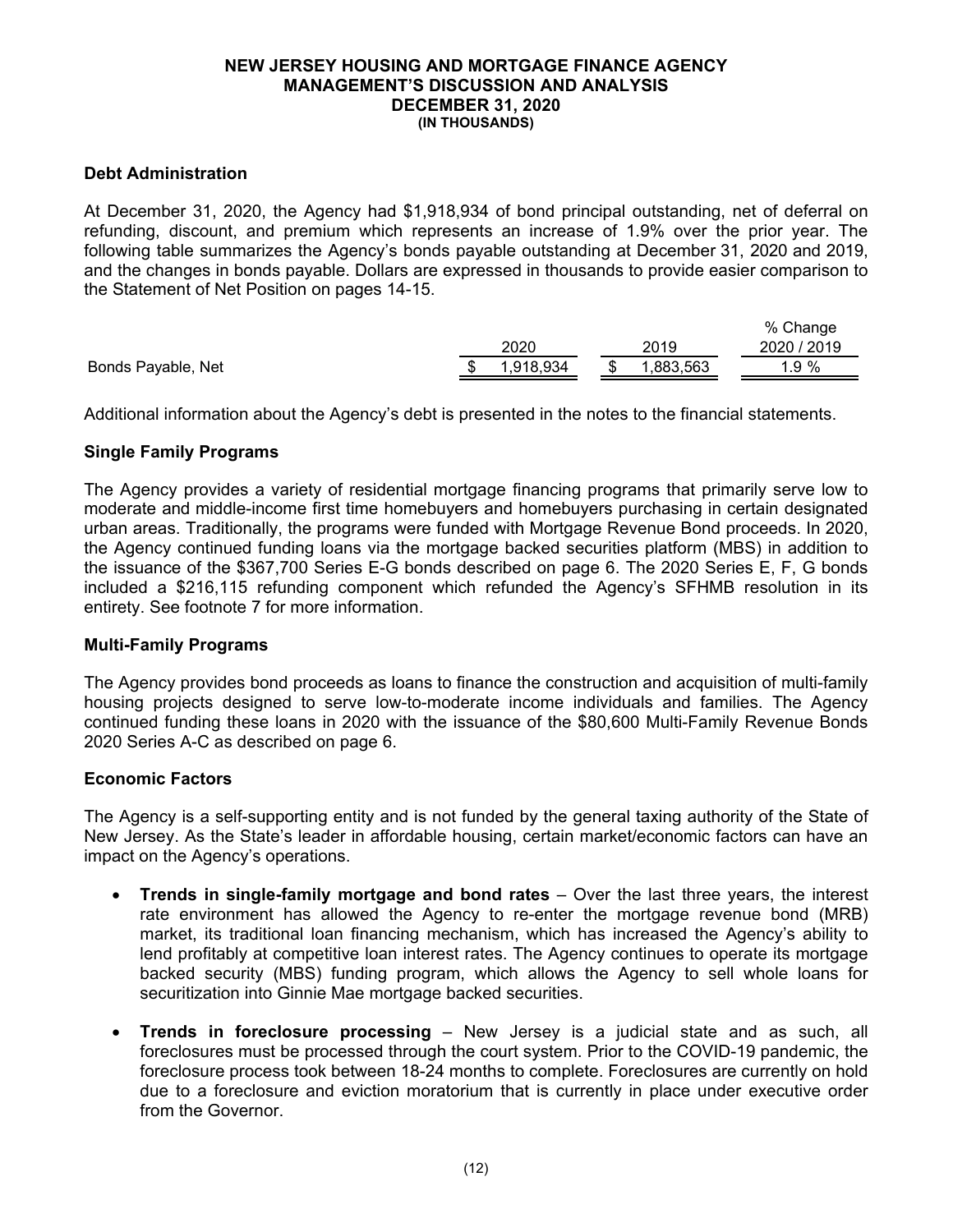## **Economic Factors (Continued)**

- **Trends in home prices**  New Jersey has seen the number of home sales rise in 2020 by 5.5% versus 2019 volumes. Average home sales prices increased in 2020 by 14.8\$ over 2019.
- **Continued Effect of Superstorm Sandy** The recovery from Superstorm Sandy continues to influence our multifamily production. CDBG-DR funds provided a much needed subsidy for the development of multifamily housing in the hardest hit counties served by the Agency.
- **Trends in the Agency's credit ratings**  The cost of capital available to the Agency changes as credit ratings change. In 2020, Moody's upgraded its rating on the Agency's SFHRB Resolution to Aa2 (stable outlook) from Aa3 (positive outlook). All other ratings by Moody's and S&P were either maintained, affirmed or no action was taken on all current ratings on the Agency and its other bond resolutions.
- **COVID-19** In 2020, the COVID-19 pandemic negatively affected travel, commerce, and financial markets globally, although the Agency's financial results were not significantly impacted. On June 4, 2021, the public health emergency in the State was terminated by the Governor, although the State of Emergency was continued. As such, the State Legislature extended many of the official reporting requirements and renter and homeowner protections until the end of 2021 to prevent an immediate negative impact to residents until direct homeowner and rental assistance programs are implemented. There can be no assurances regarding what impact such programs will have on the national and State economies, and accordingly how they may impact the financial position of state governments and housing agencies, including the Agency.

# **Contacting the Agency's Financial Management**

This financial report is designed to provide a general overview of the Agency's business, financial position, and fiscal accountability for the funds it generates and receives. If you have questions about any information in this report, contact the Finance Division of the New Jersey Housing and Mortgage Finance Agency.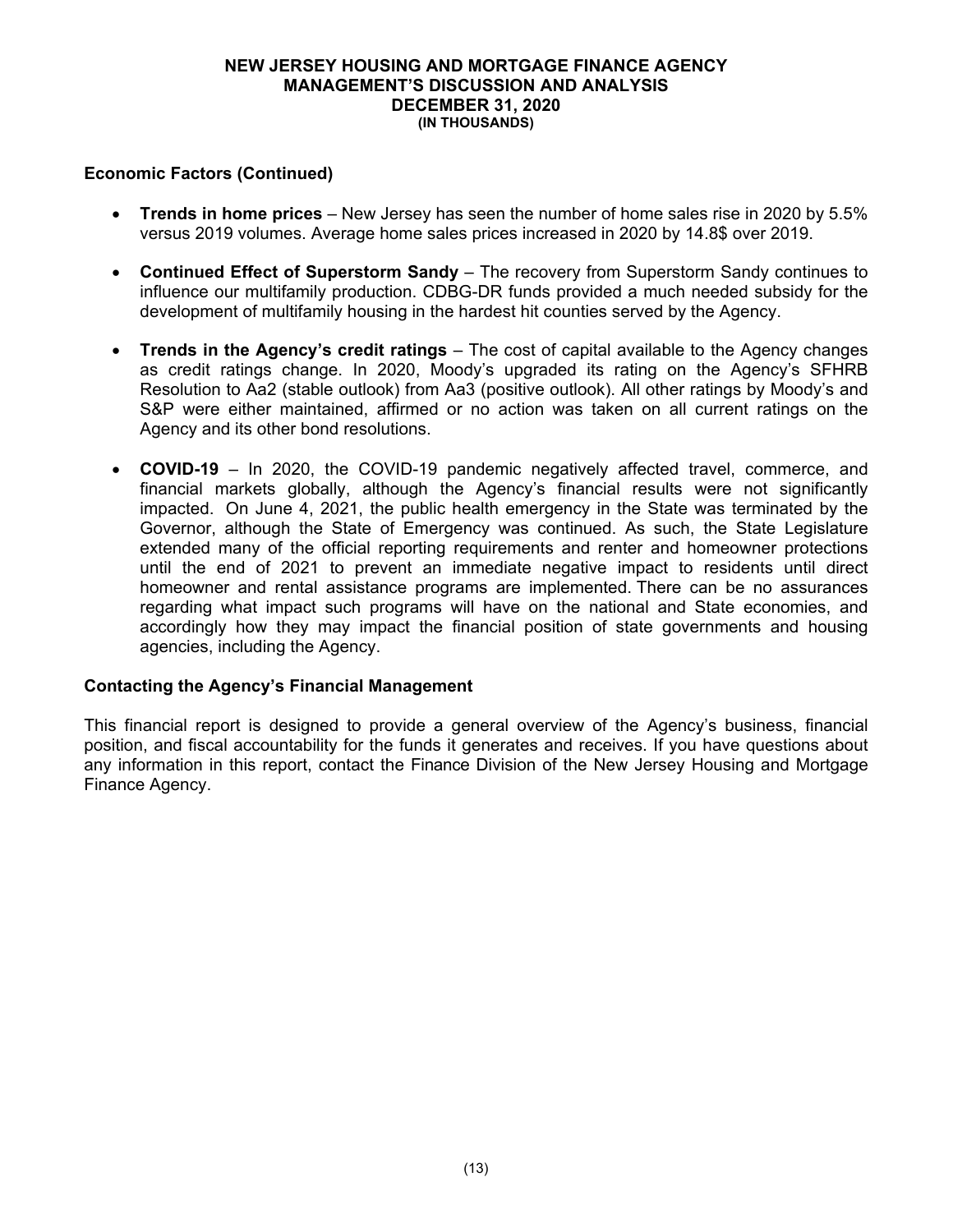#### **NEW JERSEY HOUSING AND MORTGAGE FINANCE AGENCY STATEMENT OF NET POSITION DECEMBER 31, 2020 (WITH COMPARATIVE SUMMARIZED FINANCIAL INFORMATION AS OF DECEMBER 31, 2019) (IN THOUSANDS)**

|                                                      |                |                                   |               | <b>Primary Government</b> |                |                  |                                 |
|------------------------------------------------------|----------------|-----------------------------------|---------------|---------------------------|----------------|------------------|---------------------------------|
|                                                      |                | <b>Bonds and Obligation Funds</b> |               |                           |                |                  |                                 |
|                                                      | Single-Family  | Multi-Family                      |               |                           |                |                  | <b>Business-Type Activities</b> |
|                                                      | Mortgage       | Housing                           | General       |                           | Interfund      |                  |                                 |
|                                                      | Component      | Component                         | Fund          | Subtotal                  | Eliminations   | 2020             | 2019                            |
| <b>CURRENT ASSETS</b>                                |                |                                   |               |                           |                |                  |                                 |
| Cash and Cash Equivalents                            | \$             | \$                                | \$<br>103,417 | <b>S</b><br>103,417 \$    |                | \$<br>103,417 \$ | 181,850                         |
| Restricted Cash and Cash Equivalents                 | 312,780        | 458,797                           | 563,582       | 1,335,159                 |                | 1,335,159        | 1,128,808                       |
| Investments                                          |                |                                   | 82,900        | 82,900                    |                | 82,900           | 12,398                          |
| <b>Restricted Investments</b>                        |                |                                   | 480           | 480                       |                | 480              | 450                             |
| Accrued Interest Receivable on Investments           | 154            | 496                               | 1,133         | 1,783                     |                | 1,783            | 1,735                           |
| Mortgage Loans Receivable, Net                       | 26,063         | 43,935                            | 16,901        | 86,899                    |                | 86,899           | 88,546                          |
| Supplemental Mortgages and Other Loans, Net          |                | 422                               | 1,378         | 1,800                     |                | 1,800            | 3,259                           |
| Fees and Other Charges Receivable                    |                |                                   | 2,670         | 2,670                     |                | 2,670            | 2,726                           |
| Accrued Interest Receivable on Mortgages             | 5,389          | 5,116                             | 2,330         | 12,835                    |                | 12,835           | 11,560                          |
| Due from Loan Servicers                              | 2,175          |                                   | 637           | 2,812                     |                | 2,812            | 3,911                           |
| Due from Other Funds                                 | 162            |                                   | 2,086         | 2,248                     | (2, 248)       |                  |                                 |
| <b>Other Current Assets</b>                          | 3,002          | 406                               | 6,040         | 9,448                     |                | 9,448            | 14,603                          |
| <b>Total Current Assets</b>                          | 349,725        | 509,172                           | 783,554       | 1,642,451                 | (2, 248)       | 1,640,203        | 1,449,846                       |
| <b>NONCURRENT ASSETS</b>                             |                |                                   |               |                           |                |                  |                                 |
| Investments                                          |                |                                   | 263,452       | 263,452                   |                | 263,452          | 245,287                         |
| <b>Restricted Investments</b>                        | 3,965          | 36,939                            | 15,385        | 56,289                    |                | 56,289           | 57,018                          |
| Mortgage Loans Receivable, Net                       | 763,837        | 744,795                           | 146,924       | 1,655,556                 |                | 1,655,556        | 1,690,653                       |
| Supplemental Mortgages and Other Loans, Net          | 134            | 31,528                            | 277,853       | 309,515                   |                | 309.515          | 311,697                         |
| <b>Real Estate Owned</b>                             | 1,010          |                                   | 107           | 1,117                     |                | 1,117            | 7,925                           |
| Capital Assets, Net                                  |                |                                   | 4,580         | 4,580                     |                | 4,580            | 5,192                           |
| <b>Other Noncurrent Assets</b>                       |                |                                   | 3,024         | 3,024                     |                | 3,024            | 2,690                           |
| <b>Total Noncurrent Assets</b>                       | 768,946        | 813,262                           | 711,325       | 2,293,533                 | $\blacksquare$ | 2,293,533        | 2,320,462                       |
| <b>Total Assets</b>                                  | 1,118,671      | 1,322,434                         | 1,494,879     | 3,935,984                 | (2, 248)       | 3,933,736        | 3,770,308                       |
| DEFERRED OUTFLOWS OF RESOURCES                       |                |                                   |               |                           |                |                  |                                 |
| Pension                                              |                |                                   | 5,298         | 5,298                     |                | 5,298            | 9,128                           |
| OPEB                                                 |                |                                   | 5,664         | 5,664                     |                | 5,664            |                                 |
| Accum. Decrease in Fair Value of Hedging Derivatives |                | 48,441                            |               | 48,441                    |                | 48,441           | 42,432                          |
| <b>Total Deferred Outflows of Resources</b>          | $\overline{a}$ | 48.441                            | 10.962        | 59.403                    |                | 59.403           | 51,560                          |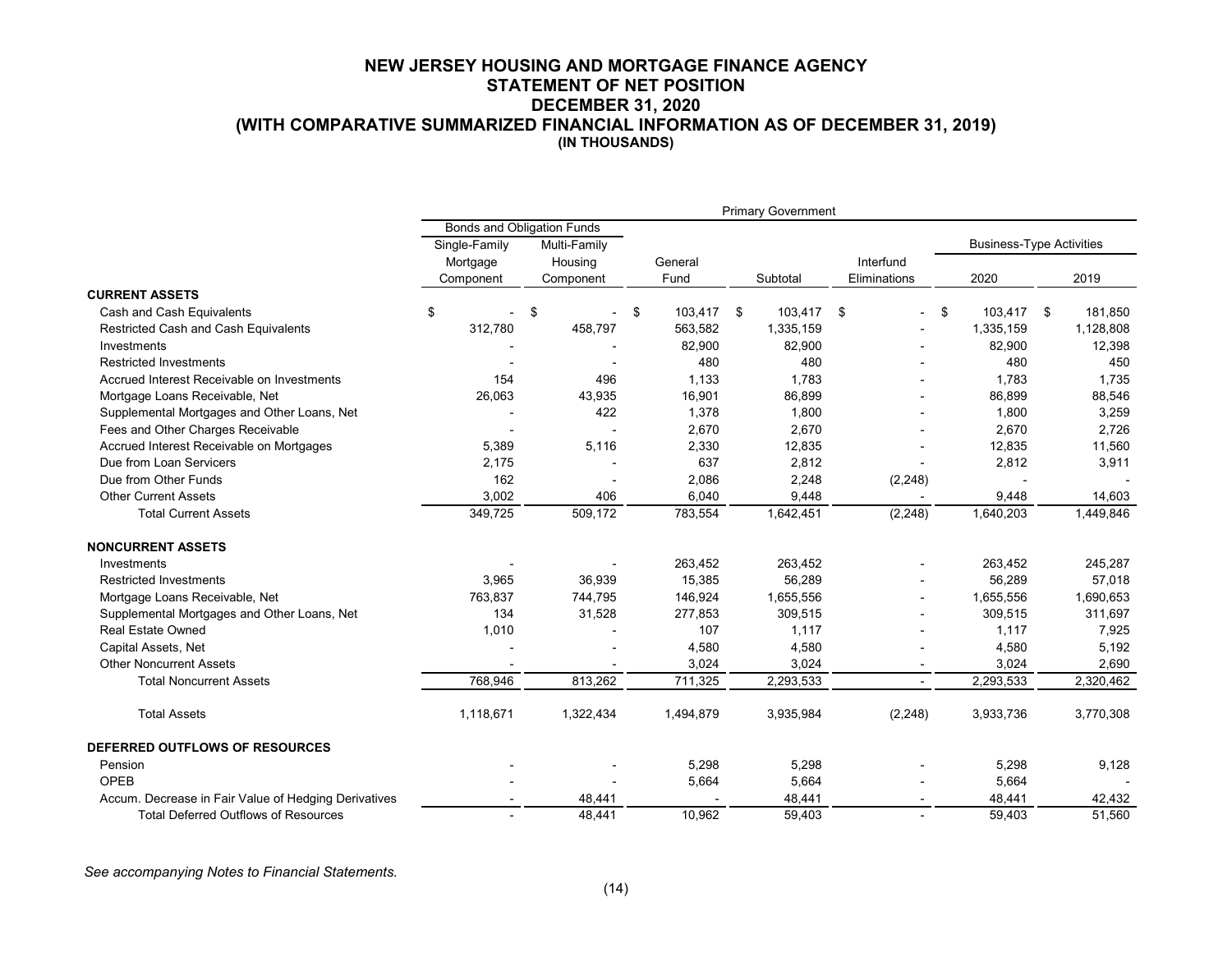#### **NEW JERSEY HOUSING AND MORTGAGE FINANCE AGENCY STATEMENT OF NET POSITION (CONTINUED) DECEMBER 31, 2020 (WITH COMPARATIVE SUMMARIZED FINANCIAL INFORMATION AS OF DECEMBER 31, 2019) (IN THOUSANDS)**

|                                                   |                       |         |                                   |                 |          | <b>Primary Government</b> |                           |              |                                 |                 |
|---------------------------------------------------|-----------------------|---------|-----------------------------------|-----------------|----------|---------------------------|---------------------------|--------------|---------------------------------|-----------------|
|                                                   |                       |         | <b>Bonds and Obligation Funds</b> |                 |          |                           |                           |              |                                 |                 |
|                                                   | Single-Family         |         | Multi-Family                      |                 |          |                           |                           |              | <b>Business-Type Activities</b> |                 |
|                                                   | Mortgage<br>Component |         | Housing<br>Component              | General<br>Fund | Subtotal |                           | Interfund<br>Eliminations |              | 2020                            | 2019            |
| <b>CURRENT LIABILITIES</b>                        |                       |         |                                   |                 |          |                           |                           |              |                                 |                 |
| Bonds and Obligations, Net                        | \$                    | 29,855  | \$<br>98,755                      | \$              | \$       | 128,610                   | \$                        |              | \$<br>128,610                   | \$<br>121,890   |
| Accrued Interest Payable on Bonds and Obligations |                       | 7,479   | 6,328                             |                 |          | 13,807                    |                           |              | 13,807                          | 14,503          |
| Subsidy Payments Received in Advance              |                       |         |                                   | 952             |          | 952                       |                           |              | 952                             | 974             |
| Advances from State of NJ for Bond/Hsng Assist    |                       |         |                                   | 12,042          |          | 12,042                    |                           |              | 12,042                          | 10,834          |
| <b>Other Current Liabilities</b>                  |                       | 758     | 464                               | 10,199          |          | 11,421                    |                           |              | 11,421                          | 9,555           |
| Due to Other Funds                                |                       |         | 2,248                             |                 |          | 2,248                     |                           | (2, 248)     |                                 |                 |
| Mortgagor Escrow Deposits                         |                       |         |                                   | 242,601         |          | 242,601                   |                           |              | 242,601                         | 243,514         |
| <b>Total Current Liabilities</b>                  |                       | 38,092  | 107,795                           | 265,794         |          | 411,681                   |                           | (2, 248)     | 409,433                         | 401,270         |
| <b>NONCURRENT LIABILITIES</b>                     |                       |         |                                   |                 |          |                           |                           |              |                                 |                 |
| Bonds and Obligations, Net                        |                       | 909,336 | 880,988                           |                 |          | 1,790,324                 |                           |              | 1,790,324                       | 1,761,673       |
| Minimum Escrow Requirement                        |                       |         | 6,085                             | 627             |          | 6,712                     |                           |              | 6,712                           | 6,954           |
| Funds Held in Trust for Mortgagors                |                       |         | 3,091                             | 426,099         |          | 429,190                   |                           |              | 429,190                         | 313,661         |
| <b>Other Noncurrent Liabilities</b>               |                       |         | 345                               | 4,870           |          | 5,215                     |                           |              | 5,215                           | 5,584           |
| <b>OPEB Liability</b>                             |                       |         |                                   | 16,408          |          | 16,408                    |                           |              | 16,408                          | 14,021          |
| Net Pension Liability                             |                       |         |                                   | 44,414          |          | 44,414                    |                           |              | 44,414                          | 50,549          |
| Derivative Instruments                            |                       |         | 48,441                            |                 |          | 48,441                    |                           |              | 48,441                          | 42,432          |
| <b>Unearned Revenue</b>                           |                       |         |                                   | 55,820          |          | 55,820                    |                           |              | 55,820                          | 61,865          |
| <b>Total Noncurrent Liabilities</b>               |                       | 909.336 | 938.950                           | 548,238         |          | 2,396,524                 |                           |              | 2,396,524                       | 2,256,739       |
| <b>Total Liabilities</b>                          |                       | 947,428 | 1,046,745                         | 814,032         |          | 2,808,205                 |                           | (2, 248)     | 2,805,957                       | 2,658,009       |
| DEFERRED INFLOWS OF RESOURCES                     |                       |         |                                   |                 |          |                           |                           |              |                                 |                 |
| Pension                                           |                       |         |                                   | 22,151          |          | 22,151                    |                           |              | 22,151                          | 21,393          |
| OPEB                                              |                       |         |                                   | 26,057          |          | 26,057                    |                           |              | 26,057                          | 28,104          |
| <b>Total Deferred Inflows of Resources</b>        |                       |         |                                   | 48,208          |          | 48,208                    |                           |              | 48,208                          | 49.497          |
| <b>NET POSITION</b>                               |                       |         |                                   |                 |          |                           |                           |              |                                 |                 |
| Net Investment in Capital Assets                  |                       |         |                                   | 4,580           |          | 4,580                     |                           |              | 4,580                           | 5,192           |
| Restricted Under Bond and Obligation Resolutions  |                       | 171,243 | 324,130                           |                 |          | 495,373                   |                           |              | 495,373                         | 481,527         |
| Restricted for Special Needs Housing              |                       |         |                                   | 21,245          |          | 21,245                    |                           |              | 21,245                          | 21,963          |
| Unrestricted                                      |                       |         |                                   | 617,776         |          | 617,776                   |                           |              | 617,776                         | 605,680         |
| <b>Total Net Position</b>                         | \$                    | 171,243 | \$<br>324,130                     | \$<br>643,601   | \$       | 1,138,974                 | \$                        | $\mathbf{r}$ | \$<br>1,138,974                 | \$<br>1,114,362 |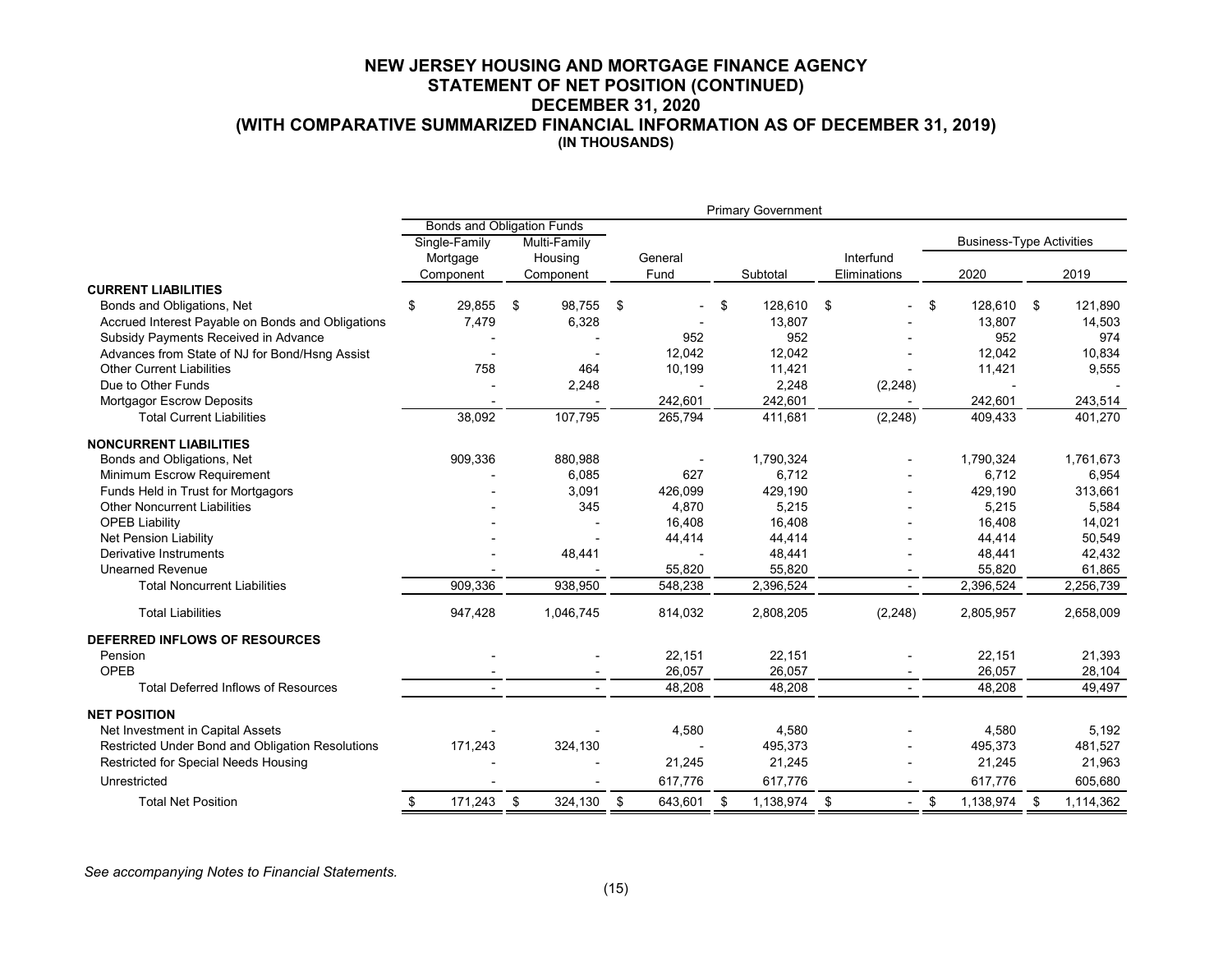#### **NEW JERSEY HOUSING AND MORTGAGE FINANCE AGENCY STATEMENT OF REVENUES, EXPENSES, AND CHANGES IN NET POSITION YEAR ENDED DECEMBER 31, 2020 (WITH COMPARATIVE SUMMARIZED FINANCIAL INFORMATION FOR YEAR ENDED DECEMBER 31, 2019) (IN THOUSANDS)**

|                                                         |            |                                   |                          | <b>Primary Government</b> |                                 |              |
|---------------------------------------------------------|------------|-----------------------------------|--------------------------|---------------------------|---------------------------------|--------------|
|                                                         |            | <b>Bonds and Obligation Funds</b> |                          |                           |                                 |              |
|                                                         |            | Single-Family                     | Multi-Family             |                           | <b>Business-Type Activities</b> |              |
|                                                         |            | Mortgage<br>Component             | Housing<br>Component     | General<br>Fund           | 2020                            | 2019         |
| <b>OPERATING REVENUES</b>                               |            |                                   |                          |                           |                                 |              |
| Interest Income on Mortgage Loans                       | \$         | 36,771                            | \$<br>46,565             | \$<br>8,342               | \$<br>91,678                    | \$<br>98,964 |
| Fees and Charges                                        |            |                                   | 135                      | 41,030                    | 41,165                          | 45,556       |
| Program Income                                          |            |                                   |                          | 7,196                     | 7,196                           | 13,763       |
| <b>Grant Income</b>                                     |            |                                   |                          | 60,956                    | 60,956                          | 138,871      |
| Recovery on Mortgage Modifications                      |            |                                   |                          |                           |                                 | 2,662        |
| Recovery of Bad Debt                                    |            | 6,404                             |                          | 1,977                     | 8,381                           | 11,099       |
| Other Income - Net                                      |            |                                   | 196                      | 9,598                     | 9,794                           | 47,544       |
| <b>Total Operating Revenues</b>                         |            | 43,175                            | 46,896                   | 129,099                   | 219,170                         | 358,459      |
| <b>OPERATING EXPENSES</b>                               |            |                                   |                          |                           |                                 |              |
| Interest and Amortization of Bond Premium and Discounts |            | 30,158                            | 42,194                   | 352                       | 72,704                          | 75,702       |
| <b>Insurance Costs</b>                                  |            |                                   | 49                       | 826                       | 875                             | 1,020        |
| Servicing Fees and Other                                |            | 2,844                             | 270                      | 2,874                     | 5,988                           | 5,812        |
| Salaries and Related Benefits                           |            |                                   | $\overline{\phantom{a}}$ | 26,540                    | 26,540                          | 25,661       |
| Professional Services and Financing Costs               |            | 5,154                             | 858                      | 5,881                     | 11,893                          | 11,267       |
| General and Administrative Expenses                     |            |                                   |                          | 5,702                     | 5,702                           | 5,834        |
| <b>Grant Expense</b>                                    |            |                                   |                          | 60,519                    | 60,519                          | 139,147      |
| Program Expense                                         |            |                                   |                          | 6,257                     | 6,257                           | 11,717       |
| Pension Expense                                         |            |                                   |                          | 1,361                     | 1,361                           | 3,674        |
| Loss on Sale of Real Estate Owned                       |            | 4,289                             |                          | 244                       | 4,533                           | 5,418        |
| Provision for Loan Losses                               |            | 3,993                             | 5,638                    | 4,316                     | 13,947                          | 13,570       |
| Contributions to the State                              |            |                                   |                          | 5,000                     | 5,000                           |              |
| <b>Total Operating Expenses</b>                         |            | 46,438                            | 49,009                   | 119,872                   | 215,319                         | 298,822      |
| <b>OPERATING (LOSS) INCOME</b>                          |            | (3,263)                           | (2, 113)                 | 9,227                     | 3,851                           | 59,637       |
| <b>NONOPERATING REVENUES (EXPENSES)</b>                 |            |                                   |                          |                           |                                 |              |
| Investment Income                                       |            | 1,465                             | 3,991                    | 15,305                    | 20,761                          | 31,293       |
| (LOSS) INCOME BEFORE TRANSFERS                          |            | (1,798)                           | 1,878                    | 24,532                    | 24,612                          | 90,930       |
| <b>TRANSFERS</b>                                        |            | 10,063                            | 3,703                    | (13, 766)                 |                                 |              |
| <b>INCREASE (DECREASE) IN NET POSITION</b>              |            | 8,265                             | 5,581                    | 10,766                    | 24,612                          | 90,930       |
| Net Position - Beginning of Year                        |            | 162,978                           | 318,549                  | 632,835                   | 1,114,362                       | 1,023,432    |
| <b>NET POSITION - END OF YEAR</b>                       | $\sqrt{3}$ | 171,243                           | 324,130                  | 643,601                   | 1,138,974                       | 1,114,362    |
|                                                         |            |                                   |                          |                           |                                 |              |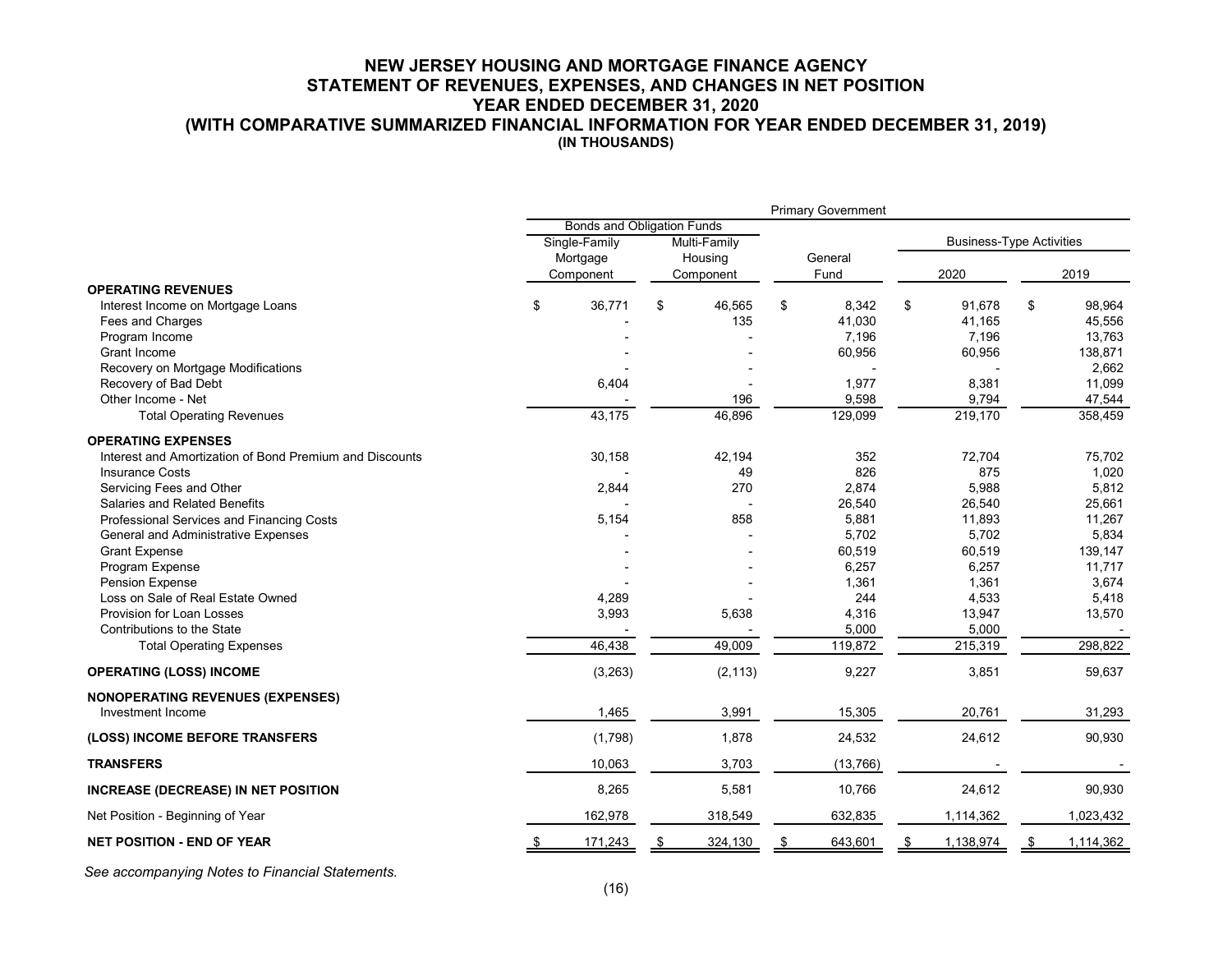#### **NEW JERSEY HOUSING AND MORTGAGE FINANCE AGENCY STATEMENT OF CASH FLOWS YEAR ENDED DECEMBER 31, 2020 (WITH COMPARATIVE SUMMARIZED FINANCIAL INFORMATION FOR YEAR ENDED DECEMBER 31, 2019) (IN THOUSANDS)**

|                                                             |                       |                                   |              |                      |    | <b>Primary Government</b> |    |                                 |      |            |
|-------------------------------------------------------------|-----------------------|-----------------------------------|--------------|----------------------|----|---------------------------|----|---------------------------------|------|------------|
|                                                             |                       | <b>Bonds and Obligation Funds</b> |              |                      |    |                           |    |                                 |      |            |
|                                                             |                       | Single-Family                     | Multi-Family |                      |    |                           |    | <b>Business-Type Activities</b> |      |            |
|                                                             | Mortgage<br>Component |                                   |              | Housing<br>Component |    | General<br>Fund           |    | 2020                            | 2019 |            |
| <b>CASH FLOWS FROM OPERATING ACTIVITIES</b>                 |                       |                                   |              |                      |    |                           |    |                                 |      |            |
| Receipts from Interest on Mortgages and Loans               | \$                    | 35,814                            | \$           | 46,252               | \$ | 8,342                     | \$ | 90,408                          | \$   | 103,155    |
| Receipts from Fees, Charges and Other                       |                       |                                   |              | 331                  |    | 112,144                   |    | 112,475                         |      | 275,485    |
| Receipts from Principal Payments on Mortgage Receivables    |                       | 116,878                           |              | 95,951               |    | 28,463                    |    | 241,292                         |      | 702,397    |
| Receipts (Payments) for Funds Held in Trust                 |                       |                                   |              |                      |    | 114,597                   |    | 114,597                         |      | (2,807)    |
| Payments to Employees                                       |                       |                                   |              |                      |    | (32, 938)                 |    | (32, 938)                       |      | (39, 402)  |
| <b>Payments to Vendors</b>                                  |                       | (7, 856)                          |              | (1, 975)             |    | (84, 789)                 |    | (94, 620)                       |      | (172, 822) |
| Payments to Mortgage Purchases and Advances                 |                       | (116, 265)                        |              | (48, 527)            |    | (28, 378)                 |    | (193, 170)                      |      | (626, 553) |
| Payments for Interest and Amortization                      |                       | (33, 185)                         |              | (42, 541)            |    | (352)                     |    | (76, 078)                       |      | (78, 320)  |
| (Payments) Receipts for Other                               |                       | (4,008)                           |              | (281)                |    |                           |    | (4, 289)                        |      | (6,947)    |
| Net Cash Provided (Used) by Operating Activities            |                       | (8,622)                           |              | 49,210               |    | 117,089                   |    | 157,677                         |      | 154,186    |
| <b>CASH FLOWS FROM NONCAPITAL FINANCING ACTIVITIES</b>      |                       |                                   |              |                      |    |                           |    |                                 |      |            |
| <b>Bond Premium</b>                                         |                       | 15,347                            |              |                      |    |                           |    | 15,347                          |      | 11,352     |
| Receipts from Proceeds of Sale of Bonds and Obligations     |                       | 367,700                           |              | 80,600               |    |                           |    | 448,300                         |      | 344,855    |
| Payments for Retirement of Bonds                            |                       | (301, 500)                        |              | (124, 200)           |    |                           |    | (425, 700)                      |      | (347, 027) |
| <b>Transfers and Other</b>                                  |                       | 10,063                            |              | 3,703                |    | (13, 766)                 |    |                                 |      |            |
| Net Cash Provided (Used) by Noncapital Financing Activities |                       | 91,610                            |              | (39, 897)            |    | (13,766)                  |    | 37,947                          |      | 9,180      |
| <b>CASH FLOWS FROM CAPITAL FINANCING ACTIVITIES</b>         |                       |                                   |              |                      |    |                           |    |                                 |      |            |
| <b>Disposal of Capital Assets</b>                           |                       |                                   |              |                      |    |                           |    |                                 |      |            |
| <b>Acquisition of Capital Assets</b>                        |                       |                                   |              |                      |    | (444)                     |    | (444)                           |      | (170)      |
| Net Cash Used by Capital Financing Activities               |                       |                                   |              |                      |    | (444)                     |    | (444)                           |      | (170)      |
| <b>CASH FLOWS FROM INVESTING ACTIVITIES</b>                 |                       |                                   |              |                      |    |                           |    |                                 |      |            |
| Purchases of Investments                                    |                       |                                   |              | (15, 161)            |    | (102, 931)                |    | (118,092)                       |      | (36, 416)  |
| Sales/Maturities of Investments                             |                       |                                   |              | 16,159               |    | 14,234                    |    | 30,393                          |      | 60,648     |
| Earnings on Investments                                     |                       | 1,196                             |              | 3,804                |    | 15,437                    |    | 20,437                          |      | 30,902     |
| Net Cash Provided (Used) by Investing Activities            |                       | 1.196                             |              | 4,802                |    | (73, 260)                 |    | (67, 262)                       |      | 55,134     |
| INCREASE IN CASH AND CASH EQUIVALENTS                       |                       | 84,184                            |              | 14,115               |    | 29,619                    |    | 127,918                         |      | 218,330    |
| Cash and Cash Equivalents - Beginning of Year               |                       | 228,596                           |              | 444,682              |    | 637,380                   |    | 1,310,658                       |      | 1,092,328  |
| <b>CASH AND CASH EQUIVALENTS - END OF YEAR</b>              |                       | 312,780                           |              | 458,797              |    | 666,999                   |    | 1,438,576                       |      | 1,310,658  |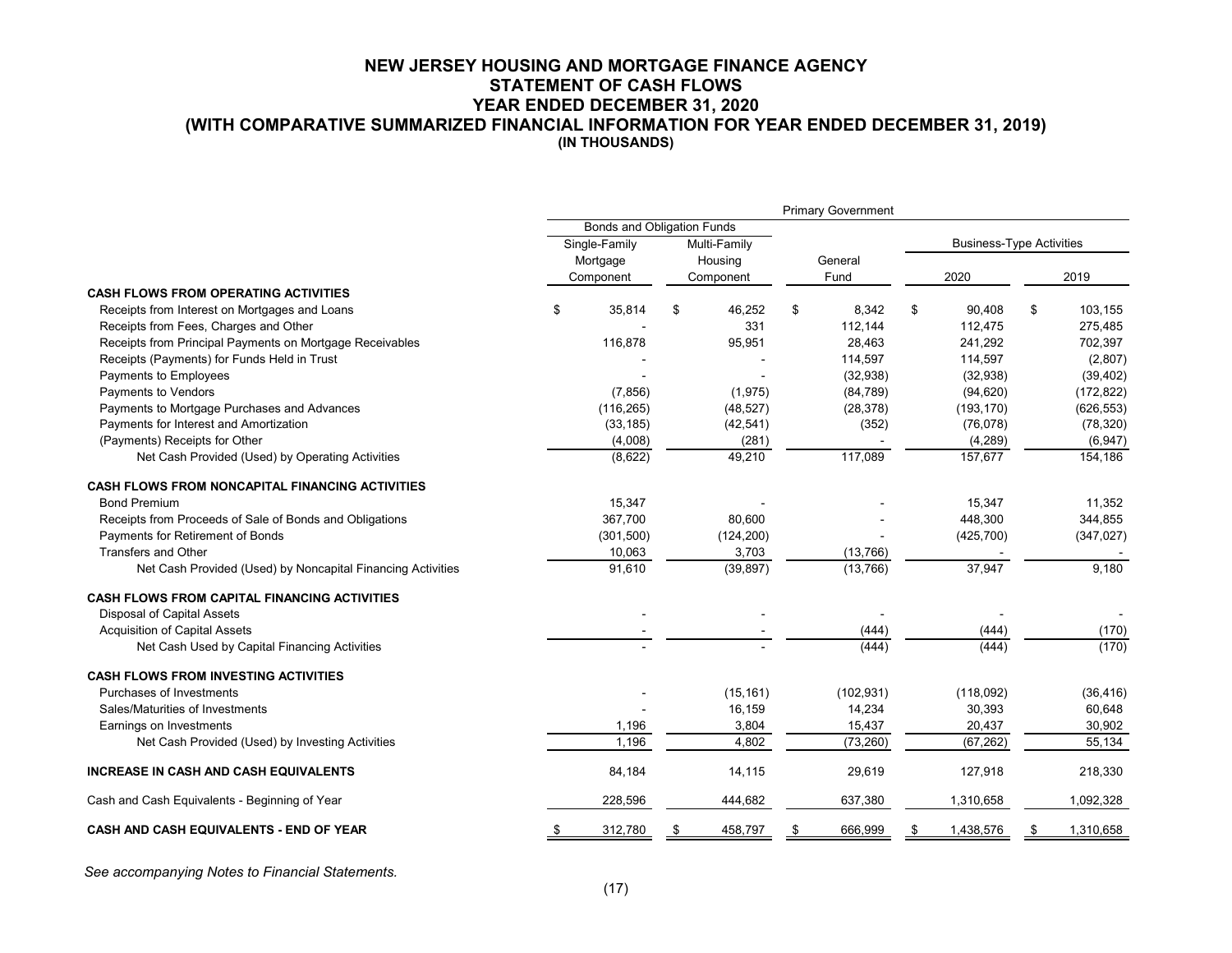#### **NEW JERSEY HOUSING AND MORTGAGE FINANCE AGENCY STATEMENT OF CASH FLOWS (CONTINUED) YEAR ENDED DECEMBER 31, 2020 (WITH COMPARATIVE SUMMARIZED FINANCIAL INFORMATION FOR YEAR ENDED DECEMBER 31, 2019) (IN THOUSANDS)**

|                                                              |                                   |                          | <b>Primary Government</b> |                                 |               |  |  |
|--------------------------------------------------------------|-----------------------------------|--------------------------|---------------------------|---------------------------------|---------------|--|--|
|                                                              | <b>Bonds and Obligation Funds</b> |                          |                           |                                 |               |  |  |
|                                                              | Single-Family                     | Multi-Family             |                           | <b>Business-Type Activities</b> |               |  |  |
|                                                              | Mortgage<br>Component             | Housing<br>Component     | General<br>Fund           | 2020                            | 2019          |  |  |
| RECONCILIATION OF OPERATING INCOME (LOSS) TO NET CASH        |                                   |                          |                           |                                 |               |  |  |
| <b>PROVIDED (USED) BY OPERATING ACTIVITIES</b>               |                                   |                          |                           |                                 |               |  |  |
| Operating Income (Loss)                                      | \$<br>(3,263)                     | \$<br>(2, 113)           | 9,227<br>\$               | \$<br>3,851                     | \$<br>59,637  |  |  |
| Adjustments to Reconcile Operating Income (Loss) to Net Cash |                                   |                          |                           |                                 |               |  |  |
| Provided (Used) by Operating Activities:                     |                                   |                          |                           |                                 |               |  |  |
| <b>Depreciation Expense</b>                                  |                                   |                          | 1,056                     | 1,056                           | 1,047         |  |  |
| Loss (Gain) on Real Estate Owned                             | 4,289                             |                          | 244                       | 4,533                           | 5,418         |  |  |
| Provision for Loan Losses                                    | 3,993                             | 5,638                    | 4,316                     | 13,947                          | 13,570        |  |  |
| Amortization of Premium and Discounts                        | (2,586)                           | 10                       |                           | (2, 576)                        | (1,707)       |  |  |
| Effects of Changes in Operating Assets, Liabilities          |                                   |                          |                           |                                 |               |  |  |
| and Deferred Outflows/Inflows of Resources:                  |                                   |                          |                           |                                 |               |  |  |
| Mortgage Loans Receivable, Net                               | (19, 238)                         | 47,613                   | (1,836)                   | 26,539                          | 54,550        |  |  |
| Fees and Other Charges Receivable                            |                                   |                          | 56                        | 56                              | 540           |  |  |
| Mortgage Interest Receivable                                 | (957)                             | (655)                    |                           | (1,612)                         | 2,393         |  |  |
| Due from Loan Servicers and Insurers                         | 1,155                             |                          | (56)                      | 1,099                           | (1, 438)      |  |  |
| <b>Other Assets</b>                                          | 5,936                             | (306)                    | (808)                     | 4,822                           | 6,712         |  |  |
| <b>Real Estate Owned</b>                                     | 2,510                             |                          |                           | 2,510                           | (1, 184)      |  |  |
| Due to/from other funds                                      | (162)                             | (711)                    | 873                       |                                 |               |  |  |
| Deferred Outflow of Resources - Pension                      |                                   |                          | (1,834)                   | (1,834)                         | 4,821         |  |  |
| Accrued Interest Payable on Bonds                            | (441)                             | (255)                    |                           | (696)                           | 692           |  |  |
| Advance from the State of New Jersey                         |                                   | $\overline{\phantom{a}}$ | 1,208                     | 1,208                           | (187)         |  |  |
| Funds Held in Trust for Mortgagor                            |                                   |                          | 115,529                   | 115,529                         | (7,967)       |  |  |
| Minimum Escrow Requirement                                   |                                   | (223)                    | (19)                      | (242)                           | (217)         |  |  |
| <b>Mortgagor Escrow Deposits</b>                             |                                   |                          | (913)                     | (913)                           | 5,183         |  |  |
| Subsidy Payments Received in Advance                         |                                   |                          | (21)                      | (21)                            | (1, 313)      |  |  |
| <b>Unearned Revenue</b>                                      |                                   |                          | (6,045)                   | (6,045)                         | 25,890        |  |  |
| Net Pension Liability                                        |                                   |                          | (6, 135)                  | (6, 135)                        | (3,005)       |  |  |
| <b>OPEB Liability</b>                                        |                                   |                          | 2,387                     | 2,387                           | (34, 793)     |  |  |
| Deferred Inflow of Resources - Commitment Fees               |                                   |                          |                           |                                 | (43)          |  |  |
| Deferred Inflow of Resources - Pension                       |                                   |                          | (29, 393)                 | (29, 393)                       | (373)         |  |  |
| Deferred Inflow of Resources - OPEB                          |                                   |                          | 28,104                    | 28,104                          | 28,104        |  |  |
| <b>Other Liabilities</b>                                     | 142                               | 212                      | 1,149                     | 1,503                           | (2, 144)      |  |  |
| Net Cash Provided (Used) by Operating Activities             | (8,622)<br>\$                     | 49,210<br>\$             | 117,089<br>\$             | \$<br>157,677                   | 154,186<br>\$ |  |  |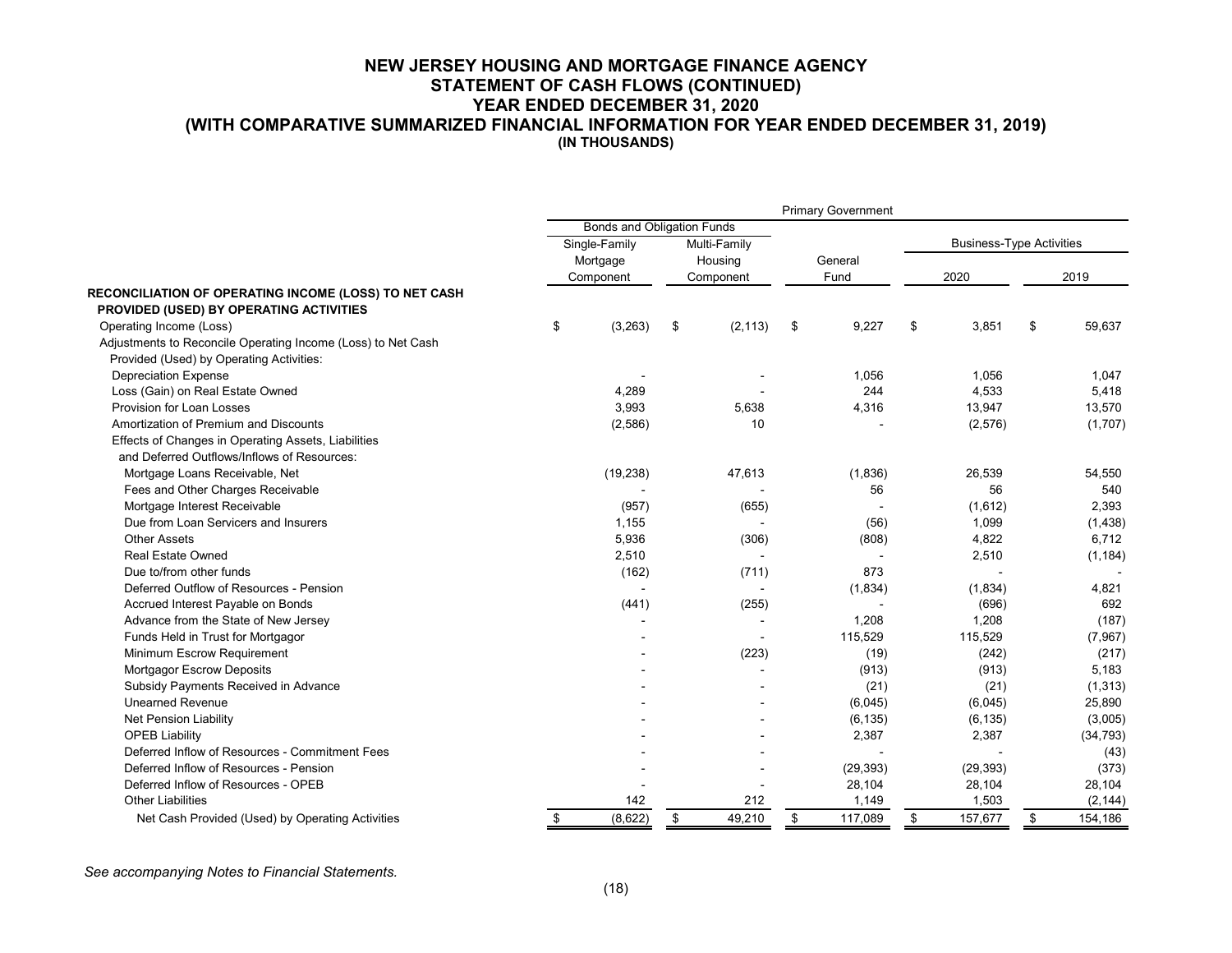## **NEW JERSEY HOUSING AND MORTGAGE FINANCE AGENCY STATEMENT OF FIDUCIARY NET POSITION – OPEB TRUST DECEMBER 31, 2020 (IN THOUSANDS)**

| <b>ASSETS</b>                             |           |
|-------------------------------------------|-----------|
| Cash and Cash Equivalents                 | \$<br>824 |
| Investments                               | 26,969    |
| <b>Total Assets</b>                       | 27,793    |
|                                           |           |
| <b>LIABILITIES</b>                        |           |
| Accrued Expenses and Benefits Payable     | \$<br>303 |
| <b>NET POSITION, RESTRICTED FOR OPEB</b>  | 27,490    |
|                                           |           |
| <b>Total Liabilities and Net Position</b> | 27,793    |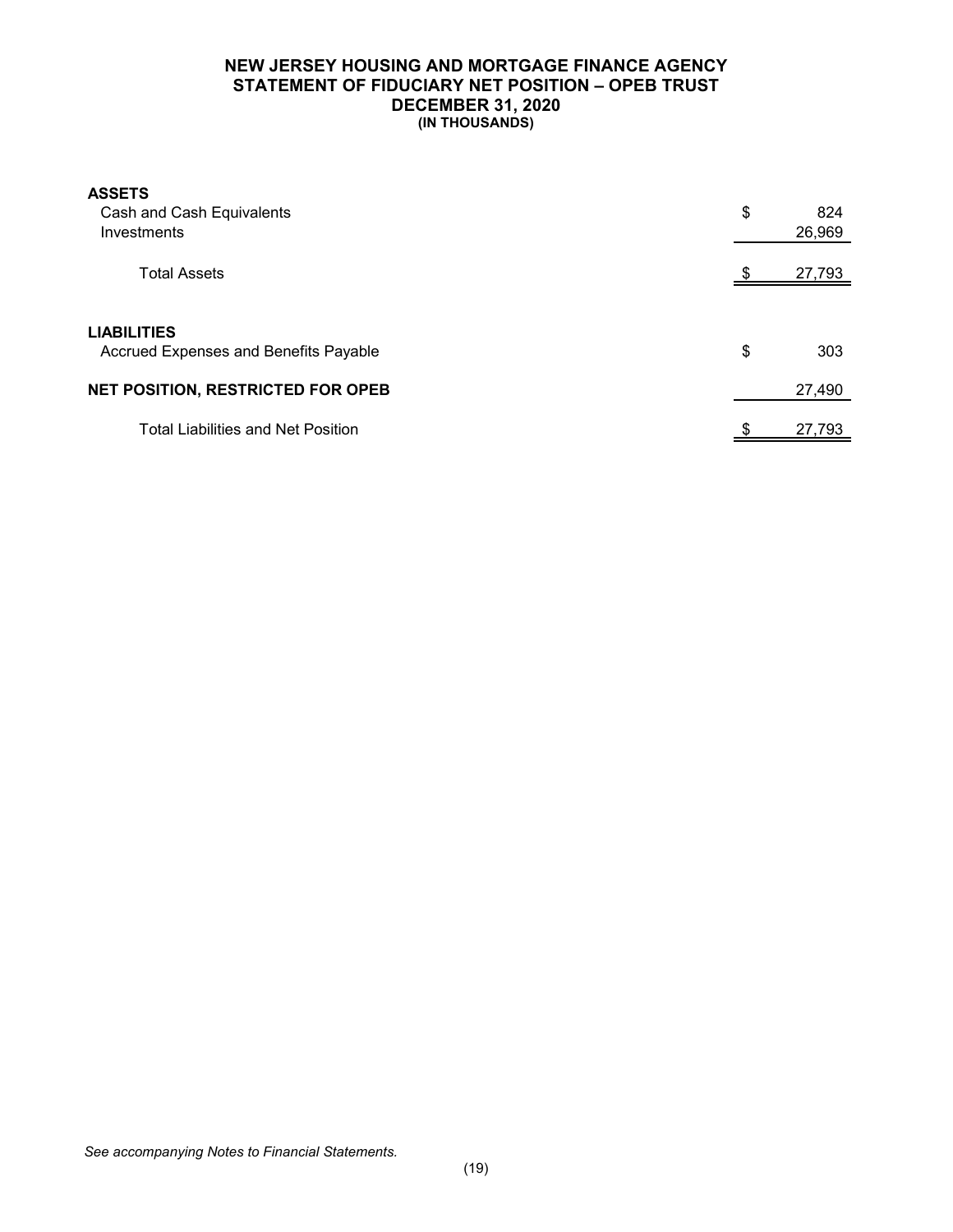## **NEW JERSEY HOUSING AND MORTGAGE FINANCE AGENCY STATEMENT OF CHANGES IN FIDUCIARY NET POSITION – OPEB TRUST YEAR ENDED DECEMBER 31, 2020 (IN THOUSANDS)**

| <b>ADDITIONS</b>                                     |              |
|------------------------------------------------------|--------------|
| <b>Employer Trust Contributions</b>                  | \$<br>6,332  |
| Investment Income (Loss):                            |              |
| Interest                                             | 361          |
| Other Income                                         |              |
| Net Increase in Fair Value of Investments            | 2,614        |
| Less: Direct Investment Expenses                     | (66)         |
| Net Investment Income                                | 2,909        |
| <b>Total Additions</b>                               | 9,241        |
| <b>DEDUCTIONS</b>                                    |              |
| <b>Benefit Payments</b>                              | 1,161        |
| <b>NET INCREASE IN NET POSITION</b>                  | 8,080        |
| Net Position Restricted for OPEB - Beginning of Year | 19,410       |
| NET POSITION RESTRICTED FOR OPEB - END OF YEAR       | \$<br>27,490 |

**ADDITIONS**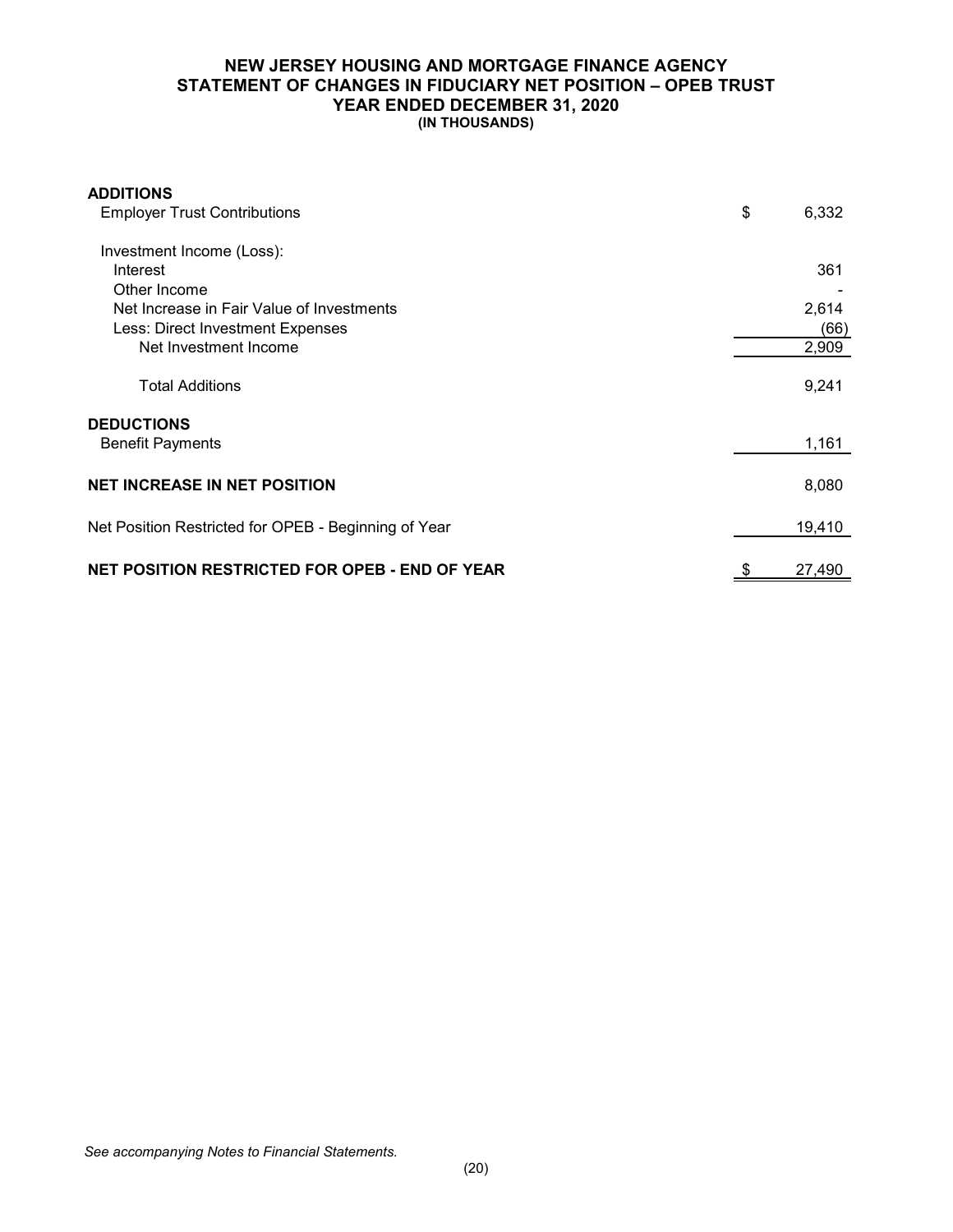## **NOTE 1 SUMMARY OF SIGNIFICANT ACCOUNTING POLICIES**

#### **Description of the Agency**

*Authorizing Legislation and Organization* – The New Jersey Housing and Mortgage Finance Agency (the Agency), which is established in, but not part of, the Department of Community Affairs, is a body, corporate and politic, created by the New Jersey Housing and Mortgage Finance Agency Law of 1983, constituting Chapter 530, Laws of New Jersey, 1983 (the Act), which combined the New Jersey Housing Finance Agency and the New Jersey Mortgage Finance Agency into a single agency.

The initial legislation and subsequent amendment grant the Agency the power to issue debt to finance the construction and rehabilitation of housing projects for families of low and moderate income by providing mortgage loans to qualified housing sponsors or to increase the funds available for residential mortgage and rehabilitation or improvement loans. In addition, the Agency is authorized to make loans to boarding home operators for life safety improvements.

The Agency is governed by nine members: the Commissioner of the Department of Community Affairs who serves as Chair, the State Treasurer, the Attorney General, the Commissioner of Banking and Insurance, and the Commissioner of the Department of Human Services who are members of the New Jersey Housing and Mortgage Finance Agency ex officio, and four persons appointed by the Governor with the advice and consent of the State Senate for terms of three years.

Certain bonds and other obligations issued under the provisions of the Act are general obligations of the Agency to which its full faith and credit are pledged. Certain mortgages issued from the proceeds of Multi-Family Housing Revenue Bonds are insured by the Federal Housing Administration. The Agency has no taxing power; however, certain bonds issued are separately secured, special, and limited obligations of the Agency. See Note 7 to the financial statements for a more detailed discussion of the Agency's bonds, notes, and obligations.

*Federal Subsidy Programs* – Many of the Agency-financed Multi-Family Housing projects (the projects) have entered into subsidy contracts with the U.S. Department of Housing and Urban Development (HUD) under Section 236 of the National Housing Act, as amended, or under Section 8 of the United States Housing Act of 1937, as amended (Section 8). The subsidies, paid to the Agency for the account of the respective projects, have been pledged, under the terms of the bond resolutions, for the security of the bondholders.

The Section 8 program provides for payment of housing assistance payments to or for the account of the owners of projects assisted under such program. The housing assistance payments represent the difference between the total contract rents (an average of 141% of fair market rents as determined by HUD) for such developments and the eligible tenants' rental payments, which are up to 30% of each such tenant's adjusted income. The housing assistance payments, as adjusted from time to time by HUD to reflect changing economic conditions and subject to the limitations of the Section 8 program, together with the tenants' rental payments, are used to pay all operating costs of the project and debt service on the project's mortgage.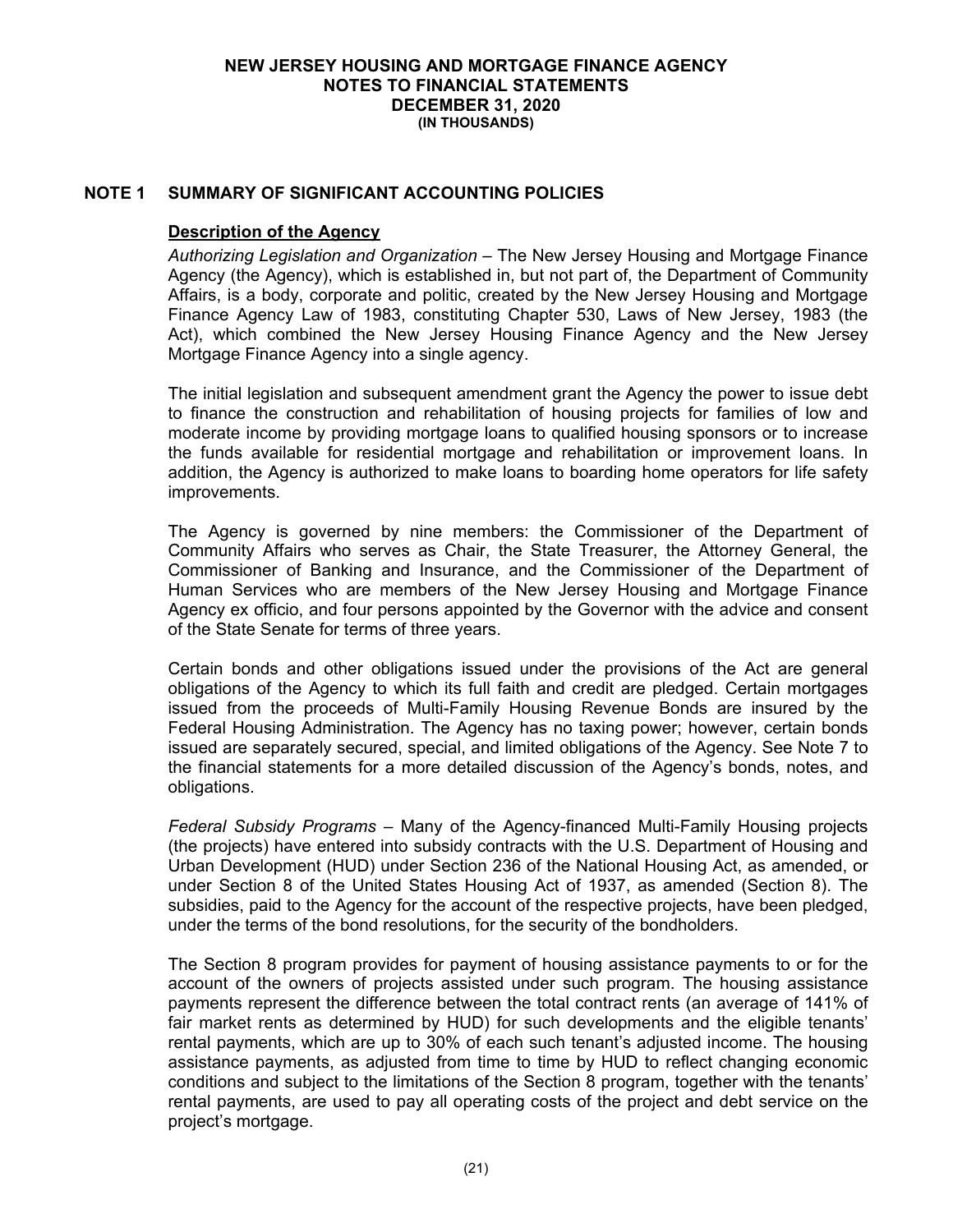## **NOTE 1 SUMMARY OF SIGNIFICANT ACCOUNTING POLICIES (CONTINUED)**

#### **Description of the Agency (Continued)**

The Section 8 Housing Assistance Payments (HAP) received by the Projects amounted to approximately \$34,809 for the year ended December 31, 2020.

The Section 236 program provides for interest reductions on mortgages of projects assisted under the program. HUD subsidizes the difference between the actual amortization schedule on the mortgages and an amortization schedule based upon a 1% interest rate. Several Section 236 projects also receive additional rental assistance for eligible tenants. The payments represent the difference between contract rent (as defined above) and the tenants' eligible rental payments.

The Section 236 Interest Reduction Payments (IRP) received by the Agency amounted to approximately \$7,511 for the year ended December 31, 2020.

A fiduciary fund is used to account for resources held for the benefit of parties outside the Agency. The Agency's fiduciary fund is the New Jersey Housing and Mortgage Finance Agency OPEB 115 Trust Fund (the Trust). The Trust is a separate legal entity created pursuant to a trust agreement initiated by the Agency established for the sole purpose of providing health and welfare benefits for retirees and their eligible spouses and dependents as provided by the New Jersey State Health Benefits Program (the Program). All resources of the Trust, including income on investments and other revenues, are held in trust to meet obligations to provide the health and welfare benefit payments to retirees and their eligible spouses and dependents. Resources of the Trust may also be used to pay reasonable expenses of administering the Trust and the Program. Trust receipts consist of contributions made by the Agency. The Trust administers its affairs through its trustee, records its assets in segregated accounts, and maintains financial records separate from the Agency.

### **Reporting Entity**

In evaluating the inclusion of other separate and distinct legal entities as component units within its financial reporting structure and determining whether the Agency itself is a component unit, the Agency applies the criteria prescribed by Governmental Accounting Standards Board (GASB) Statement No. 14, as amended by GASB Statement Nos. 39, 61 and 80. Through the application of these GASB criteria, management of the Agency determined that the Agency is a component unit of the state of New Jersey. The Agency's financial statements are discretely presented as part of the State's financial statements.

In addition, management of the Agency determined that A Better Camden Corporation is a component unit of the Agency due to control and financial accountability as further described below.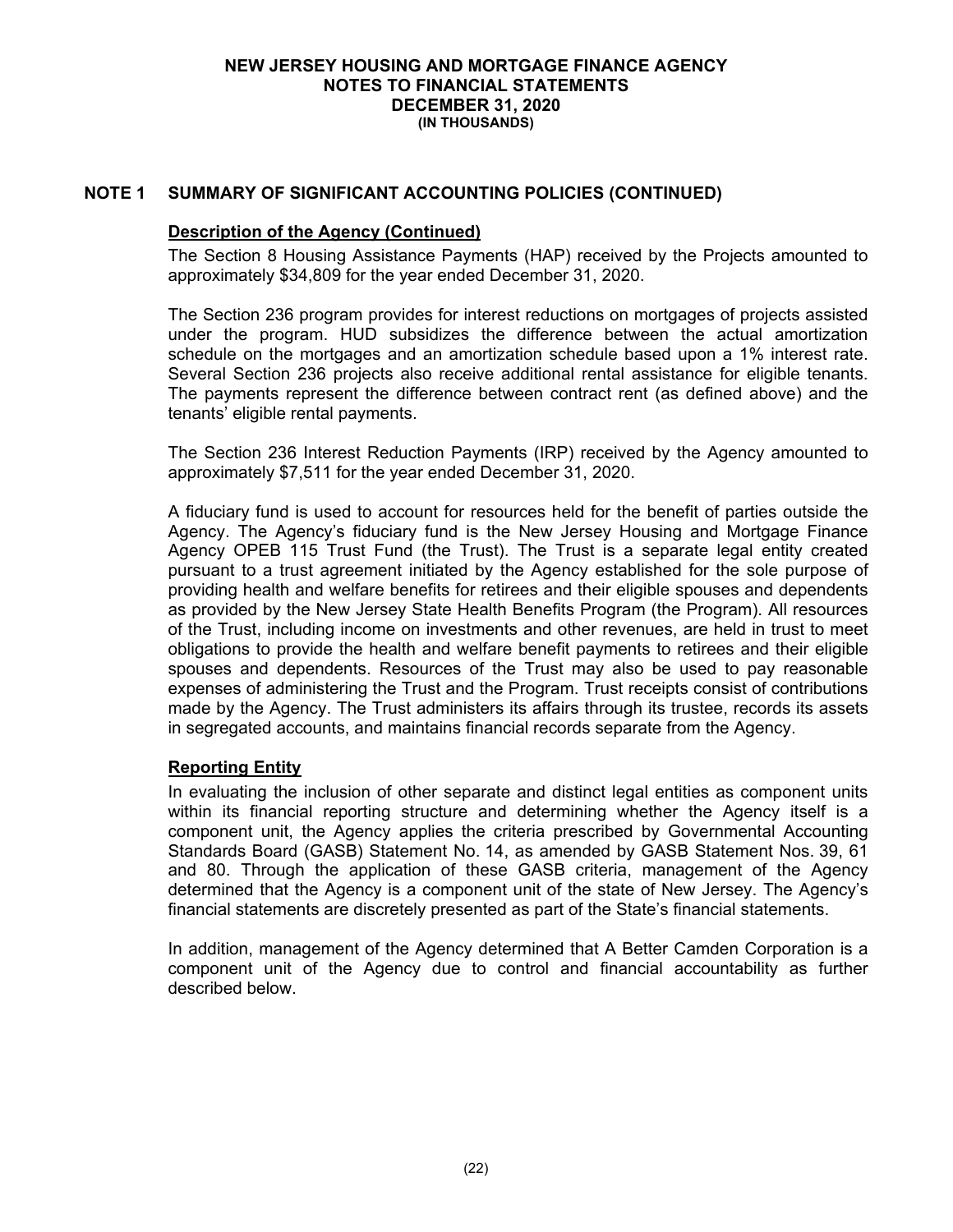## **NOTE 1 SUMMARY OF SIGNIFICANT ACCOUNTING POLICIES (CONTINUED)**

## **Reporting Entity (Continued)**

## A Better Camden Corporation

On April 17, 1997, the Board Members of the Agency approved the formation of a wholly owned subsidiary corporation, A Better Camden Corporation (ABC). The Board consists of four State Directors and three Camden Directors as follows: The Commissioner of the New Jersey Department of Community Affairs, ex officio, or his or her designee; the Executive Director of the Agency, ex officio, or his or her designee; two employees of the Agency appointed by, and serving at the pleasure of the Executive Director of the Agency; the Mayor of the City of Camden, ex officio, or his or her designee; the Executive Director of the Camden Redevelopment Agency, ex officio, or his or her designee; and one resident of Camden appointed by a majority of the other directors to serve for a term of two years. ABC was formed to stimulate and encourage the construction, rehabilitation, and improvement of adequate and affordable housing in Camden, particularly for persons of low and moderate income.

The activity and balances of ABC are immaterial to the Agency as a whole and therefore, the Agency has chosen not to include ABC in their financial statements as a blended component unit. Separate financial statements are issued for ABC and can be obtained by contacting the New Jersey Housing and Mortgage Finance Agency, 637 South Clinton Avenue, P.O. Box 18550, Trenton, New Jersey 08650-2085.

### **Basis of Presentation, Measurement Focus, and Accounting**

The Agency engages only in business-type activities. The financial statements of the Agency are presented as an enterprise fund and accounted for on the flow of economic resources measurement focus using the accrual basis of accounting. Revenues are recorded when earned, regardless of when the cash flow takes place. Operating costs and expenses are charged to expense as incurred. The Agency is required to follow all statements of the GASB and the accompanying financial statements have been prepared in conformance with accounting principles generally accepted in the United States of America (GAAP).

The Trust engages only in fiduciary activities. Separate financial statements are presented for the Trust since fiduciary activity is excluded from presentation in enterprise fund financial statements. The Trust uses the economic resources measurement focus and the accrual basis of accounting. Revenues are recorded when earned, regardless of when the cash flow takes place. Operating costs and expenses are charged to expense as incurred. The Trust is required to follow all statements of the GASB and the accompanying financial statements have been prepared in conformance with GAAP.

### **Use of Estimates**

The preparation of financial statements in conformity with GAAP requires management to make estimates and assumptions that affect the reported amounts of assets and liabilities, and disclosures of contingent assets and liabilities at the date of the financial statements and the reported amount of revenues and expenses during the reporting period. Actual results could differ significantly from these estimates.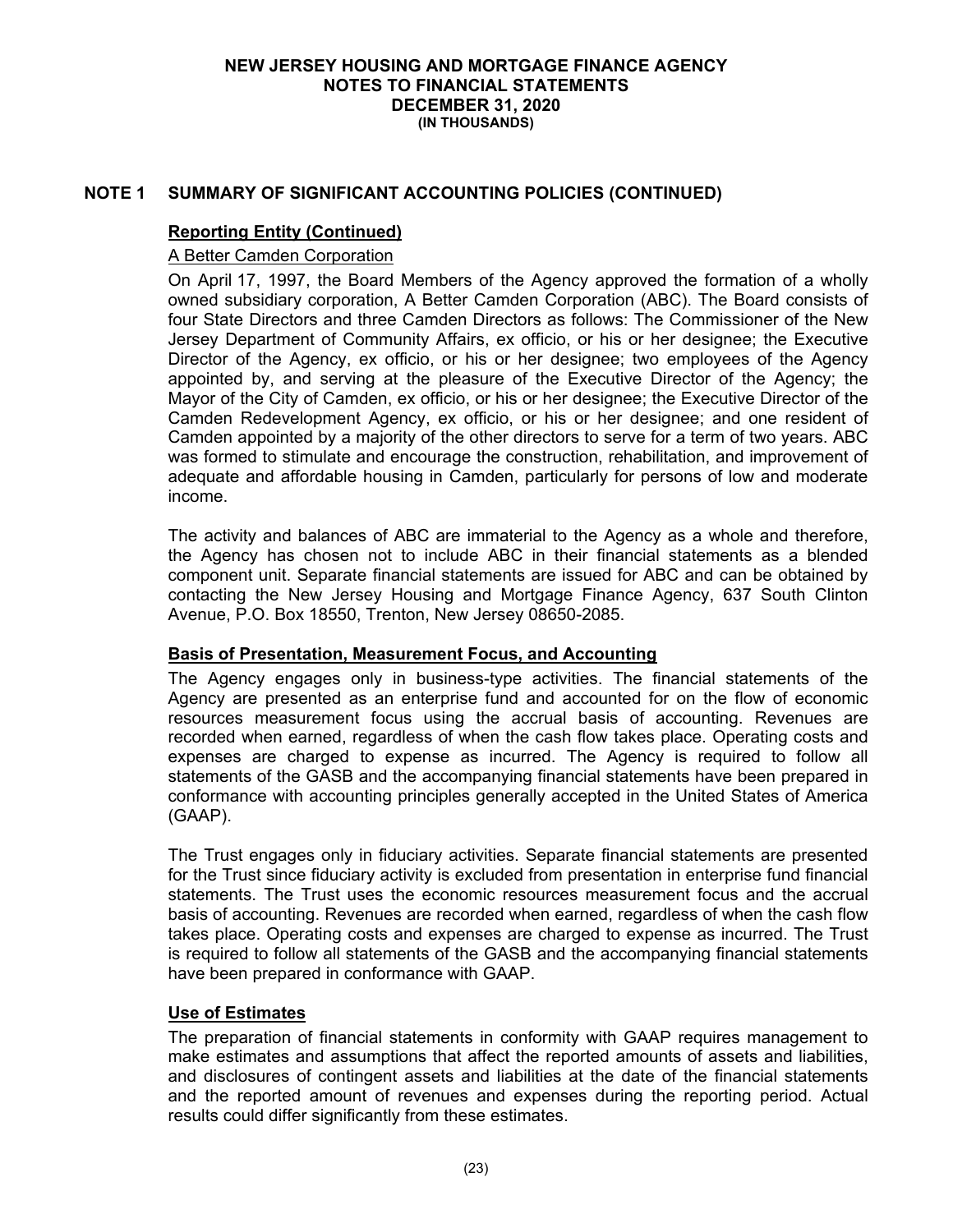### **NOTE 1 SUMMARY OF SIGNIFICANT ACCOUNTING POLICIES (CONTINUED)**

### **Prior Year Comparative Financial Information**

The basic financial statements include certain prior year summarized comparative information that is not at the level of detail required for a presentation in conformity with GAAP. Accordingly, such information should be read in conjunction with the Agency's financial statements for the year ended December 31, 2019, from which the summarized information was derived. Certain reclassifications have been made to prior year summarized balances in order to conform to current year presentation. The reclassifications did not affect net position or changes therein.

### **Descriptions of Funds**

The accounts of the Agency are organized on the basis of separate enterprise funds, each of which is considered to be a separate accounting entity with a separate set of selfbalancing accounts that comprise its assets, deferred outflows, liabilities, deferred inflows, net position, and revenues and expenses. Within each fund there are accounts required by the respective bond resolutions.

The Agency reports the following as major funds:

*General Fund* – The General Fund is utilized to record transactions which are not directly related to a specific bond resolution. All Agency expenses are recorded in this fund except provisions for potential loan losses, and specific program expenses which are charged to the loan-related funds.

*Multifamily Program* – The Multifamily Program transactions relate to the construction, rehabilitation, and permanent financing of multifamily rental housing developments generally designed entirely or with a percentage of persons and families of low and moderate income or for senior citizens. Assets under the bond resolutions are restricted and are not available for any other purpose other than as stated.

*Single Family Program* – The Single Family Program transactions relate to the purchase of mortgage loans for owner-occupied single-family residences for persons and families of low and moderate income. Assets under the bond resolution are restricted and are not available for any other purpose other than as provided.

The Agency reports the following as a fiduciary fund:

### New Jersey Housing Mortgage and Finance Agency OPEB 115 Trust Fund

The Trust is a separate legal entity created pursuant to a trust agreement initiated by the Agency on December 22, 2017. The Trust is an Other Post Employment Benefit (OPEB) trust established for the sole purpose of providing health and welfare benefits for retirees and their eligible spouses and dependents as provided by the New Jersey State Health Benefits Program (the Program). All resources of the Trust, including income on investments and other revenues, are held in trust to meet obligations to provide the health and welfare benefit payments to retirees and their eligible spouses and dependents. Resources of the Trust may also be used to pay reasonable expenses of administering the Trust and the Program. Trust receipts consist of contributions made by the Agency. The Trust administers its affairs through its trustee, records its assets in segregated accounts, and maintains financial records separate from the Agency. The Trust is presented in the accompanying fiduciary fund financial statements.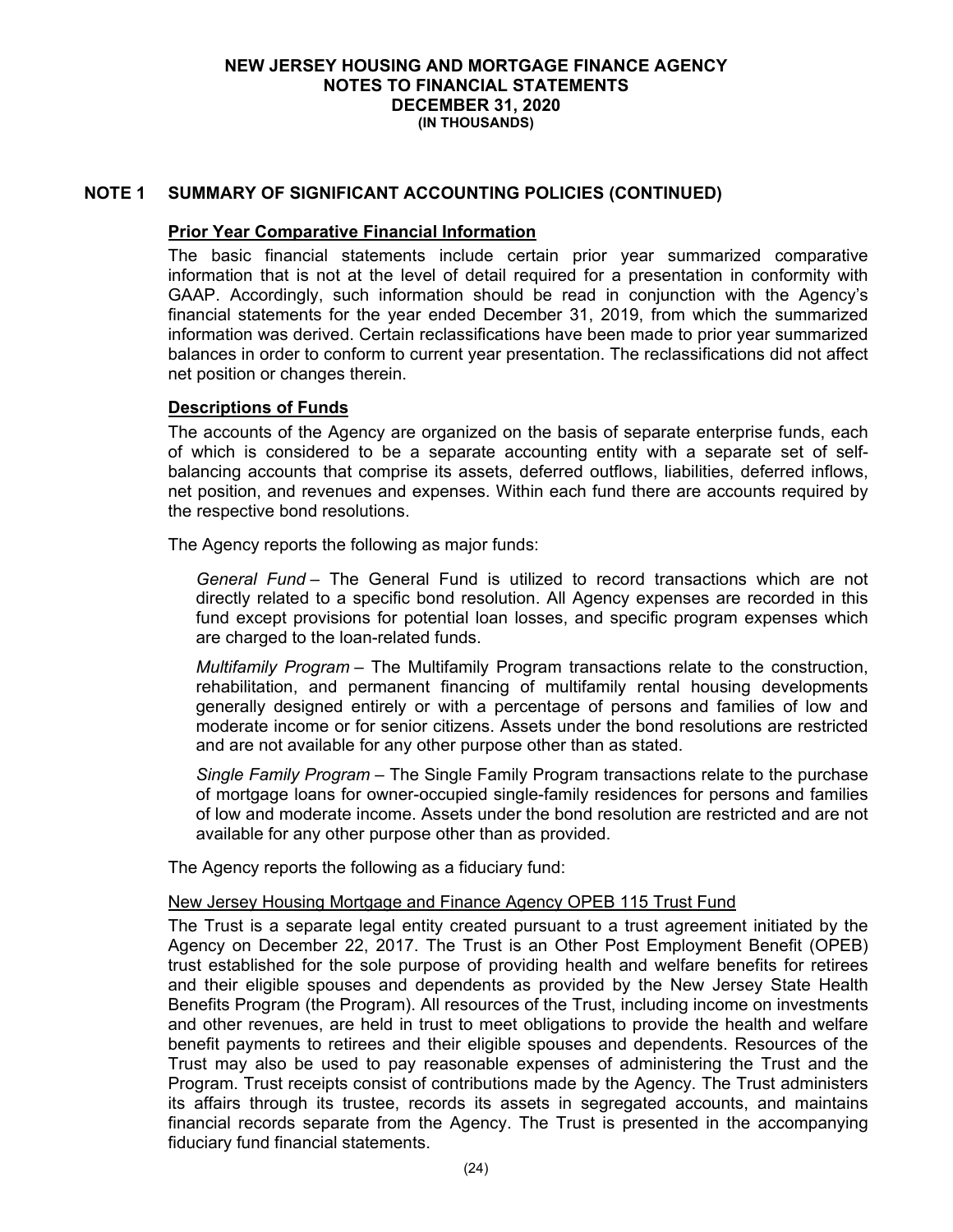## **NOTE 1 SUMMARY OF SIGNIFICANT ACCOUNTING POLICIES (CONTINUED)**

### **Cash and Cash Equivalents**

Cash equivalents include highly liquid investments with a maturity of three months or less when purchased, short-term highly liquid money market funds, overnight repurchase agreements and amounts held in a tax-free cash management fund, all of which are readily convertible to known amounts of cash.

#### **Investments**

Investments in United States Government and Agency securities, asset backed securities, corporate notes and commercial paper are reported at fair value. The Agency's investment agreements are reported at an amount equal to principal and accrued interest.

Investments of the Trust fiduciary fund are stated at fair value. The fair value is generally based on quoted market prices at December 31, 2020.

### **Capital Assets and Related Depreciation**

The Agency capitalizes all capital assets with an acquisition value greater than \$1,000 at cost. Depreciation and amortization are provided using the straight-line method over the estimated useful lives of the assets as follows:

| Asset Class                                | Useful Lives |
|--------------------------------------------|--------------|
| <b>Buildings and Building Improvements</b> | 25           |
| Motor Vehicles                             |              |
| Machinery and Equipment                    | $4 - 10$     |
| <b>Furniture and Fixtures</b>              | 5            |

Expenses for maintenance and repairs are charged to operating expenses. Renewals and betterments are capitalized. At the time properties are retired or otherwise disposed of, their cost and related accumulated depreciation are eliminated from the accounts and the gains or losses from such disposals are credited or charged to operations.

### **Real Estate Owned**

Real estate owned represents real estate acquired through foreclosure and in-substance foreclosures. Real estate owned is recorded at the lower of the investment in the loan or the estimated net realizable value.

### **Funds and Deposits Held for Projects**

Certain funds and deposits are held by the Agency's General Fund for projects in interestbearing accounts. Such interest accrues to the benefit of the projects and is not recorded as Agency revenue.

### **Debt Issuance Costs, Bond Discount, and Other Bond Related Costs**

Debt issuance costs except prepaid insurance costs are expensed in the period incurred. Discount and premium on bonds are unearned and amortized to interest expense using a method approximating the effective interest method.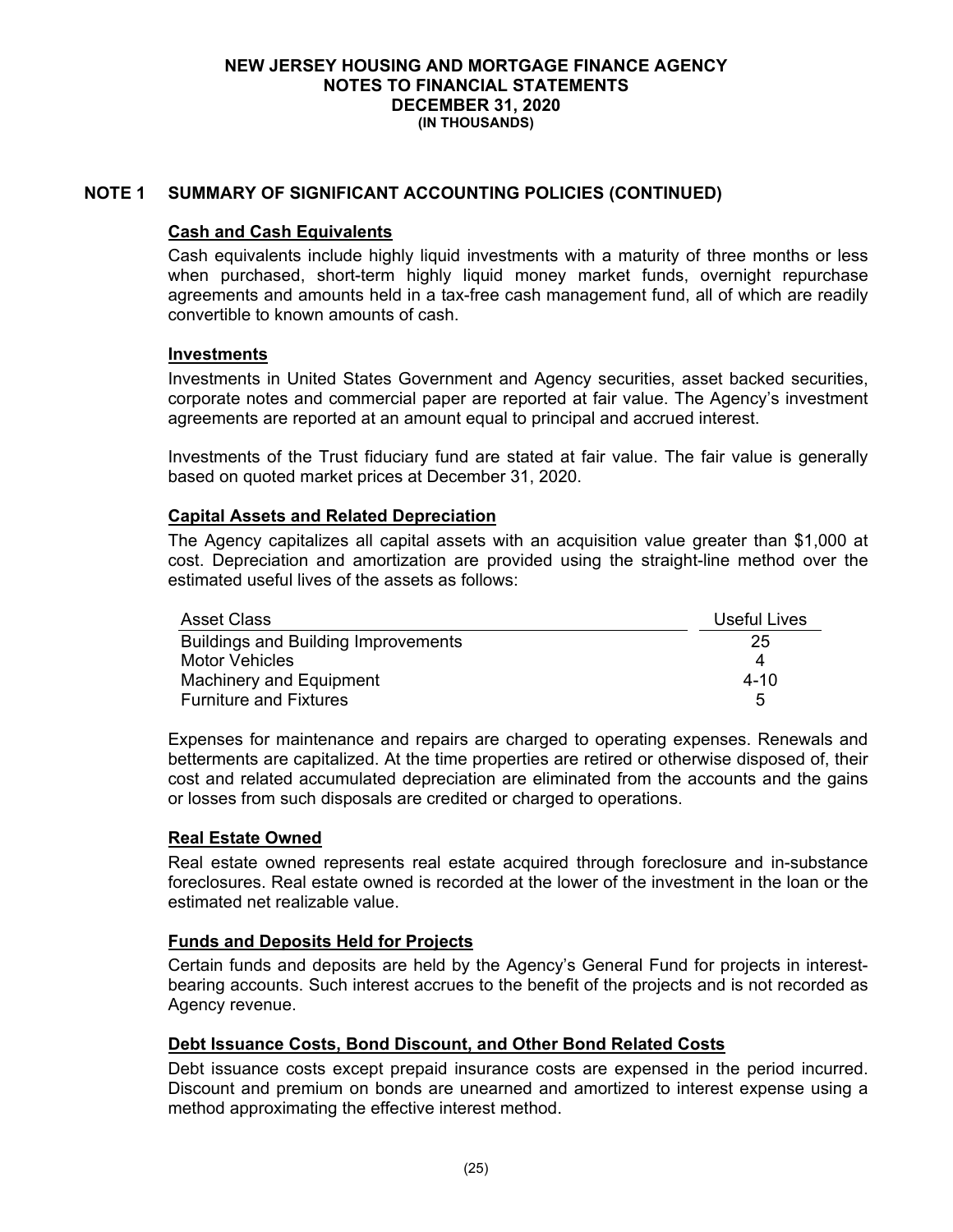### **NOTE 1 SUMMARY OF SIGNIFICANT ACCOUNTING POLICIES (CONTINUED)**

### **Mortgage Loans**

Mortgage loans are stated at principal amounts outstanding, net of unearned discount. Interest income on first mortgage loans is accrued and credited to interest income as earned. The Agency is involved in foreclosure proceedings relating to both single and multifamily mortgages. For single-family mortgages, the Agency allows its outside servicers to represent them in Agency-approved foreclosure proceedings. The Agency enacts foreclosure proceedings against Multi-Family loans at the direction of its executive director with the approval of the Agency's Board. The Agency is the first lien holder for all supplemental mortgages. Interest income on supplemental mortgages is not accrued, but is credited to income as collected.

## **Mortgage Servicing Rights**

Certain mortgage loans are sold with mortgaged servicing rights retained by the Agency. The value of mortgage loans sold with servicing rights retained is reduced by the cost allocated to the associated mortgage servicing rights. Gain or losses on sales of mortgage loans are recognized based on the difference between the selling price and the carrying value of the related mortgage loans sold. The Agency estimates fair value for servicing rights based on the present value of future expected cash flows, using management's best estimate of the key assumptions—credit losses, prepayment speeds, servicing costs, earnings rate, and discount rates commensurate with the risks involved.

Capitalized servicing rights are reported at fair value and changes in fair value are reported in net income for the period the change occurs.

## **Allowance for Loan Losses**

Certain projects have not generated sufficient cash flow to meet both operating expenses and debt service payments as a result of delays in attaining full occupancy levels, rising operating costs, or a combination thereof. The Agency has developed programs designed to provide adequate cash flow for these projects by obtaining additional rental assistance subsidies from HUD, rent increases, additional contributions by limited-dividend sponsors, the State of New Jersey Bond and Housing Assistance Funds and the Agency's General Fund. In addition, the Single Family homeowners may face similar cash flow issues causing loans to become uncollectible. The Agency has provided allowances for loan losses of \$265,892 as of December 31, 2020 against mortgage loans receivable, debt service arrears receivable, supplemental mortgages, other loans, and fees and charges including provision for negative cash flows and cost overruns for these projects. The allowance is an amount that management believes will be adequate to absorb possible losses on existing loans that may become uncollectible, based on evaluations of the collectability of the loans. The evaluations take into consideration such factors as changes in the nature and volume of the loan portfolio, overall portfolio quality, review of specific problem loans and current economic conditions that may affect the borrowers' ability to pay. Economic conditions may result in the necessity to change the allowance quickly in order to react to deteriorating financial conditions of the Agency's borrowers. As a result, additional provisions on existing loans may be required in the future if borrowers' financial conditions deteriorate or if real estate values decline.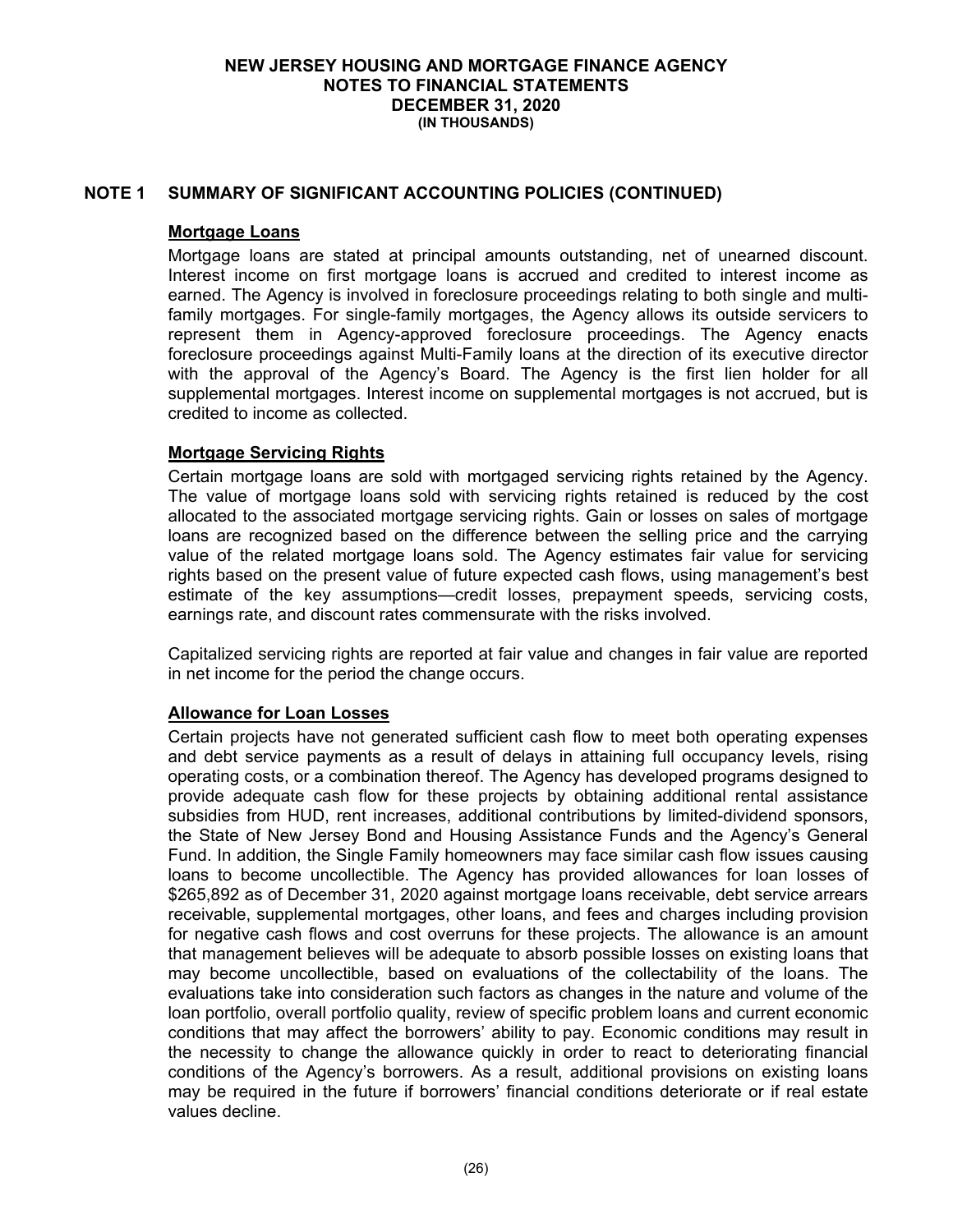## **NOTE 1 SUMMARY OF SIGNIFICANT ACCOUNTING POLICIES (CONTINUED)**

#### **Advances from the State of New Jersey for Bond and Housing Assistance**

Pursuant to the provisions of agreements with the State of New Jersey Department of Community Affairs, the Agency has received funds from the 1968 and 1976 State of New Jersey General Obligation Bond Assistance Funds. These funds have been pledged as security for the bonds of certain bond resolutions and to provide supplemental financing to certain housing projects (see Note 8).

### **Advances from the State of New Jersey for Affordable Housing**

Pursuant to the provisions of an agreement with the State of New Jersey Department of Community Affairs, the Agency has received funds to facilitate the building of low-income projects. The amount available for the program is \$1,267 as of December 31, 2020 which is included in restricted cash and cash equivalents.

### **Minimum Escrow Requirement**

In accordance with the bond resolutions and/or deed and regulatory agreements, substantially all permanently financed projects are required to deposit with the Agency one month's principal and interest on their mortgage loans as security against the late payment of subsequent remittances.

### **Unearned Revenue**

Unearned revenues arise when potential revenue has not been earned in the current period. Unearned revenues also arise when resources are received by the Agency before it has a legal claim to them, as when grant monies are received prior to meeting all eligibility requirements and/or the occurrence of qualifying expenditures. In subsequent periods, when both the revenue recognition criteria are met or when the Agency has a legal claim to the resources, the liability for the unearned revenue is removed from the statement of net position, and revenue is recognized.

### **Deferred Inflows/Outflows of Resources**

Deferred inflows of resources, reported after total liabilities, is defined by GASB as an acquisition of net position that applies to future periods. The revenue is recognized in the applicable future period(s). The Agency has two items that are required to be reported in this category: (1) the deferred inflows from pension and (2) the deferred inflows from OPEB. These amounts are deferred and recognized as an inflow of resources in the period that the amounts become available.

Deferred outflows of resources represent a consumption of net position that applies to a future period and so will not be recognized as an outflow of resources (expenditure) until the future period. The Agency has two items that are required to be reported in this category: (1) differences between expected and actual experience, changes in assumptions and employer proportionate share of the net pension liability that are being amortized over future periods, and (2) the accumulated decrease in fair value of hedging derivatives.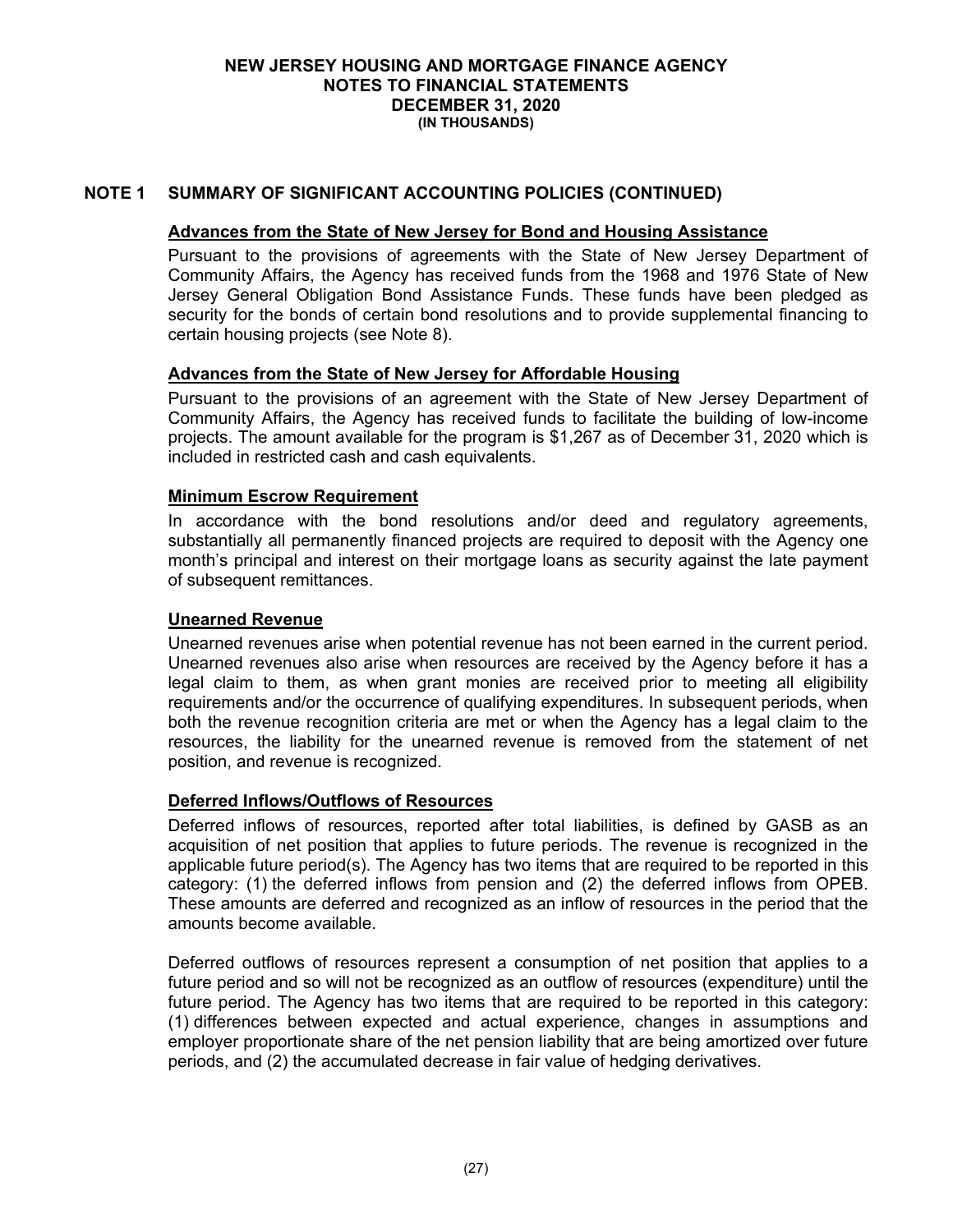## **NOTE 1 SUMMARY OF SIGNIFICANT ACCOUNTING POLICIES (CONTINUED)**

## **Pensions**

For purposes of measuring the net pension liability, deferred outflows of resources and deferred inflows of resources related to pensions, and pension expense, information about the fiduciary net position of the pension plan and additions to/deductions from its fiduciary net position have been determined on the same basis as they are reported by the pension system. For this purpose, benefit payments (including refunds of employee contributions) are recognized when due and payable in accordance with the benefit terms. The pension system reports investments at fair value.

### **Other Postemployment Benefits (OPEB)**

For purposes of measuring the net OPEB liability, deferred outflows of resources and deferred inflows of resources related to OPEB, and OPEB expense, information about the fiduciary net position of the Trust and additions to/deductions from the Trust's fiduciary net position have been determined on the same basis as they are reported by the State of New Jersey State Health Benefits Plan (the Plan). For this purpose, the Trust recognizes benefit payments when due and payable in accordance with the benefit terms. Investments are reported at fair value, except money market investments and participating interest-earning investment contracts with a maturity at time of purchase of one year or less, which are reported at cost.

### **Net Position**

Net position comprises the excess of revenues over expenses from operating income, nonoperating revenues, expenses, and capital contributions. Net position is classified in the following three components:

*Net Investment in Capital Assets* – This component of net position consists of capital assets, net of accumulated depreciation and reduced by the outstanding balances of any bonds, mortgages, notes, or other borrowings that are attributable to the acquisition, construction, or improvement of those assets, if any.

*Restricted* – Net position is reported as restricted when constraints placed on net position use either: (1) externally imposed by creditors, grantors, contributors, or laws or regulations of other governments, or (2) imposed by law through constitutional provisions or enabling legislation.

*Unrestricted* – This component of net position consists of assets that do not meet the definition of restricted or net investment in capital assets. This component includes assets that may be designated for specific purposes by the Board.

When both restricted and unrestricted resources are available for use, it is the Agency's policy to use restricted resources first and unrestricted resources as needed.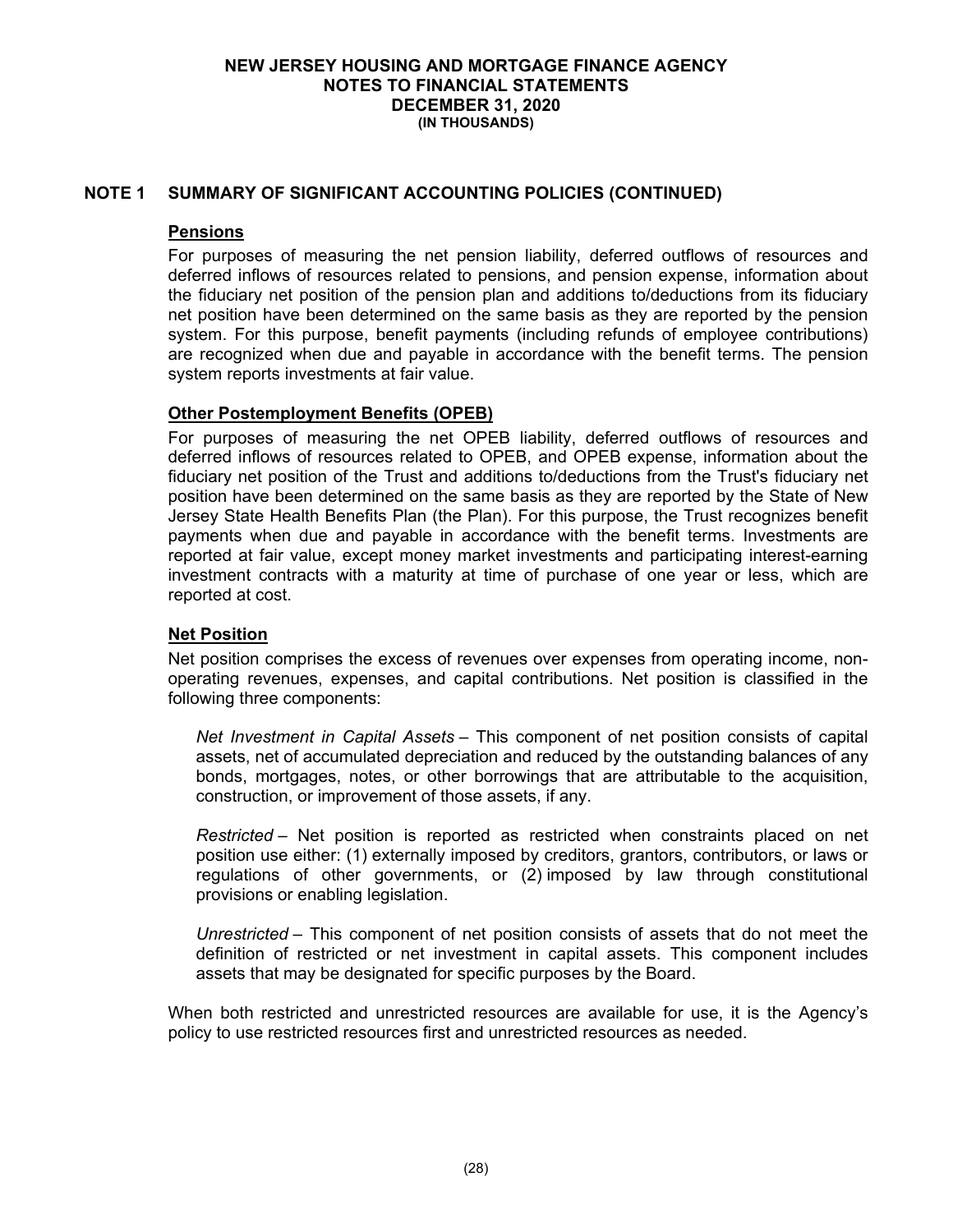## **NOTE 1 SUMMARY OF SIGNIFICANT ACCOUNTING POLICIES (CONTINUED)**

#### **Operating and Nonoperating Revenues and Expenses**

Operating revenues consist primarily of all revenues derived from interest income on mortgage loans, fees, and charges on mortgages and loans issued and gains on the sale of real estate owned. Investment income, which consists of interest income earned on various interest-bearing accounts and on investments in debt securities is reported as nonoperating revenues.

Operating expenses include general and administrative expenses of the Agency; salaries and benefits; costs and expenses incurred in connection with the issuance and sale of certain bonds and notes; fees and expenses of trustees and depository and paying agents; and other costs associated with the Agency's various loan programs.

#### **Derivative Instruments**

The Agency enters into various interest rate swaps in order to manage risks associated with interest on its bond portfolio.

### **Tax Status**

The Agency is exempt from federal income taxes under the Internal Revenue Code Section 115 and from state income taxes under N.J.S.A. 27-25-16. Accordingly, no provision is recorded for federal and state income taxes.

### **New Accounting Pronouncements**

In fiscal year 2020, the Agency implemented GASB Statement No. 84 – *Fiduciary Activities*. This statement improves guidance for identifying fiduciary activities for accounting and financial reporting purposes. The implementation of this standard did not have any impact on the financial reporting of the Agency in 2020.

### **NOTE 2 EARLY EXTINGUISHMENT OF DEBT**

During the year ended December 31, 2020, as a result of the prepayment and refinancing of certain mortgages, the Agency repurchased or redeemed, prior to their scheduled maturity, the principal amount of certain of its bonds, totaling approximately \$326,335.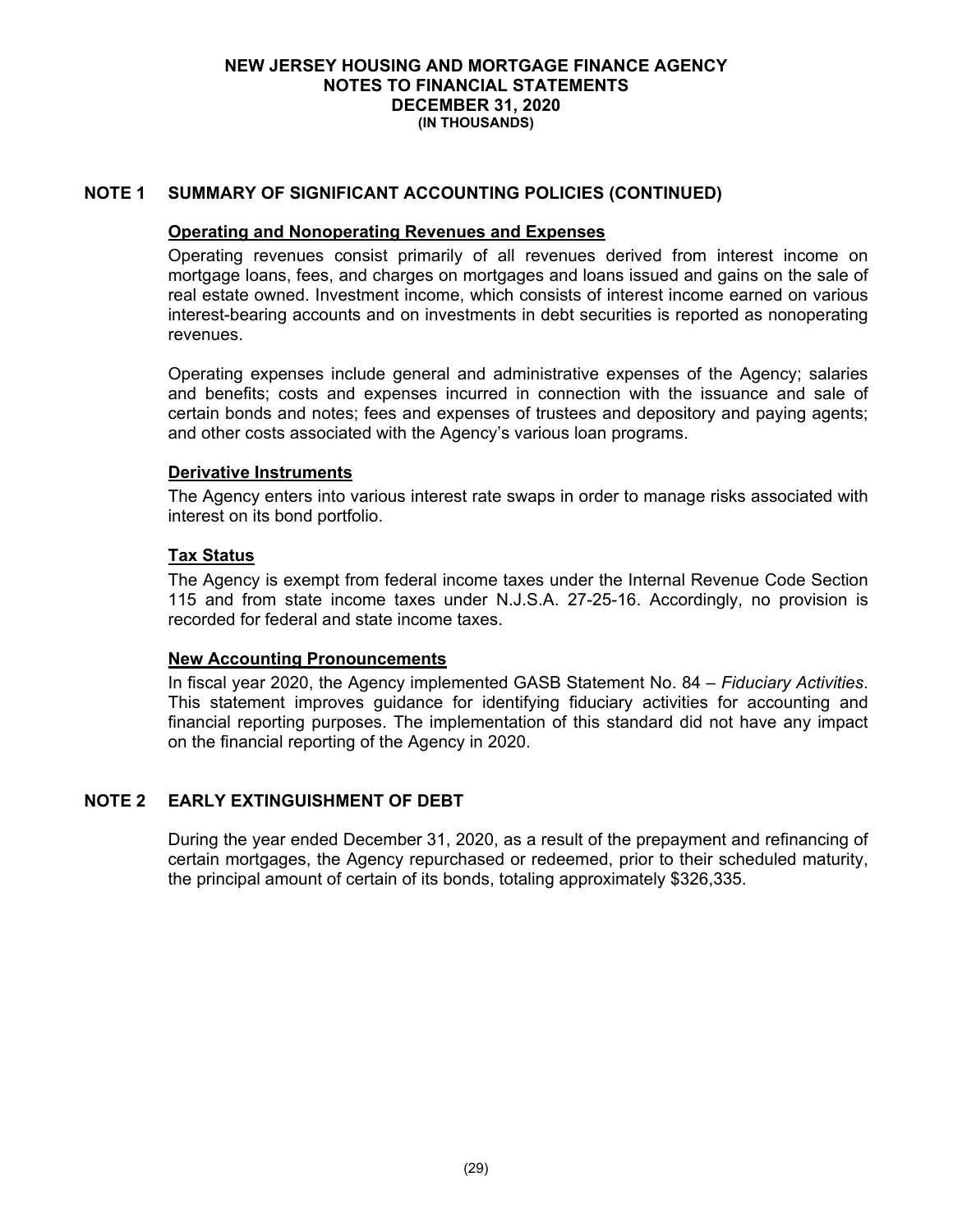### **NOTE 3 INVESTMENTS AND DEPOSITS**

### **Custodial Credit Risk**

Custodial credit risk is the risk that, in the event of a bank failure, the Agency's or Trust's deposits may not be returned to it. The Agency has no formal policy as to custodial credit risk related to cash and equivalents held outside of its Bond Resolutions. Certain Bond Resolutions have varying provisions which relate to custodial credit risk including requirements that certain monies and certain deposits of funds held under Resolutions be insured by federal deposit insurance or collateralized or secured by the U.S. government, or U.S. government agency obligations. In some cases, the Trustee or paying agent is excluded from these requirements related to funds held by them in trust. In some cases certain Bond Resolutions require that the holders (banks and other entities) of certain deposits have certain minimum long-term or short-term credit rating levels. All funds are deposited in public depositories protected from loss under the provisions of the Governmental Unit Deposit Protection Act (GUDPA). As of December 31, 2020, the Agency's bank balance amounted to \$71,652, all of which was insured or collateralized.

## **Investment Policy – Agency General Fund**

The Agency has established an investment policy, which pertains to assets of the Agency such as the General Fund assets, which are held outside of the Agency's Bond Resolutions. The primary investment objectives of the Agency's investment activities are to preserve principal, meet liquidity needs, further purposes of the Agency, and provide a suitable return in relationship to current market conditions and the established investment policy. The Agency's investment policy includes guidelines as to liquidity and duration, eligible investments, concentration limits, credit quality and currency. The Agency's General Fund investments are managed by BlackRock pursuant to an agreement between the Agency and BlackRock. BlackRock has been instructed to follow the Agency's aforementioned investment policy.

The investment policy permits investments in obligations issued by U.S. Treasury or guaranteed by the U.S. government as well as obligations issued by or guaranteed by U.S. federal agencies, commercial paper, repurchase agreements having maximum maturities of seven days or less that are fully collateralized by U.S. government and/or agency securities, money market mutual funds, equity investments in project specific housing and housingrelated developments, and commercial bank obligations including time deposits, bank notes and bankers' acceptances, certain AA rated asset backed and AA+ rated mortgage backed securities, highly rated corporate bonds and bond obligations of the Agency.

## **Investment Types**

The Agency holds various investments, outside of the Bond Resolutions, within the Agency's General Fund. As discussed, these investments are currently managed by BlackRock. In addition to the eligible investments permitted by the Agency's Investment Policy discussed above, the aforementioned Investment Policy also permits corporate bonds, notes, and medium term notes.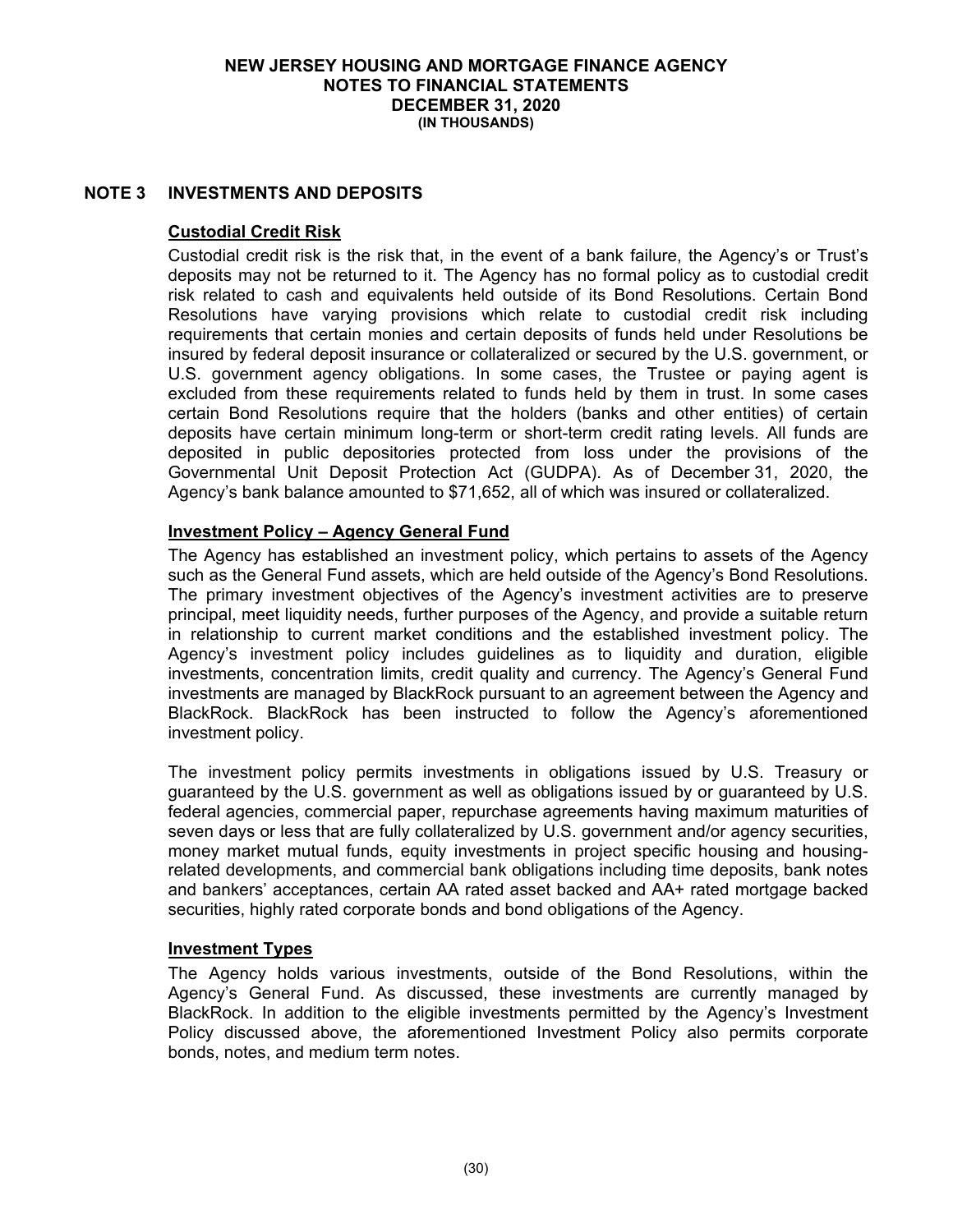## **NOTE 3 INVESTMENTS AND DEPOSITS (CONTINUED)**

### **Investment Types (Continued)**

Also permitted are asset backed securities, mortgage backed securities and collateralized mortgage obligations, however, these securities must be rated AA or higher by at least one of the national rating agencies. Equity investments in project-specific housing and housingrelated developments which further the purposes of the Agency are also permitted with approval from the Agency Board. Further, excluding the aforementioned equity investments, the Agency's Investment Policy indicates the maximum effective duration of any individual security is not to exceed 10.5 years.

In addition to those investments discussed above, certain Bond Resolutions also permit guaranteed investment contracts or investment agreements, obligations or notes of certain U.S. government agencies which are not backed by the U.S. government, certain short-term and long-term debt providing the issuers fall within permissible rating categories, direct and general obligations of the state of New Jersey guaranteed by the State, obligations of states and municipalities which are fully secured by contributions contracts with the U.S. government, certain stripped U.S. Treasury securities, shares of open-end, diversified investment companies having certain minimum credit ratings and Federal Housing Administration debentures.

## **Investment Policy – Bond Resolutions**

The Agency's Bond Resolutions govern the investment of assets and funds held under the Resolutions and, as such, establish permitted investments in which funds held under the Resolutions may be invested. Generally, the Bond Resolutions permit the deposit of funds with commercial banks and the investment of funds in time deposits and certificates of deposits, U.S. government obligations, obligations of certain U.S. Government Agencies or obligations that are guaranteed by the U.S. Government. Additionally, certain Bond Resolutions also permit the investment in money market funds with stipulated rating and maturity levels, as well as repurchase agreements, certain federal funds, commercial paper, bankers acceptances and funds of which the New Jersey treasurer is custodian.

### **New Jersey and Bank of America Cash Management Funds**

During the year, the Agency invested monies in the New Jersey Cash Management Fund. The Fund is governed by regulations of the State Investment Council, which prescribes standards designed to insure the quality of investments in order to minimize risk to the Fund's participants. Deposits with the New Jersey Cash Management Fund are not subject to custodial credit risk as defined above. The Fund does not have a credit rating. The Agency also utilizes Bank of America Cash Management Funds for certain project escrow accounts. These funds are invested in government securities and New Jersey municipal securities.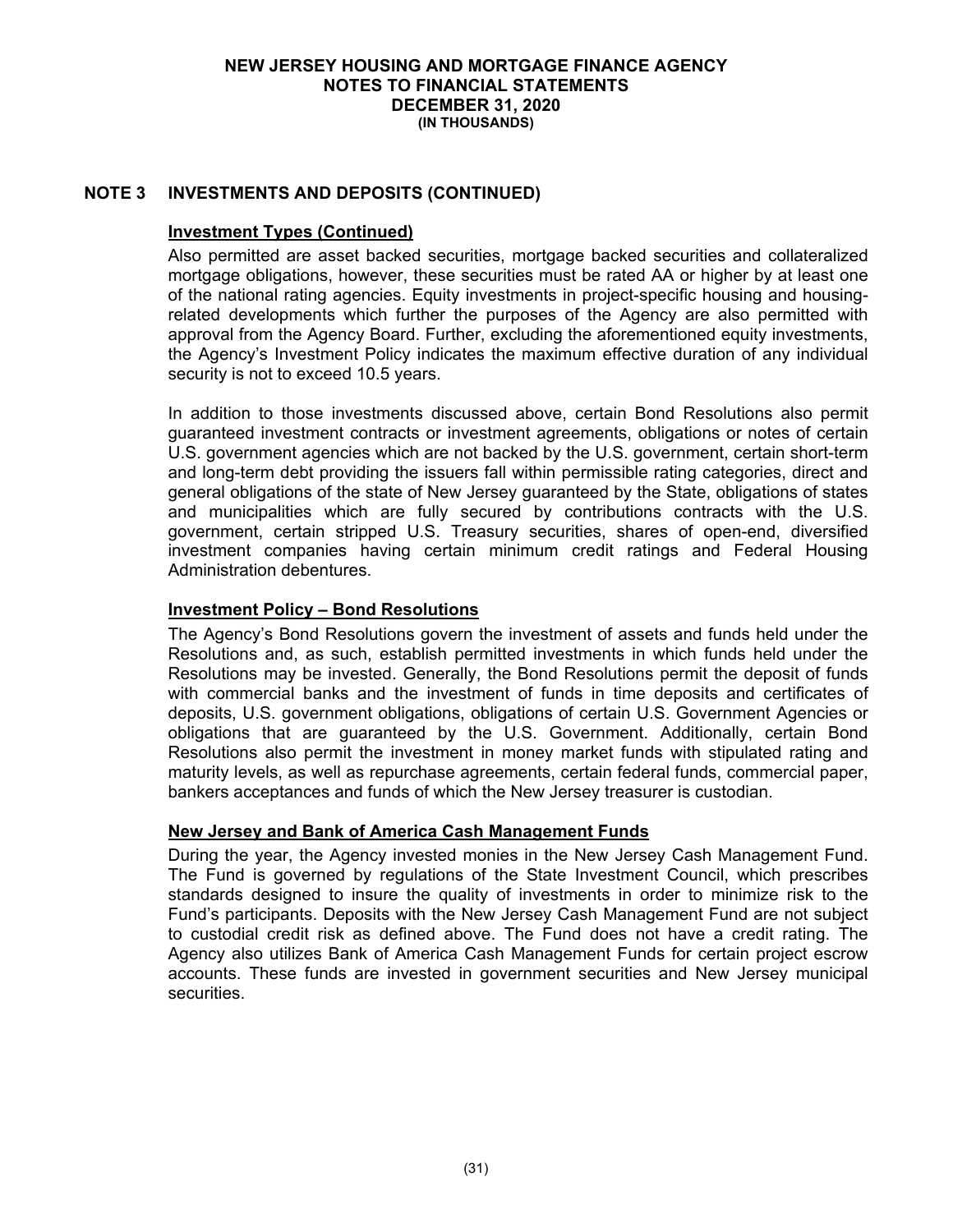## **NOTE 3 INVESTMENTS AND DEPOSITS (CONTINUED)**

The following assets held by the Agency as of December 31, 2020 are evaluated in accordance with GASB accounting guidance for interest rate risk, credit risk, concentration of credit risk, and custodial credit risk.

| Cash and Cash Equivalents:           |   |           |
|--------------------------------------|---|-----------|
| Cash                                 | S | 71.652    |
| Money Market Funds                   |   | 725,007   |
| NJ Cash Management Fund              |   | 364,432   |
| Bank of America Cash Management Fund |   | 277,485   |
| Investments                          |   | 403,121   |
| Total                                |   | 1.841.697 |

The following assets held by the Fiduciary Fund of the Agency as of December 31, 2020 are evaluated in accordance with GASB accounting guidance for interest rate risk, credit risk, concentration of credit risk, and custodial credit risk.

| Cash and Cash Equivalents: | 824    |
|----------------------------|--------|
| Investments                | 26.969 |
| Total                      | 27.793 |

# **Interest Rate Risk**

Interest rate risk is the risk that changes in interest rates will adversely affect the fair value of an investment. The Agency's investment policy as to monies held outside the bond resolutions impose concentration limits on certain types of investments which may limit the Agency's exposure to market interest rate risk. Certain investment types may have varying sensitivity to changes in interest rates. Corporate bonds and notes and medium term notes may not exceed 50% of the aggregate market value of the portfolio. Asset backed securities may not exceed 30% of the aggregate market value of the portfolio and mortgage backed securities and collateralized mortgage obligations may not exceed 20% of the aggregate market value of the portfolio.

The maximum effective duration of the General Fund investment portfolio is not to exceed 10.5 years.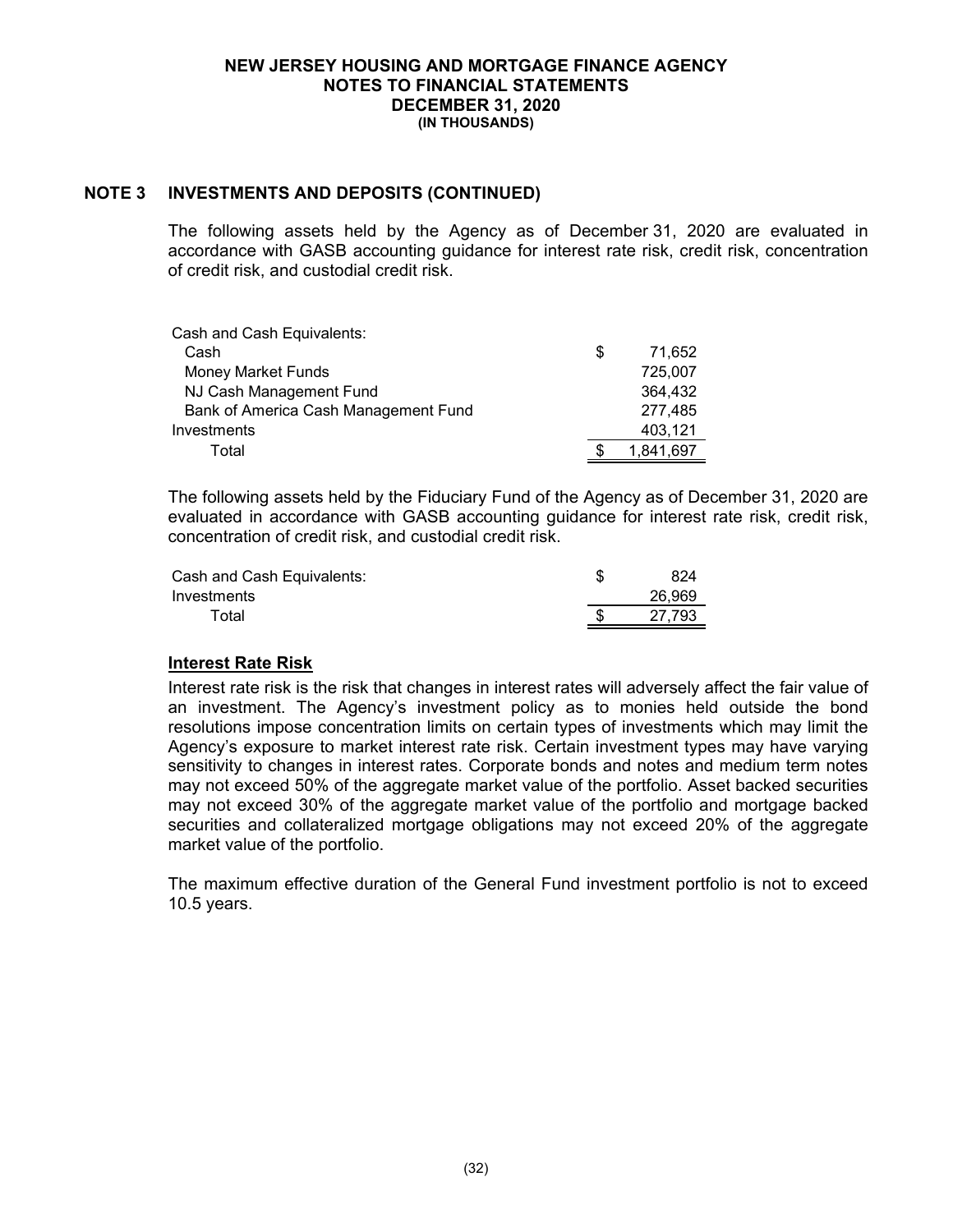#### **NOTE 3 INVESTMENTS AND DEPOSITS (CONTINUED)**

## **Interest Rate Risk (Continued)**

As of December 31, 2020, the value and maturities for the assets related to the General Fund were as follows:

|                                            |              | Maturities (in Years) |         |    |         |    |                          |           |         |
|--------------------------------------------|--------------|-----------------------|---------|----|---------|----|--------------------------|-----------|---------|
|                                            |              |                       | Less    |    |         |    |                          |           | More    |
| Assets                                     | Value        |                       | Than 1  |    | $1 - 5$ |    | $6 - 10$                 | $11 - 15$ | Than 15 |
| Cash and Cash Equivalents:                 |              |                       |         |    |         |    |                          |           |         |
| Cash and Cash Equivalents                  | \$<br>67,819 | \$                    | 67,819  | \$ |         | \$ | $\overline{\phantom{0}}$ | \$        | \$      |
| Money Market Funds                         | 46,929       |                       | 46,929  |    |         |    |                          |           |         |
| NJ Cash Mgmt Fund                          | 274,767      |                       | 274,767 |    |         |    |                          |           |         |
| Bank of America Cash Mgmt Fund             | 277,484      |                       | 277,484 |    |         |    |                          |           |         |
| Investment Type:                           |              |                       |         |    |         |    |                          |           |         |
| Money Market Funds                         | 13.871       |                       | 13,871  |    |         |    |                          |           |         |
| U.S. Govt and Agency Obligations           | 165,513      |                       | 89,580  |    | 46,600  |    | 29,333                   |           |         |
| Comm. Mortgage-Backed Securities           | 8.421        |                       | 2.550   |    | 4,421   |    | 1,450                    |           |         |
| <b>Collateralized Mortgage Obligations</b> | 834          |                       | 364     |    | 470     |    |                          |           |         |
| <b>Asset Backed Securities</b>             | 52,928       |                       | 20,197  |    | 32,731  |    |                          |           |         |
| <b>Municipal Bonds</b>                     | 15,385       |                       |         |    |         |    |                          |           | 15,385  |
| <b>Corporate Notes</b>                     | 105,265      |                       | 5,570   |    | 80,128  |    | 19,336                   | 231       |         |
| Total                                      | 1,029,216    |                       | 799.131 |    | 164.350 | S  | 50,119                   | 231       | 15,385  |

As of December 31, 2020, the value and maturities for the assets related to the Fiduciary Fund were as follows:

|                           |        | Maturities (in Years) |                |  |     |  |  |  |
|---------------------------|--------|-----------------------|----------------|--|-----|--|--|--|
| Assets                    | Value  |                       | Less<br>Than 1 |  | 1-5 |  |  |  |
| Cash and Cash Equivalents | 824    |                       | 824            |  |     |  |  |  |
| <b>Mutual Funds</b>       | 26,969 |                       | 26,969         |  |     |  |  |  |
| Total                     | 27,793 |                       | 27,793         |  |     |  |  |  |

As of December 31, 2020, the value and maturities for the assets related to the Bond Resolutions were as follows:

|                                        |  |         | Maturities (in Years) |             |   |          |  |           |              |        |  |  |
|----------------------------------------|--|---------|-----------------------|-------------|---|----------|--|-----------|--------------|--------|--|--|
| Assets                                 |  | Value   |                       | Less Than 1 |   | $6 - 10$ |  | $10 - 15$ | More Than 15 |        |  |  |
| Cash and Cash Equivalents:             |  |         |                       |             |   |          |  |           |              |        |  |  |
| Cash and Cash Equivalents              |  | 3.833   | S                     | 3.833       | S |          |  |           | C            |        |  |  |
| Money Market Funds                     |  | 678.078 |                       | 678.078     |   |          |  |           |              |        |  |  |
| NJ Cash Management Fund                |  | 89.666  |                       | 89.666      |   |          |  |           |              |        |  |  |
| Investments:                           |  |         |                       |             |   |          |  |           |              |        |  |  |
| <b>Guaranteed Investment Contracts</b> |  | 36.939  |                       |             |   | 1.414    |  | 6.095     |              | 29.430 |  |  |
| Federal Home Loan Mortgage Corp        |  | 3,965   |                       |             |   |          |  | 3,965     |              |        |  |  |
| Total                                  |  | 812.481 |                       | 771.577     |   | 1,414    |  | 10,060    |              | 29,430 |  |  |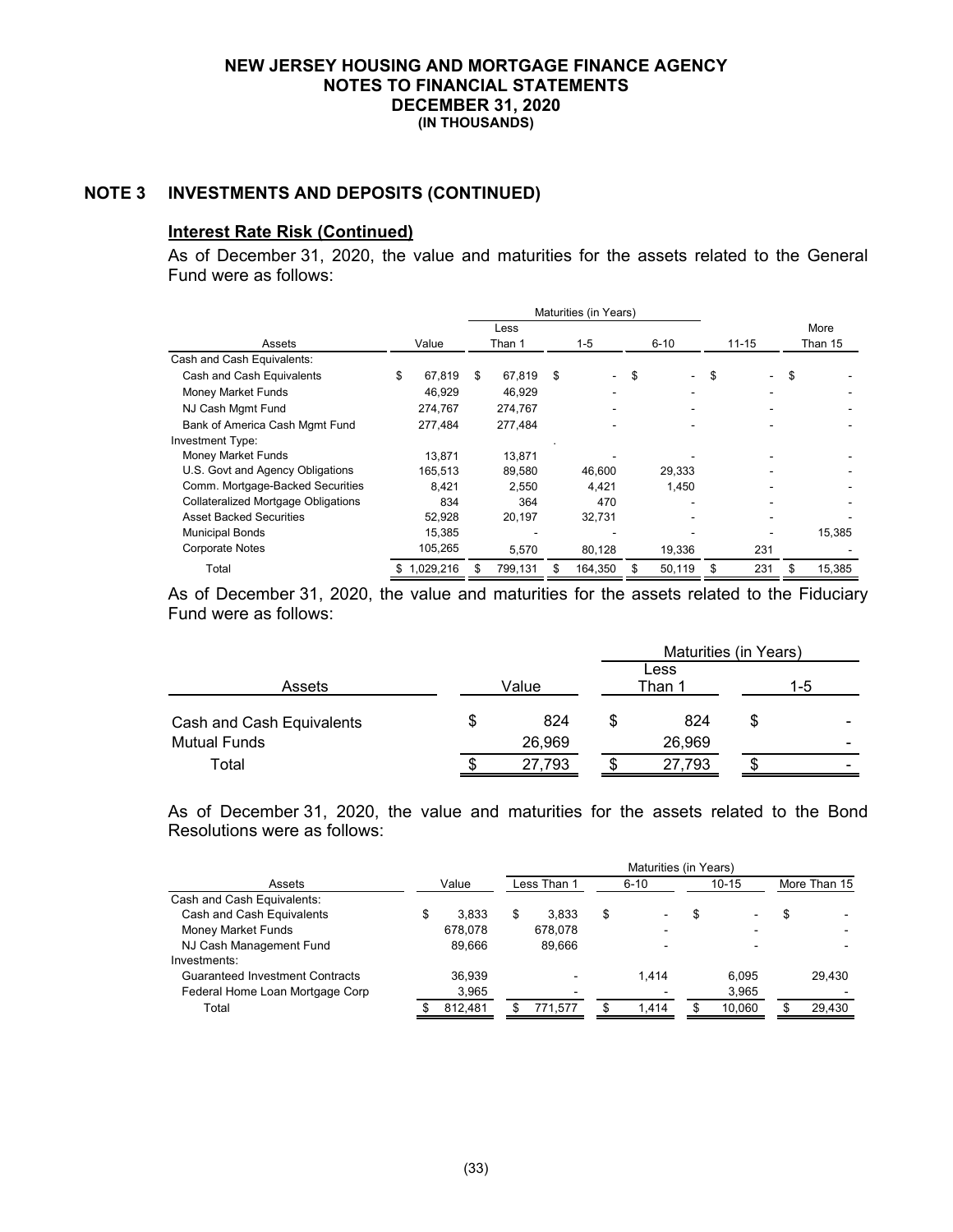### **NOTE 3 INVESTMENTS AND DEPOSITS (CONTINUED)**

#### **Credit Risk**

Credit risk is the risk that an issuer or counterparty to an investment will not fulfill its obligations. The Agency's investment policy specifies minimum rating levels for certain types of eligible investments. Asset backed securities must have a minimum rating of AA, while mortgage backed securities and collateralized mortgage obligations must have a minimum rating of AA+. Further, the minimum short-term debt rating of money market instruments or other instruments with maturities of less than one year is Aaa-mf/AAAm while the minimum long-term debt rating for all other instruments, excluding the permitted equity investments, is BBB.

The Agency's Bond Resolutions establish varying minimum rating levels for different types of investments. Generally, commercial paper must be rated in the highest rating category or A-1 / P-1 and money market funds must be rated in the highest rating category or in some cases must be rated at least equal to the unenhanced rating on the bonds. Also, certain resolutions require that certain deposits or various short-term investments or cash equivalents may only be held by providers in either the highest or two highest rating categories. In some cases, certain debt obligations and state obligations must be rated in either the highest or the two highest rating categories. The Agency's guaranteed investment contracts which are permitted by certain of the Agency's Bond Resolutions are not rated, however, the Bond Resolutions which allow guaranteed investment contracts require either that the provider of such contracts have a long-term rating of double A or in some cases A-1 if the agreement term is less than one year or be rated within the two highest credit rating categories by two national credit rating agencies, must not affect the rating of the bonds or must be rated at least equal to the unenhanced rating on the bonds.

As of December 31, 2020, the General Fund had the following investments, maturities, and credit quality:

|                                            |       |         | Weighted |            |                  |     |         |
|--------------------------------------------|-------|---------|----------|------------|------------------|-----|---------|
|                                            |       |         | Average  |            | Credit Ratings   |     |         |
|                                            | Value |         |          |            | Maturity (Years) | S&P | Moody's |
| Investment Type:                           |       |         |          |            |                  |     |         |
| Money Market Funds                         | \$    | 13.871  | N/A      | N/A        | N/A              |     |         |
| U.S. Govt and Agency Obligations           |       | 165.513 | 2.83     | P1         | P1               |     |         |
| Comm. Mortgage-Backed Securities           |       | 8.421   | 22.25    | AA+ to AAA | Aaa              |     |         |
| <b>Collateralized Mortgage Obligations</b> |       | 834     | 24.15    | AAA to AA+ | Aaa              |     |         |
| <b>Asset Backed Securities</b>             |       | 52,928  | 8.04     | AAA        | Aaa              |     |         |
| <b>Municipal Bonds</b>                     |       | 15.385  | 27.35    | AA-        | Unrated          |     |         |
| <b>Corporate Notes</b>                     |       | 105,265 | 4.03     | AAA to BBB | Aaa to Baa2      |     |         |
| <b>Total Investments</b>                   |       | 362,217 |          |            |                  |     |         |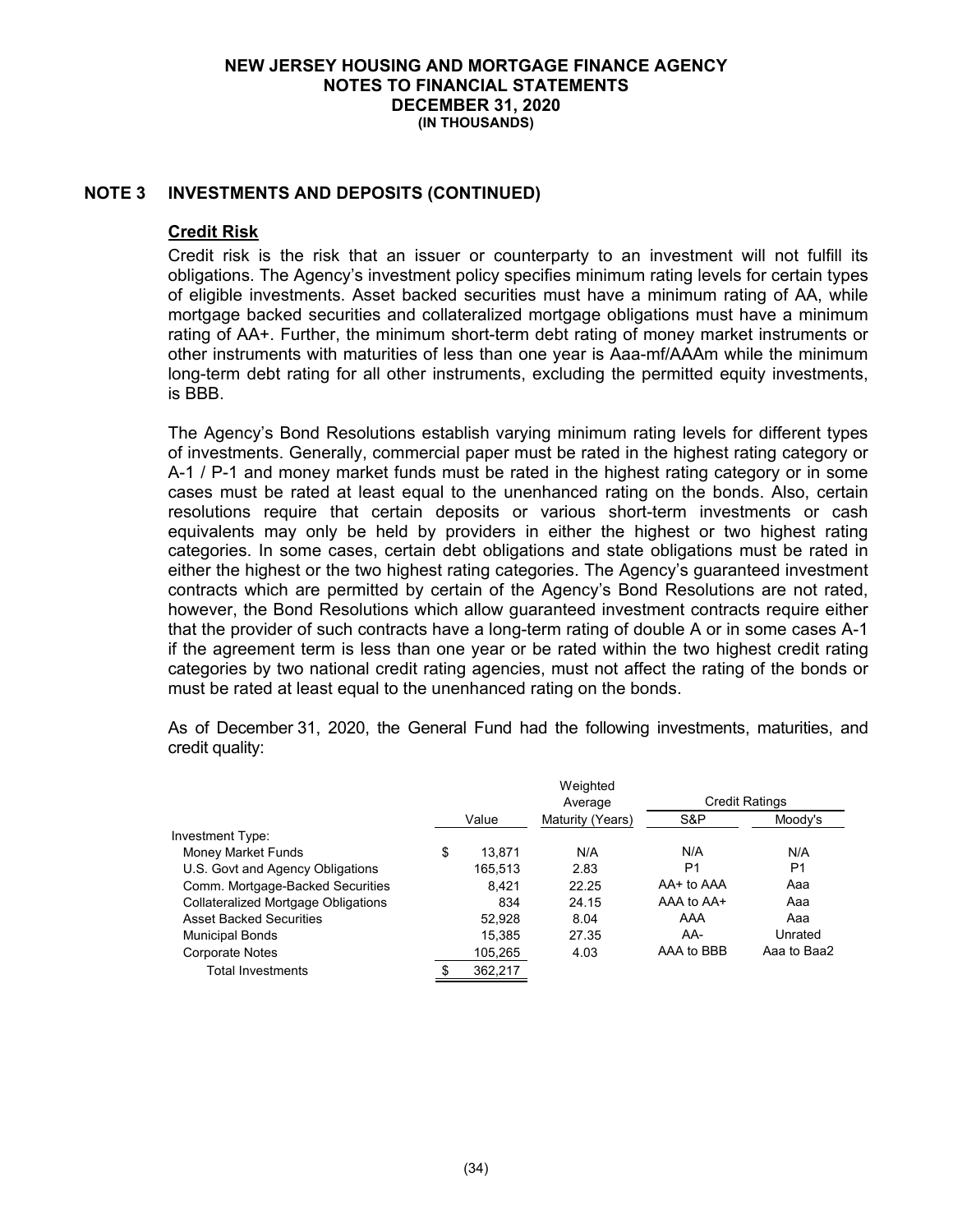### **NOTE 3 INVESTMENTS AND DEPOSITS (CONTINUED)**

#### **Credit Risk (Continued)**

As of December 31, 2020, the Bond Resolution had the following investments, maturities, and credit quality:

|                                        |              | Weighted<br>Average |         | <b>Credit Ratings</b> |
|----------------------------------------|--------------|---------------------|---------|-----------------------|
|                                        | Value        | Maturity (Years)    | S&P     | Moody's               |
| Investment type:                       |              |                     |         |                       |
| <b>Guaranteed Investment Contracts</b> | \$<br>36.939 | 16.24               | Unrated | Unrated               |
| Federal Home Loan Mortgage Corp        | 3.965        | 11.55               | $AA+$   | AAA                   |
| <b>Total Investments</b>               | \$<br>40.904 |                     |         |                       |

### **Concentration of Credit Risk**

The Agency's aforementioned investment policy does place limits on the amounts that may be invested in any one issuer relating to certain types of investments. There are no concentration limits on obligations of the U.S. government and U.S. federal agencies; however, obligations of all other issuers are limited such that those with any one issuer may not exceed 5% of the aggregate market value of the portfolio. The table below shows those investments of the General Fund that represented 5% or more of total investments as of December 31, 2020.

| <b>Issuer</b> | December 31, 2020 |         |        |
|---------------|-------------------|---------|--------|
| U.S. Treasury |                   | 165.513 | 45.69% |

The Agency also purchases U.S. Government securities from certain financial institutions under agreements whereby the seller has agreed to repurchase the securities at cost plus accrued interest. During the year ended December 31, 2020, the Agency did not invest in any repurchase agreements.

Although the bond resolutions do not impose such limits, the following table shows investments of the Bond Resolutions in issuers that represent 5% or more of total investments at December 31, 2020:

| <b>Issuer</b>                          | December 31, 2020 |        |
|----------------------------------------|-------------------|--------|
| Federal Home Loan Mortgage Corp        | 3.965             | 9.69%  |
| <b>Guaranteed Investment Contracts</b> | 36.939            | 90.31% |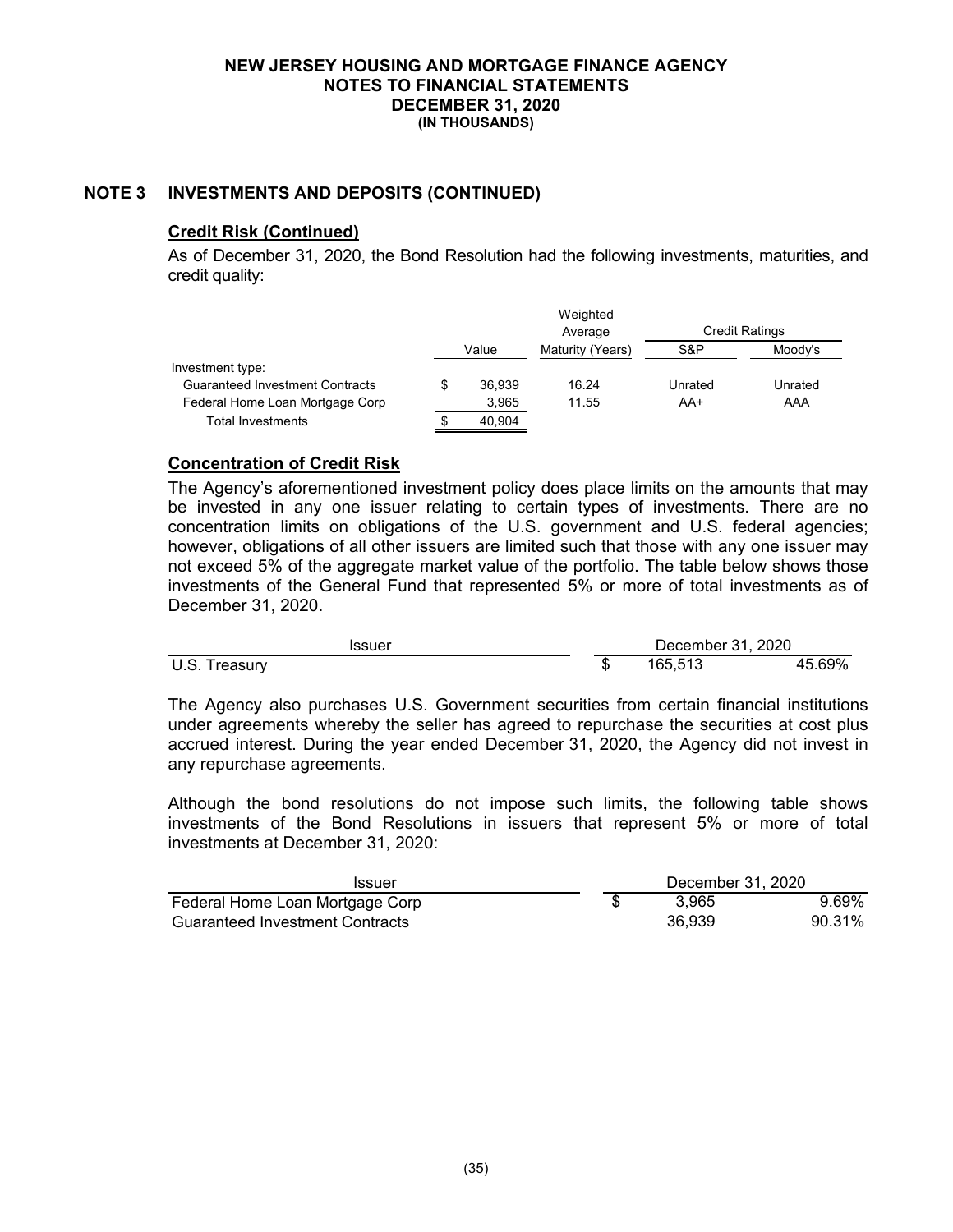### **NOTE 3 INVESTMENTS AND DEPOSITS (CONTINUED)**

#### **Concentration of Credit Risk (Continued)**

Pursuant to most bond resolutions, the Agency is required to maintain certain invested debt service reserves with the Trustees to fund potential deficiencies in principal and interest required to be paid in succeeding fiscal years.

The debt service reserves required for the Multi-Family Program were \$63,343 as of December 31, 2020. The required reserves were covered by the \$36,939 restricted noncurrent investments at December 31, 2020. In addition to the above investments, the debt service reserves may be satisfied with a Surety Bond issued by a qualified insurer. The Multi-Family component had \$1,009 of Surety Bonds outstanding as of December 31, 2020. The remaining reserves were covered by restricted cash equivalents.

The debt service reserves required for the Single-Family Program were \$18,124 as of December 31, 2020, which is 2% of bonds outstanding. The required reserves were covered by the \$3,695 restricted noncurrent investments at December 31, 2020, with the remainder covered by restricted money market funds.

#### **Fair Value Measurements**

The Agency categorizes its fair value measurements within the fair value hierarchy established by GAAP. The hierarchy is based on the valuation inputs used to measure the fair value of the asset. Level 1 inputs are quoted market prices in active markets for identical assets; Level 2 inputs are significant other observable inputs; Level 3 inputs are significant unobservable inputs.

Money market accounts and guaranteed investment contracts are recorded at amortized cost or contract value, thus are not included within the fair value hierarchy established by generally accepted accounting principles.

As of December 31, 2020, the General Fund had the following recurring fair value measurements: Fair Value Measurements Using

|               | Fair value Measurements Using |  |                                                                                     |         |                                               |                             |
|---------------|-------------------------------|--|-------------------------------------------------------------------------------------|---------|-----------------------------------------------|-----------------------------|
|               |                               |  |                                                                                     | Other   |                                               | Significant<br>Unobservable |
|               |                               |  |                                                                                     |         |                                               | Inputs (Level 3)            |
|               |                               |  |                                                                                     |         |                                               |                             |
| \$<br>165,513 | \$                            |  | \$                                                                                  | 165,513 | \$                                            |                             |
| 8.421         |                               |  |                                                                                     | 8.421   |                                               |                             |
| 834           |                               |  |                                                                                     | 834     |                                               |                             |
| 52,928        |                               |  |                                                                                     | 52,928  |                                               |                             |
| 15,385        |                               |  |                                                                                     | 15,385  |                                               |                             |
| 243,081       |                               |  |                                                                                     | 243.081 |                                               |                             |
|               |                               |  |                                                                                     |         |                                               |                             |
| 105,265       |                               |  |                                                                                     | 105,265 |                                               |                             |
| 348,346       |                               |  |                                                                                     | 348,346 |                                               |                             |
| 2,993         | \$                            |  |                                                                                     | 2,993   |                                               |                             |
|               | 12/31/2020                    |  | <b>Quoted Prices</b><br>in Active<br>Market<br>for Identical<br>Assets<br>(Level 1) |         | Significant<br>Observable<br>Inputs (Level 2) |                             |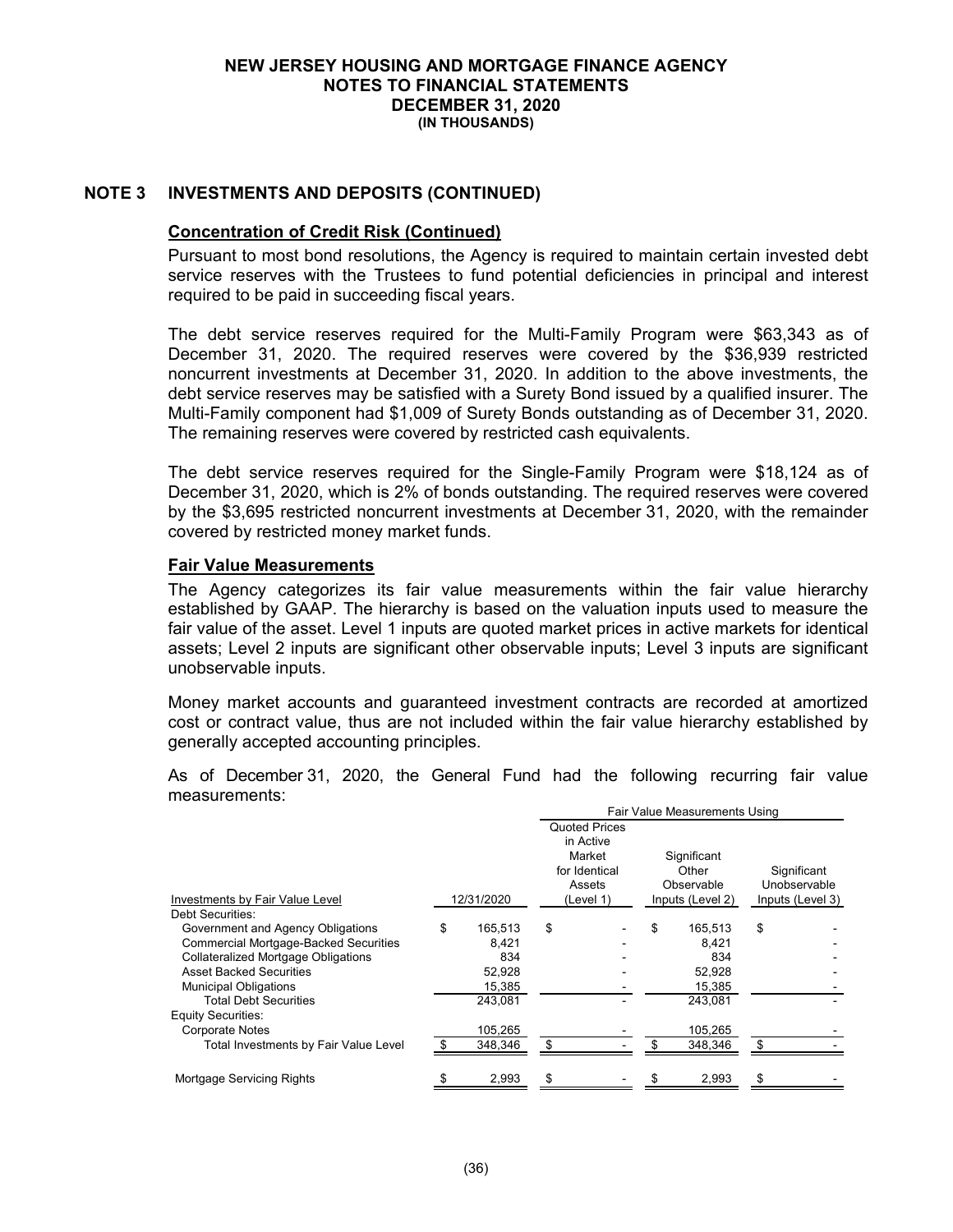### **NOTE 3 INVESTMENTS AND DEPOSITS (CONTINUED)**

### **Fair Value Measurements (Continued)**

As of December 31, 2020, the Bond Resolutions had the following recurring fair value measurements:

- Federal Home Loan Mortgage Corporation securities of \$3,965 are valued using significant other observable inputs (Level 2).
- Pay-fixed, receive variable interest rate swap agreements of \$48,441 are valued using the matrix pricing technique (Level 2).

#### **Investment Income**

Investment income is comprised of the following elements:

*Interest Income* – is the return on the original principal amount invested and the amortization of premium/discount on short-term investments.

*Unrealized Gain (Loss) on Investments* – takes into account all changes in fair value that occurred during the year.

The Agency's investment income for the year ended December 31, 2020 is:

| Interest Income on Investments | 12.312 |
|--------------------------------|--------|
| Unrealized Gain on Investments | 8.449  |
| Total                          | 20.761 |

### **NOTE 4 MORTGAGE LOANS RECEIVABLE**

### **Single-Family Mortgage Component**

Mortgage loans held by the Single-Family Mortgage Program of the Agency have stated interest rates of 1.00% to 10.70% per annum and are secured by first liens on the related real property. The outstanding balances by type of loan as of December 31, 2020 are as follows:

| Mortgage Loans Receivable | 795.677  |
|---------------------------|----------|
| Allowance for Loan Losses | (5, 777) |
| Mortgage Receivable - Net | 789.900  |
| Less: Current Portion     | (26,063) |
| Long Term Portion         | 763.837  |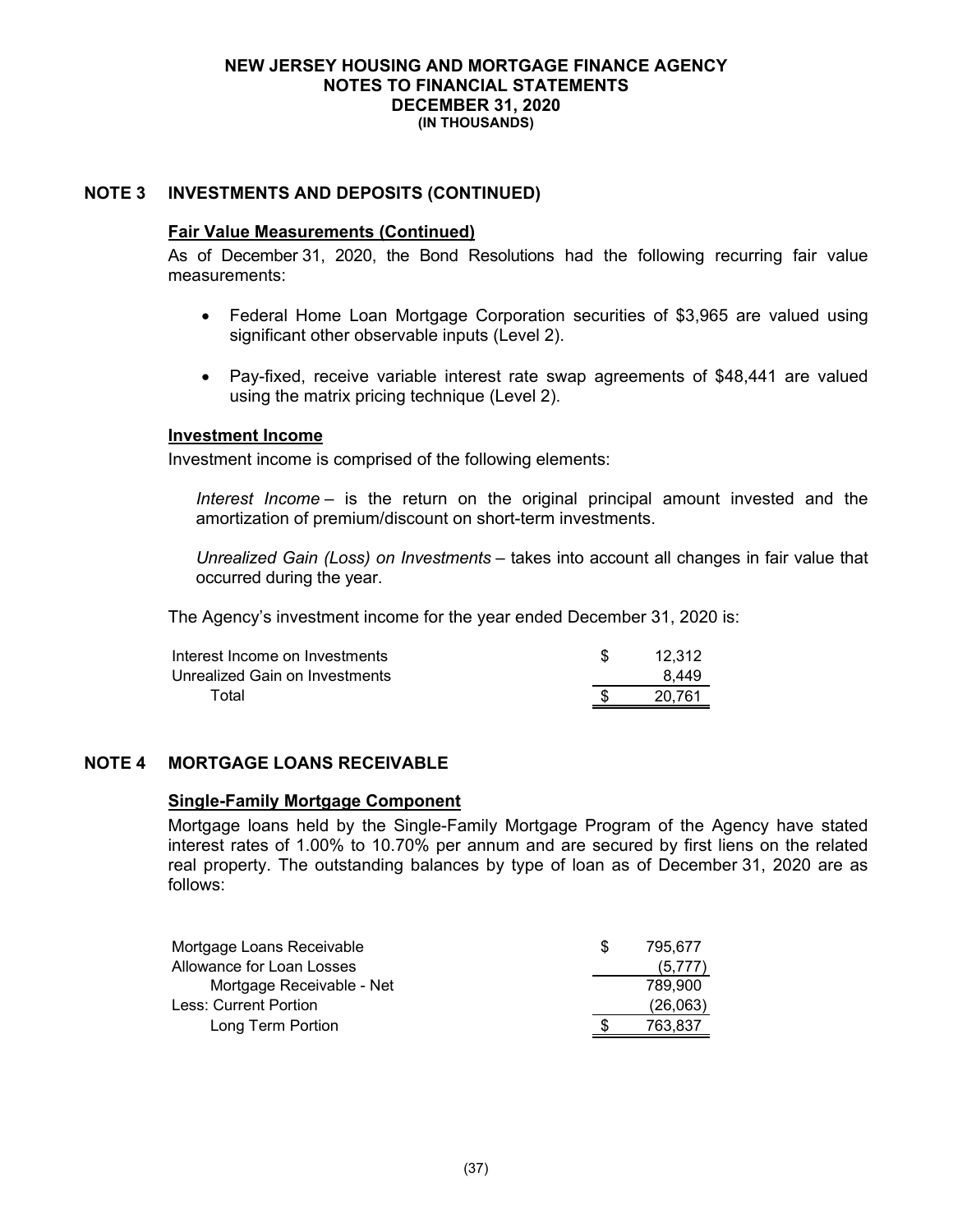### **NOTE 4 MORTGAGE LOANS RECEIVABLE (CONTINUED)**

#### **Multi-Family Housing Component**

The Multi-Family Housing Component of the Agency's mortgage loans receivable as of December 31, 2020 consisted of the following:

| Mortgage Loans Subject to Subsidy Contracts Under |    |           |
|---------------------------------------------------|----|-----------|
| Section 8 of the United States Housing Act        | \$ | 41,202    |
| Mortgage Loans Subject to Subsidy Contracts Under |    |           |
| Section 236 of the National Housing Act           |    | 69,036    |
| Unsubsidized Mortgage Loans                       |    | 710,469   |
| Subtotal                                          |    | 820,707   |
| Allowance for Loan Losses                         |    | (7, 184)  |
| Undisbursed Mortgage Loans                        |    | (24, 793) |
| Mortgage Receivable - Net                         |    | 788,730   |
| Less: Current Portion                             |    | (43, 935) |
| Long Term Portion                                 | S  | 744,795   |

The Multi-Family Housing Component mortgage loans are repayable over terms originally up to 48 years and bear interest at rates from 0% to 10% per annum. Substantially all mortgage loans receivable are collateralized by first mortgages on the property of the housing sponsors and contain exculpatory clauses with respect to the liability of the principals of such housing sponsors. Construction advances made from the proceeds of the sale of bonds and obligations are recorded as mortgage loans receivable. These funds are disbursed for construction costs, interest, carrying fees, working capital advances, and other project-related expenses. Upon substantial completion and occupancy of the project, amortization of the loan will commence.

### **General Fund Component**

The General Fund mortgage loans receivable as of December 31, 2020 consisted of the following:

| Mortgage Loans Subject to Subsidy Contracts Under |   |           |
|---------------------------------------------------|---|-----------|
| Section 8 of the United States Housing Act        | S | 1.855     |
| Mortgage Loans Subject to Subsidy Contracts Under |   |           |
| Section 236 of the National Housing Act           |   | 4.844     |
| Unsubsidized Mortgage Loans                       |   | 244,017   |
| Loans Held for Sale                               |   | 13,206    |
| Subtotal                                          |   | 263,922   |
| Allowance for Loan Losses                         |   | (97, 844) |
| Advanced (Undisbursed) Mortgage Proceeds          |   | (2,253)   |
| Mortgage Receivable - Net                         |   | 163,825   |
| Less: Current Portion                             |   | (16,901)  |
| Long Term Portion                                 |   | 146,924   |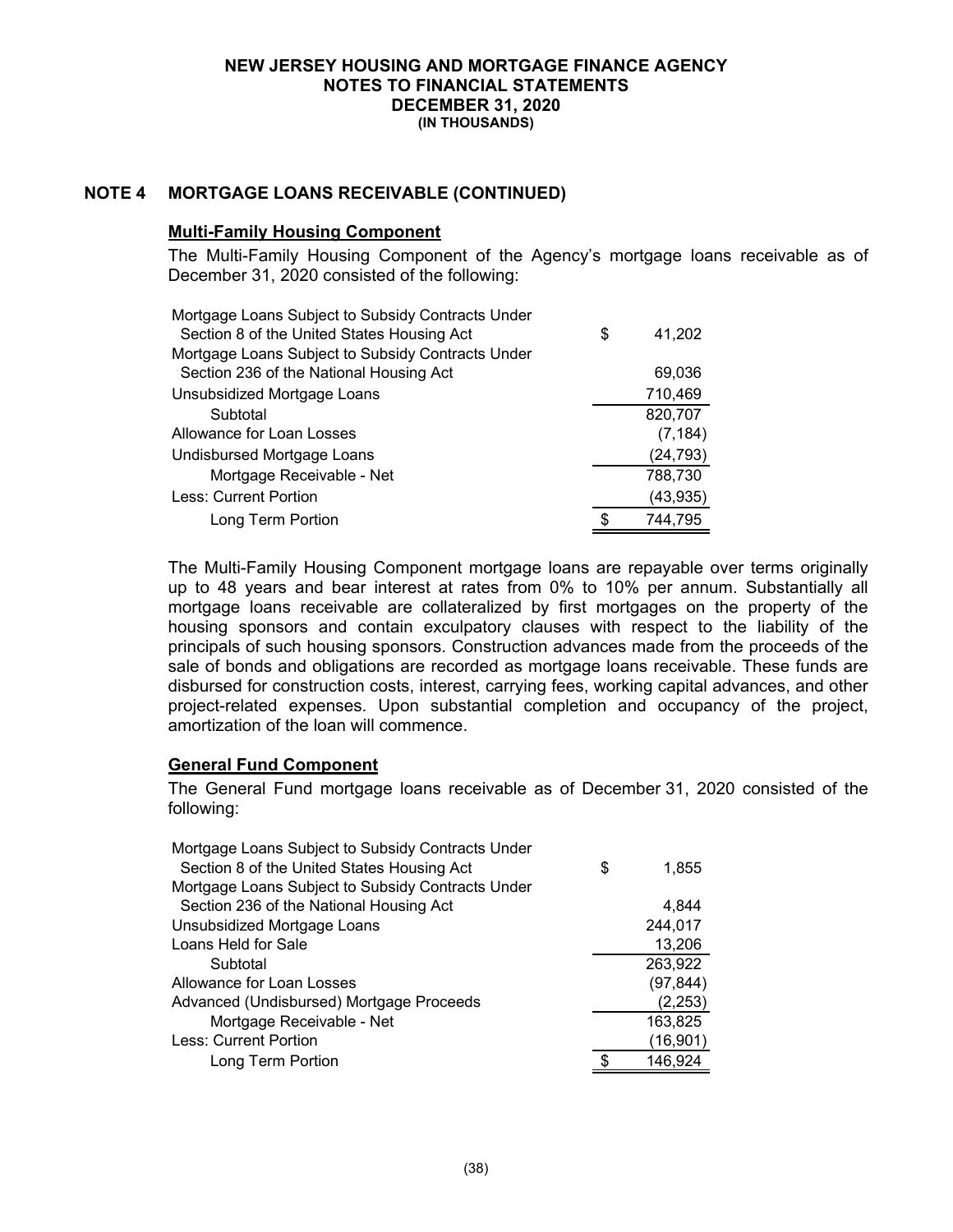### **NOTE 4 MORTGAGE LOANS RECEIVABLE (CONTINUED)**

#### **Mortgage Servicing Rights**

Mortgage loans serviced for others are not included in the accompanying statement of net position. The unpaid principal balance of mortgage loans serviced for others amounted to \$420,165 at December 31, 2020. Mortgage servicing rights are included in other assets in the accompanying statement of net position. The Agency has elected to record its mortgage servicing rights using the fair value measurement method. Significant assumptions used in determining the fair value of servicing rights as of December 31, 2020 include prepayment assumptions based on the Public Securities Associations Standard Prepayment Model, an internal rate of return of 13.5% to 15.5%, servicing costs of \$85 to \$100 per loan (not in thousands), annually (with higher costs for delinquent loans) an inflation rate on servicing costs of 3% and an earnings rate of 1.50%.

The following is a summary of mortgage servicing rights activity for the year ended December 31, 2020.

| Fair Value at Beginning of Year | 2.647 |
|---------------------------------|-------|
| Changes in Fair Value           | 346   |
| Fair Value at End of Year       | 2.993 |

### **NOTE 5 SUPPLEMENTAL MORTGAGES AND OTHER LOANS**

Certain projects have received supplemental mortgages and other loans from the Agency's General Fund and/or from the State of New Jersey Bond and Housing Assistance Funds. An allowance for loan losses has not been provided on supplemental mortgages funded from the State Bond and Housing Assistance Funds because the Agency is not obligated to repay the State until the projects repay the Agency.

### **Single-Family Housing Component**

The Single-Family Housing Component of the Agency's supplemental mortgage receivable and other loans as of December 31, 2020 consisted of the following:

| Supplemental Mortgages                | 3.358   |
|---------------------------------------|---------|
| Allowance for Loan Losses             | (3,224) |
| Long-Term Supplemental Mortgages, Net | 134     |

### **Multi-Family Housing Component**

The Multi-Family Housing Component of the Agency's supplemental mortgage receivable and other loans as of December 31, 2020 consisted of the following:

| Supplemental Mortgages      | 32.179 |
|-----------------------------|--------|
| Allowance for Loan Losses   | (229   |
| Supplemental Mortgages, Net | 31.950 |
| Less: Current Portion       | (422`  |
| Long Term Portion           | 31.528 |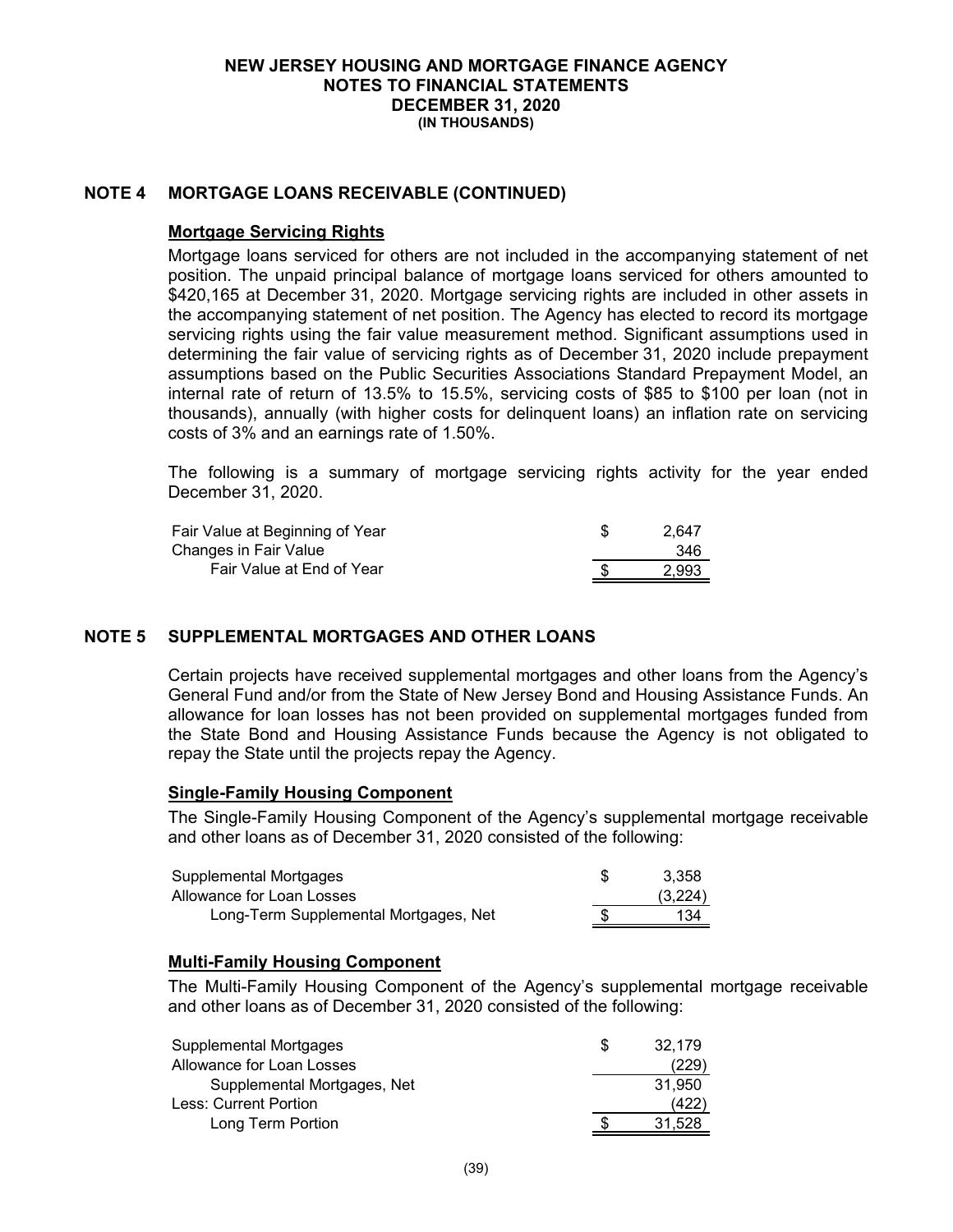### **NOTE 5 SUPPLEMENTAL MORTGAGES AND OTHER LOANS (CONTINUED)**

### **General Fund Component**

The General Fund supplemental mortgages and other loans receivable as of December 31, 2020 consisted of the following:

| Mortgages Subject to Subsidy Contracts Under           |            |
|--------------------------------------------------------|------------|
| Section 236 of the National Housing Act                | \$<br>492  |
| Agency Supplemental Mortgages (Unsubsidized)           | 277,003    |
| Special Needs Housing Trust Fund Mortgages             | 160,785    |
| State of New Jersey Supplemental Mortgages             | 5,788      |
| Other                                                  | 622        |
| Subtotal                                               | 444,690    |
| Allowance for Loan Losses                              | (151, 635) |
| Undisbursed Supplemental Mortgage Proceeds             | (13, 824)  |
| Supplemental Mortgages and Other Loans Receivable, Net | 279,231    |
| Less: Current Portion                                  | (1, 378)   |
| Long Term Portion                                      | 277,853    |

Based on the program type, certain supplemental loans under the General Fund Component have significant allowances in place.

# **NOTE 6 CAPITAL ASSETS**

Capital assets are summarized as follows:

|                                           |    | <b>Balance</b><br>December 31.<br>2019 | Additions<br><b>Deletions</b> |    |      |   | Balance<br>December 31,<br>2020 |  |  |
|-------------------------------------------|----|----------------------------------------|-------------------------------|----|------|---|---------------------------------|--|--|
| Nondepreciable Capital Assets:<br>Land    | \$ | 1.225                                  | \$                            | \$ |      | S | 1,225                           |  |  |
| Depreciable Capital Assets:               |    |                                        |                               |    |      |   |                                 |  |  |
| <b>Building and Building Improvements</b> |    | 17,067                                 |                               |    |      |   | 17,067                          |  |  |
| <b>Motor Vehicles</b>                     |    | 519                                    | 17                            |    |      |   | 536                             |  |  |
| Machinery and Equipment                   |    | 7,732                                  | 425                           |    | (26) |   | 8,131                           |  |  |
| <b>Furniture and Fixtures</b>             |    | 649                                    | 2                             |    |      |   | 651                             |  |  |
| Total                                     |    | 25,967                                 | 444                           |    | (26) |   | 26,385                          |  |  |
| Less Accumulated Depreciation:            |    |                                        |                               |    |      |   |                                 |  |  |
| <b>Building and Building Improvements</b> |    | (13, 866)                              | (683)                         |    |      |   | (14, 549)                       |  |  |
| <b>Motor Vehicles</b>                     |    | (359)                                  | (78)                          |    |      |   | (437)                           |  |  |
| Machinery and Equipment                   |    | (7, 151)                               | (283)                         |    | 26   |   | (7, 408)                        |  |  |
| <b>Furniture and Fixtures</b>             |    | (624)                                  | (12)                          |    |      |   | (636)                           |  |  |
| Total                                     |    | (22,000)                               | (1,056)                       |    | 26   |   | (23,030)                        |  |  |
| Total Capital Assets, Net                 |    | 5,192                                  | (612)                         |    |      |   | 4,580                           |  |  |

Depreciation expense was \$1,056 for the year ended December 31, 2020.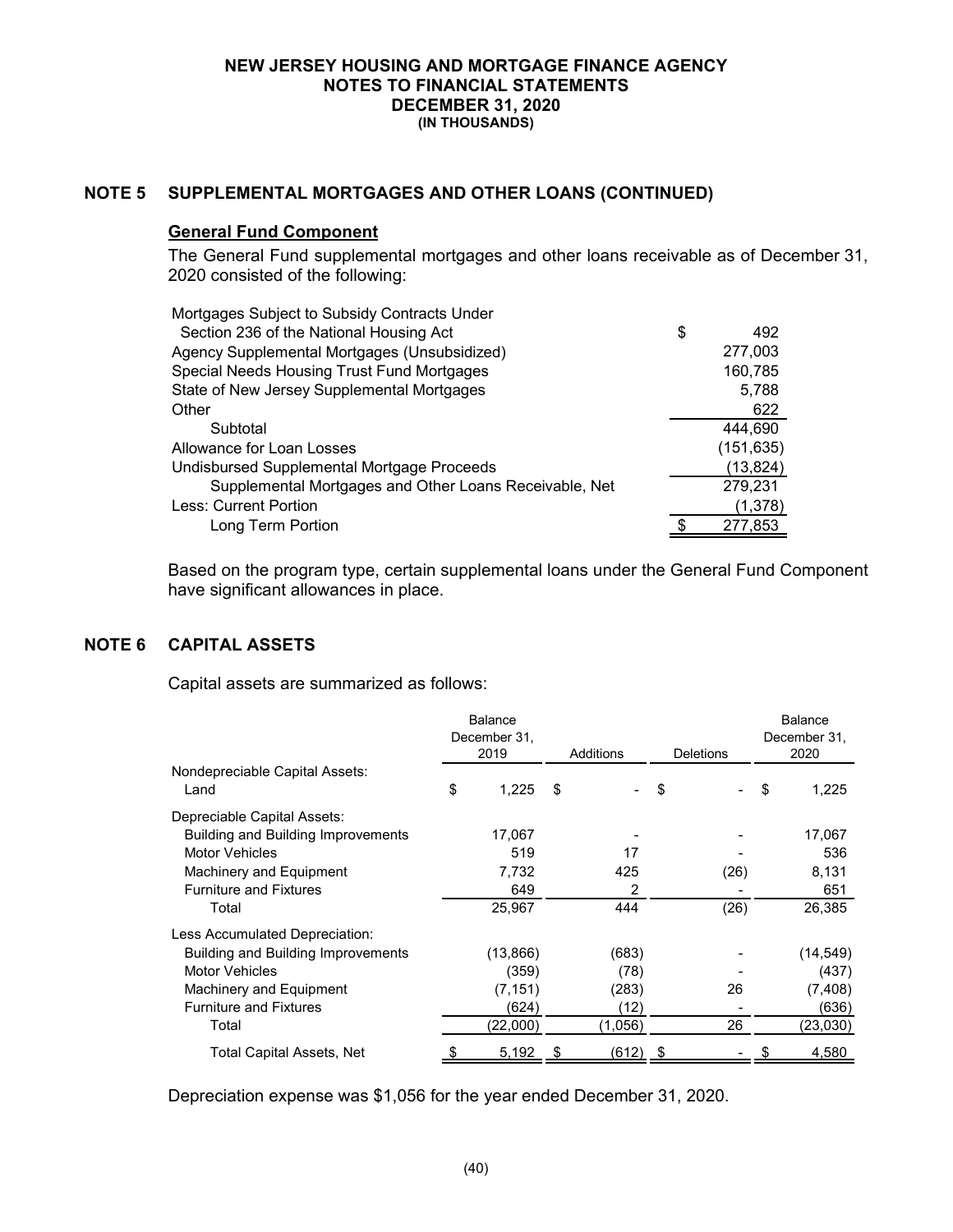### **NOTE 7 BONDS AND OBLIGATIONS**

The Agency obtains funds to finance its various mortgage programs through the sale of bonds and other obligations. Interest on Agency bonds and obligations is generally payable monthly, quarterly or semiannually. Generally, bond principal is due in annual or semiannual installments. Term bonds are subject to redemption by application of sinking fund installments. Pursuant to the related bond and obligation resolutions, the Agency has authorized and issued as of December 31, 2020 the following bonds and obligations:

|                                                   | <b>Bonds</b><br>Outstanding<br>December 31,<br>2019<br>Issued |         |    |         |                   |         | <b>Bonds</b><br>Outstanding<br>December 31, |         | <b>Amount Due</b><br><b>Within One</b> |        |
|---------------------------------------------------|---------------------------------------------------------------|---------|----|---------|-------------------|---------|---------------------------------------------|---------|----------------------------------------|--------|
| Description of Bonds as Issued                    |                                                               |         |    |         | <b>Reductions</b> |         | 2020                                        |         | Year                                   |        |
| <b>Single Family Housing Revenue Bonds</b>        |                                                               |         |    |         |                   |         |                                             |         |                                        |        |
| 2018 Series A, 3.60% to 4.50%, due 2033 to 2048   |                                                               | 168,205 | \$ |         | \$                | 17,320  | \$                                          | 150,885 | \$                                     |        |
| 2018 Series B, 1.65% to 3.80%, due 2018 to 2032   |                                                               | 172.420 |    |         |                   | 17,460  |                                             | 154.960 |                                        | 11,175 |
| 2019 Series C. 2.55% to 4.75%, due 2026 to 2050   |                                                               | 194.900 |    |         |                   | 7.825   |                                             | 187.075 |                                        |        |
| 2019 Series D, 1.90% to 4.00%, due 2019 to 2026   |                                                               | 53,560  |    |         |                   | 7,970   |                                             | 45.590  |                                        | 8,460  |
| 2020 Series E. 1.50% to 3.50%, due 2028 to 2050   |                                                               |         |    | 266.090 |                   |         |                                             | 266.090 |                                        |        |
| 2020 Series F, .550% to 1.900%, due 2021 to 2028  |                                                               |         |    | 46,240  |                   |         |                                             | 46,240  |                                        | 1,825  |
| 2020 Series G, .0743% to 1.729%, due 2021 to 2026 |                                                               |         |    | 55,370  |                   |         |                                             | 55,370  |                                        | 8,395  |
| <b>Total Single Family Housing Revenue Bonds</b>  |                                                               | 589,085 |    | 367,700 |                   | 50,575  |                                             | 906,210 |                                        | 29,855 |
| <b>Single Family Home Mortgage Bonds</b>          |                                                               |         |    |         |                   |         |                                             |         |                                        |        |
| 2009 Series A1, 3.63%, due 10/01/2041             |                                                               | 60,480  |    |         |                   | 60,480  |                                             |         |                                        |        |
| 2009 Series A2, 3.63%, due 10/01/2029             |                                                               | 25,860  |    |         |                   | 25,860  |                                             |         |                                        |        |
| 2011 Series A, 0.50% to 4.65%, due 10/01/2029     |                                                               | 28,825  |    |         |                   | 28,825  |                                             |         |                                        |        |
| 2009 Series B1, 2.64%, due 10/01/2041             |                                                               | 61.500  |    |         |                   | 61.500  |                                             |         |                                        |        |
| 2009 Series B2, 2.64%, due 10/01/2025             |                                                               | 29,770  |    |         |                   | 29,770  |                                             |         |                                        |        |
| 2011 Series B, 4.00% to 4.50%, due 10/01/2032     |                                                               | 44,490  |    |         |                   | 44,490  |                                             |         |                                        |        |
| Total Single Family Home Mortgage Bonds           |                                                               | 250,925 |    |         |                   | 250,925 |                                             |         |                                        |        |
| Total Single Family Bonds Program                 |                                                               | 840.010 |    | 367,700 |                   | 301.500 |                                             | 906,210 |                                        | 29,855 |
| Net Premium on Bonds Payable                      |                                                               | 20,220  |    | 15,347  |                   | 2,586   |                                             | 32,981  |                                        |        |
| Total Single Family Bonds Payable (Net)           |                                                               | 860,230 | S  | 383,047 | \$.               | 304,086 | S                                           | 939,191 | \$                                     | 29,855 |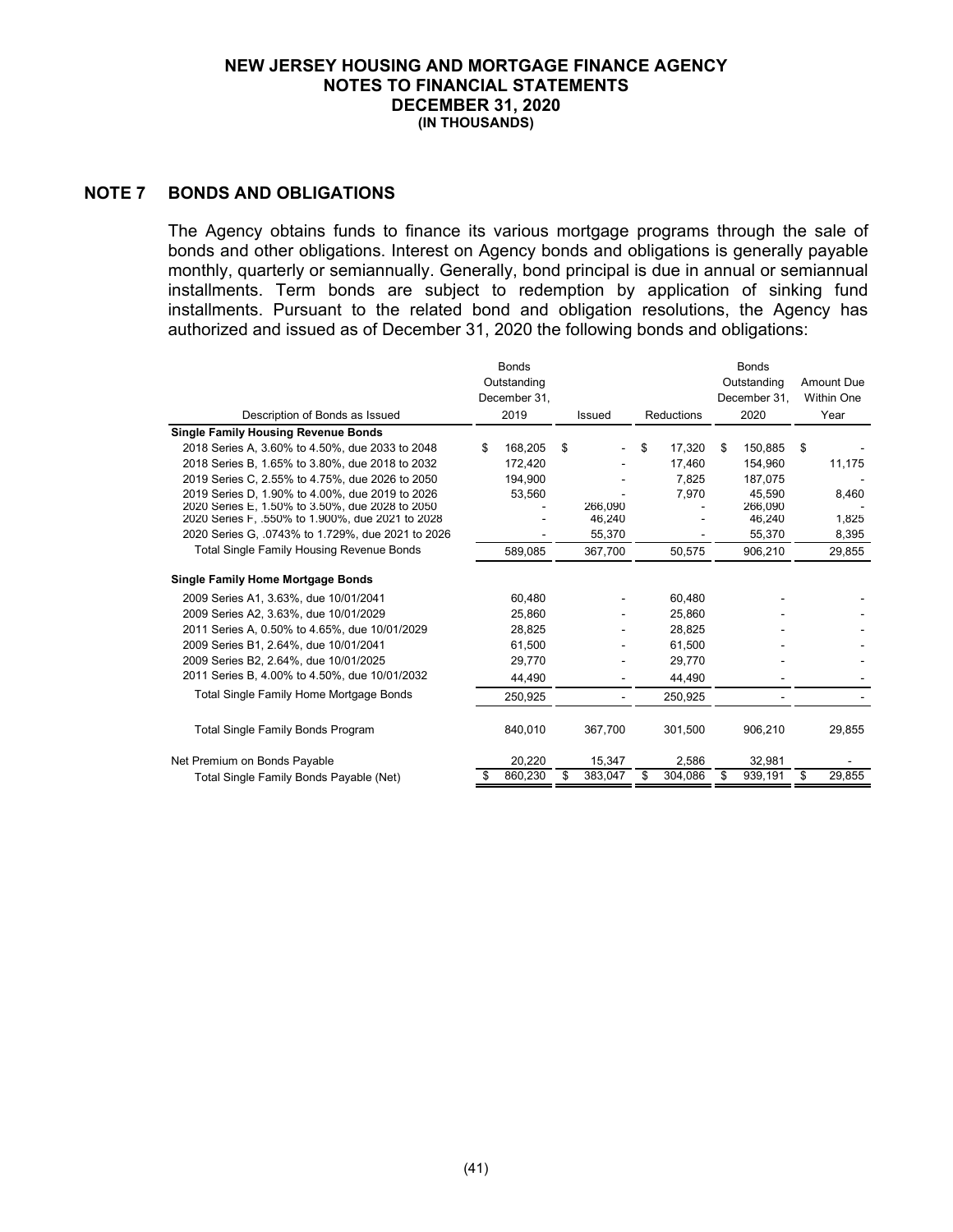# **NOTE 7 BONDS AND OBLIGATIONS (CONTINUED)**

|                                                     | Bonds<br>Outstanding<br>December 31, |        |                              |    |            | <b>Bonds</b><br>Outstanding<br>December 31, | Amount Due<br>Within One |
|-----------------------------------------------------|--------------------------------------|--------|------------------------------|----|------------|---------------------------------------------|--------------------------|
| Description of Bonds as Issued                      | 2019                                 |        | Issued                       |    | Reductions | 2020                                        | Year                     |
| <b>Multi-Family Housing Revenue</b>                 |                                      |        |                              |    |            |                                             |                          |
| 1991 Series I, (Presidential Plaza) 6.50% to 7.00%, |                                      |        |                              |    |            |                                             |                          |
| due 1992 to 2030                                    | \$                                   | 75,920 | \$                           | \$ | 5,450      | \$<br>70,470                                | \$<br>5,840              |
| Multi-Family Housing Revenue Bonds 1995 Resolution  |                                      |        |                              |    |            |                                             |                          |
| 2000 Series C2, variable rate, due 2001 to 2032     |                                      | 4,115  |                              |    | 205        | 3,910                                       | 225                      |
| 2002 Series G, variable rate, due 2003 to 2025      |                                      | 2,320  | $\overline{\phantom{a}}$     |    | 370        | 1,950                                       | 390                      |
| 2008 Series 2, 4.375%, due 2012 to 2046             |                                      | 6,370  | $\blacksquare$               |    |            | 6,370                                       |                          |
| 2013 Series 1, 0.20% to 4.25%, due 2013 to 2039     |                                      | 21,585 |                              |    | 1,915      | 19,670                                      | 1,915                    |
| 2013 Series 2, 0.50% to 4.75%, due 2013 to 2046     |                                      | 57,750 | $\overline{\phantom{a}}$     |    | 2,530      | 55,220                                      | 2,680                    |
| 2013 Series 3, 0.60% to 5.01%, due 2013 to 2034     |                                      | 12,875 | $\overline{a}$               |    | 720        | 12,155                                      | 775                      |
| 2013 Series 5, variable rate, due 2013 to 2046      | 101,000                              |        | ÷                            |    | 5,090      | 95,910                                      | 5,280                    |
| 2013 Series 6, variable rate, due 2013 to 2037      |                                      | 13,995 | $\qquad \qquad \blacksquare$ |    | 660        | 13,335                                      | 690                      |
| Total Multi-Family Housing Revenue Bonds            | 220,010                              |        | $\overline{a}$               |    | 11,490     | 208,520                                     | 11,955                   |
|                                                     |                                      |        |                              |    |            |                                             |                          |
| <b>Multi-Family Revenue Bonds 2005 Resolution</b>   |                                      |        |                              |    |            |                                             |                          |
| 2009 Series D, variable rate, due 2010 to 2048      |                                      | 15,835 | $\qquad \qquad \blacksquare$ |    | 450        | 15,385                                      | 480                      |
| 2010 Series A, 0.8% to 4.65%, due 2011 to 2041      |                                      | 4,380  | $\overline{\phantom{a}}$     |    | 4,380      |                                             |                          |
| 2010 Series C, 1.12% to 6.65%, due 2011 to 2044     |                                      | 27,410 | ÷                            |    | 27,410     |                                             |                          |
| 2012 Series A, 1.00% to 4.55%, due 2013 to 2043     |                                      | 18,605 | $\overline{\phantom{a}}$     |    | 470        | 18,135                                      | 500                      |
| 2012 Series C, 4.38%, due 2013 to 2043              |                                      | 2,885  | $\blacksquare$               |    | 55         | 2,830                                       | 60                       |
| 2012 Series E, 1.439% to 5.086%, due 2013 to 2043   |                                      | 8,275  | ÷                            |    | 195        | 8,080                                       | 210                      |
| 2012 Series F, 4.83%, due 2014 to 2042              |                                      | 325    | $\blacksquare$               |    | 5          | 320                                         | 5                        |
| 2014 Series A, 0.5% to 4.55%, due 2016 to 2045      |                                      | 2,145  | ä,                           |    | 80         | 2,065                                       | 90                       |
| 2014 Series B, 0.45% to 5.25%, due 2014 to 2046     |                                      | 22,435 | $\blacksquare$               |    | 785        | 21,650                                      | 830                      |
| 2015 Series A, 0.55% to 4.00%, due 2016 to 2045     |                                      | 10,430 | $\blacksquare$               |    | 170        | 10,260                                      | 175                      |
| 2015 Series C, 3.80%, due 2016 to 2047              |                                      | 7,495  | ÷                            |    | 165        | 7,330                                       | 165                      |
| 2015 Series E, 0.813% to 4.671%, due 2015 to 2045   | 110,945                              |        | $\blacksquare$               |    | 7,520      | 103,425                                     | 7,600                    |
| 2016 Series A, 1.15% to 3.90%, due 2018 to 2050     |                                      | 41,990 | $\blacksquare$               |    | 915        | 41,075                                      | 955                      |
| 2016 Series C, 1.30% to 5.00%, due 2016 to 2046     |                                      | 3,510  | $\blacksquare$               |    | 215        | 3,295                                       | 230                      |
| 2016 Series D, 0.875% to 3.70%, due 2016 to 2036    |                                      | 2,255  | ۰                            |    | 80         | 2,175                                       | 90                       |
| 2017 Series A, 1.35% to 4.20%, due 2018 to 2050     |                                      | 29,160 | $\qquad \qquad \blacksquare$ |    | 665        | 28,495                                      | 525                      |
| 2017 Series B, 1.65% to 2.00%, due 2020 to 2021     |                                      | 56,005 | $\blacksquare$               |    | 17,070     | 38,935                                      | 38,935                   |
| 2017 Series C, 1.50% to 4.968%, due 2017 to 2051    |                                      | 12,980 | $\blacksquare$               |    | 485        | 12,495                                      | 505                      |
| 2017 Series D, 1.25% to 4.45%, due 2017 to 2048     |                                      | 42,135 | $\overline{\phantom{a}}$     |    | 2,445      | 39,690                                      | 2,455                    |
| 2018 Series A, 1.90% to 4.10%, due 2019 to 2053     |                                      | 42,880 | ۰                            |    | 560        | 42,320                                      | 975                      |
| 2018 Series B, 2.00% to 2.10%, due 2019 to 2020     |                                      | 36,470 | $\overline{\phantom{a}}$     |    | 36,470     |                                             |                          |
| 2018 Series C, 2.75% to 4.55%, due 2019 to 2048     |                                      | 43,135 | ÷                            |    | 1,515      | 41,620                                      | 1,745                    |
| 2018 Series D, 3.20%, due 2021                      |                                      | 9,105  |                              |    |            | 9,105                                       | 9,105                    |
| 2018 Series E, 2.05% to 2.50%, due 2019 to 2021     |                                      | 4,935  | ÷                            |    | 2,390      | 2,545                                       | 2,545                    |
| 2018 Series F, Variable Rate, due 2039 to 2048      |                                      | 27,185 |                              |    |            | 27,185                                      |                          |
| 2018 Series G, Variable Rate, due 2019 to 2039      |                                      | 49,700 |                              |    | 730        | 48,970                                      | 540                      |
| 2018 Series H, Variable Rate, due 2019 to 2039      |                                      | 6,960  |                              |    | 195        | 6,765                                       | 205                      |
| 2019 Series A, 1.25% to 3.15%, due 2020 to 2053     |                                      | 11,945 |                              |    | 35         | 11,910                                      | 45                       |
| 2019 Series B, 1.30% to 1.50%, due 2020 to 2023     |                                      | 25,845 |                              |    | 1,610      | 24,235                                      | 9,880                    |
| 2019 Series C, 1.90% to 4.00%, due 2020 to 2058     |                                      | 50,140 |                              |    | 195        | 49,945                                      | 990                      |
| 2020 Series A, .25% to 2.625%, due 2021 to 2056     |                                      |        | 26,320                       |    |            | 26,320                                      | 70                       |
| 2020 Series B, .35% to .55%, due 2022 to 2024       |                                      |        | 15,230                       |    |            | 15,230                                      |                          |
| 2020 Series C, .5% to 3.4%, due 2021 to 2055        |                                      |        | 39,050                       |    |            | 39,050                                      | 1,050                    |
| <b>Total Multi-Family Revenue Bonds</b>             | 727,500                              |        | 80,600                       |    | 107,260    | 700,840                                     | 80,960                   |
| Total Multi-Family Bonds Program                    | 1,023,430                            |        | 80,600                       |    | 124,200    | 979,830                                     | 98,755                   |
| Net Discount on Bonds Payable                       |                                      | (97)   | 9                            |    | (1)        | (87)                                        |                          |
| Total Multi-Family Bonds Payable (Net)              | 1,023,333                            |        | \$<br>80,609                 | \$ | 124,199    | 979,743                                     | 98,755                   |
| <b>Total Bonds Payable</b>                          | \$1,883,563                          |        |                              |    |            | \$1,918,934                                 | \$<br>128,610            |
|                                                     |                                      |        |                              |    |            |                                             |                          |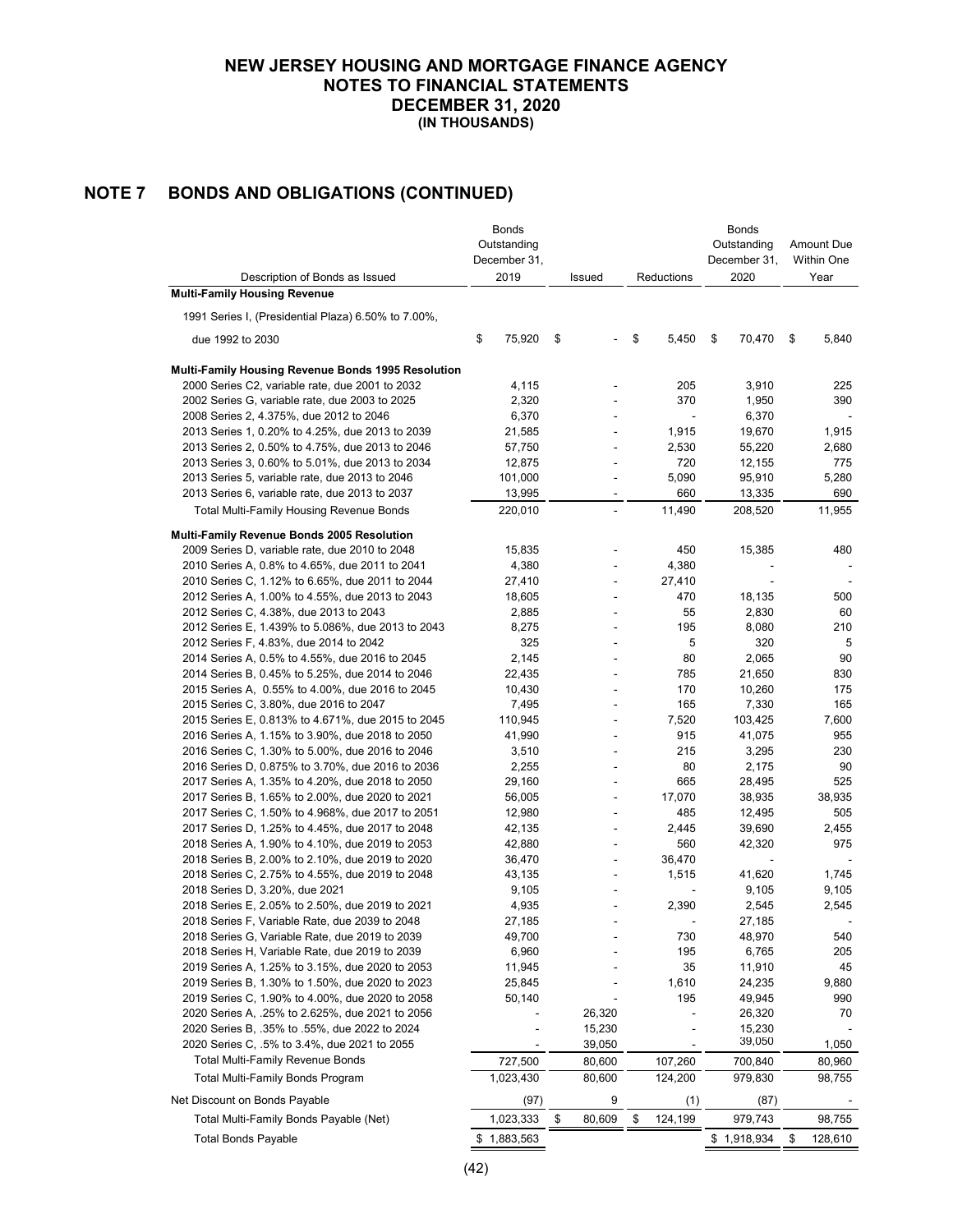### **NOTE 7 BONDS AND OBLIGATIONS (CONTINUED)**

In August 2020, the Agency issued \$367,700 of Single Family Housing Revenue Bonds, 2020 Series E, F, and G. This bond issue included both new money (\$151,585) and refunding (\$216,115) components. The refunding component, which refunded the Agency's Single Family Home Mortgage Bonds Resolution in its entirety, is expected to generate approximately \$23,991 in economic gains (11.1% of the refunded bonds) and \$25,680 in net cash flow savings to the Resolution.

As noted above, in August 2020, the SFHRB Resolution issued \$266,090 of Non-AMT bonds, \$46,240 of AMT bonds and \$55,370 of federally taxable bonds with interest rates ranging from .55%-3.5%. \$216,115 of this bond issue was a refunding component issued to refund and defease SFHMB bonds issued in 2009 and 2011, respectively. The SFHMB 2009 bonds were fully refunded, however, the SFHMB 2011 bonds were advance refunded in the amount of \$55,370.

In December 2020, the Agency issued \$80,600 tax-exempt and taxable Multi-Family Revenue Bonds (MFRB) 2020 Series A-C which financed 7 new money rental housing developments containing a total of 740 units and a \$30,410 taxable economic refunding of existing Agency Bonds. The refunding is expected to generate net present value (NPV) savings in the amount of \$11,548 which equates to approximately 38% of the refunded bonds. The Resolution received \$3,640 from the Agency to pay cost of issuance on this transaction.

Interest paid on variable-rate tax-exempt bonds is closely correlated with The Securities Industry and Financial Markets Association Municipal Swap (SIFMA) Rate and taxable bond rates are closely correlated with LIBOR or the FHLB Discount Note rate plus a fixed spread. Generally, note resets occur quarterly, monthly or weekly. The net proceeds of the aforementioned bonds and obligations were used to make qualified mortgage loans, purchase eligible residential mortgage and home improvement loans and/or establish debt service reserve accounts. As of December 31, 2020, there was \$24,793 of undisbursed proceeds of construction loans and \$51,501 committed but not yet closed proceeds from the sale of bonds and obligations. Such funds represent initial mortgage loan funds committed to Multi-Family Housing sponsors authorized under various resolutions.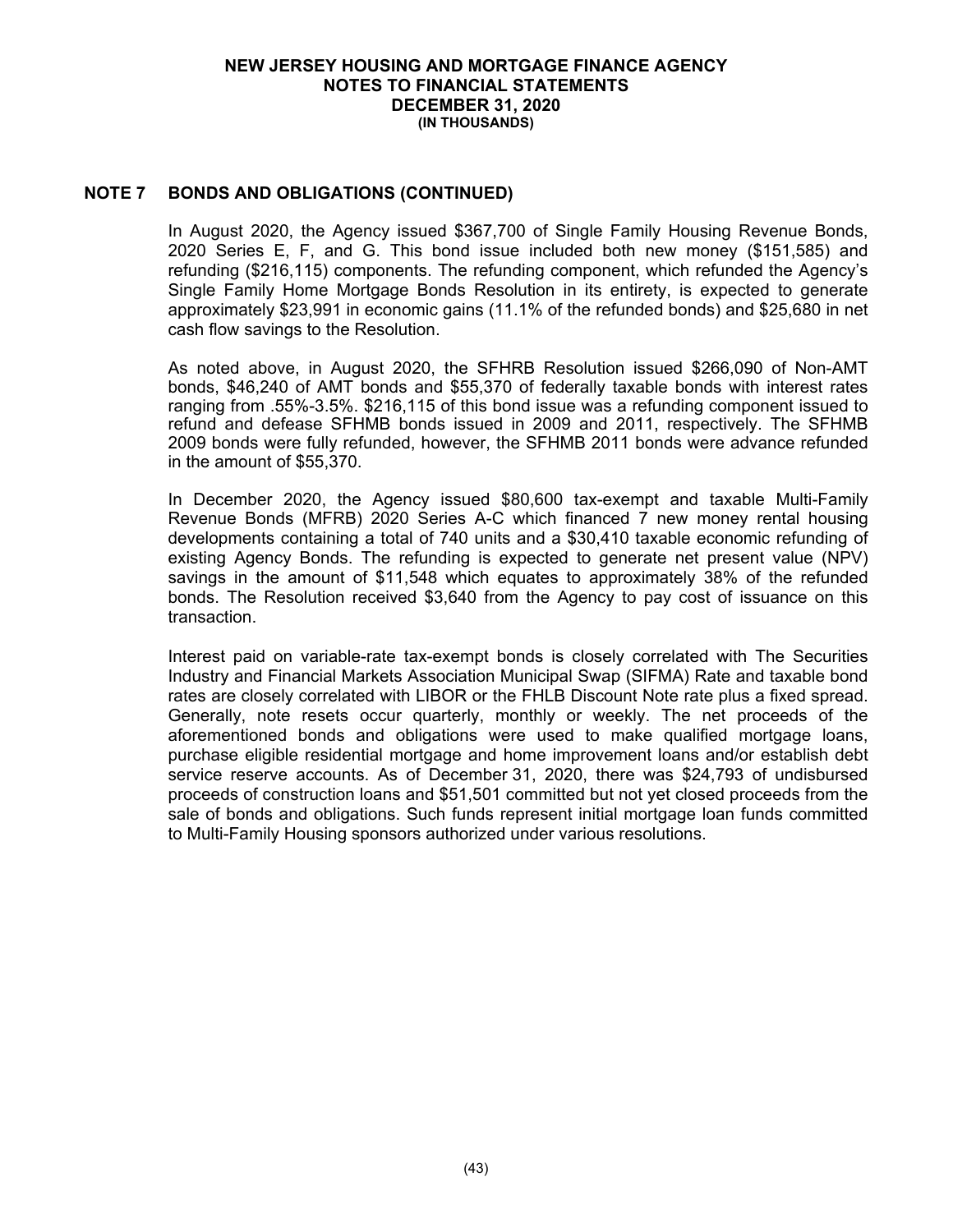# **NOTE 7 BONDS AND OBLIGATIONS (CONTINUED)**

The approximate principal and interest payments required on outstanding bonds and obligations over the next five years and thereafter are as follows:

|                         | <b>Fixed and Unhedged</b><br>Variable Rate |           |    |          |  |  |  |
|-------------------------|--------------------------------------------|-----------|----|----------|--|--|--|
| <b>Agency Component</b> |                                            | Principal |    | Interest |  |  |  |
| <b>Single Family</b>    |                                            |           |    |          |  |  |  |
| 2021                    | \$                                         | 29,855    | \$ | 29,748   |  |  |  |
| 2022                    |                                            | 32,925    |    | 29,027   |  |  |  |
| 2023                    |                                            | 34,365    |    | 28,231   |  |  |  |
| 2024                    |                                            | 35,345    |    | 27,359   |  |  |  |
| 2025                    |                                            | 35,810    |    | 26,400   |  |  |  |
| 2026-2030               |                                            | 185,405   |    | 117,175  |  |  |  |
| 2031-2035               |                                            | 199,620   |    | 86,005   |  |  |  |
| 2036-2040               |                                            | 160,335   |    | 52,454   |  |  |  |
| 2041-2045               |                                            | 108,665   |    | 27,177   |  |  |  |
| 2046-2050               |                                            | 81,470    |    | 7,839    |  |  |  |
| 2051-2055               |                                            | 2,415     |    | 42       |  |  |  |
| Total                   |                                            | 906,210   |    | 431,457  |  |  |  |

### **Future Principal and Interest Requirements**

| <b>Agency Component</b> | Fixed and Unhedged<br>Variable Rate<br>Principal | Interest      | <b>Hedged Variable Rate</b><br>Interest Rate<br>Principal<br>Interest<br>Swaps, Net |         |    |        |    |        | Total<br>Principal | Related<br>Interest and<br>Interest<br>Rate Swaps,<br>Net |
|-------------------------|--------------------------------------------------|---------------|-------------------------------------------------------------------------------------|---------|----|--------|----|--------|--------------------|-----------------------------------------------------------|
| Multi-Family            |                                                  |               |                                                                                     |         |    |        |    |        |                    |                                                           |
| 2021                    | \$<br>91,170                                     | \$<br>27,989  | \$                                                                                  | 7,585   | \$ | 1,351  | \$ | 9,002  | \$<br>98,755       | \$<br>38,342                                              |
| 2022                    | 40,905                                           | 26,228        |                                                                                     | 7,895   |    | 1,327  |    | 8,641  | 48,800             | 36,196                                                    |
| 2023                    | 58,150                                           | 24,843        |                                                                                     | 8,695   |    | 1,303  |    | 8,255  | 66,845             | 34,401                                                    |
| 2024                    | 36,715                                           | 23.416        |                                                                                     | 9,655   |    | 1,268  |    | 7,026  | 46.370             | 31,710                                                    |
| 2025                    | 35,005                                           | 22,070        |                                                                                     | 9,650   |    | 1,224  |    | 5,808  | 44,655             | 29,102                                                    |
| 2026-2030               | 172,125                                          | 87,225        |                                                                                     | 48,295  |    | 5,420  |    | 22,867 | 220,420            | 115,512                                                   |
| 2031-2035               | 112.400                                          | 57,373        |                                                                                     | 45,190  |    | 3,976  |    | 14,148 | 157,590            | 75,497                                                    |
| 2036-2040               | 95,105                                           | 36,027        |                                                                                     | 34,330  |    | 2,276  |    | 7,455  | 129,435            | 45,758                                                    |
| 2041-2045               | 76.960                                           | 17.870        |                                                                                     | 28,005  |    | 1,156  |    | 3.804  | 104,965            | 22,830                                                    |
| 2046-2050               | 38.995                                           | 5.875         |                                                                                     | 10,200  |    | 176    |    | 650    | 49,195             | 6,701                                                     |
| 2051-2055               | 10.605                                           | 1.117         |                                                                                     |         |    |        |    |        | 10.605             | 1.117                                                     |
| 2056-2058               | 2,195                                            | 80            |                                                                                     |         |    |        |    |        | 2,195              | 80                                                        |
| Total                   | 770.330<br>\$                                    | \$<br>330.113 | \$                                                                                  | 209.500 | \$ | 19,477 | \$ | 87,656 | \$<br>979,830      | \$<br>437.246                                             |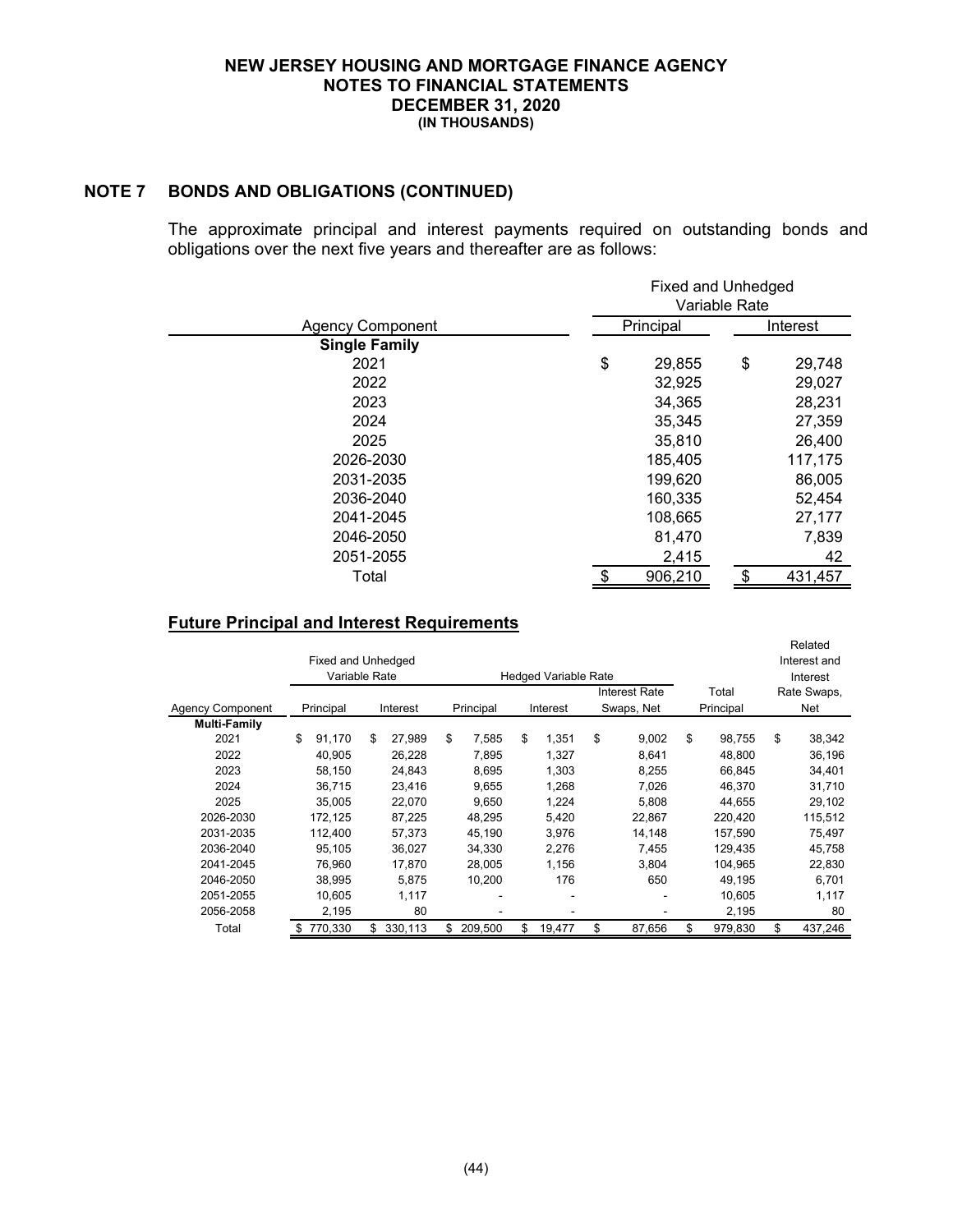### **NOTE 8 CONDUIT DEBT OBLIGATIONS**

The Agency may issue bonds to provide funds to local housing authorities to finance on an accelerated basis certain capital renovations and improvements to each of the authority's public housing developments. The bonds are payable from and secured primarily by Capital Fund Program monies, subject to the availability of appropriations to be paid by the United States Department of HUD to each authority. The Agency may also issue other bonds for housing development purposes. These bonds are special and limited obligations of the Agency. The bonds, which are considered conduit debt obligations by GASB, do not constitute a debt or pledge of the faith and credit of the Agency and, accordingly, have not been reported in the accompanying financial statements. At December 31, 2020, conduit debt outstanding aggregated \$976,010.

The Agency's MF Conduit Bonds outstanding as of December 31, 2020 are as follows:

|                                      |         |                     | Debt         | <b>Balance</b> |
|--------------------------------------|---------|---------------------|--------------|----------------|
| <b>Conduit Project</b>               | Series  | <b>Closing Date</b> | Issuance     | 12/31/2020     |
| *Capital Funds Program Revenue Bonds | 2004-A  | 12/23/2004          | \$<br>79,860 | \$<br>17,535   |
| *Capital Funds Program Revenue Bonds | 2007-A  | 8/15/2007           | 18,585       | 5,280          |
| 2006-A Meadow Brook Apartments       | 2006-A  | 9/9/2006            | 8,350        | 6,315          |
| Woodbury Oakwood Housing Project     | 2011-A  | 12/21/2011          | 4,550        | 4,220          |
| <b>Asbury Park Gardens</b>           | 2012-A  | 7/1/2012            | 14,310       | 12,755         |
| <b>Washington Dodd Apartments</b>    | 2012-F  | 12/12/2012          | 19,755       | 16,610         |
| <b>Carl Miller Homes</b>             | 2012-C  | 12/28/2012          | 31,656       | 2,452          |
| Hampshire House                      | 2012-D  | 1/11/2013           | 6,400        | 5,935          |
| Alexander Hamilton III               | 2013-B  | 2/20/2013           | 11,762       | 511            |
| <b>McIver Homes</b>                  | 2013-C  | 5/23/2013           | 5,200        | 4,120          |
| <b>Great Falls</b>                   | 2013-M  | 1/9/2014            | 15,400       | 14,512         |
| Brigantine Apts.                     | 2014-G  | 1/30/2014           | 11,510       | 10,640         |
| <b>Catherine Todd</b>                | 2014-N  | 10/24/2014          | 9,415        | 4,285          |
| <b>Atlantic City Townhouses</b>      | 2014-P  | 12/23/2014          | 17,800       | 12,917         |
| <b>Glennview Townhouses Phase II</b> | 2014-R  | 12/30/2014          | 6,243        | 2,900          |
| Willows at Waretown                  | 2014-M  | 6/27/2014           | 9,281        | 2,341          |
| Paragon Village Senior Living Campus | 2015-Q  | 2/27/2015           | 13,700       | 13,120         |
| <b>Fairview Homes</b>                | 2015-L  | 5/7/2015            | 13,200       | 12,212         |
| 609 Broad                            | 2015-D  | 5/12/2015           | 66,800       | 45,966         |
| Lexington Manor                      | 2015-B  | 6/29/2015           | 11,750       | 10,560         |
| Hollybush I & II                     | 2015-S  | 10/14/2015          | 14,500       | 13,755         |
| <b>Riverside Arms</b>                | 2015-H  | 11/20/2015          | 17,550       | 11,291         |
| Edward Sisco Senior Citizens Village | 2015-O  | 12/4/2015           | 18,232       | 14,995         |
| North 25 Apartments                  | 2015-F  | 12/15/2015          | 14,850       | 14,180         |
| <b>Brunswick Estates</b>             | 2015-AA | 12/17/2015          | 27,000       | 9,924          |
| Egg Harbor                           | 2015-BB | 12/30/2015          | 10,790       | 827            |
| Colt Arms                            | 2016-A  | 1/15/2016           | 21,455       | 16,190         |
| Pavilion                             | 2016-B  | 3/1/2016            | 26,667       | 21,974         |
| The Aspire Project                   | 2016-1  | 5/24/2016           | 49,935       | 49,935         |
| Ocean Towers                         | 2016-E  | 5/26/2016           | 9,200        | 6,208          |
| <b>Wesmont Station</b>               | 2016-J  | 6/27/2016           | 2,638        | 2,528          |
| Glassworks at Aberdeen               | 2016-L  | 8/23/2016           | 17,540       | 2,871          |
| Keansburg Mixed Income               | 2016-l  | 9/27/2016           | 35,745       | 14,789         |
| 999 Broad Phase I                    | 2016-H  | 11/1/2016           | 10,706       | 9,867          |
| Montgomery Gardens Family Phase I    | 2016-M  | 11/21/2016          | 23,573       | 9,571          |
| Oak Lane at Little Egg Harbor        | 2017-C  | 3/10/2017           | 8,977        | 1,465          |
| New Horizons Phase I                 | 2017-A  | 4/12/2017           | 20,798       | 5,381          |
| Montgomery Heights II                | 2017-3  | 4/28/2017           | 21,300       | 21,300         |
| Willows at Whiting                   | 2017-1  | 5/5/2017            | 10,079       | 1,956          |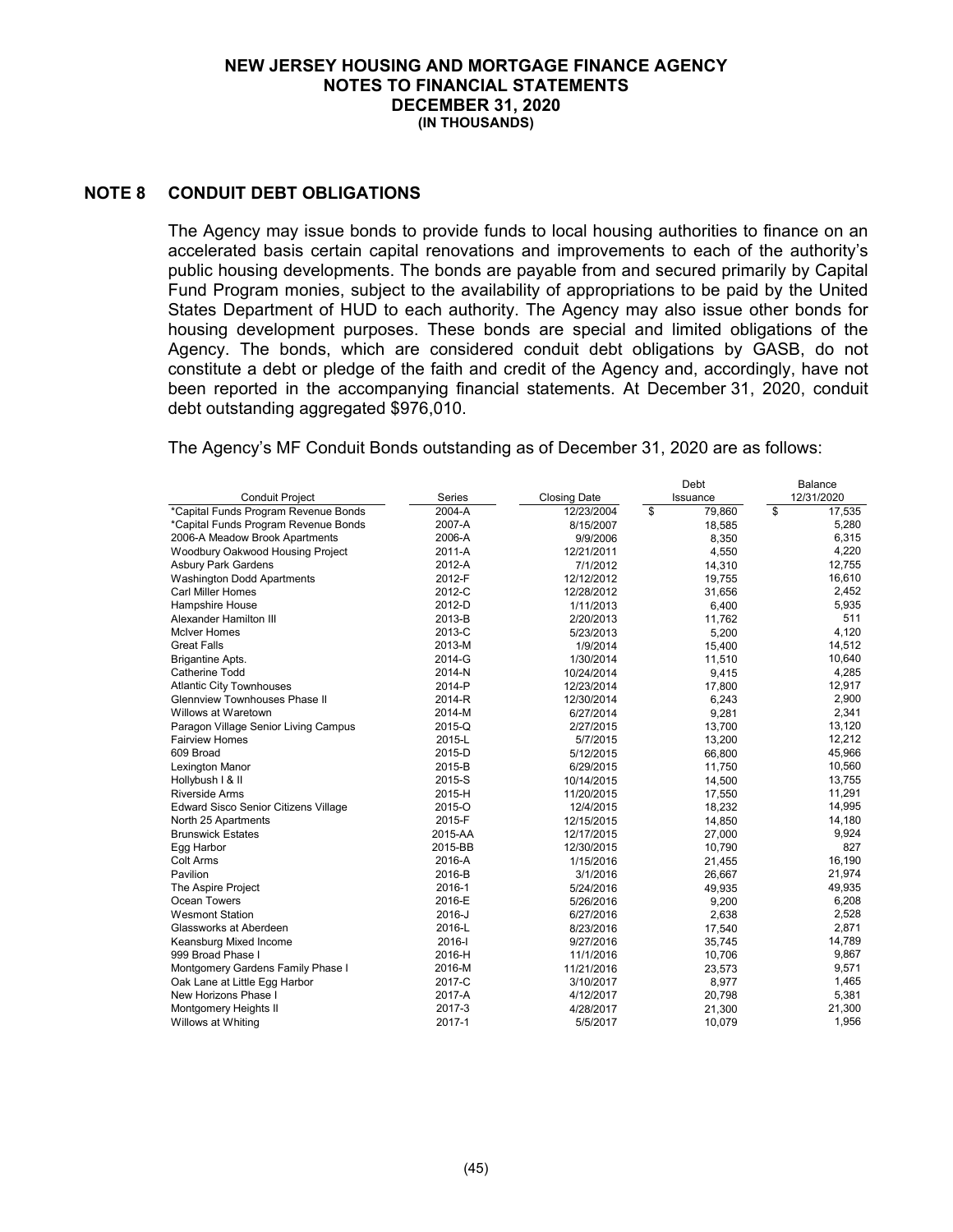# **NOTE 8 CONDUIT DEBT OBLIGATIONS (CONTINUED)**

|                                          |            |                           |                         | Debt      |    | Balance    |
|------------------------------------------|------------|---------------------------|-------------------------|-----------|----|------------|
| <b>Conduit Project</b>                   | Series     | <b>Closing Date</b>       |                         | Issuance  |    | 12/31/2020 |
| Jacobs Landing                           | 2017-2     | 5/18/2017                 | $\overline{\mathbf{s}}$ | 17,065    | s. | 3,126      |
| Residences at Willow Pond Village        | 2017-H     | 5/24/2017                 |                         | 2,089     |    | 2,014      |
| <b>Stafford Senior Apartments</b>        | 2017-E     | 5/31/2017                 |                         | 13,065    |    | 597        |
| <b>Bridgeton Villas</b>                  | 2017-4     | 6/19/2017                 |                         | 9,553     |    | 7,176      |
| <b>Camden Townhouses</b>                 | 2017-F     | 7/28/2017                 |                         | 15,075    |    |            |
| <b>Berkeley Terrace Apartments</b>       | 2017-G     | 7/14/2017                 |                         | 17,500    |    | 15,800     |
| New Hope Village                         | 2017-D     | 9/14/2017                 |                         | 14,511    |    | 8,338      |
| <b>Victorian Towers</b>                  | 2017-5     | 10/31/2017                |                         | 13,067    |    | 11,034     |
| Gardens Family & Senior                  | 2017-7     | 11/21/2017                |                         | 23,568    |    | 23,264     |
| Douglas Homes                            | 2017-8     | 11/21/2017                |                         | 12,583    |    | 12,471     |
| Roseville Senior                         | 2017-9     | 11/21/2017                |                         | 7,238     |    | 6,641      |
| Carrino Plaza Apartments                 | 2017-L     | 11/29/2017                |                         | 11,600    |    |            |
| Commons Family & Senior                  | 2017-10    | 11/21/2017                |                         | 40,321    |    | 34,086     |
| PERTH Amboy Housing Authority Family RAD | 2017-K     | 11/30/2017                |                         | 11,300    |    | 2,306      |
| Washington Street/ St. James             | 2017-6     | 11/30/2017                |                         | 17,375    |    | 17,285     |
| <b>Marveland Crescent</b>                | 2017-M     | 12/22/2017                |                         | 5,955     |    | 2,866      |
| <b>Cedar Meadows Apartments</b>          | 2017-11    | 12/22/2017                |                         | 16,070    |    | 10,417     |
| <b>Garden Spires</b>                     | 2018-A     | 8/23/2018                 |                         | 59,385    |    |            |
| <b>Spruce Spires</b>                     | 2018-B     | 8/23/2018                 |                         | 16,315    |    |            |
| <b>Grace West Apartments</b>             | 2018-C     | 11/11/2018                |                         | 45,000    |    |            |
| Georgia King Village                     | 2018-E     | 10/18/2018                |                         | 40,640    |    |            |
| Villa Victoria Apartments                | 2018-F     | 11/28/2018                |                         | 24,000    |    |            |
| Heritage Village at Galloway             | 2018-G 1,2 | 9/11/2018                 |                         | 16,021    |    | 1,033      |
| Manahawkin Family Apartments             | 2018-l     | 11/15/2018                |                         | 9,690     |    | 1,570      |
| <b>Flemington Junction Apartments</b>    | 2018-J     | 11/1/2018                 |                         | 4,659     |    | 4,557      |
| North Brunswick Crescent                 | 2018-L 1,2 | 11/20/2018                |                         | 15,255    |    | 14,977     |
| Dalina Manor                             | 2018-M     | 11/2/2018                 |                         | 2,804     |    | 2,745      |
| Vista Village Apartments                 | 2018-l     | 8/23/2018                 |                         | 10,263    |    | 3,430      |
| <b>Harvard Printing Apartments</b>       | 2018-2     | 10/25/2018                |                         | 9.690     |    | 9,442      |
| <b>Waretown Family Apartments</b>        | 2019-A     | 2/8/2019                  |                         | 8,940     |    | 1,041      |
| The Station at Grant Avenue              | 2019-B1,2  | 4/18/2019                 |                         | 15,415    |    | 13,530     |
| <b>Oceanport Gardens</b>                 | 2019-C     | 6/28/2019                 |                         | 14,700    |    |            |
| <b>Riverside Senior Apartments</b>       | 2019-D     | 12/20/2019                |                         | 15,070    |    | 15,070     |
| Pilgrim Baptist Village I & II           | 2019-E     | 9/27/2019                 |                         | 44,000    |    | 44,000     |
| <b>Riverside Family Apartments</b>       | 2019-F     | 12/19/2019                |                         | 37,480    |    | 37,480     |
| Peter J. McGuire Gardens Preservation    | 2019-G     | 11/21/2019                |                         | 22,080    |    | 22,080     |
| Al Gomer Residence                       | 2019-1A,B  |                           |                         |           |    | 9,524      |
| Daughters of Isreal                      | 2019-2A,B  | 5/16/2019                 |                         | 9,525     |    | 19,719     |
|                                          |            | 5/16/2019                 |                         | 19,770    |    | 9,854      |
| <b>Howell Family Apartments</b>          | 2019-3A,B  | 4/5/2019                  |                         | 12,180    |    | 16,374     |
| Sencit Liberty Apartments                | 2019-4A,B  | 9/30/2019                 |                         | 23,211    |    | 25,500     |
| Franklin Square Village                  | 2019-5     | 8/19/2019                 |                         | 25,500    |    |            |
| <b>Greater Englewood Apartments</b>      | 2019-6     | 12/19/2019                |                         | 22,600    |    | 22,300     |
| Cooper Plaza Townhomes Preservation      | 2019-7A,B  | 12/12/2019                |                         | 6,900     |    | 3,087      |
| 540 Broad Street                         | 2019-8A    | 12/19/2019                |                         | 15,000    |    | 15,000     |
| <b>Wemrock Senior Living</b>             | 2020-1     | 5/7/2020                  |                         | 9,300     |    | 4,773      |
| <b>Post Road Gardens</b>                 | 2020-A     | 5/22/2020                 |                         | 36,800    |    | 36,800     |
| Netherwoods Village                      | 2020-2     | 12/4/2020                 |                         | 14,350    |    | 14,350     |
| <b>Baldwin Oaks</b>                      | 2020-3     | 12/31/2020                |                         | 36,160    |    | 36,160     |
|                                          |            | <b>Total Conduit Debt</b> | \$                      | 1,627,700 | \$ | 976,010    |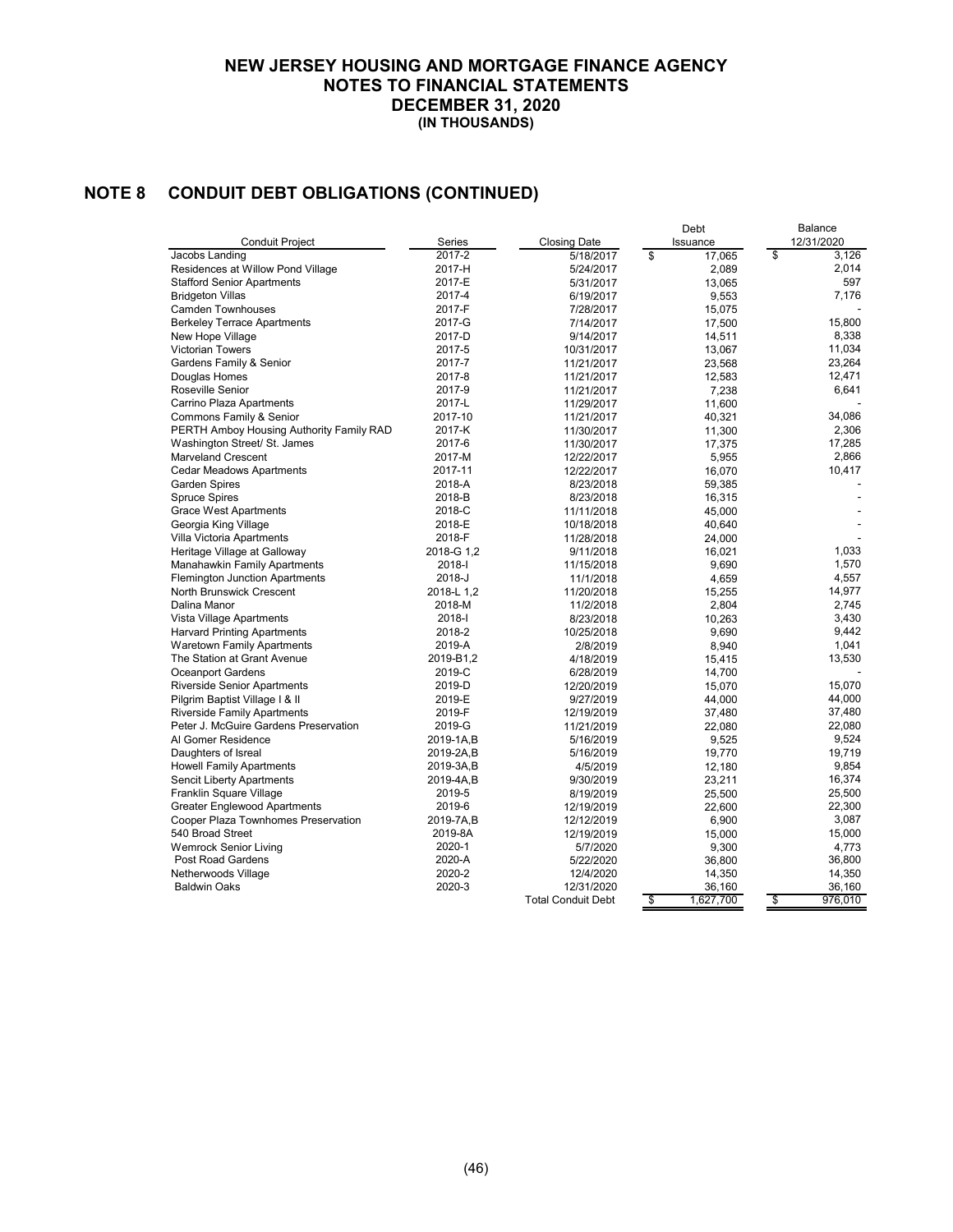### **NOTE 9 FUNDS HELD IN TRUST FOR MORTGAGORS**

Funds held by the Agency for its projects include proceeds from conversion of projects from nonprofit to limited dividend status in the form of development cost and community development escrows and unspent subsidies. These funds are available to absorb initial operating deficits, construction overruns, provide additional amenities to the projects, and for other contingencies.

Funds held in trust for mortgagors as of December 31, 2020, include the following:

| General Fund:                         |     |         |
|---------------------------------------|-----|---------|
| <b>Community Development Escrows</b>  | \$. | 1.500   |
| <b>Development Cost Escrows</b>       |     | 832     |
| Other Funds Held in Trust             |     | 423,767 |
| <b>Total General Fund</b>             |     | 426,099 |
| <b>Multi-Family Housing Component</b> |     | 3.091   |
| Total                                 |     |         |

### **NOTE 10 MORTGAGOR ESCROW DEPOSITS**

The Agency holds, in escrow, monthly deposits from the projects for payments of property and liability insurance, hazard insurance, payments in lieu of taxes, and major repairs and replacements and undisbursed earnings. Mortgagor escrow deposits as of December 31, 2020, include the following:

| General Fund:                        |         |
|--------------------------------------|---------|
| Reserve for Repairs and Replacements | 194.239 |
| Tax and Insurance Escrows            | 48.362  |
| Total                                | 242.601 |

## **NOTE 11 CHANGES IN LONG-TERM LIABILITIES**

Long-term liability activity is summarized as follows:

|                                     | <b>Balance</b> |                |                  | Balance         |               |
|-------------------------------------|----------------|----------------|------------------|-----------------|---------------|
|                                     | December 31.   |                |                  | December 31.    | Due Within    |
|                                     | 2019           | Additions      | Reductions       | 2020            | One Year      |
| Bonds and Obligations, Net          | 1,883,563<br>S | 463,656<br>\$  | (428, 285)<br>\$ | 1,918,934<br>\$ | 128,610<br>S  |
| Minimum Escrow Requirement          | 6,954          | 162            | (404)            | 6,712           |               |
| Funds Held in Trust for Mortgagor   | 313,661        | 608,366        | (492,837)        | 429,190         |               |
| <b>Other Noncurrent Liabilities</b> | 5,584          | 248            | (617)            | 5.215           |               |
| <b>OPEB Liability</b>               | 14.021         | 2,387          |                  | 16,408          |               |
| <b>Net Pension Liability</b>        | 50,549         |                | (6, 135)         | 44.414          |               |
| Derivative Instrument               | 42.432         | 6,032          | (23)             | 48.441          |               |
| <b>Unearned Revenues</b>            | 61,865         | 8,895          | (14, 940)        | 55,820          |               |
| Total                               | \$2,378,629    | 1.089.746<br>S | (943.241)        | \$2,525,134     | 128.610<br>\$ |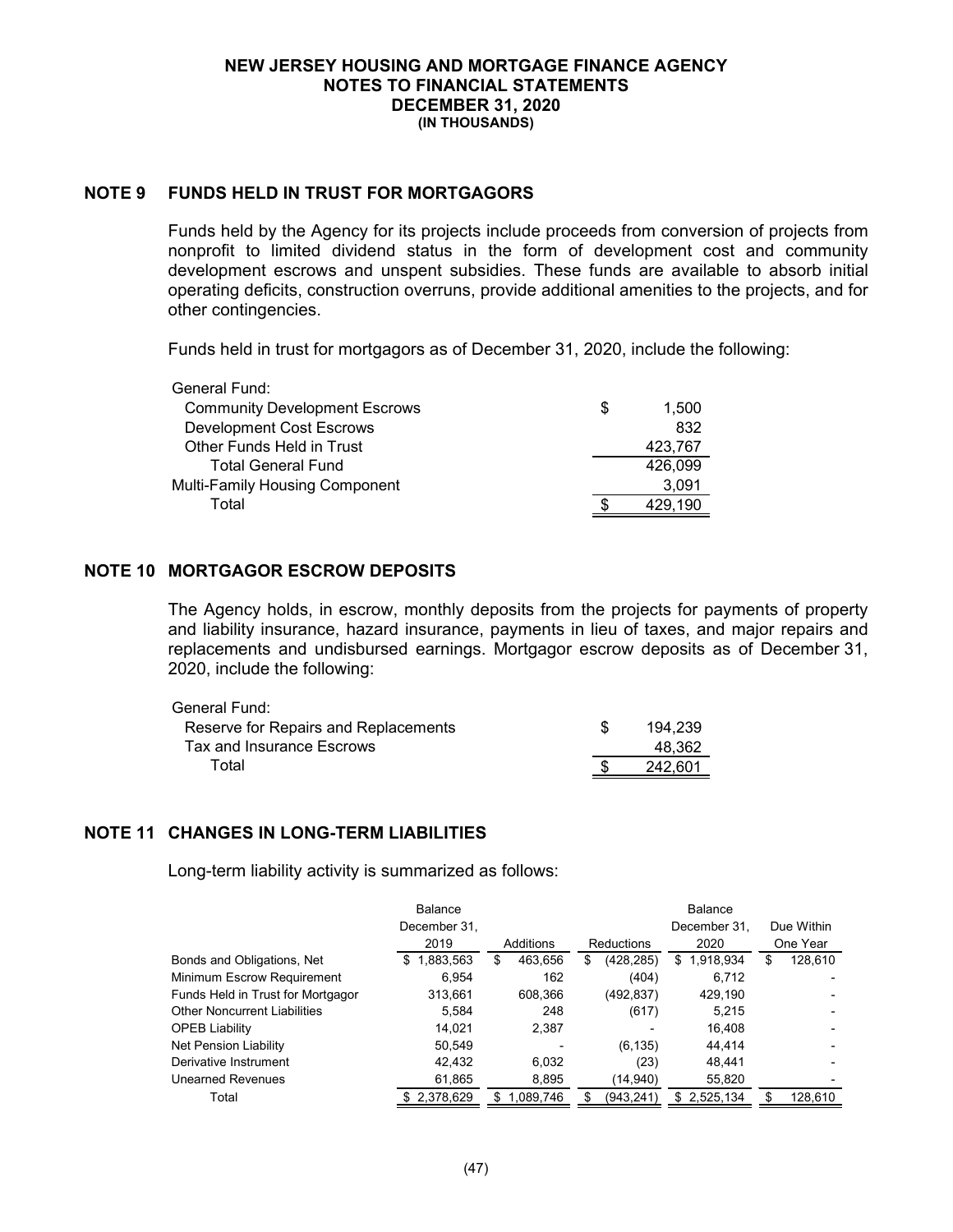### **NOTE 12 NET POSITION**

Changes in net position are summarized as follows:

|                                      |   | <b>Net</b><br>Investment<br>in Capital |            |    |              |   |           |
|--------------------------------------|---|----------------------------------------|------------|----|--------------|---|-----------|
|                                      |   | Assets                                 | Restricted |    | Unrestricted |   | Total     |
| Net Position at December 31, 2019    | S | 5.192                                  | 503.490    | \$ | 605.680      | S | 1,114,362 |
| Net Income                           |   |                                        | (638)      |    | 25,250       |   | 24,612    |
| <b>Acquisition of Capital Assets</b> |   | 444                                    |            |    | (444)        |   |           |
| Transfer                             |   |                                        | 13.766     |    | (13,766)     |   |           |
| Depreciation on Capital Assets       |   | (1,056)                                |            |    | 1,056        |   |           |
| Net Position at December 31, 2020    |   | 4.580                                  | 516.618    | S  | 617.776      |   | 1.138.974 |

### **Restricted Under Bond and Obligation Resolutions**

As described in Note 3, monies within each Bond and Obligation Fund are pledged as security for the respective bondholders, and thus are restricted as to their application.

### **Restricted**

Restricted net position represents the portion of total net position restricted by the various programs established for the sole purpose of providing housing and residential opportunities for individuals with special needs. All restricted amounts are net of related liabilities.

### **Appropriated General Fund Net Position**

Appropriated General Fund net position is unrestricted net position that has been designated by the Agency's members for the following purposes at December 31, 2020. The appropriated general fund net position makes up part, but not all, of the unrestricted net position reported on the statement of net position.

| <b>ABC Corporation</b>                        | \$<br>9       |
|-----------------------------------------------|---------------|
| <b>Bond Refunding Proceeds</b>                | 1,625         |
| <b>CDBG Advance Funding</b>                   | 2,283         |
| <b>CDBG RAP</b>                               | 1,500         |
| <b>CHOICE</b>                                 | 2,532         |
| CIAP Loan Program                             | 1,122         |
| Developmental Disabilities Partnership        | 2,171         |
| Foreclosure Mediation Asstistance Program     | 688           |
| Homeless Management Information System        | 100           |
| Hospital Partnership Subsidy Program          | 30,000        |
| MBS Mortgage Backed Security Start up         | 782           |
| Neighborhood Redevelopment and Revitalization | 9.490         |
| NJHMFA Portion of Undisbursed Mtg. Proceeds   | 60            |
| Non-Bond Multi-Family Program                 | 59,492        |
| Portfolio Reserve Balance                     | 871           |
| <b>Smart Start</b>                            | 4,977         |
| Special Needs Housing Subsidy Loan Program    | 33,000        |
| Special Needs Revolving Loan Program          | 823           |
| Strategic Zone Lending Pool                   | 5,731         |
| <b>UHORP Mortgage Commitment</b>              | 1,153         |
| Total                                         | \$<br>158,409 |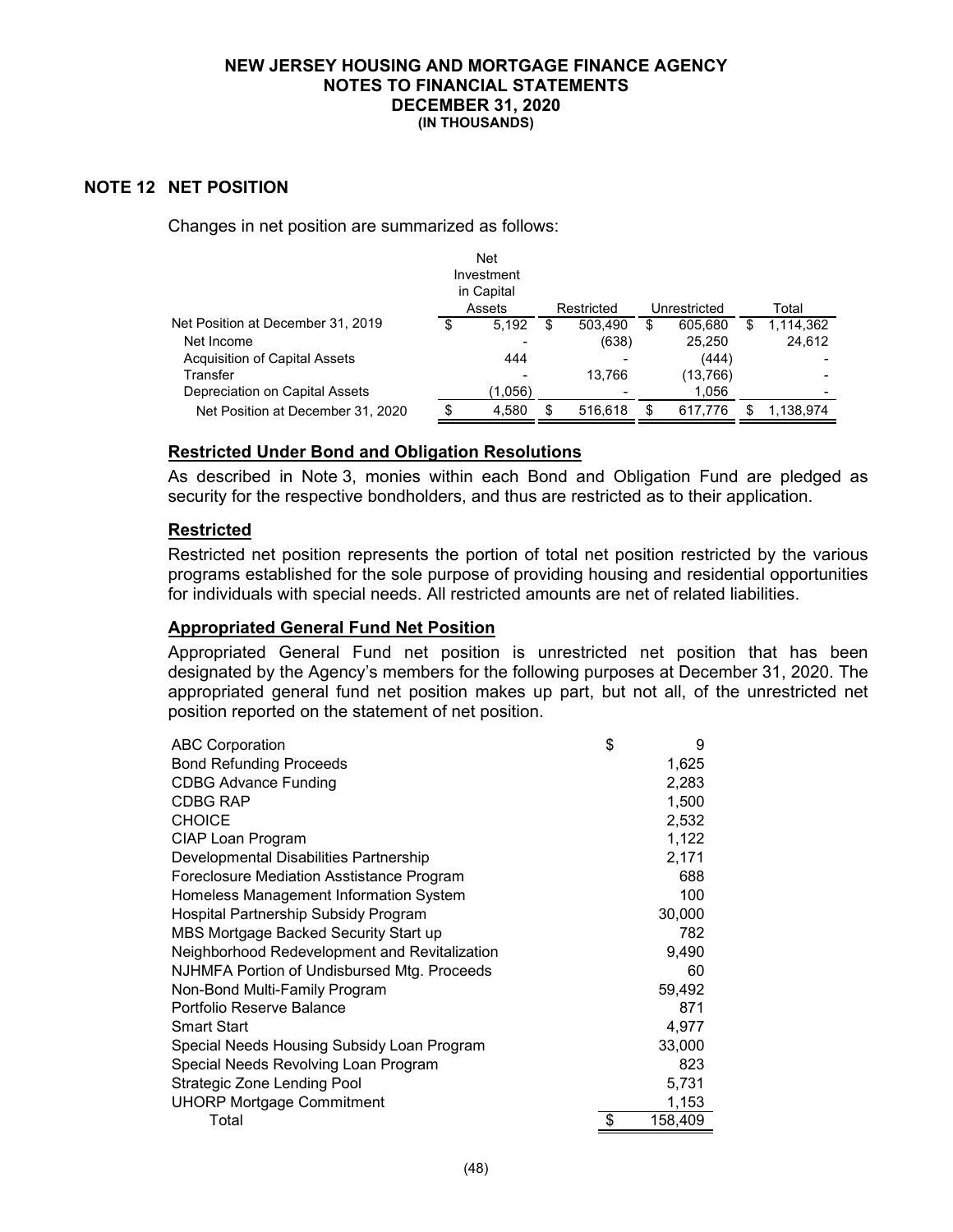#### **NOTE 13 PENSION PLAN**

#### **Plan Description**

The Agency contributes to a cost-sharing multiple-employer defined benefit pension plan, the Public Employees' Retirement System (PERS), which is administered by the New Jersey Division of Pensions and Benefits. This plan provides retirement, death and disability, and medical benefits to qualified members. All benefits vest after 10 years of service, except for medical benefits, which vest after 25 years of service or under the disability provisions of PERS. Vesting and benefit provisions are established by N.J.S.A. 43:15A and 43:3B. The plan has a Board of Trustees that is primarily responsible for its administration. The Division issues a publicly available financial report that includes financial statements and required supplementary information. That report may be obtained by writing to: State of New Jersey, Division of Pensions and Benefits, P.O. Box 295, Trenton, New Jersey 08625-0295.

### **Plan Benefits and Membership**

The following represents the membership tiers for PERS:

| Tier | Definition                                                                                 |
|------|--------------------------------------------------------------------------------------------|
|      | Members who were enrolled prior to July 1, 2007                                            |
| 2    | Members who were eligible to enroll on or after July 1, 2007 and prior to November 2, 2008 |
| 3    | Members who were eligible to enroll on or after November 2, 2008 and prior to May 22, 2010 |
| 4    | Members who were eligible to enroll on or after May 22, 2010 and prior to June 28, 2011    |
| 5    | Members who were eligible to enroll on or after June 28, 2011                              |

Service retirement benefits of 1/55th of final average salary for each year of service credit is available to tiers 1 and 2 members upon reaching age 60 and to tier 3 members upon reaching age 62. Service retirement benefits of 1/60th of final average salary for each year of service credit is available to tier 4 members upon reaching age 62 and tier 5 members upon reaching age 65. Early retirement benefits are available to tier 1 and 2 members before reaching age 60, tiers 3 and 4 before age 62 with 25 or more years of service credits and tier 5 with 30 or more years of service credit before age 65. Benefits are reduced by a fraction of a percent for each month that a member retires prior to the age at which a member can receive full retirement benefits in accordance with their respective tier. Tier 1 members can receive an unreduced benefit from age 55 to 60 if they have at least 25 years of service. Deferred retirement is available to members who have at least 10 years of service credit and have not reached the service retirement age for the respective tier.

### **Funding Policy**

The contribution policy for PERS is set by N.J.S.A. 43:15A and requires contributions by active members and contributing employers. Pursuant to the provisions of P.L. 2011, C. 78, the active member contribution rate was 7.50% in State fiscal year 2019. Employer contributions are based on an actuarially determined amount which includes the normal cost and unfunded accrued liability.

The Agency's contributions to the plan for fiscal years ended December 31, 2020, 2019, and 2018 were \$2,979, \$2,729, and \$2,705, respectively, and were equal to the required contributions.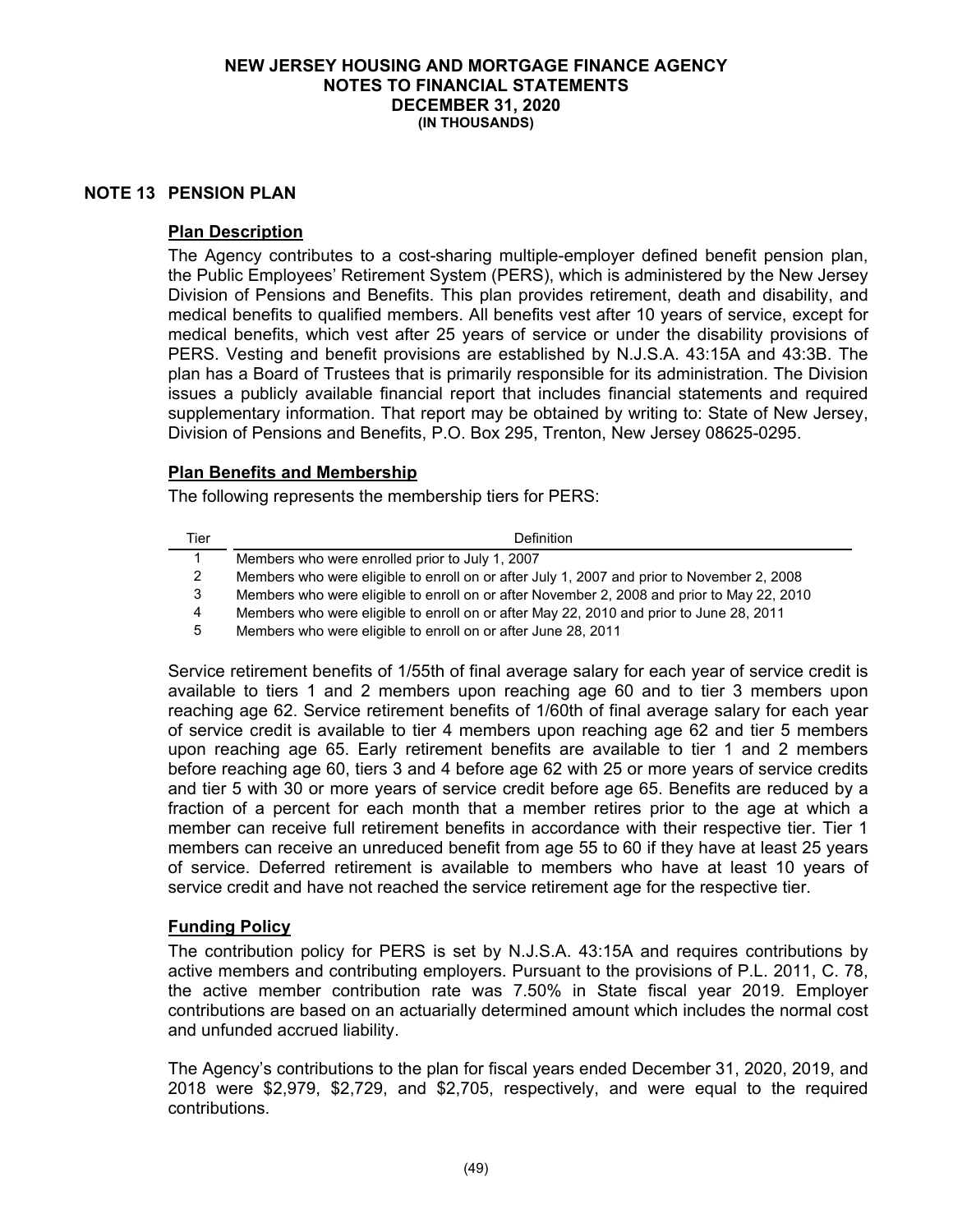### **NOTE 13 PENSION PLAN (CONTINUED)**

#### **Net Pension Liability**

The net pension liability (NPL) was calculated for each entity within PERS based on a methodology that allocates the NPL and pension amounts based on the proportion of the total contributions made by each entity during the measurement period. The NPL was determined based on an actuarial valuation as of July 1, 2019, using updated actuarial assumptions applied to all periods included in the measurement and rolled forward to the measurement date of June 30, 2020. The proportionate share for the Agency is 0.2702%, a decrease of 0.0084% from the prior year amount of 0.2786%. At December 31, 2020, the Agency reported a NPL of \$44,414 for its proportionate share of the NPL.

### **Pension Expense and Deferred Outflows of Resources and Deferred Inflows of Resources Related to Pensions**

For the year ended December 31, 2020, the Agency recognized pension expense of \$1,361. At December 31, 2020, the Agency reported deferred outflows of resources and deferred inflows of resources related to pensions from the following sources:

| Deferred<br>Outflows<br>of Resources |       | Deferred<br><b>Inflows</b><br>of Resources |        |
|--------------------------------------|-------|--------------------------------------------|--------|
|                                      |       |                                            |        |
| \$                                   | 809   | \$                                         | 158    |
|                                      | 1.441 |                                            | 18,596 |
|                                      | 1,530 |                                            | 3,397  |
|                                      |       |                                            |        |
|                                      | 1,518 |                                            |        |
|                                      | 5,298 |                                            | 22.151 |
|                                      |       |                                            |        |

### **Actuarial Assumptions**

Amounts reported as deferred outflows of resources and deferred inflows of resources related to pensions will be recognized in pension expense as follows:

| Year Ending December 31, | Amount        |
|--------------------------|---------------|
| 2021                     | \$<br>(5,530) |
| 2022                     | (5,041)       |
| 2023                     | (2,881)       |
| 2024                     | (1, 165)      |
| 2025                     | (2, 236)      |
| Total                    | 16,853)       |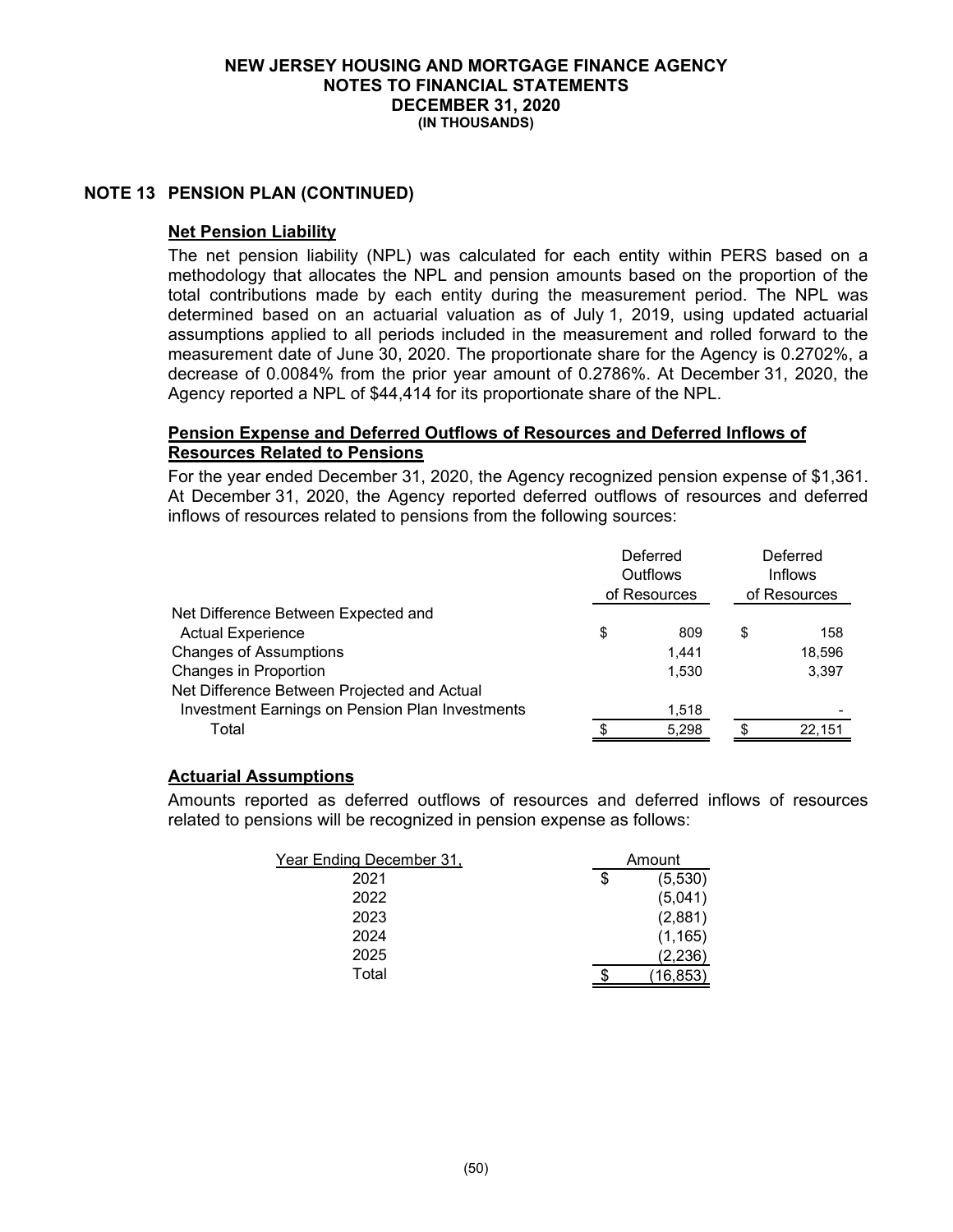### **NOTE 13 PENSION PLAN (CONTINUED)**

### **Actuarial Assumptions (Continued)**

The total pension liability (TPL) for the year ended June 30, 2020 was measured as of a valuation date of July 1, 2019 and projected to June 30, 2020 using the entry age normal cost method. The actuarial assumptions used in the July 1, 2019 valuation were based on the results of an actuarial experience study for the period July 1, 2015 to June 30, 2020. Significant actuarial assumptions used in the valuation included:

| 2.75%                                |
|--------------------------------------|
| 3.25%                                |
|                                      |
| 2.00-6.00% Based on Years of Service |
| 3.00-7.00% Based on Years of Service |
| 7.00%                                |
|                                      |

Pre-retirement mortality rates were based on the Pub-2010 General Below-Median Income Employee mortality table with an 82.2% adjustment for males and 101.4% adjustment for females, and with future improvement from the base year of 2010 on a generational basis. Post-retirement mortality rates were based on the Pub-2010 General Below-Median Income Healthy Retiree mortality table with a 91.4% adjustment for males and 99.7% adjustment for females, and with future improvement from the base year of 2010 on a generational basis. Disability retirement rates used to value disabled retirees were based on the Pub-2010 Non-Safety Disabled Retiree mortality table with a 127.7% adjustment for males and 117.2% adjustment for females, and with future improvement from the base year of 2010 on a generational basis. Mortality improvement is based on Scale MP-2020.

In accordance with State statute, the long-term expected rate of return on plan investments (7.00% at June 30, 2020) is determined by the State Treasurer, after consultation with the Directors of the Division of Investments and Division of Pensions and Benefits, the board of trustees and the actuaries. The long-term expected rate of return was determined using a building block method in which best-estimate ranges of expected future real rates of return (expected returns, net of pension plan investment expense and inflation) are developed for each major asset class. These ranges are combined to produce the long-term expected rate of return by weighting the expected future real rates of return by the target asset allocation percentage and by adding expected inflation. Best estimates of arithmetic rates of return for each major asset class included in PERS' target asset allocation as of June 30, 2020 are summarized in the following table: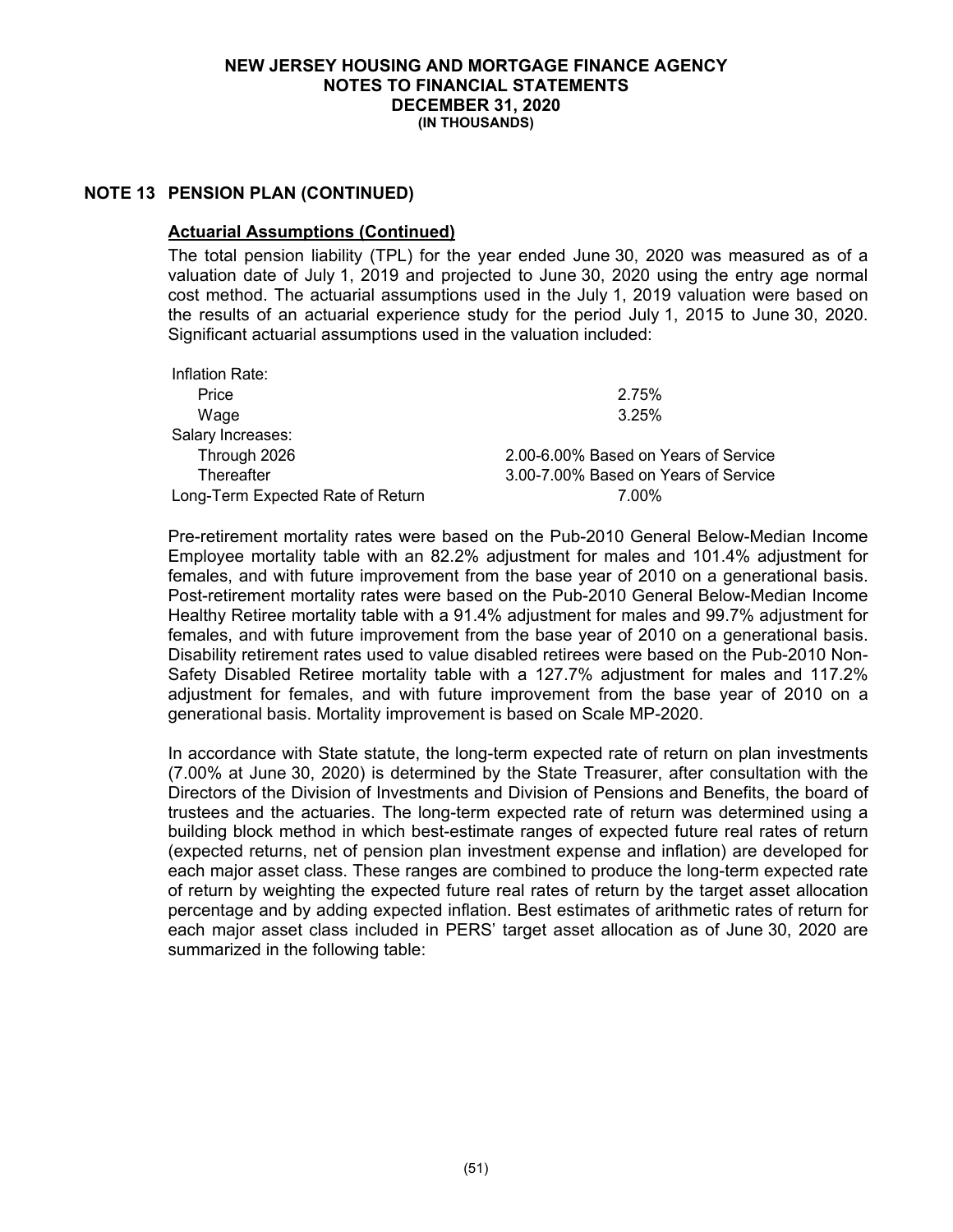## **NOTE 13 PENSION PLAN (CONTINUED)**

|                                   |        | LUIY-TUIT            |
|-----------------------------------|--------|----------------------|
|                                   |        | <b>Expected Real</b> |
| Asset Class                       | Target | Rate of Return       |
| <b>Risk Mitigation Strategies</b> | 3.00%  | 3.40%                |
| Cash Equivalents                  | 4.00%  | 0.50%                |
| U.S. Treasuries                   | 5.00%  | 1.94%                |
| Investment Grade Credit           | 8.00%  | 2.67%                |
| <b>High Yield</b>                 | 2.00%  | 5.95%                |
| <b>Private Credit</b>             | 8.00%  | 7.59%                |
| <b>Real Assets</b>                | 3.00%  | 9.73%                |
| <b>Real Estate</b>                | 8.00%  | 9.56%                |
| U.S. Equity                       | 27.00% | 7.71%                |
| Non-U.S. Developed Markets Equity | 13.50% | 8.57%                |
| <b>Emerging Markets Equity</b>    | 5.50%  | 10.23%               |
| <b>Private Equity</b>             | 13.00% | 11.42%               |
|                                   |        |                      |

Long-Term

### **Discount Rate**

The discount rate used to measure the total pension liability was 7.00% as of June 30, 2020. The projection of cash flows used to determine the discount rate assumed that contributions from plan members will be made at the current member contribution rates and that contributions from employers and the nonemployer contributing entity will be based on 78% of the actuarially determined contributions for the State employer and 100% of the actuarially determined contributions for the local employers. Based on those assumptions, the plan's fiduciary net position was projected to be available to make all projected future benefit payments of current plan members. Therefore, the long-term expected rate of return on plan investments was applied to all projected benefit payments to determine the pension liability.

### **Sensitivity of the Agency's Proportionate Share of the Net Pension Liability to Changes in the Discount Rate**

The following presents the collective net pension liability of the participating employers as of June 30, 2020, calculated using the discount rate as disclosed above as well as what the collective net pension liability would be if it was calculated using a discount rate that is 1-percentage point lower or 1-percentage-point higher than the current rate:

|                                                        |     | 1% Decrease<br>(6.00%) |     | <b>Current Discount</b><br>Rate (7.00%) |    | 1% Increase<br>$(8.00\%)$ |  |
|--------------------------------------------------------|-----|------------------------|-----|-----------------------------------------|----|---------------------------|--|
| <b>Total Net Pension Liability PERS</b><br>Local Group | \$. | 20,689,699             | \$. | 16.435.616                              | \$ | 12,825,911                |  |
|                                                        |     |                        |     |                                         |    |                           |  |
| Agency's Proportionate Share                           |     | 55.904                 |     | 44.414                                  |    | 34.656                    |  |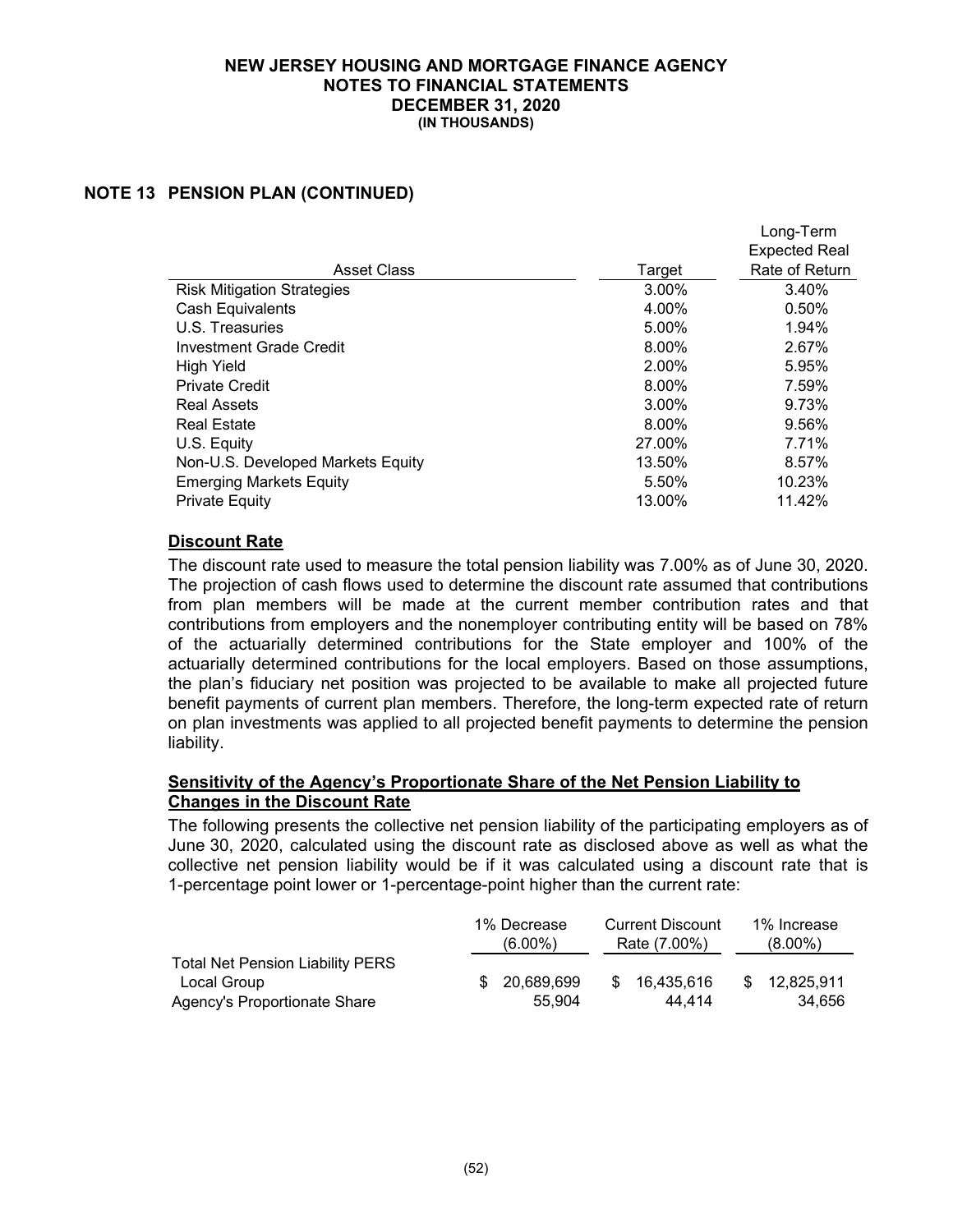### **NOTE 14 OTHER POSTEMPLOYMENT BENEFITS**

#### **Plan Description**

The Agency is a local employer in the State of New Jersey State Health Benefits Plan (SHBP). The State administers the plan and has the authority to establish and amend certain benefit provisions offered. The State's plan is considered a single employer defined benefit plan under the umbrella of the State plan for purposes of the Agency, is not a separate entity or trust, and does not issue stand-alone financial statements.

### **Benefits Provided**

The Agency is responsible for the cost of health benefits provided to members of PERS who retired from the Agency with 25 years of service along with their spouses, and some dependent children. The plan offers comprehensive benefits through various plan providers consisting of hospital, medical, health, substance abuse, and prescription drug programs. At the valuation date of January 1, 2020, the following employees were covered by the benefit terms:

| Active Plan Members                                  | 288 |
|------------------------------------------------------|-----|
| <b>Retirees Currently Receiving Benefit Payments</b> | 94  |
| Total                                                | 382 |
| Spouses of Retirees                                  | 53  |

### **Contributions**

On June 28, 2011, the State of New Jersey Legislature passed Pension and Health Benefits Reform. This legislation requires all employees to contribute a certain percentage of their health benefit premiums towards the cost of their coverage. The percentage is tiered based on coverage type and salary. The percentages range from  $1\% - 8.75\%$  of the insurance premium based on salary, with a minimum of 1.5% of salary to be contributed. During the year ended December 31, 2020, the Agency paid \$3,349 in health insurance premiums for current employees. The Agency also paid \$1,161 for the year ended December 31, 2020, towards benefits for eligible retired members. Retired employees who are eligible for Medicare are also reimbursed for their portion of Medicare insurance premiums on a pay-asyou-go basis.

### **Net OPEB Liability**

The Agency's net OPEB liability was measured as of December 31, 2020, and the total OPEB liability used to calculate the net OPEB liability was determined by an actuarial valuation as of January 1, 2020 which was rolled forward to a measurement date of December 31, 2020 for purposes of calculating the net OPEB liability.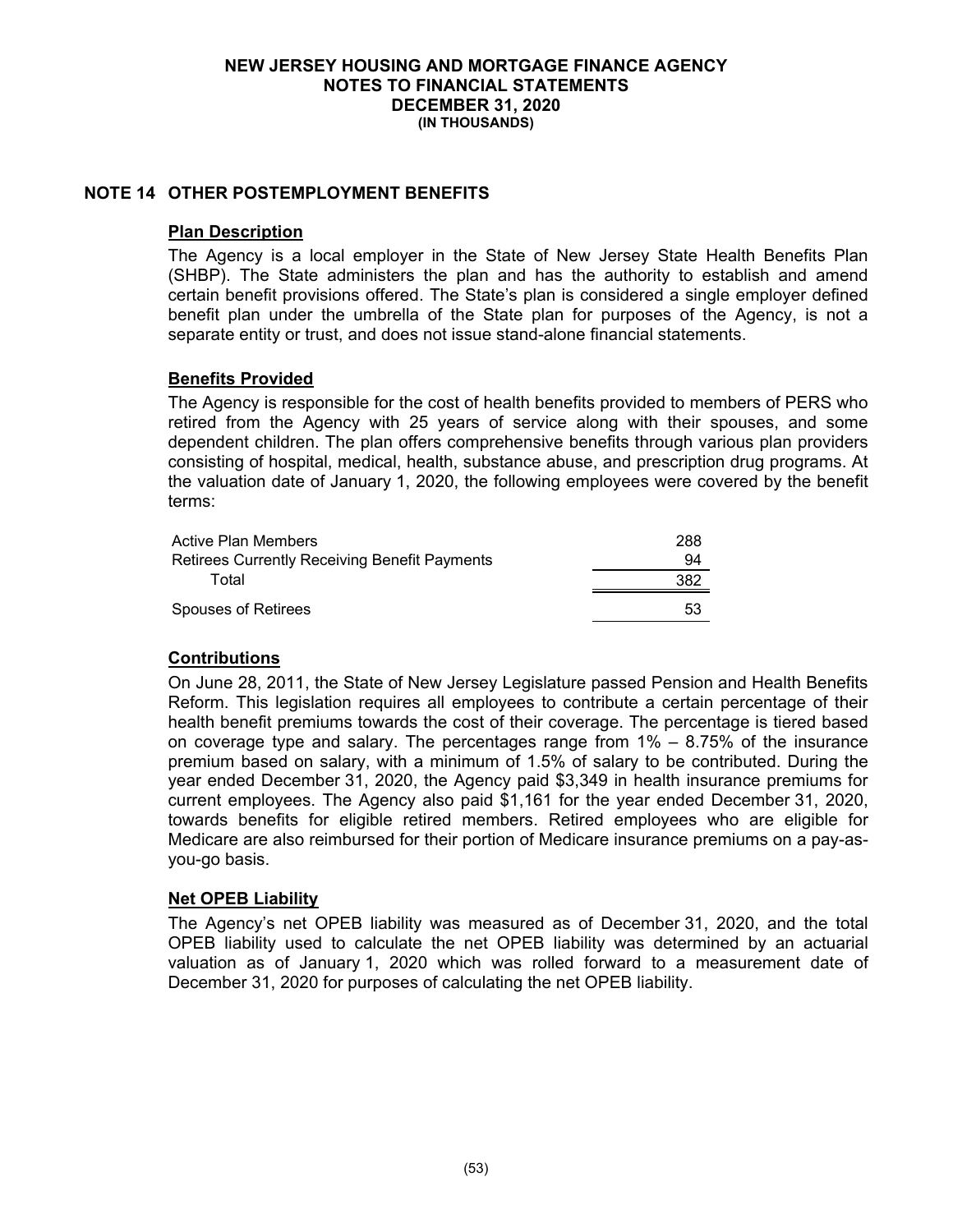### **NOTE 14 OTHER POSTEMPLOYMENT BENEFITS (CONTINUED)**

#### **Net OPEB Liability (Continued)**

#### *Actuarial Assumptions*

The total OPEB liability in the January 1, 2020 actuarial valuation was determined using the following actuarial assumptions, applied to all periods included in the measurement, unless otherwise specified:

| Inflation                   | 2.20%                                              |
|-----------------------------|----------------------------------------------------|
| Salary Increases            | 3.50%                                              |
| Investment Rate of Return   | 4.50%                                              |
|                             | 3.20%-4.20% for 2020,                              |
| Healthcare Cost Trend Rates | increasing to an ultimate rate<br>of 4.20% in 2068 |

The plan has not had a formal actuarial experience study performed. Mortality rates were based on the PUBG.H-2010 Mortality Tables head count weighted, projected forward using Mortality Improvement Scale MP-2019 from 2010 base year on a generational basis. The other actuarial assumptions are based on the 2014 experience study report for the New Jersey Public Employees Retirement System (PERS).

The long-term expected rate of return on OPEB plan investments was determined using a building-block method in which best-estimate ranges of expected future real rates of return (expected returns, net of OPEB plan investment expense and inflation) are developed for each major asset class. These ranges are combined to produce the long-term expected rate of return by weighting the expected future real rates of return by the target asset allocation percentage and by adding expected inflation. The target allocation and best estimates of arithmetic real rates of return for each major asset class are summarized in the following table as of December 31, 2020:

|                        |            | Long-Term            |
|------------------------|------------|----------------------|
|                        | Target     | <b>Expected Real</b> |
| <b>Asset Class</b>     | Allocation | Rate of Return       |
| U.S. Cash              | 3.00%      | $-0.49%$             |
| U.S. Core Fixed Income | 47.00      | 0.83%                |
| U.S. Large Caps        | 10.50      | 3.93%                |
| U.S. Small Caps        | 4.00       | 5.09%                |
| U.S. Mid Caps          | 7.00       | 4.27%                |
| U.S. Large Growth      | 8.00       | 4.12%                |
| U.S. Large Value       | 8.00       | 4.22%                |
| Non-U.S. Equity        | 12.50      | 5.82%                |
| Total                  | 100.00 %   |                      |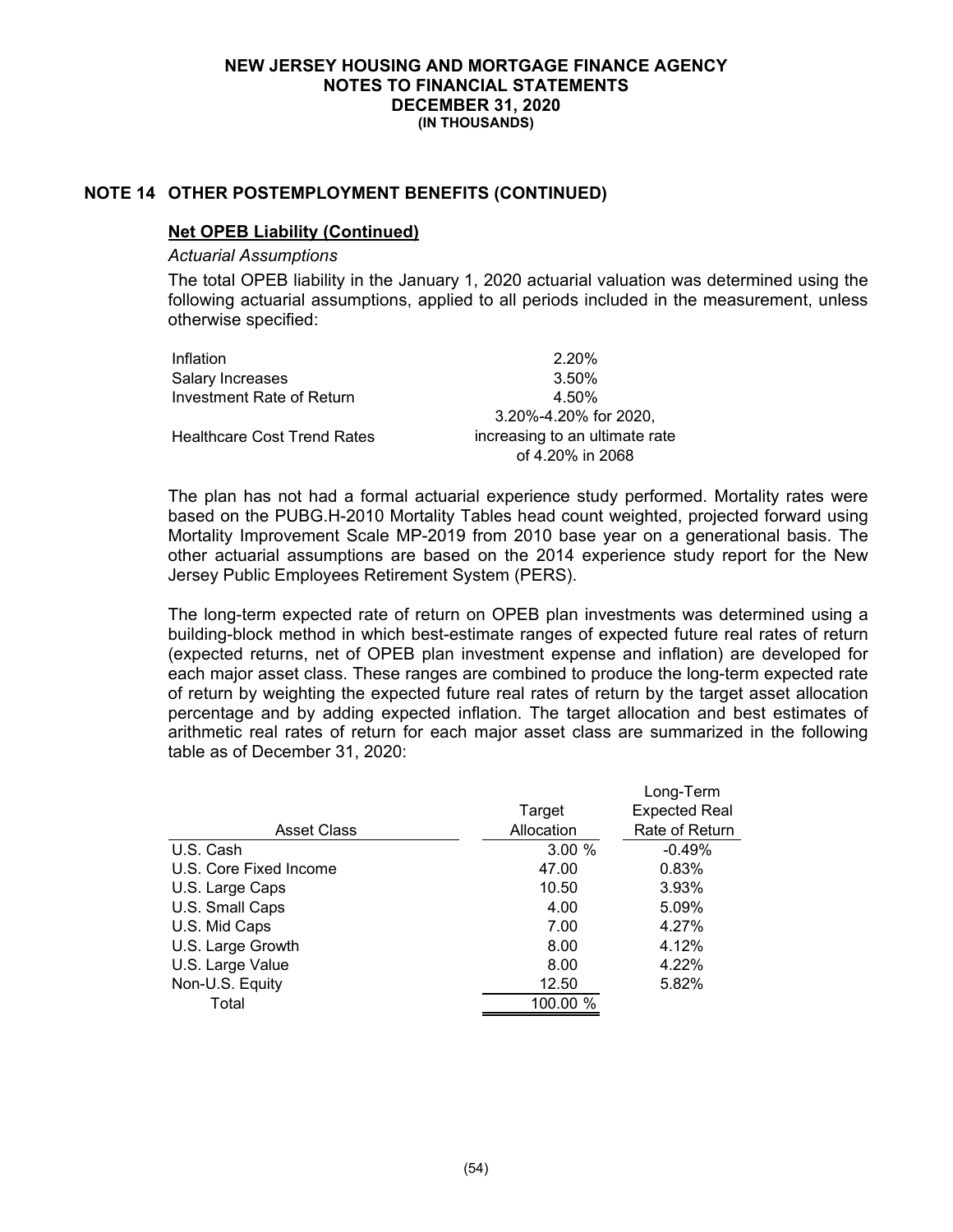### **NOTE 14 OTHER POSTEMPLOYMENT BENEFITS (CONTINUED)**

#### **Actuarial Methods and Assumptions**

#### *Discount Rate*

The discount rate used to measure the OPEB liability was 4.50%. The projection of cash flows used to determine the discount rate assumed that Agency contributions will be made at rates equal to the actuarially determined contribution rates. Based on those assumptions, the OPEB plan's fiduciary net position was projected to be available to make all projected OPEB payments for current active and inactive employees. Therefore, the long-term expected rate of return on OPEB plan investments was applied to all periods of projected benefit payments to determine the total OPEB liability.

#### **Changes in the Net OPEB Liability**

|                                          | Increase (Decrease) |               |    |                      |    |                   |  |
|------------------------------------------|---------------------|---------------|----|----------------------|----|-------------------|--|
|                                          | Plan                |               |    |                      |    |                   |  |
|                                          | Total OPEB          |               |    | <b>Fiduciary Net</b> |    | Net OPEB          |  |
|                                          |                     | Liability (a) |    | Position (b)         |    | Liability (a)-(b) |  |
| Balances at December 31, 2019            | \$                  | 33,431        | \$ | 19,410               | \$ | 14,021            |  |
| Changes for the Year:                    |                     |               |    |                      |    |                   |  |
| Service Cost                             |                     | 924           |    |                      |    | 924               |  |
| Interest on Total OPEB Liability         |                     | 1,857         |    |                      |    | 1,857             |  |
| <b>Effect of Plance Changes</b>          |                     | 2,475         |    |                      |    | 2,475             |  |
| Differences Between Expected and         |                     |               |    |                      |    |                   |  |
| <b>Actual Experience</b>                 |                     | 8             |    |                      |    | 8                 |  |
| Effect of Assumptions, Changes or Inputs |                     | 6,364         |    |                      |    | 6,364             |  |
| Losses                                   |                     |               |    |                      |    |                   |  |
| <b>Employer Contributions</b>            |                     |               |    | 6,332                |    | (6, 332)          |  |
| Net Investment Income                    |                     |               |    | 2,909                |    | (2,909)           |  |
| <b>Benefit Payments</b>                  |                     | (1, 161)      |    | (1, 161)             |    |                   |  |
| <b>Administrative Expense</b>            |                     |               |    |                      |    |                   |  |
| Net Changes                              |                     | 10,467        |    | 8,080                |    | 2,387             |  |
| Balances at December 31, 2020            |                     | 43,898        | \$ | 27,490               | \$ | 16,408            |  |

### *Sensitivity of the net OPEB liability to changes in the discount rate.*

The following presents the net OPEB liability of the Agency calculated using the discount rate of 4.50%, as well as what the Agency's net OPEB liability would be if it were calculated using a discount rate that is 1-percentage-point lower (3.50%) or 1-percentage-point higher (5.50%) than the current discount rate:

|                    | 1% Decrease |        |              | Current Discount |            | 1% Increase |
|--------------------|-------------|--------|--------------|------------------|------------|-------------|
|                    | $(3.50\%)$  |        | Rate (4.50%) |                  | $(5.50\%)$ |             |
| Net OPEB Liability |             | 22.910 |              | 16.408           |            | 10.044      |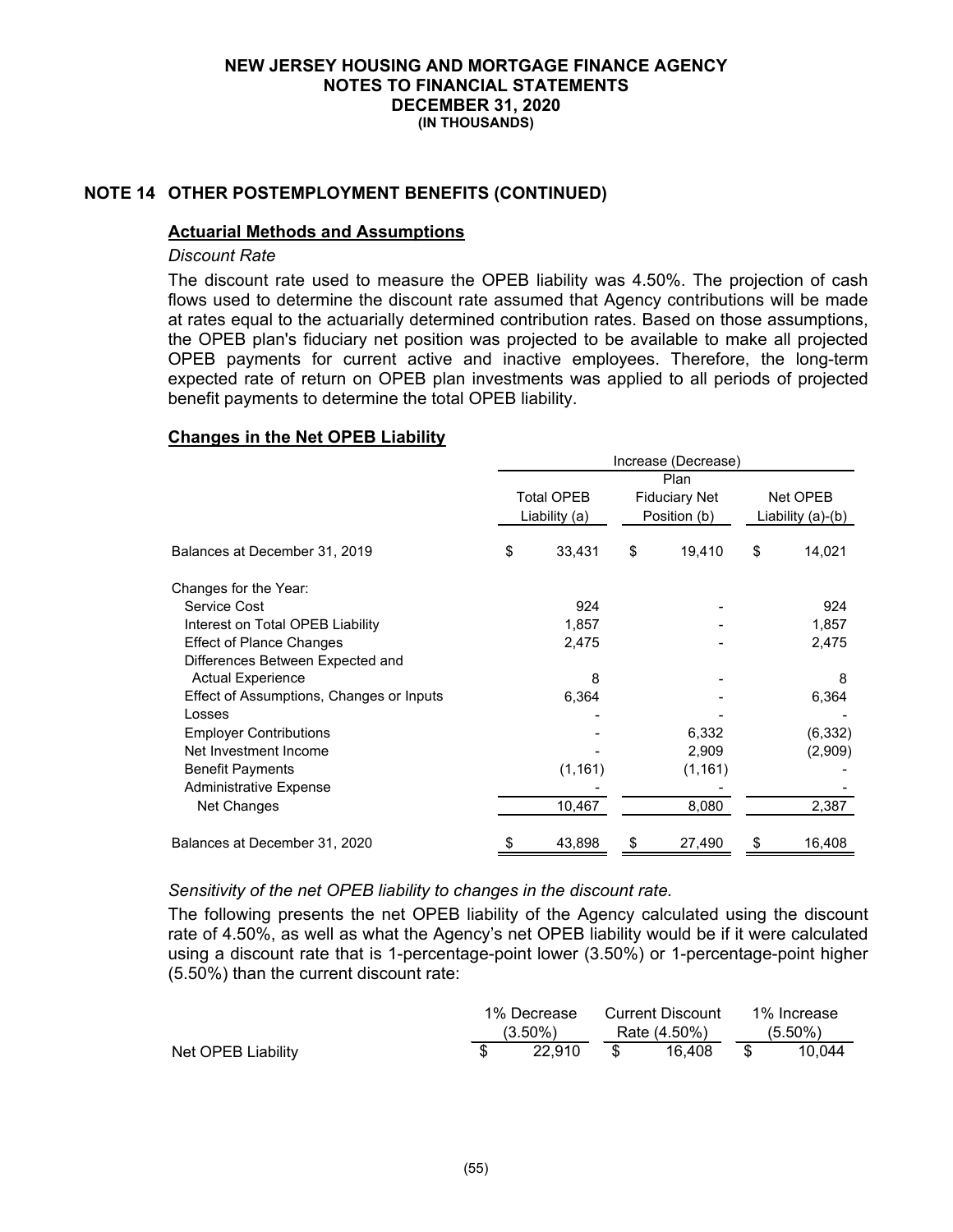### **NOTE 14 OTHER POSTEMPLOYMENT BENEFITS (CONTINUED)**

### **Changes in the Net OPEB Liability (Continued)**

*Sensitivity of the net OPEB liability to changes in the healthcare cost trend rates.* 

The following presents the net OPEB liability of the Agency calculated using the current healthcare cost trend rates as well as what the Agency's net OPEB liability would be if it were calculated using healthcare cost trend rates that are 1-percentage-point lower or 1 percentage-point higher than the current healthcare cost trend rates. No trend is assumed for 2020 since plan premiums did not increase between 2019 and 2020. Healthcare cost trend rates through 2068 range from 3.2% to 4.2 %:

|                    | Current     |       |  |            |    |             |  |
|--------------------|-------------|-------|--|------------|----|-------------|--|
|                    | 1% Decrease |       |  | Trend Rate |    | 1% Increase |  |
| Net OPEB Liability |             | 9.201 |  | 16.408     | S. | 25.882      |  |

### *OPEB Plan Fiduciary Net Position*

Detailed information about the OPEB plan's fiduciary net position is available in the accompanying financial statements.

### **OPEB Expense and Deferred Outflows and Inflows of Resources**

For the year ended December 31, 2020, the Agency recognized OPEB expense of \$1,009. At December 31, 2020, the Agency reported deferred inflows of resources related to OPEB from the following sources:

|                                                      |   | Deferred       |                 | Deferred |  |  |
|------------------------------------------------------|---|----------------|-----------------|----------|--|--|
|                                                      |   | <b>Inflows</b> | <b>Outflows</b> |          |  |  |
|                                                      |   | of Resources   | of Resources    |          |  |  |
| Difference Between Expected and Actual Experience    | S | 820            | \$              |          |  |  |
| Changes of assumptions                               |   | 23,258         |                 | 5,657    |  |  |
| Net Difference Between Projected and Actual Earnings |   | 1.979          |                 |          |  |  |
| Total                                                |   | 26.057         |                 | 5.664    |  |  |

Amounts reported as deferred inflows of resources related to OPEB will be recognized in OPEB expense as follows:

| Year Ending December 31. |   | Amount    |  |  |
|--------------------------|---|-----------|--|--|
| 2021                     | S | (3, 197)  |  |  |
| 2022                     |   | (3, 197)  |  |  |
| 2023                     |   | (3, 414)  |  |  |
| 2024                     |   | (3, 106)  |  |  |
| 2025                     |   | (2,734)   |  |  |
| Thereafter               |   | (4,745)   |  |  |
| Total                    |   | (20, 393) |  |  |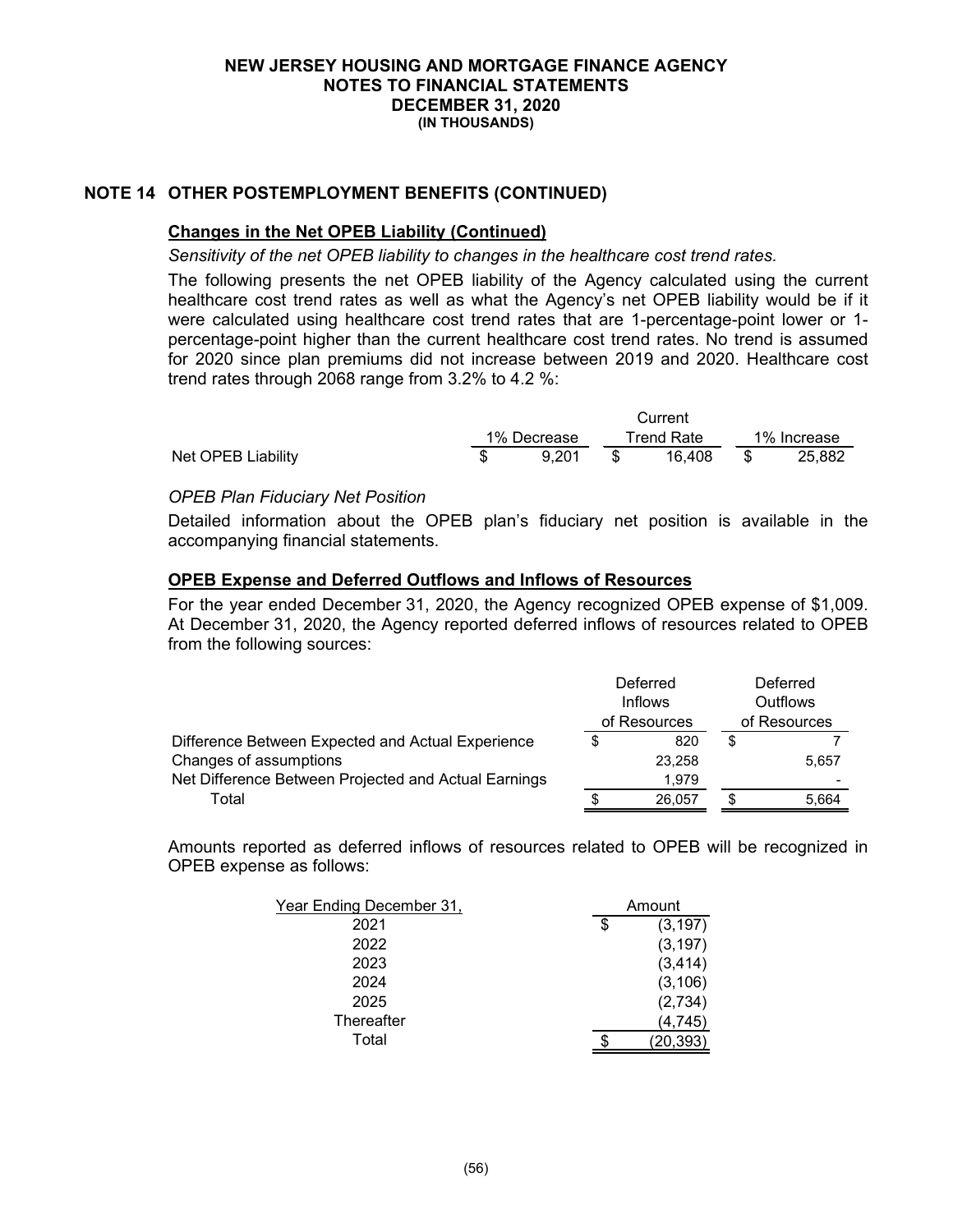### **NOTE 15 DEFERRED COMPENSATION ACCOUNT**

The Agency offers its employees a choice of two Deferred Compensation Plans in accordance with Internal Revenue Code Section 457. The Plans, available to all full time employees at their option, permit employees to defer a portion of their salary to future years. The deferred compensation is not available to participants until termination, retirement, death, or unforeseeable emergency.

Amounts deferred under Section 457 plans must be held in trust for the exclusive benefit of participating employees and not be accessible by the Agency or its creditors.

### **NOTE 16 RESERVE FOR INTEREST REBATE**

The Tax Reform Act of 1986 placed restrictions on the investments of the proceeds of certain tax-exempt bonds issued after December 31, 1986. Specifically, investment earnings which are above arbitrage bond yield are required to be rebated to the United States Treasury Department within 60 days of the end of the fifth bond year. A bond year is defined as ending on the anniversary date of the bond settlement.

The Agency has various issues of bonds outstanding, which also had various settlement dates. Rebate calculations on these bonds are required to be made at least once every five years. However, the Agency prepares annual rebate calculations for purposes of determining any contingent liability for rebate.

At this time, the rebate liability is estimated to be \$101.

### **NOTE 17 DERIVATIVE INSTRUMENTS**

The Agency has several variable rate bond series currently outstanding. In order to protect against the potential of rising interest rates, the Agency entered into various pay-fixed, receive-variable interest rate swaps at a cost anticipated to be less than what the Agency would have paid to issue fixed-rate debt. In some cases, the notional principal of the swap initially increases as the borrowed funds are anticipated to be loaned out. For footnote purposes, the fair values of the Agency's derivatives have been presented.

For each of the interest rate swaps, the Agency used one of the following methods to evaluate the hedge effectiveness of the potential hedging derivative instrument: consistent critical terms method, synthetic instrument method or regression analysis method. The consistent critical terms method evaluates effectiveness by qualitative consideration of the uniformity of the significant terms of the hedgeable item with the terms of the potential hedging derivative instrument. If the relevant terms match, or in certain instances are similar, the potential hedging derivative instrument is determined to be effective. The synthetic instrument method evaluates effectiveness by combining the cash flows on the derivative with the cash flows on the hedged item to create a new instrument. The synthetic rate on the cash flows is calculated based on the combination of all the cash flows and is compared against the fixed rate on the derivative.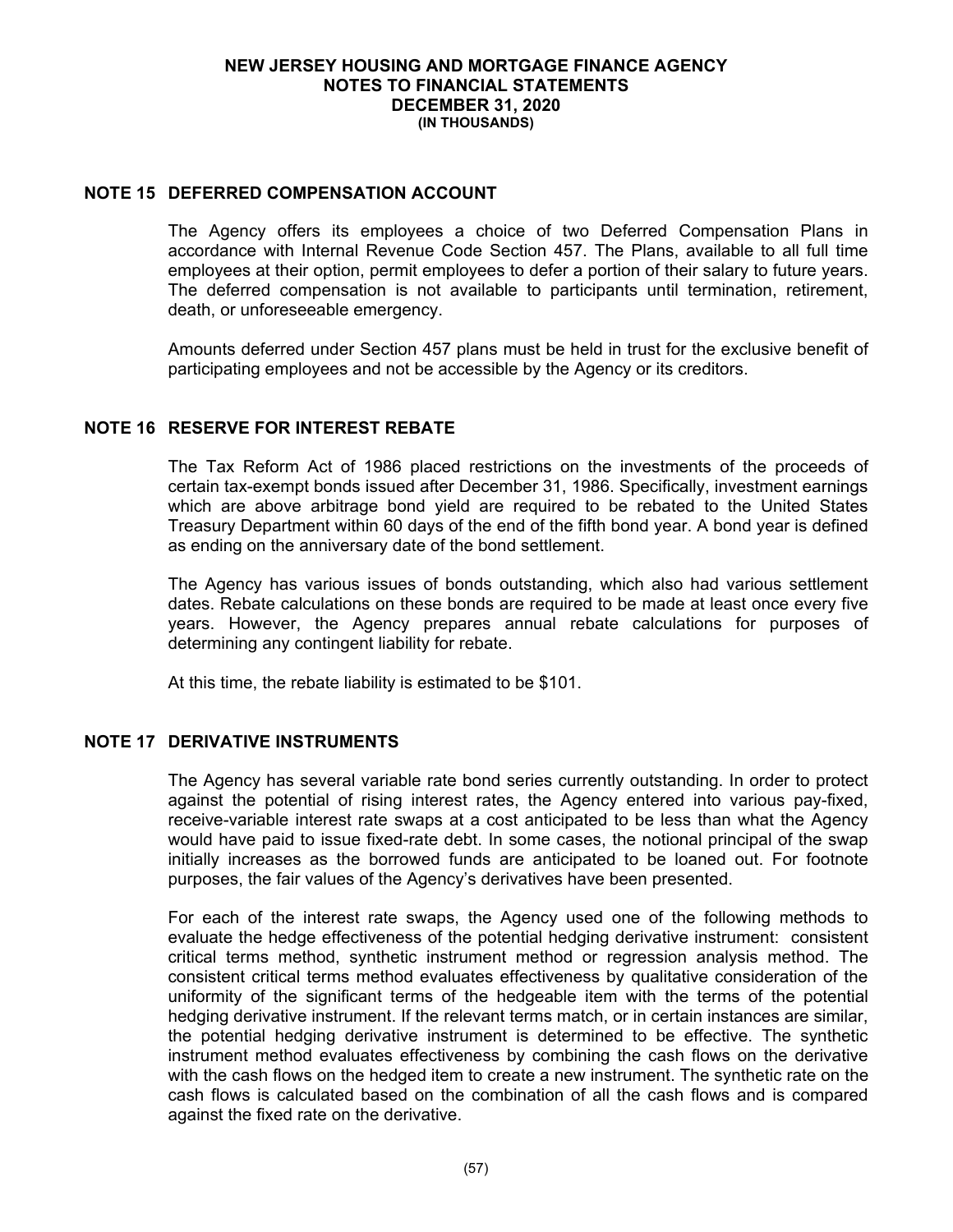### **NOTE 17 DERIVATIVE INSTRUMENTS (CONTINUED)**

A potential hedging derivative instrument is effective if the actual synthetic rate is within a range of 90% to 111% of the fixed rate of the potential hedging derivative instrument to be substantially fixed. The regression analysis method examines the statistical relationship between changes in the fair values or cash flows of a hedged item and its associated potential hedging derivative. For a potential hedging derivative instrument evaluated using regression analysis to be considered effective for financial reporting purposes, the analysis should produce an R-squared of at least 0.80, an F-statistic that indicates statistical significance at the 95% confidence level, and a regression coefficient for the slope between -1.25 and -0.80.

### **Terms, Fair Values, and Credit Risk**

At December 31, 2020, all multi-family derivatives met the criteria for effectiveness.

The terms and fair values of the outstanding swaps as of December 31, 2020, are summarized in the following tables. The swaps are utilized to hedge the risk from the associated variable rate debt. The Agency's swap agreements contain scheduled reductions to outstanding notional amounts that are expected to approximately follow scheduled or anticipated reductions in the associated bonds payable category. The Agency pays a fixed interest rate on the notional amount that represents the principal amount of the related bonds. The Agency receives either 1-month LIBOR times the notional amount for the taxable borrowings, or a percentage of 1-month LIBOR plus a fixed spread or The Securities Industry and Financial Markets Association Municipal Swap (SIFMA) Index times the notional amount for the tax-exempt borrowings from the counterparty, plus a fixed spread as applicable, as listed below. Where possible, only the net difference will be exchanged with the counterparty and the Agency continues to pay interest to the certificate-holders at the variable rate provided on the bonds. The purpose of the swap is to mitigate interest rate risk. The Agency will be exposed to variable rates if the counterparty to the swap defaults or if the swap is terminated.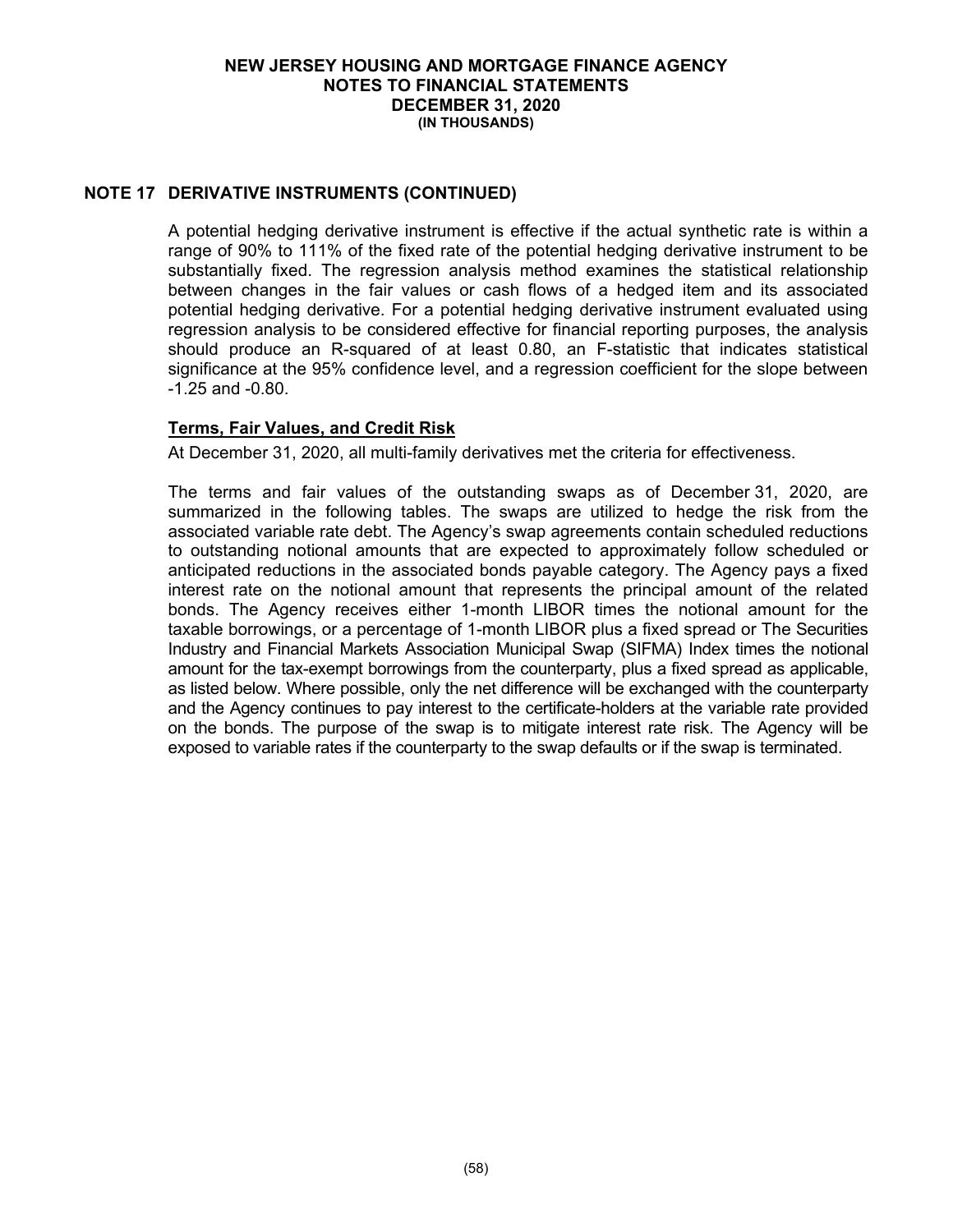### **NOTE 17 DERIVATIVE INSTRUMENTS (CONTINUED)**

The following table presents both the hedging derivative value and the off market loan balances for Multi-Family Bond Component Swaps at December 31, 2020. This presentation has no effect on the net position of the Agency.

#### **Multi-Family Bond Component Swaps**

| Associated Bond Issue          | Variable<br>Rate Bonds<br>Outstanding | Swap<br>Notional<br>Amount | Swap<br>Effective<br>Date | Swap<br>Termination<br>Date | Fixed<br>Rate<br>Paid | Variable Rate Received                | Hedging<br>Derivative<br>Value | Off Market<br>Loan<br>Balance | Counterparty                                | Counterparty<br>Credit Rating<br>(Moody's/S&P/Fitch) |
|--------------------------------|---------------------------------------|----------------------------|---------------------------|-----------------------------|-----------------------|---------------------------------------|--------------------------------|-------------------------------|---------------------------------------------|------------------------------------------------------|
| <b>Cash Flow Hedges:</b>       |                                       |                            |                           |                             |                       |                                       |                                |                               |                                             |                                                      |
| MHRB 2002-G                    | 1,950<br>ŝ.                           | 1,950<br>- \$              | 10/2/2002                 | 5/1/2025                    | 6.2450%               | 1-Mo LIBOR                            | \$<br>$(302)$ \$               | (1)                           | Merrill Lynch Capital Services, Inc. (MLCS) | $A2 / A - / A +$                                     |
| MHRB 2013-5                    | 95,910                                | 27,740                     | 11/1/2002                 | 5/1/2029                    | 4.9888%               | USD-SIFMA Municipal Swap Index        | (1,718)                        | (3,678)                       | Merrill Lynch Capital Services, Inc. (MLCS) | $A2 / A - / A +$                                     |
| MHRB 2013-5                    |                                       | 18,500                     | 11/1/2003                 | 5/1/2033                    | 4.3355%               | USD-SIFMA Municipal Swap Index        | (1,726)                        | (2,622)                       | Goldman Sachs MMDP                          | Aa2 / AA- / NR                                       |
| MHRB 2013-5                    |                                       | 49,650                     | 5/1/2005                  | 5/1/2024                    | 4.0010%               | 67% 1-Mo LIBOR + 18bp                 | (1, 975)                       | (3,363)                       | Bank of America, N.A.                       | Aa2 / A+ / AA-                                       |
| MHRB 2013-6                    | 13,335                                | 6,195                      | 5/8/2003                  | 5/1/2035                    | 5.2810%               | 1-Mo LIBOR                            | (812)                          | (981)                         | Bank of America, N.A.                       | Aa2 / A+ / AA-                                       |
| MHRB 2013-6                    |                                       | 7,155                      | 5/1/2004                  | 11/1/2037                   | 5.3150%               | 1-Mo LIBOR                            | (483)                          | (1,389)                       | JPMorgan Chase Bank, N.A.                   | Aa1/A+/AA                                            |
| MRB 2018-F-HMFA #1426 -        | 27,185                                | 2,340                      | 1/1/2009                  | 11/1/2038                   | 4.4500%               | USD-SIFMA Municipal Swap Index + 33bp | (296)                          | (269)                         | Wells Fargo Bank, N.A.                      | Aa1/ A+ / AA-                                        |
| Heritage Village at Manalapan  |                                       |                            |                           |                             |                       |                                       |                                |                               |                                             |                                                      |
| MRB 2018-F-HMFA #2190 -        |                                       | 2,855                      | 10/1/2008                 | 11/1/2038                   | 4.4950%               | USD-SIFMA Municipal Swap Index + 33bp | (364)                          | (340)                         | Wells Fargo Bank, N.A.                      | Aa1/ A+ / AA-                                        |
| <b>Royal Crescent</b>          |                                       |                            |                           |                             |                       |                                       |                                |                               |                                             |                                                      |
| MRB 2018-F: MRB 2018-G         | $\sim$                                | 46.830                     | 8/21/2008                 | 5/1/2048                    | 4.6330%               | USD-SIFMA Municipal Swap Index        | (6,824)                        | (8, 122)                      | Wells Fargo Bank, N.A.                      | Aa $1/A+$ / AA-                                      |
| MRB 2018-G                     | 48.970                                | 19.505                     | 11/1/2006                 | 5/1/2046                    | 4.0493%               | 60.8% of 1-Mo LIBOR + 34 bp           | (1,923)                        | (2,720)                       | Bank of America, N.A.                       | Aa $2/$ A+ $/$ AA-                                   |
| MRB 2018-G                     |                                       | 4,625                      | 5/1/2006                  | 11/1/2039                   | 4.3900%               | USD-SIFMA Municipal Swap Index        | (1,070)                        | (541)                         | JPMorgan Chase Bank, N.A.                   | Aa1/ A+ / AA                                         |
| MRB 2018-H- HMFA #2265 -       | 6,765                                 | 2,205                      | 10/1/2009                 | 11/1/2039                   | 6.1460%               | 1-Mo LIBOR + 80bp                     | (402)                          | (365)                         | Wells Fargo Bank, N.A.                      | Aa1/ A+ / AA-                                        |
| Sharp Road                     |                                       |                            |                           |                             |                       |                                       |                                |                               |                                             |                                                      |
| MRB 2018-H                     | $\sim$                                | 1.750                      | 11/1/2005                 | 5/1/2036                    | 5.4350%               | 1-Mo LIBOR                            | (332)                          | (316)                         | JPMorgan Chase Bank, N.A.                   | Aa1/ A+ / AA                                         |
| MRB 2018-H                     |                                       | 2,810                      | 11/1/2008                 | 11/1/2038                   | 5.6025%               | 1-Mo LIBOR                            | (442)                          | (454)                         | Bank of America, N.A.                       | Aa $2/$ A+ $/$ AA-                                   |
| MRB 2009-D HMFA 2101 - Acorn   | 15,385                                | 1.255                      | 5/1/2009                  | 5/1/2039                    | 5.8570%               | 1-Mo LIBOR + 40bp                     | (262)                          | (188)                         | Wells Fargo Bank, N.A.                      | Aa1/ A+ / AA-                                        |
| MRB 2009-D HMFA 1352 - King    |                                       | 6,530                      | 11/1/2008                 | 11/1/2038                   | 5.5160%               | 1-Mo LIBOR + 25bp                     | (1, 287)                       | (890)                         | Wells Fargo Bank, N.A.                      | Aa1/ A+ / AA-                                        |
| MRB 2009-D HMFA 2171 - Roval   |                                       | 1,310                      | 8/1/2009                  | 11/1/2047                   | 5.8860%               | 1-Mo LIBOR + 40bp                     | (303)                          | (226)                         | Wells Fargo Bank, N.A.                      | Aa1/ A+ / AA-                                        |
| MRB 2009-D HMFA 2272 - Toms    |                                       | 3,225                      | 9/1/2009                  | 11/1/2039                   | 5.3420%               | 1-Mo LIBOR + 25bp                     | (699)                          | (371)                         | Wells Fargo Bank, N.A.                      | Aa1/ A+ / AA-                                        |
| MRB 2009-D HMFA 1437 - Trenton |                                       | 1,175                      | 8/1/2008                  | 11/1/2038                   | 5.5660%               | 1-Mo LIBOR + 25bp                     | (223)                          | (162)                         | Wells Fargo Bank, N.A.                      | Aa1/ A+ / AA-                                        |
|                                | 209,500                               | 207,605                    |                           |                             |                       |                                       | (21, 443)                      | (26,998)<br>\$                |                                             |                                                      |
|                                |                                       |                            |                           |                             |                       |                                       | 1, 2                           | 1, 2                          |                                             |                                                      |
|                                |                                       |                            |                           |                             |                       |                                       |                                |                               |                                             |                                                      |

MHRB = Multi-Family Housing Revenue Bonds

MRB = Multi-Family Revenue Bonds

 $\Sigma$  1 = Derivative instrument (48,441)<br>  $\Sigma$  2 = Accumulated decrease in fair value of hedging derivative (48,441)

 $\overline{\Sigma}$  2 = Accumulated decrease in fair value of hedging derivative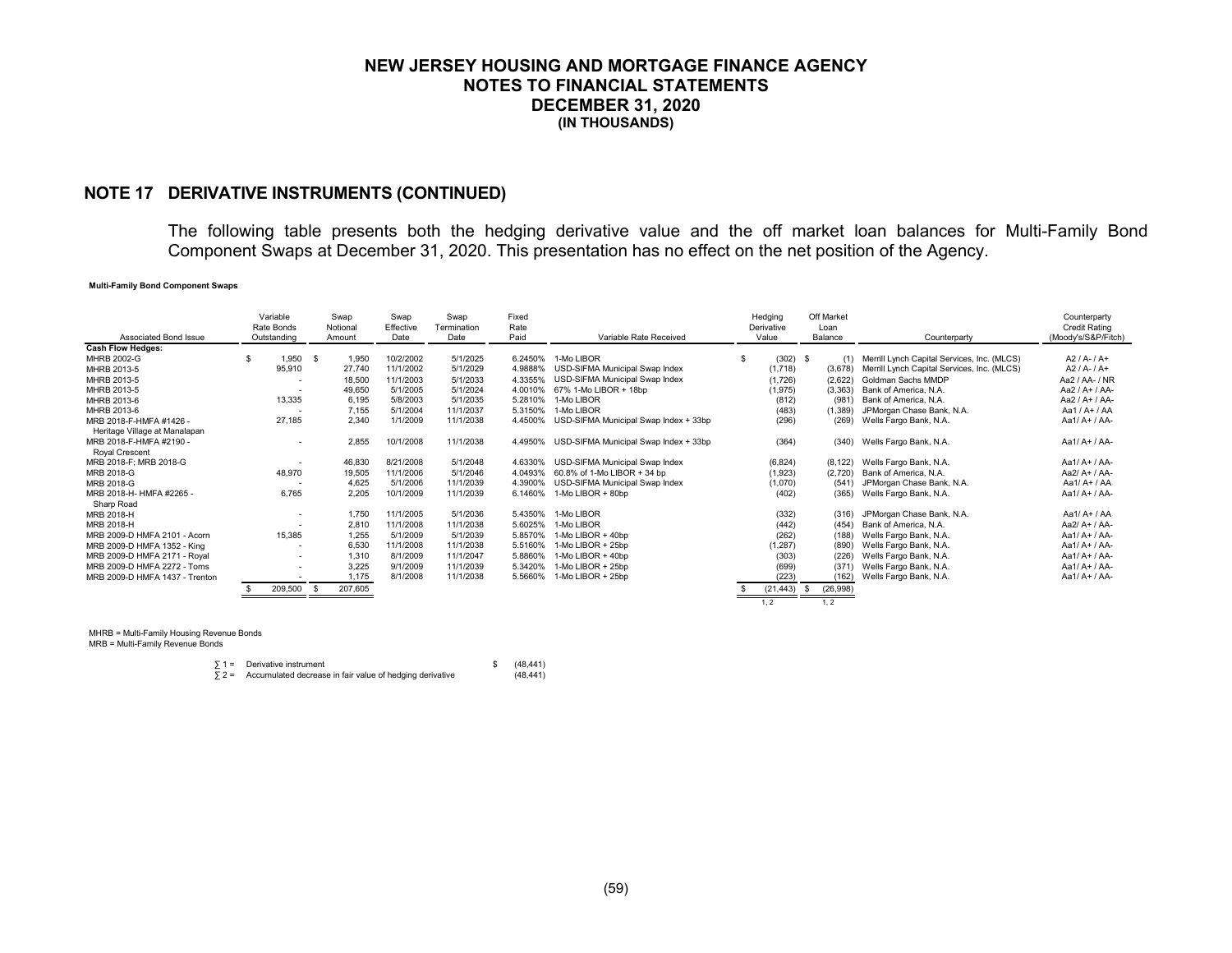### **NOTE 17 DERIVATIVE INSTRUMENTS (CONTINUED)**

### **Credit Risk**

The aggregate notional outstanding amount of hedging derivative instrument positions at December 31, 2020 was \$207,605. This portfolio of derivative instruments is used to hedge \$209,500 of the Agency's total variable rate debt of \$213,410 as of December 31, 2020.

The swap agreements contain varying collateral agreements with the counterparties. At any point in time in which the outstanding swaps have positive fair values, each swap counterparty is required to post collateral to a third party when their credit rating, as determined by the specified nationally recognized credit rating agencies, falls below a trigger level as defined in the swap agreements. This protects the agency by mitigating the credit risk, and therefore termination risk, inherent in the swap. Collateral on all swaps is to be in the form of U.S. government securities held by a third-party custodian.

### **Basis Risk**

Basis risk exists to the extent the Agency's variable-rate bond coupon payments do not exactly equal the index on the swap. The Agency's tax-exempt bonds are hedged with taxexempt SIFMA based swaps and percentage of LIBOR swaps. The Agency's taxable bonds are hedged with taxable, LIBOR-based swaps. In this way, basis risk should be minimized.

#### **Interest Rate Risk**

The Agency's interest rate swaps serve to guard against a rise in variable interest rates associated with its outstanding variable rate bonds. In addition, certain bond proceeds are invested in variable rate Guaranteed Investment Contracts (GICs) or other variable rate investment obligations in order to further mitigate interest rate risk on the variable rate bonds.

### **Termination Risk**

The Agency retains the right to terminate any swap agreement at the market value prior to maturity, and the Agency was granted the right to cancel certain agreements, in whole or in part, at Par. The Agency has termination risk under the contract particularly if an Additional Termination Event (ATE) as defined in the swap documents were to occur. An ATE occurs if either the credit rating of the bonds associated with a specific swap, or the credit rating of the swap counterparty falls below a threshold defined in each swap agreement. The Agency has purchased termination payment insurance on certain swap contracts, which acts as a buffer against a portion of potential termination payments if an ATE was to occur. As long as the swap insurer maintains at least a minimal rating as defined in the swap documents, the insurance policy will allow the Agency to avoid termination due to a decline in the credit rating of the agency bonds. If at the time of termination the swap has a negative fair value, the Agency would be liable to the counterparty for a payment equal to the swap's fair value.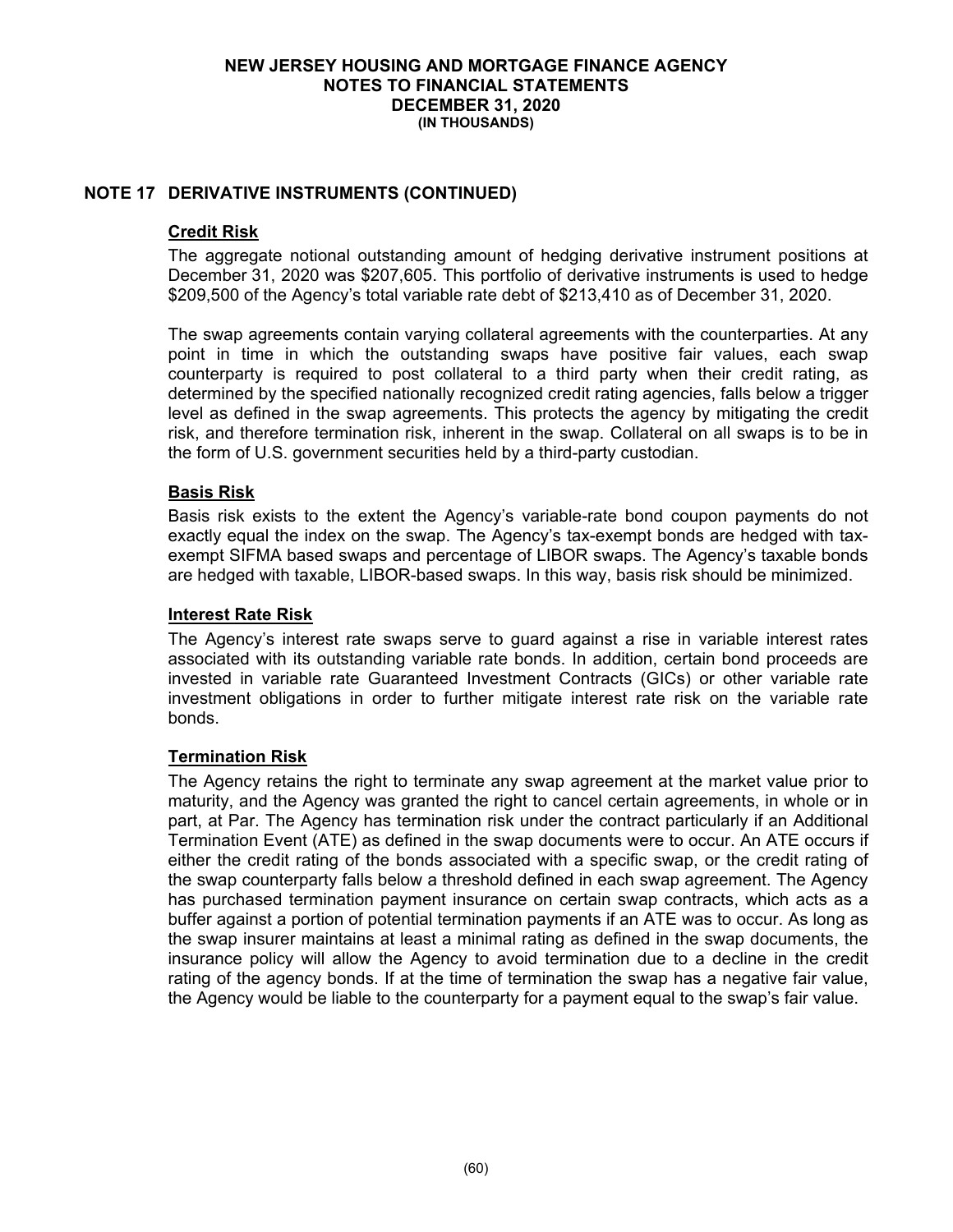### **NOTE 18 INTERFUND ALLOCATION AND TRANSFERS**

The outstanding balances between funds result mainly from the time lag between the dates that (1) interfund services are provided or reimbursement occurs, (2) transactions are recorded in the accounting system, and (3) payments between funds are made.

Transfers are normally made from the General Fund to the Housing Components to assist in funding bond issuances and cover related administrative expenses.

| Interfund Receivable:                  |                 |
|----------------------------------------|-----------------|
| General Fund                           | \$<br>2,086     |
| <b>Single Family Housing Component</b> | 162             |
|                                        | 2,248           |
| Interfund Payable:                     |                 |
| <b>Multi-Family Housing Component</b>  | 2,248           |
| Transfers:                             |                 |
| General Fund                           | \$<br>(13, 766) |
| <b>Single Family Housing Component</b> | 10,063          |
| <b>Multi-Family Housing Component</b>  | 3,703           |
|                                        |                 |
|                                        |                 |

### **NOTE 19 COMMITMENTS AND CONTINGENCIES**

On March 15, 1994, the Agency entered into an Advances, Collateral Pledge, and Security Agreement (the Agreement) with the Federal Home Loan Bank of New York. As of December 31, 2020, the line of credit had \$5,182 aggregate amount outstanding which was comprised of three (3) separate fixed rate, amortizing advances. Repayments on the advances vary with maturity dates in 2038 and 2039, payable monthly at rates ranging from 5.08% to 6.57%. The Agency has pledged mortgages receivable totaling \$2,246 and \$3,272 of cash collateral securing this line of credit.

The Agency is a defendant in various legal actions arising in the ordinary course of business. The Agency is represented in these actions by the Attorney General of the State of New Jersey, acting as general counsel to the Agency, and by counsel to the Agency's various insurers. In the opinion of management and legal counsel, the ultimate disposition of these legal actions will not have a material adverse effect on the Agency's financial position.

The Agency participates in the Government National Mortgage Association (Ginnie Mae) Mortgage Backed Securities (MBS) Programs. Through the MBS programs, Ginnie Mae guarantees securities that are issued by the Agency and backed by pools of mortgage loans. If a borrower fails to make a timely payment on a mortgage loan, the Agency must use its own funds to ensure that the security holders receive timely payment.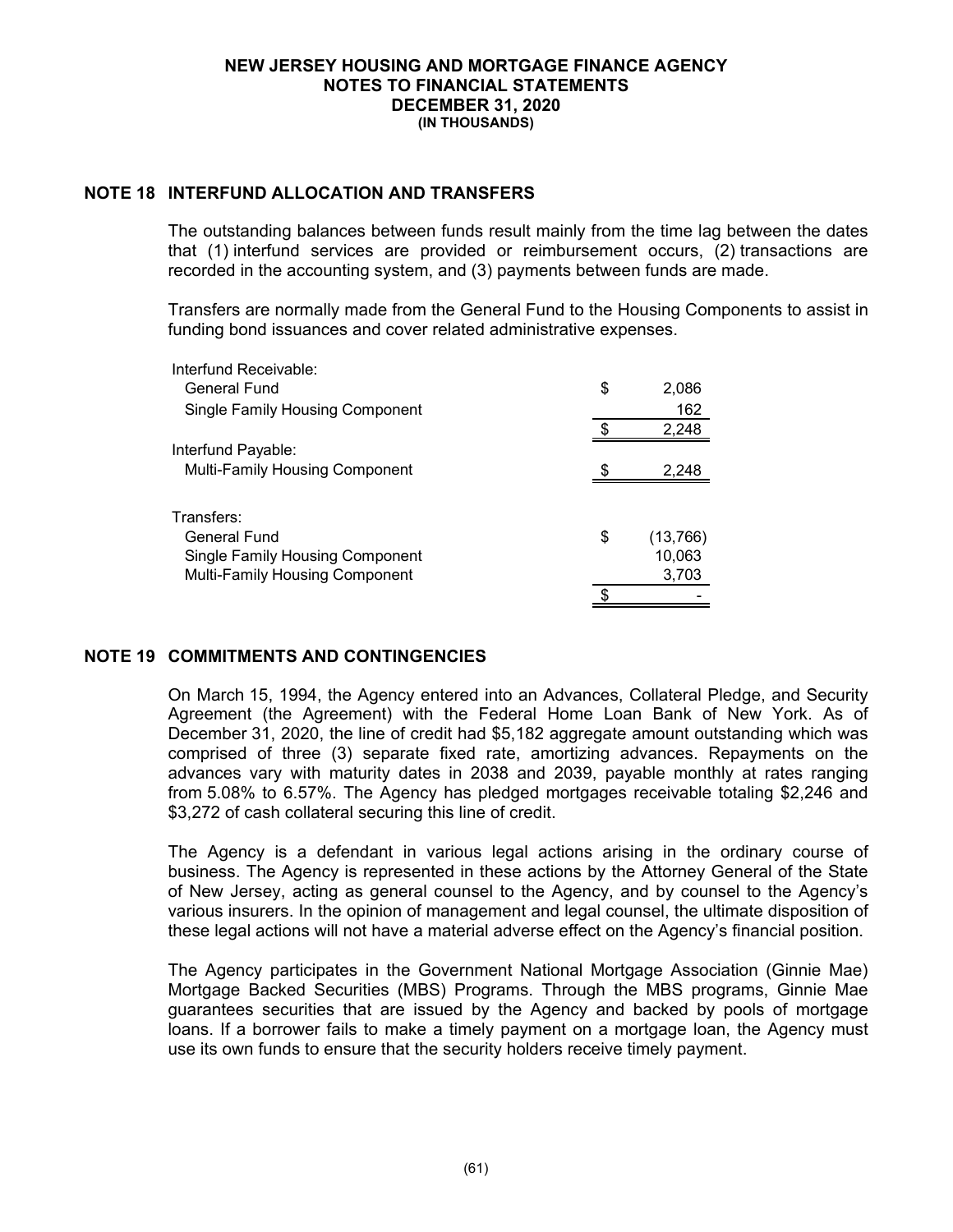### **NOTE 19 COMMITMENTS AND CONTINGENCIES (CONTINUED)**

All loans pooled under the Ginnie Mae MBS program are either insured by the Federal Housing Authority or United States Department of Agriculture Rural Development, or are guaranteed by the Veterans Administration. The Agency assesses the overall risk of loss on loans that it may be required to repurchase and set aside \$525 in their budget for potential payments due under this program.

The Agency has a \$15,000 revolving line of credit with Wells Fargo Bank which accrues interest on any advances based on an applicable LIBOR rate as described in the agreement. At December 31, 2020, there were no advances under this line of credit. On December 31, 2020, the Agency and Wells Fargo Bank extended the availability of the line of credit through December 30, 2021.

## **NOTE 20 SUBSEQUENT EVENTS**

The American Rescue Plan Act of 2021, P.L. 117-2, was enacted in March 2021. A portion of those funds were allocated to the Homeowner Assistance Fund (HAF) by U.S. Treasury. New Jersey was allocated \$332 million in HAF funding by U.S. Treasury. New Jersey received a 10% advance (approximately \$32 million) from U.S. Treasury which was deposited with the New Jersey Department of Community Affairs.

In an effort to be proactive, Agency staff presented a Request For Action at the April 8, 2021 Board meeting, requesting approval to apply for/accept funds from the American Rescue Plan.

At the June 9, 2021 Special Board meeting, which occurred after the release of the 10% advance of HAF funds, staff presented a Request for Action which requested (in part) approval of guidelines for the Emergency Rescue Mortgage Assistance ("ERMA") Program as well as the Homeowner Assistance Fund ("HAF") Housing Counseling Program. Staff also requested

approval to allocate up to \$11 million of the \$32 million advance to launch a Phase 1 Pilot of ERMA and the Housing Counseling Program.

The Agency must submit a plan for the use of the full \$332 million to U.S. Treasury for approval. Once that approval is obtained, the remaining amount of HAF funds allocated to NJ will be released by U.S. Treasury.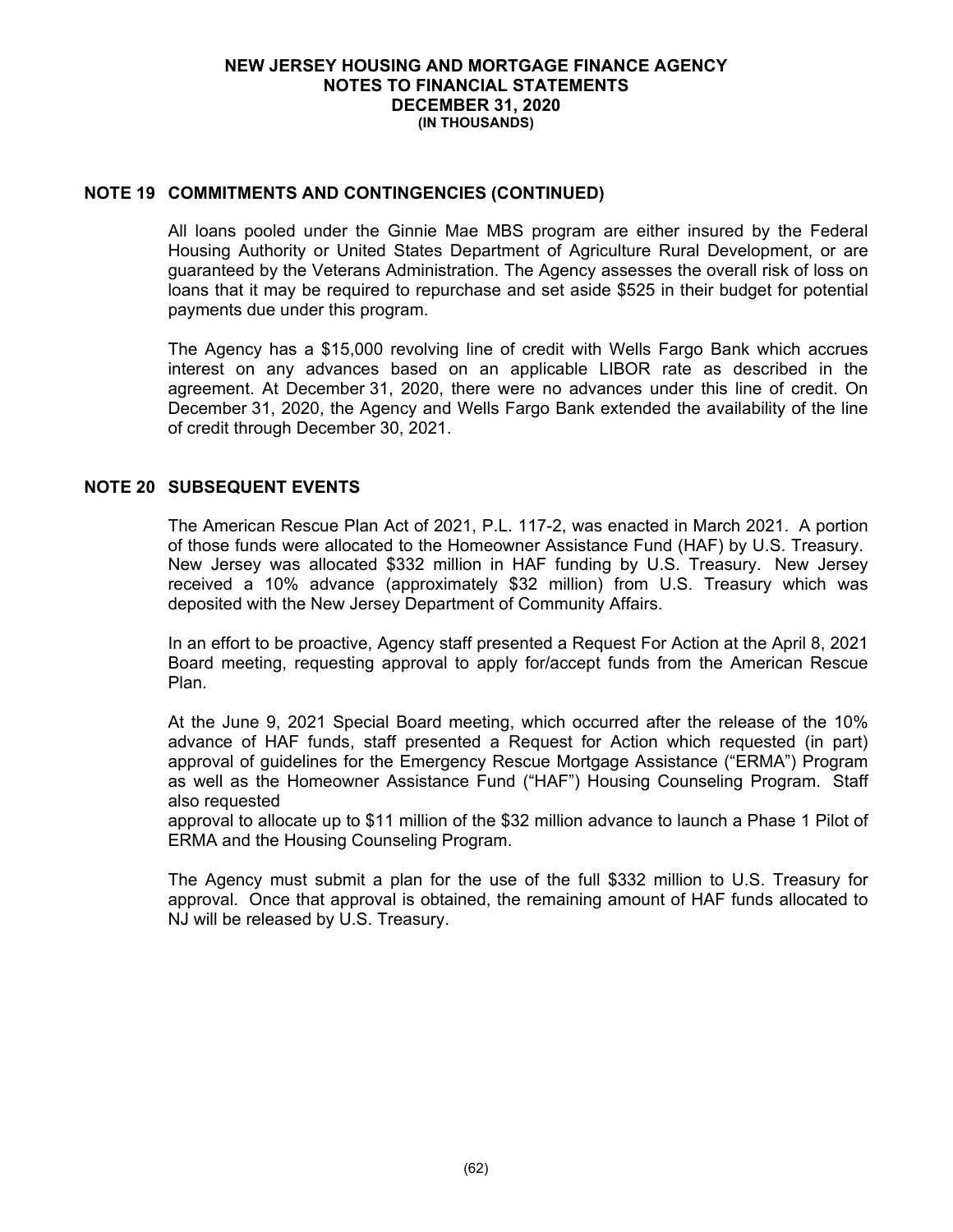### **NOTE 20 SUBSEQUENT EVENTS (CONTINUED)**

The following ratings actions have occurred as of June 25, 2021:

- January 2021 Moody's Investors Service (Moody's) affirmed its Ba1 rating on the Agency's PHA Capital Fund Program Revenue Bonds, 2004 Series A. At the same time, the outlook on these bonds was revised to stable from negative.
- January 2021 Moody's Investors Service (Moody's) affirmed its Baa2 rating on the Agency's PHA Capital Fund Program Revenue Bonds, 2007 Series A. At the same time, the outlook on these bonds was revised to stable from negative.
- February 2021 Standard & Poor's Global Ratings (S&P) affirmed its AA rating (stable outlook) on the Agency's Multi-Family Housing Revenue Bonds (MF 1995) Resolution.
- March 2021 Standard & Poor's Rating Services (S&P) affirmed its AA rating (stable outlook) on the Agency's issuer credit rating (ICR).
- April 2021 Standard & Poor's Global Ratings (S&P) affirmed its AA rating (stable outlook) on the Agency's Multi-Family Housing Revenue Bonds (MF 1995) Resolution.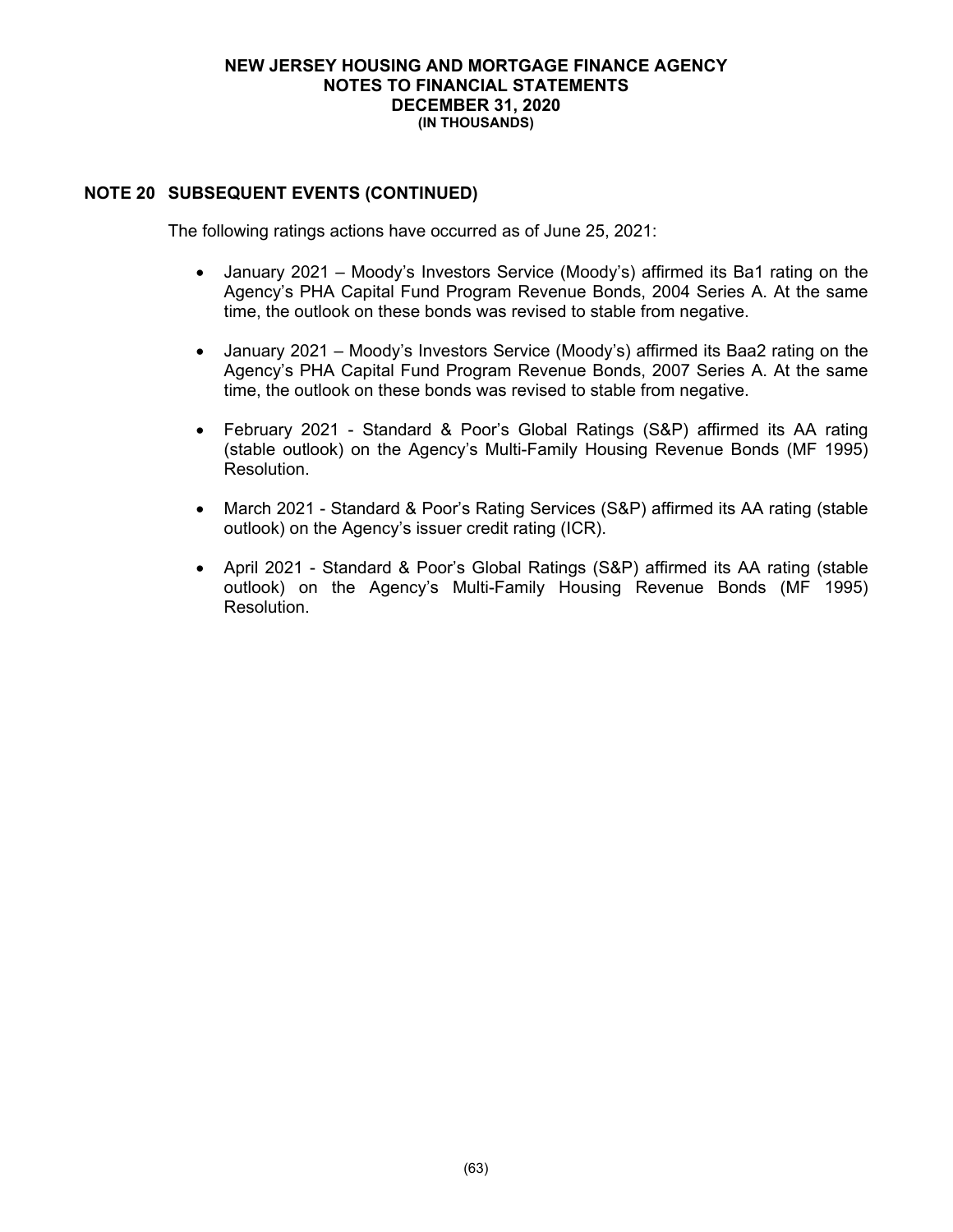#### **NEW JERSEY HOUSING AND MORTGAGE FINANCE AGENCY SCHEDULE OF AGENCY'S PROPORTIONATE SHARE OF NET PENSION LIABILITY AS OF DECEMBER 31, 2020 (IN THOUSANDS)**

|                                                          | 2020 |         |  | 2019    |  | 2018    |     | 2017    |    | 2016    |  |
|----------------------------------------------------------|------|---------|--|---------|--|---------|-----|---------|----|---------|--|
| Agency's Proportion of Net Pension Liability             |      | 0.2702% |  | 0.2720% |  | 0.2841% |     | 0.2949% |    | 0.2783% |  |
| Agency's Proportionate Share of Net Pension Liability    |      | 44.414  |  | 50.549  |  | 53.554  | \$. | 66.132  | S  | 87.342  |  |
| Agency's Covered Payroll                                 | \$   | 19.754  |  | 20.212  |  | 20.815  | \$  | 19.000  | \$ | 18,509  |  |
| Agency's Proportionate Share of Net Pension Liability as |      |         |  |         |  |         |     |         |    |         |  |
| a Percentage of its Covered Payroll                      |      | 225%    |  | 250%    |  | 257%    |     | 348%    |    | 472%    |  |
| Plan Fiduciary Net Position as a Percentage of           |      |         |  |         |  |         |     |         |    |         |  |
| <b>Total Pension Liability</b>                           |      | 42.90%  |  | 42.04%  |  | 40.45%  |     | 36.78%  |    | 31.20%  |  |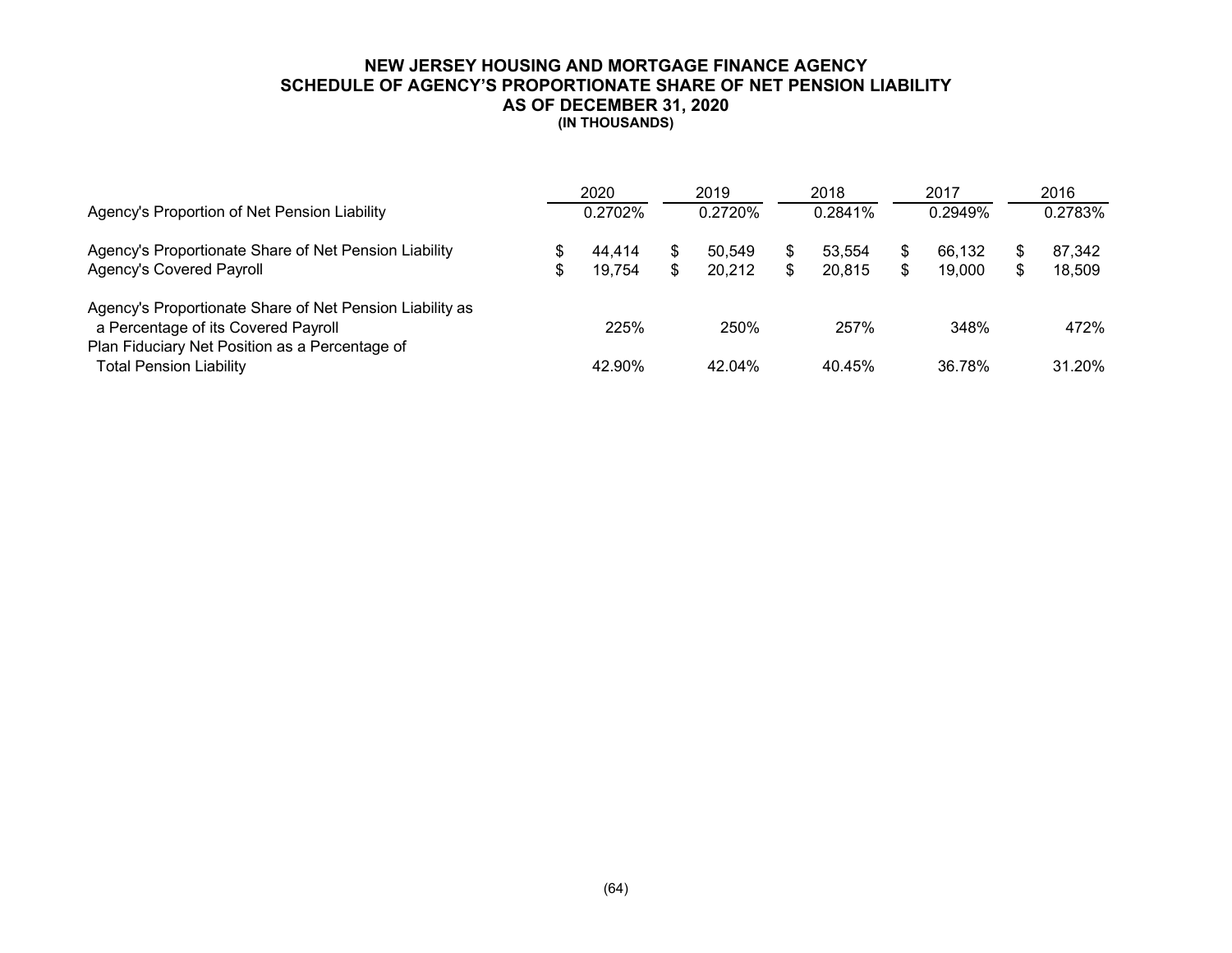### **NEW JERSEY HOUSING AND MORTGAGE FINANCE AGENCY SCHEDULE OF AGENCY'S PENSION CONTRIBUTIONS AS OF DECEMBER 31, 2020 (IN THOUSANDS)**

|                                                                       |   | 2020   |    | 2019   | 2018 |        | 2017 |        | 2016 |        |
|-----------------------------------------------------------------------|---|--------|----|--------|------|--------|------|--------|------|--------|
| <b>Actuarial Determined Contributions</b>                             |   | 2,979  | S  | 2,729  |      | 2,705  | S    | 2,632  |      | 2,393  |
| Contributions in Relation to the Actuarial Determined<br>Contribution |   | 2,979  |    | 2,729  |      | 2,705  |      | 2,632  |      | 2,393  |
| Contribution Deficiency (Excess)                                      |   | $\sim$ |    | $\sim$ | \$.  | $\sim$ |      | ۰.     |      |        |
| Agency's Covered Payroll                                              | S | 19,754 | \$ | 20,212 | \$.  | 20,815 | \$   | 19,000 |      | 18,509 |
| Contributions as a Percentage of Covered Payroll                      |   | 15.08% |    | 13.50% |      | 13.00% |      | 13.85% |      | 12.93% |

#### **Notes to Schedule**

*Valuation Date:*

Actuarially determined contribution amounts were calculated as of July 1, 2019

#### *Methods and Assumptions Used to Determine*

 *Contribution Rates:*Actuarial cost method:

| Actuarial cost method:         | <b>Projected Unit Credit</b>       |
|--------------------------------|------------------------------------|
| Amortization method:           | Level Dollar, open                 |
| Remaining amortization period: | 30 years                           |
|                                | Five-year, smoothing difference    |
|                                | between market value and           |
| Asset valuation method:        | expected actuarial value           |
| Inflation:                     | 2.75%                              |
| Salary increases:              | 3.00-7.00%                         |
| Investment rate of return:     | 7.00%                              |
| Retirement age:                | Rates vary by participant age      |
| Mortality:                     | Society of Actuaries Scale MP-2020 |

 *Changes in Assumptions* 

There were no changes in assumptions when comparing to the prior year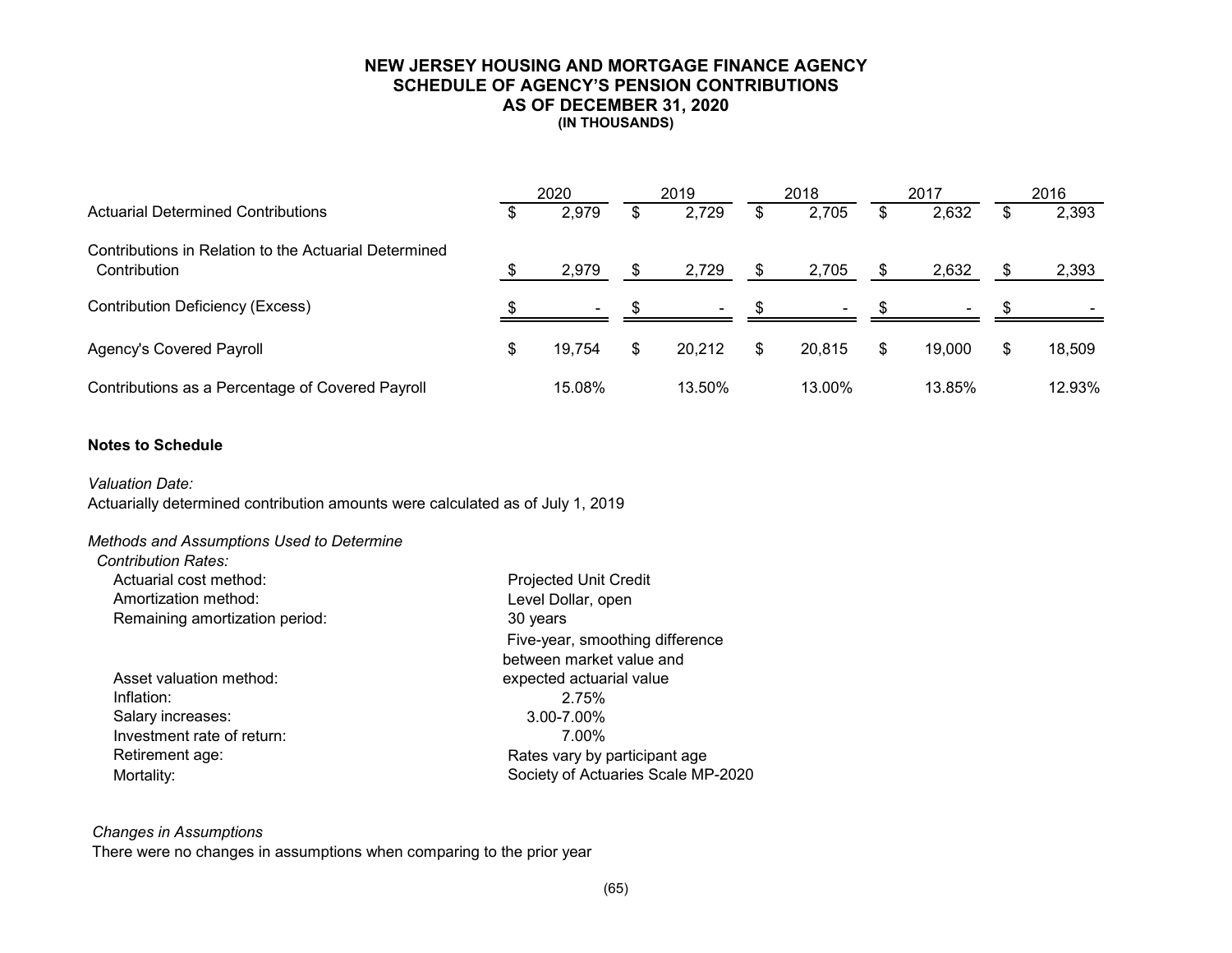#### **NEW JERSEY HOUSING AND MORTGAGE FINANCE AGENCY SCHEDULE OF CHANGES IN THE AGENCY'S NET OPEB LIABILITY AND RELATED RATIOS AS OF DECEMBER 31, 2020 (IN THOUSANDS)**

|                                                            |              |              |              |      | Last 10 Fiscal Years |      |      |      |      |      |
|------------------------------------------------------------|--------------|--------------|--------------|------|----------------------|------|------|------|------|------|
|                                                            | 2020         | 2019         | 2018         | 2017 | 2016                 | 2015 | 2014 | 2013 | 2012 | 2011 |
| <b>TOTAL OPEB LIABILITY</b>                                |              |              |              |      |                      |      |      |      |      |      |
| Service Cost                                               | \$<br>924    | \$<br>1,748  | \$<br>1,708  | N/A  | N/A                  | N/A  | N/A  | N/A  | N/A  | N/A  |
| Interest on Total OPEB Liability                           | 1.857        | 3,381        | 3.196        | N/A  | N/A                  | N/A  | N/A  | N/A  | N/A  | N/A  |
| <b>Changes of Benefit Terms</b>                            | 2,475        |              |              | N/A  | N/A                  | N/A  | N/A  | N/A  | N/A  | N/A  |
| Difference Between Expected and Actual Experience          | 8            | (935)        | (138)        | N/A  | N/A                  | N/A  | N/A  | N/A  | N/A  | N/A  |
| <b>Changes of Assumptions</b>                              | 6,364        | (29,903)     |              | N/A  | N/A                  | N/A  | N/A  | N/A  | N/A  | N/A  |
| <b>Benefit Payments</b>                                    | (1, 161)     | (1, 155)     | (1,704)      | N/A  | N/A                  | N/A  | N/A  | N/A  | N/A  | N/A  |
| Net Change in total OPEB Liability                         | 10,467       | (26, 864)    | 3,062        | N/A  | N/A                  | N/A  | N/A  | N/A  | N/A  | N/A  |
| <b>Total OPEB Liability - Beginning</b>                    | 33,431       | 60,295       | 57,233       | N/A  | N/A                  | N/A  | N/A  | N/A  | N/A  | N/A  |
| Total OPEB Liability - Ending (a)                          | 43,898       | \$<br>33,431 | \$<br>60,295 | N/A  | N/A                  | N/A  | N/A  | N/A  | N/A  | N/A  |
| PLAN FIDUCIARY NET POSITION                                |              |              |              |      |                      |      |      |      |      |      |
| <b>Contributions - Employer</b>                            | \$<br>6,332  | \$<br>6,899  | \$<br>13,795 | N/A  | N/A                  | N/A  | N/A  | N/A  | N/A  | N/A  |
| Net Investment Income                                      | 2,909        | 2,185        | (610)        | N/A  | N/A                  | N/A  | N/A  | N/A  | N/A  | N/A  |
| <b>Benefit Payments</b>                                    | (1, 161)     | (1, 155)     | (1,704)      | N/A  | N/A                  | N/A  | N/A  | N/A  | N/A  | N/A  |
| <b>Administrative Expenses</b>                             |              |              |              | N/A  | N/A                  | N/A  | N/A  | N/A  | N/A  | N/A  |
| Net Change in Plan Fiduciary Net Position                  | 8,080        | 7,929        | 11,481       | N/A  | N/A                  | N/A  | N/A  | N/A  | N/A  | N/A  |
| Plan Fiduciary Net Position - Beginning                    | 19,410       | 11,481       |              | N/A  | N/A                  | N/A  | N/A  | N/A  | N/A  | N/A  |
| Plan Fiduciary Net Position - Ending (b)                   | 27,490       | \$<br>19,410 | \$<br>11,481 | N/A  | N/A                  | N/A  | N/A  | N/A  | N/A  | N/A  |
| Net OPEB Liability (a) - (b)                               | \$<br>16,408 | \$<br>14,021 | \$<br>48,814 | N/A  | N/A                  | N/A  | N/A  | N/A  | N/A  | N/A  |
| Plan Fiduciary Net Position as a % of Total OPEB Liability | 62.62%       | 58.06%       | 19.04%       | N/A  | N/A                  | N/A  | N/A  | N/A  | N/A  | N/A  |
| <b>Covered Employee Payroll</b>                            | \$<br>21,544 | \$<br>20,240 | \$<br>18,991 | N/A  | N/A                  | N/A  | N/A  | N/A  | N/A  | N/A  |
| Net OPEB Liability as a % of Covered Employee Payroll      | 76.16%       | 69.27%       | 257.04%      | N/A  | N/A                  | N/A  | N/A  | N/A  | N/A  | N/A  |

Notes to Schedule: Benefit Changes: None Changes of Assumptions: None

This schedule presents all information that is available until ten years of information is compiled.

N/A – Information not yet available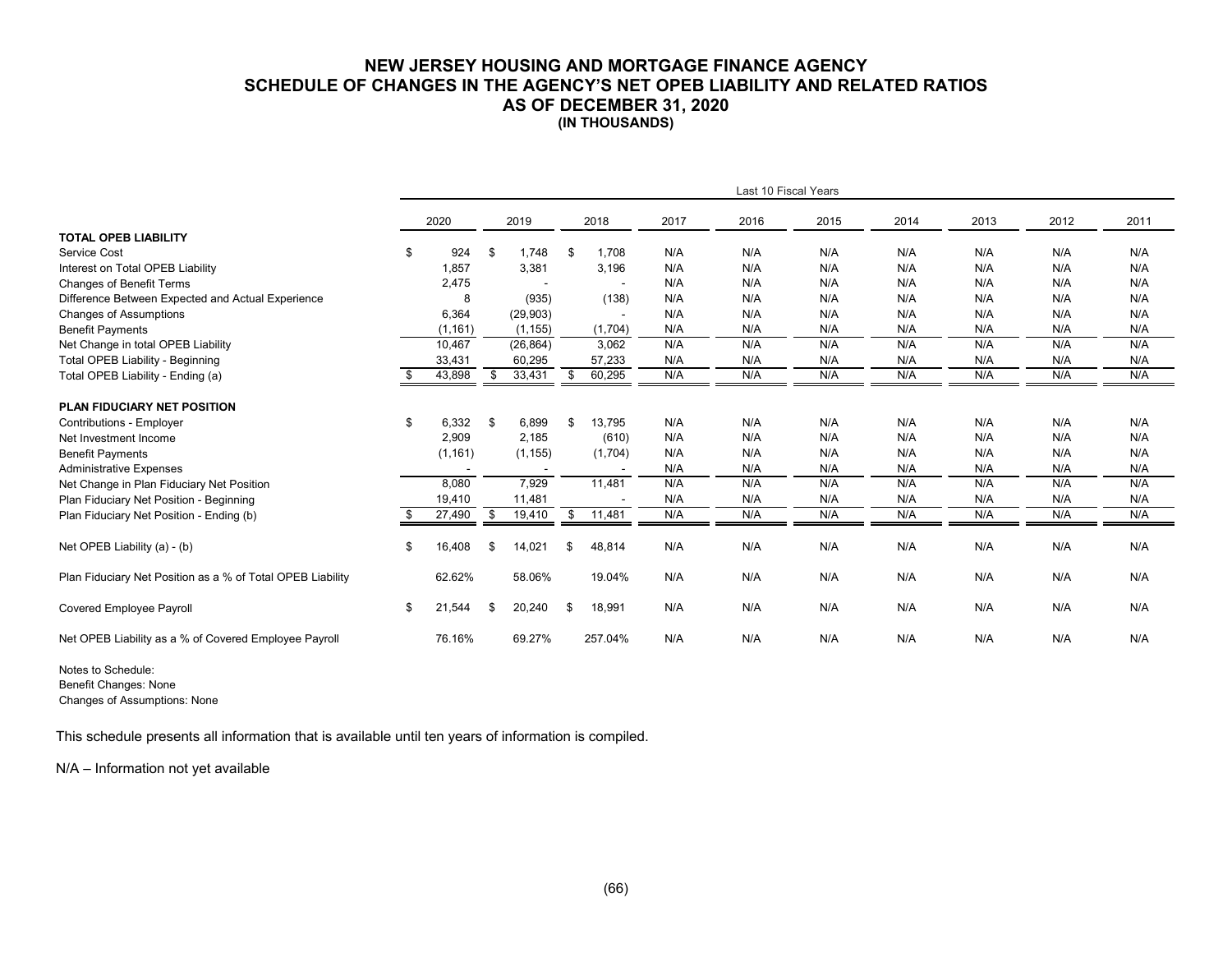#### **NEW JERSEY HOUSING AND MORTGAGE FINANCE AGENCY SCHEDULE OF AGENCY'S OPEB CONTRIBUTIONS AS OF DECEMBER 31, 2020 (IN THOUSANDS)**

|                                                  | Last 10 Fiscal Years |  |          |  |          |      |      |      |      |      |      |      |  |
|--------------------------------------------------|----------------------|--|----------|--|----------|------|------|------|------|------|------|------|--|
|                                                  | 2020                 |  | 2019     |  | 2018     | 2017 | 2016 | 2015 | 2014 | 2013 | 2012 | 2011 |  |
| <b>Actuarially Determined Contribution</b>       | 2,835                |  | 4,967    |  | 5,441    | N/A  | N/A  | N/A  | N/A  | N/A  | N/A  | N/A  |  |
| Contribution in Relation to the Actuarially      |                      |  |          |  |          |      |      |      |      |      |      |      |  |
| <b>Determined Contribution</b>                   | 6,332                |  | 6,899    |  | 13,795   | N/A  | N/A  | N/A  | N/A  | N/A  | N/A  | N/A  |  |
| Contribution Deficiency (Excess)                 | (3, 497)             |  | 1,932)   |  | (8, 354) | N/A  | N/A  | N/A  | N/A  | N/A  | N/A  | N/A  |  |
| Covered Employee Payroll                         | \$21.544             |  | \$20,240 |  | 18.991   | N/A  | N/A  | N/A  | N/A  | N/A  | N/A  | N/A  |  |
| Contributions as a % of Covered Employee Payroll | 29.39%               |  | 34.09%   |  | 72.64%   | N/A  | N/A  | N/A  | N/A  | N/A  | N/A  | N/A  |  |

#### **Notes to schedule**

*Valuation date:*

1/1/2019

Actuarially determined contribution rates are calculated as of January 1, two years prior to the end of the fiscal year in which contributions are reported.

#### *Methods and assumptions used to determine the contribution rates:*

| Actuarial cost method      | Entry age normal                                                                                                                                                                                                                                                                                                                                                                                                                                                                                                                                |
|----------------------------|-------------------------------------------------------------------------------------------------------------------------------------------------------------------------------------------------------------------------------------------------------------------------------------------------------------------------------------------------------------------------------------------------------------------------------------------------------------------------------------------------------------------------------------------------|
| Amortization method        | Level Dollar Amortization, closed.                                                                                                                                                                                                                                                                                                                                                                                                                                                                                                              |
| Amortization period        | 30 years                                                                                                                                                                                                                                                                                                                                                                                                                                                                                                                                        |
| Asset valuation method     | Market Value                                                                                                                                                                                                                                                                                                                                                                                                                                                                                                                                    |
| Inflation                  | 2.20 percent                                                                                                                                                                                                                                                                                                                                                                                                                                                                                                                                    |
| Healthcare cost trend rate | 0.0 percent, decreasing to an ultimate                                                                                                                                                                                                                                                                                                                                                                                                                                                                                                          |
|                            | rate of 4.2 percent in 2068                                                                                                                                                                                                                                                                                                                                                                                                                                                                                                                     |
| Salary increases           | 3.50 percent, average, including inflation                                                                                                                                                                                                                                                                                                                                                                                                                                                                                                      |
| Investment rate of return  | 4.50 percent                                                                                                                                                                                                                                                                                                                                                                                                                                                                                                                                    |
| Retirement age             | Expected retirements of employees with at least 25 years of service are assumed at a rate of 11.7% for<br>employees aged 55, increasing to a rate of 50% for employees aged 65 or older                                                                                                                                                                                                                                                                                                                                                         |
| Mortality                  | PUBG.H-2010 Mortality Tables, head count weighted, projected forward using Mortality Improvement Scale MP-2019 from<br>2010 base year on a generational basis to reflect mortality improvements both before and after the valuation date (based<br>on most recent tables published by the Society of Actuaries' Retirement Plans Experience Committee as of the<br>measurement date). Employee rates before benefit commencement, healthy annuitant rates after benefit commencement,<br>and disabled annuitant rates upon disability are used. |

This schedule presents all information that is available until ten years of information is compiled.

N/A – Information not yet available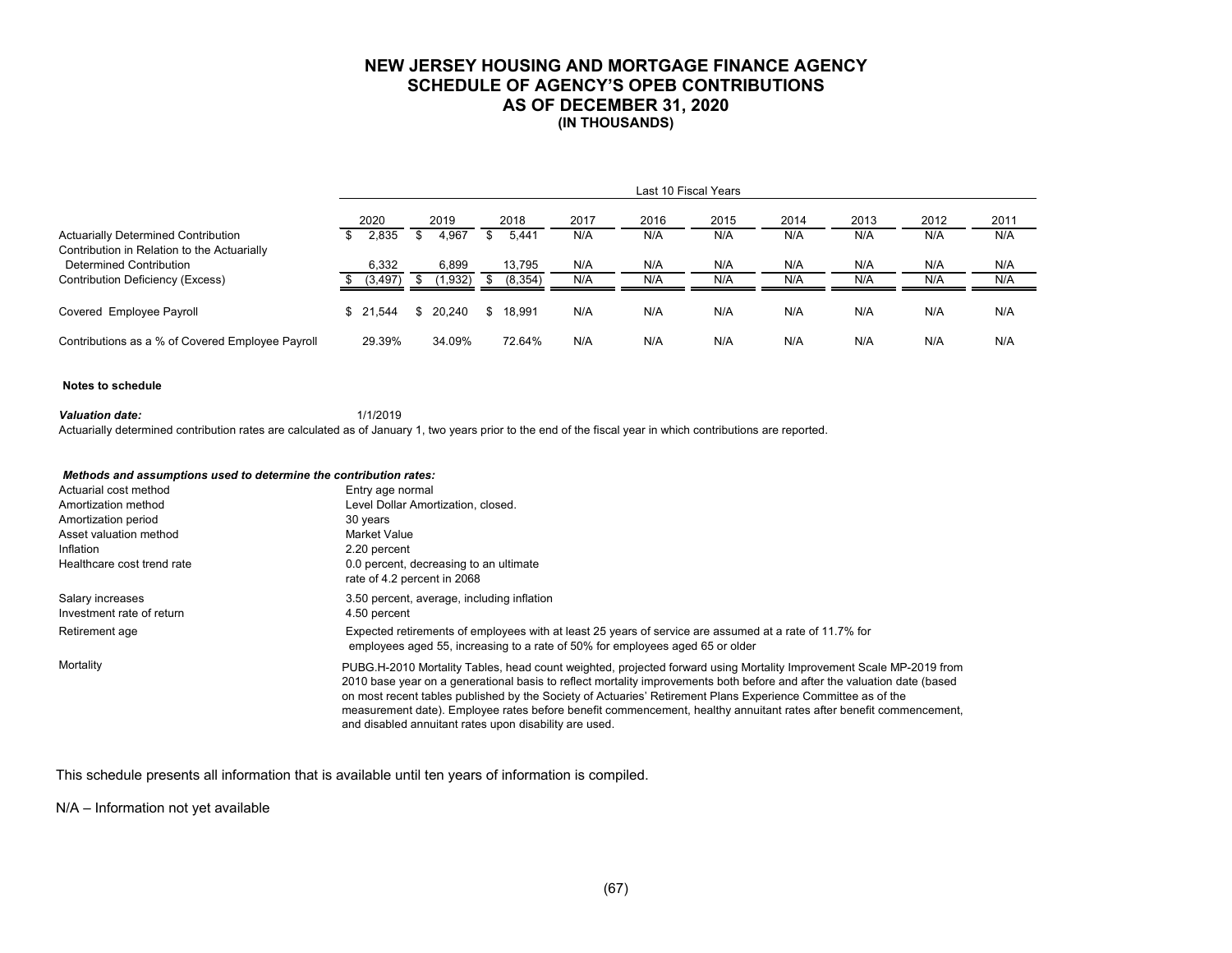# **NEW JERSEY HOUSING AND MORTGAGE FINANCE AGENCY SCHEDULE OF NET POSITION – SINGLE-FAMILY HOUSING PROGRAM DECEMBER 31, 2020**

**(WITH COMPARATIVE SUMMARIZED FINANCIAL INFORMATION AS OF DECEMBER 31, 2019) (IN THOUSANDS)** 

|                                                   | Housing<br>Revenue<br><b>Bonds</b> | Home<br>Mortgage<br><b>Bonds</b> | Total         | 2019<br>Total |
|---------------------------------------------------|------------------------------------|----------------------------------|---------------|---------------|
| <b>ASSETS</b>                                     |                                    |                                  |               |               |
| <b>CURRENT ASSETS</b>                             |                                    |                                  |               |               |
| Restricted Cash and Cash Equivalents              | \$<br>312.780                      | \$                               | \$<br>312,780 | \$<br>228,596 |
| Accrued Interest Receivable on Investments        | 154                                |                                  | 154           | 154           |
| Mortgage Loans Receivable, Net                    | 26,063                             |                                  | 26,063        | 25,218        |
| Accrued Interest Receivable on Mortgages          | 5,389                              |                                  | 5,389         | 4,432         |
| Due from Loan Servicers                           | 2,175                              |                                  | 2,175         | 3,330         |
| Due from Other Funds                              | 162                                |                                  | 162           |               |
| <b>Other Current Assets</b>                       | 3,002                              |                                  | 3,002         | 8.938         |
| <b>Total Current Assets</b>                       | 349,725                            |                                  | 349,725       | 270,668       |
|                                                   |                                    |                                  |               |               |
| <b>NONCURRENT ASSETS</b>                          |                                    |                                  |               |               |
| Restricted Investments - Noncurrent               | 3,965                              |                                  | 3,965         | 3,696         |
| Mortgage Loans Receivable, Net                    | 763,837                            |                                  | 763,837       | 749,843       |
| Supplemental Mortgages and Other Loans, Net       | 134                                |                                  | 134           | 90            |
| Real Estate Owned, Net                            | 1,010                              |                                  | 1,010         | 7,447         |
| <b>Total Noncurrent Assets</b>                    | 768,946                            |                                  | 768,946       | 761.076       |
| <b>Total Assets</b>                               | 1,118,671                          |                                  | 1,118,671     | 1,031,744     |
| <b>LIABILITIES AND NET POSITION</b>               |                                    |                                  |               |               |
| <b>CURRENT LIABILITIES</b>                        |                                    |                                  |               |               |
| Bonds and Obligations, Net                        | 29,855                             |                                  | 29,855        | 28,100        |
| Accrued Interest Payable on Bonds and Obligations | 7,479                              |                                  | 7,479         | 7,920         |
| <b>Other Current Liabilities</b>                  | 758                                |                                  | 758           | 616           |
| <b>Total Current Liabilities</b>                  | 38,092                             |                                  | 38,092        | 36,636        |
| <b>NONCURRENT LIABILITIES</b>                     |                                    |                                  |               |               |
| Bonds and Obligations, Net                        | 909,336                            |                                  | 909,336       | 832,130       |
| <b>Total Noncurrent Liabilities</b>               | 909,336                            |                                  | 909,336       | 832,130       |
|                                                   |                                    |                                  |               |               |
| <b>Total Liabilities</b>                          | 947,428                            |                                  | 947,428       | 868,766       |
| <b>NET POSITION</b>                               |                                    |                                  |               |               |
| Restricted Under Bond and Obligation Resolutions  | 171,243                            |                                  | 171,243       | 162,978       |
| <b>Total Net Position</b>                         | $\frac{1}{2}$<br>171,243           | \$                               | 171,243<br>\$ | \$<br>162,978 |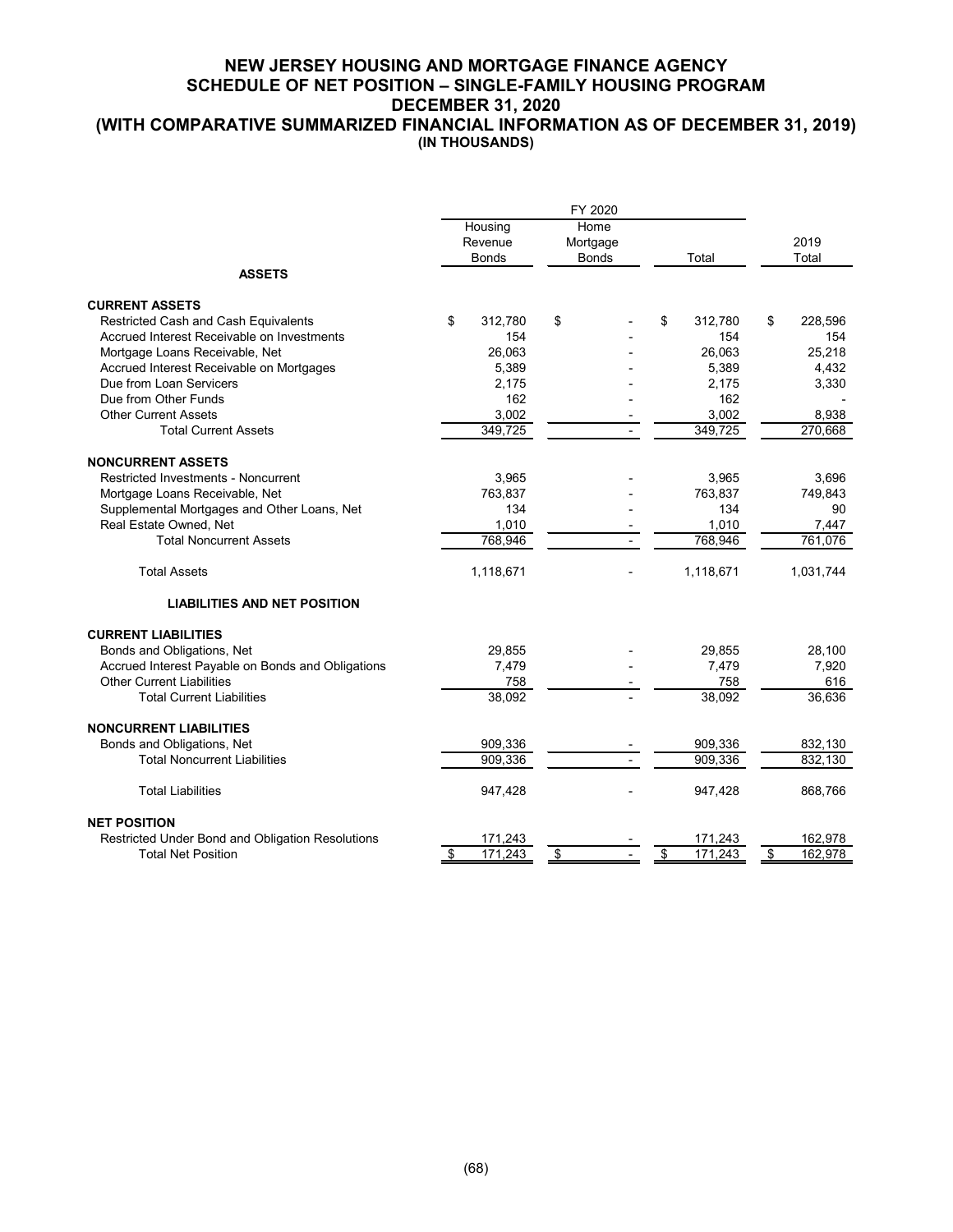#### **NEW JERSEY HOUSING AND MORTGAGE FINANCE AGENCY SCHEDULE OF REVENUES, EXPENSES, AND CHANGES IN FUND NET POSITION – SINGLE-FAMILY HOUSING PROGRAM YEAR ENDED DECEMBER 31, 2020 (WITH COMPARATIVE SUMMARIZED FINANCIAL INFORMATION FOR YEAR ENDED DECEMBER 31, 2019) (IN THOUSANDS)**

|                                              |               | FY 2020      |    |          |               |  |
|----------------------------------------------|---------------|--------------|----|----------|---------------|--|
|                                              | Housing       | Home         |    |          |               |  |
|                                              | Revenue       | Mortgage     |    |          | 2019          |  |
|                                              | <b>Bonds</b>  | <b>Bonds</b> |    | Total    | Total         |  |
| <b>OPERATING REVENUES</b>                    |               |              |    |          |               |  |
| Interest Income on Mortgage Loans            | \$<br>33,497  | \$<br>3,274  | \$ | 36,771   | \$<br>35,912  |  |
| Recovery on Mortgage Modifications           |               |              |    |          | 2,378         |  |
| Recovery of Bad Debt                         | 5,988         | 416          |    | 6,404    | 2,547         |  |
| <b>Total Operating Revenues</b>              | 39,485        | 3,690        |    | 43,175   | 40,837        |  |
| <b>OPERATING EXPENSES</b>                    |               |              |    |          |               |  |
| Interest and Amortization of Bond Prem/Disc  | 23,619        | 6,539        |    | 30,158   | 30,343        |  |
| Servicing Fees and Other                     | 2,568         | 276          |    | 2,844    | 2,840         |  |
| Professional Services and Financing Costs    | 5,150         | 4            |    | 5,154    | 5,571         |  |
| Loss on Sale of Real Estate Owned            | 3,927         | 362          |    | 4,289    | 5,029         |  |
| Provision for Loan Losses                    | 3,846         | 147          |    | 3,993    | 8,507         |  |
| <b>Total Operating Expenses</b>              | 39,110        | 7,328        |    | 46,438   | 52,290        |  |
| <b>OPERATING INCOME (LOSS)</b>               | 375           | (3,638)      |    | (3, 263) | (11, 453)     |  |
| <b>NONOPERATING REVENUES</b>                 |               |              |    |          |               |  |
| Investment Income                            | 1,428         | 37           |    | 1,465    | 6,119         |  |
| <b>INCOME (LOSS) BEFORE TRANSFERS</b>        | 1,803         | (3,601)      |    | (1,798)  | (5, 334)      |  |
| <b>TRANSFERS FROM (TO) OTHER RESOLUTIONS</b> | 21,631        | (11, 568)    |    | 10,063   | (688)         |  |
| <b>INCREASE IN NET POSITION</b>              | 23,434        | (15, 169)    |    | 8,265    | (6,022)       |  |
| Net Position - Beginning of Year             | 147,809       | 15,169       |    | 162,978  | 169,000       |  |
| <b>NET POSITION - END OF YEAR</b>            | \$<br>171,243 | \$           | \$ | 171,243  | \$<br>162,978 |  |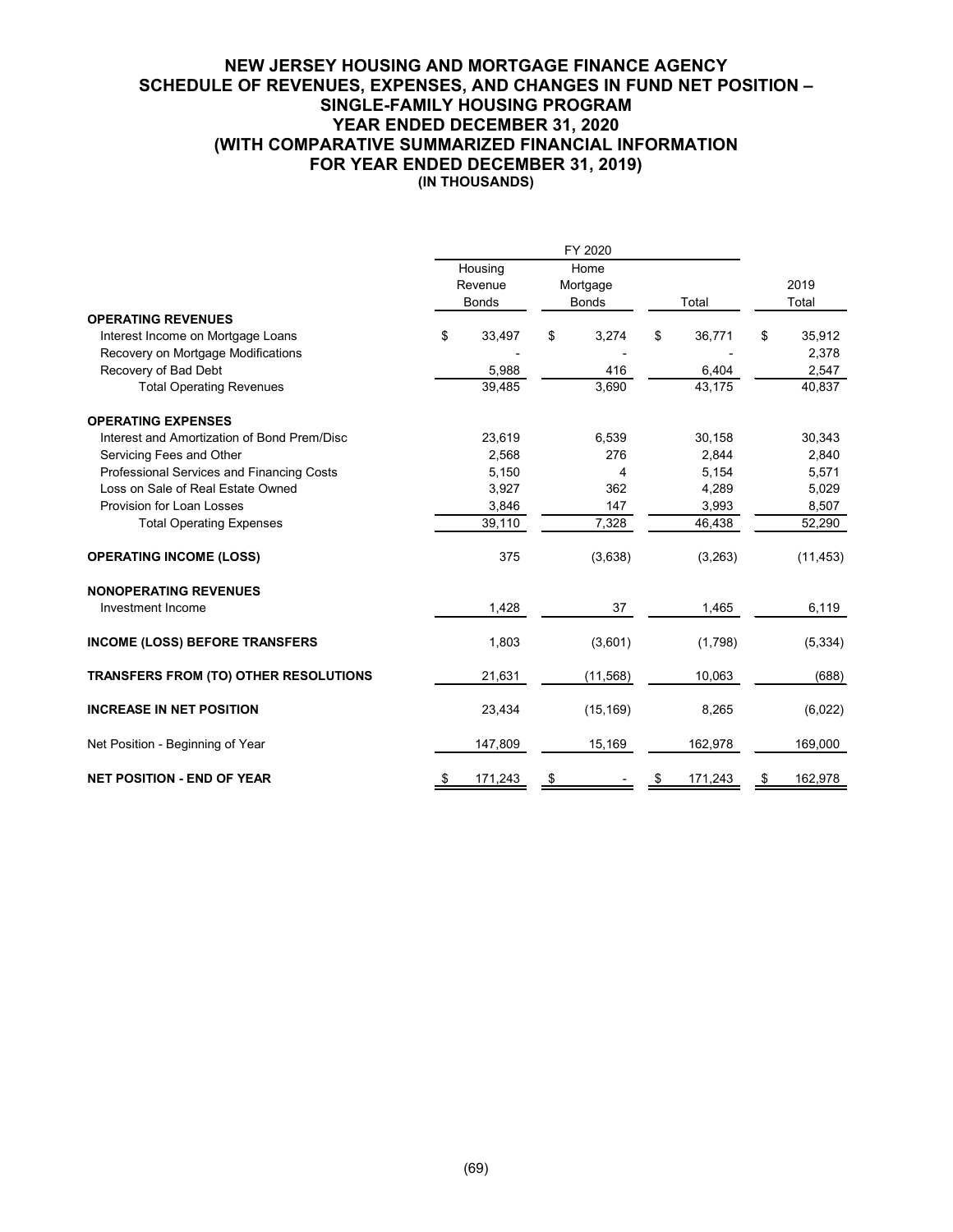# **NEW JERSEY HOUSING AND MORTGAGE FINANCE AGENCY SCHEDULE OF NET POSITION – MULTI-FAMILY HOUSING PROGRAM DECEMBER 31, 2020**

**(WITH COMPARATIVE SUMMARIZED FINANCIAL INFORMATION AS OF DECEMBER 31, 2019) (IN THOUSANDS)** 

|                                                       | FY 2020 |          |    |                 |    |                          |    |           |    |           |
|-------------------------------------------------------|---------|----------|----|-----------------|----|--------------------------|----|-----------|----|-----------|
|                                                       |         | Housing  |    |                 |    |                          |    |           |    |           |
|                                                       | 1991-l  |          |    | Revenue<br>1995 |    | Revenue<br>2005          |    |           |    | 2019      |
|                                                       |         |          |    |                 |    |                          |    | Total     |    | Total     |
| <b>ASSETS AND DEFERRED OUTFLOWS</b>                   |         |          |    |                 |    |                          |    |           |    |           |
| <b>CURRENT ASSETS</b>                                 |         |          |    |                 |    |                          |    |           |    |           |
| Restricted Cash and Cash Equivalents                  | \$      | 560      | \$ | 180,361         | \$ | 277,876                  | \$ | 458,797   | \$ | 444,682   |
| Accrued Interest Receivable on Investments            |         | 206      |    | 153             |    | 137                      |    | 496       |    | 315       |
| Mortgage Loans Receivable, Net                        |         | 5,931    |    | 10,579          |    | 27,425                   |    | 43,935    |    | 46.920    |
| Supplemental Mortgages and Other Loans, Net           |         | -        |    | 422             |    | $\overline{\phantom{a}}$ |    | 422       |    | 46        |
| Accrued Interest Receivable on Mortgages              |         | 372      |    | 1,276           |    | 3,468                    |    | 5,116     |    | 4,036     |
| <b>Other Current Assets</b>                           |         | 189      |    | 71              |    | 146                      |    | 406       |    | 99        |
| <b>Total Current Assets</b>                           |         | 7,258    |    | 192,862         |    | 309,052                  |    | 509,172   |    | 496,098   |
| <b>NONCURRENT ASSETS</b>                              |         |          |    |                 |    |                          |    |           |    |           |
| Restricted Investments - Noncurrent                   |         | 5,165    |    | 15,324          |    | 16,450                   |    | 36,939    |    | 37,937    |
| Mortgage Loans Receivable, Net                        |         | 57,880   |    | 162,072         |    | 524,843                  |    | 744,795   |    | 792,140   |
| Supplemental Mortgages and Other Loans, Net           |         |          |    | 31,528          |    |                          |    | 31,528    |    | 35,250    |
| <b>Total Noncurrent Assets</b>                        |         | 63,045   |    | 208,924         |    | 541,293                  |    | 813,262   |    | 865,327   |
| <b>Total Assets</b>                                   |         | 70,303   |    | 401,786         |    | 850,345                  |    | 1,322,434 |    | 1,361,425 |
| DEFERRED OUTFLOWS OF RESOURCES                        |         |          |    |                 |    |                          |    |           |    |           |
| Accumulated Dec. in Fair Value of Hedging Derivatives |         |          |    | 19,050          |    | 29,391                   |    | 48,441    |    | 42,432    |
| <b>LIABILITIES AND NET POSITION</b>                   |         |          |    |                 |    |                          |    |           |    |           |
| <b>CURRENT LIABILITIES</b>                            |         |          |    |                 |    |                          |    |           |    |           |
| Bonds and Obligations, Net                            |         | 5,840    |    | 11,955          |    | 80,960                   |    | 98,755    |    | 93,790    |
| Accrued Interest Payable on Bonds and Obligations     |         | 822      |    | 1,444           |    | 4,062                    |    | 6,328     |    | 6,583     |
| Interfund Allocation                                  |         |          |    | 822             |    | 1,426                    |    | 2,248     |    | 2,959     |
| <b>Other Current Liabilities</b>                      |         | 343      |    |                 |    | 121                      |    | 464       |    | 45        |
| <b>Total Current Liabilities</b>                      |         | 7,005    |    | 14,221          |    | 86,569                   |    | 107,795   |    | 103,377   |
| <b>NONCURRENT LIABILITIES</b>                         |         |          |    |                 |    |                          |    |           |    |           |
| Bonds and Obligations, Net                            |         | 64,630   |    | 196,559         |    | 619,799                  |    | 880,988   |    | 929,543   |
| Minimum Escrow Requirement                            |         |          |    | 1,878           |    | 4,207                    |    | 6,085     |    | 6,308     |
| Funds Held in Trust for Mortgagor                     |         |          |    | 3,091           |    |                          |    | 3,091     |    | 3,091     |
| <b>Other Noncurrent Liabilities</b>                   |         |          |    |                 |    | 345                      |    | 345       |    | 557       |
| Derivative Instruments                                |         |          |    | 19,050          |    | 29,391                   |    | 48,441    |    | 42,432    |
| <b>Total Noncurrent Liabilities</b>                   |         | 64,630   |    | 220,578         |    | 653,742                  |    | 938,950   |    | 981,931   |
| <b>Total Liabilities</b>                              |         | 71,635   |    | 234,799         |    | 740,311                  |    | 1,046,745 |    | 1,085,308 |
| <b>NET POSITION (DEFICIT)</b>                         |         |          |    |                 |    |                          |    |           |    |           |
| Restricted Under Bond and Obligation Resolutions      |         | (1, 332) |    | 186,037         |    | 139,425                  |    | 324,130   |    | 318,549   |
| <b>Total Net Position</b>                             | \$      | (1, 332) | \$ | 186,037         | \$ | 139,425                  | \$ | 324,130   | \$ | 318,549   |